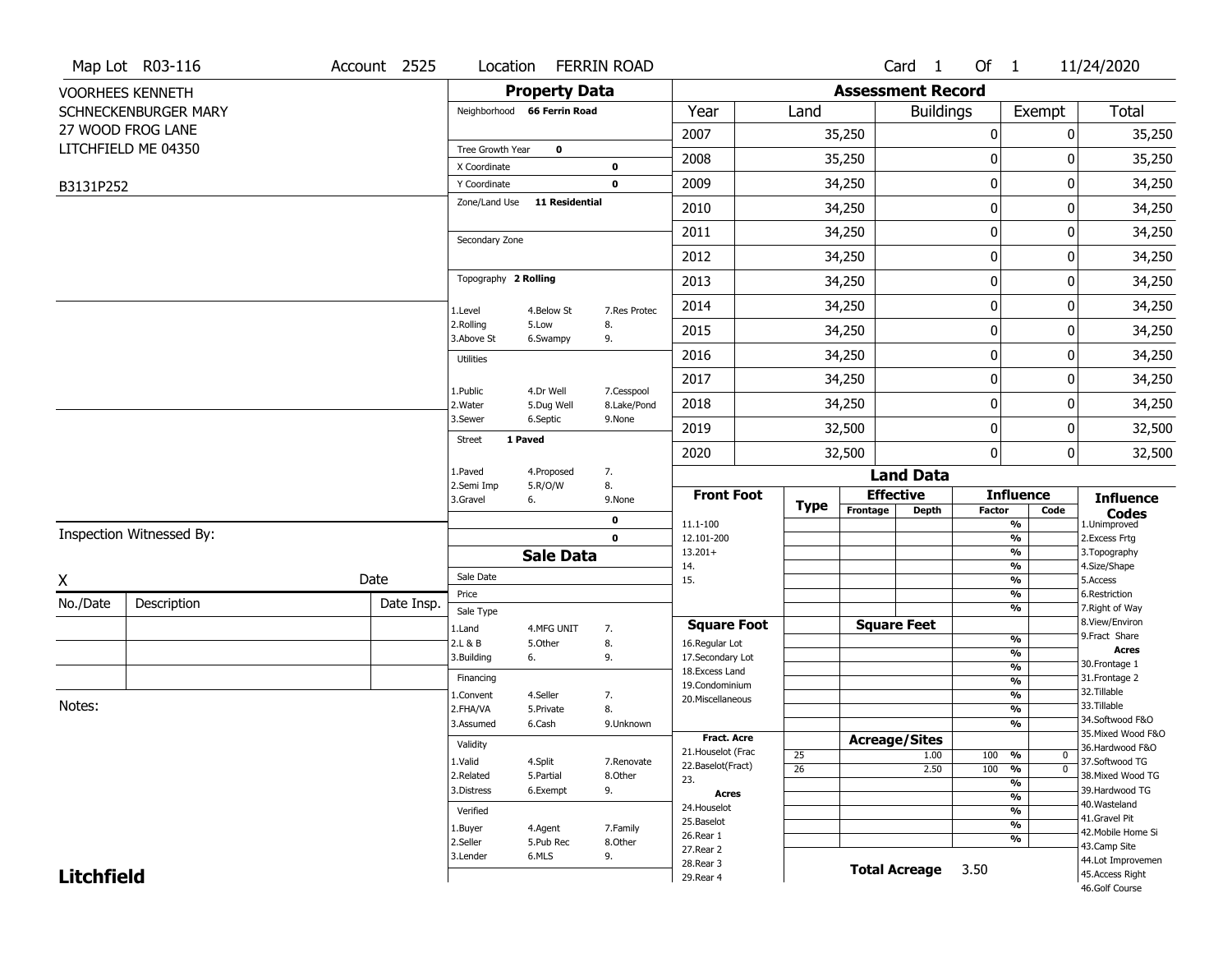|                       |                 |                                                   |                       |                  |            |                                       |                        |                   |                 | <b>Litchfield</b>                       |        |      |            |
|-----------------------|-----------------|---------------------------------------------------|-----------------------|------------------|------------|---------------------------------------|------------------------|-------------------|-----------------|-----------------------------------------|--------|------|------------|
|                       | Map Lot R03-116 |                                                   |                       |                  |            | Account 2525                          | Location               |                   |                 | <b>FERRIN ROAD</b>                      | Card 1 | Of 1 | 11/24/2020 |
| <b>Building Style</b> |                 |                                                   | <b>SF Bsmt Living</b> |                  |            |                                       | Layout                 |                   |                 |                                         |        |      |            |
| 0.Uncoded             | 4.Cape          | 8.Log                                             | Fin Bsmt Grade        |                  |            |                                       | 1. Typical             | 4.                |                 | 7.                                      |        |      |            |
| 1.Conv.               | 5.Garrison      | 9.0ther                                           |                       | OPEN-5-CUSTOMIZE |            |                                       | 2.Inadeq               | 5.                |                 | 8.                                      |        |      |            |
| 2.Ranch               | 6.Split         | 10.Tri-Lev                                        | Heat Type             | 100%             |            |                                       | 3.                     | 6.                |                 | 9.                                      |        |      |            |
| 3.R Ranch             | 7.Contemp       | 11.Earth O                                        | 0.Uncoded             |                  | 4.Steam    | 8.Fl/Wall                             | Attic                  |                   |                 |                                         |        |      |            |
| <b>Dwelling Units</b> |                 |                                                   | 1.HWBB                |                  | 5.FWA      | 9.No Heat                             | $1.1/4$ Fin            | 4.Full Fin        |                 | 7.                                      |        |      |            |
| <b>Other Units</b>    |                 |                                                   | 2.HWCI                |                  | 6.GravWA   | 10.Radiant                            | 2.1/2 Fin              | 5.Fl/Stair        |                 | 8.                                      |        |      |            |
| Stories               |                 |                                                   | 3.H Pump              |                  | 7.Electric | 11.Radiant                            | 3.3/4 Fin              | 6.                |                 | 9.None                                  |        |      |            |
| 1.1                   | 4.1.5           | 7.1.25                                            | Cool Type             | 0%               |            |                                       | Insulation             |                   |                 |                                         |        |      |            |
| 2.2                   | 5.1.75          | 8.3.5                                             | 1.Refrig              |                  | 4.W&C Air  | 7.RadHW                               | 1.Full                 | 4.Minimal         |                 | 7.                                      |        |      |            |
| 3.3                   | 6.2.5           | 9.4                                               | 2.Evapor              |                  | 5.Monitor- | 8.                                    | 2.Heavy                | 5.Partial         |                 | 8.                                      |        |      |            |
| <b>Exterior Walls</b> |                 |                                                   | 3.H Pump              |                  | 6.Monitor- | 9.None                                | 3.Capped               | 6.                |                 | 9.None                                  |        |      |            |
| 0.Uncoded             | 4.Asbestos      | 8.Concrete                                        | Kitchen Style         |                  |            |                                       | Unfinished %           |                   |                 |                                         |        |      |            |
| 1.Wd Clapb            | 5.Stucco        | 9.0ther                                           | 1.Modern              |                  | 4.Obsolete | 7.                                    | Grade & Factor         |                   |                 |                                         |        |      |            |
| 2.Vinyl               | 6.Brick         | 10.Wd shin                                        | 2.Typical             | 5.               |            | 8.                                    | 1.E Grade              | 4.B Grade         |                 | 7.AAA Grad                              |        |      |            |
| 3.Compos.             | 7.Stone         | $11.71 - 11$                                      | 3.Old Type            | 6.               |            | 9.None                                | 2.D Grade              | 5.A Grade         |                 | 8.M&S                                   |        |      |            |
| Roof Surface          |                 |                                                   | Bath(s) Style         |                  |            |                                       | 3.C Grade              | 6.AA Grade        |                 | 9.Same                                  |        |      |            |
| 1.Asphalt             | 4.Composit      | 7.Rolled R                                        | 1.Modern              |                  | 4.Obsolete | 7.                                    | SQFT (Footprint)       |                   |                 |                                         |        |      |            |
| 2.Slate               | 5.Wood          | 8.                                                | 2. Typical            | 5.               |            | 8.                                    | Condition              |                   |                 |                                         |        |      |            |
| 3.Metal               | 6.Other         | 9.                                                | 3.Old Type            | 6.               |            | 9.None                                | 1.Poor                 | 4.Avg             |                 | 7.V G                                   |        |      |            |
| SF Masonry Trim       |                 |                                                   | # Rooms               |                  |            |                                       | 2.Fair                 | $5.Avg+$          |                 | 8.Exc                                   |        |      |            |
| OPEN-3-CUSTOM         |                 |                                                   | # Bedrooms            |                  |            |                                       | 3.Avg-                 | 6.Good            |                 | 9.Same                                  |        |      |            |
| OPEN-4-CUSTOM         |                 |                                                   | # Full Baths          |                  |            |                                       | Phys. % Good           |                   |                 |                                         |        |      |            |
| Year Built            |                 |                                                   | # Half Baths          |                  |            |                                       | Funct. % Good          |                   |                 |                                         |        |      |            |
|                       |                 |                                                   | # Addn Fixtures       |                  |            |                                       | <b>Functional Code</b> |                   |                 |                                         |        |      |            |
| Year Remodeled        |                 |                                                   |                       |                  |            |                                       |                        |                   |                 | 7.No Power                              |        |      |            |
| Foundation            |                 |                                                   | # Fireplaces          |                  |            |                                       | 1.Incomp               | 4.Delap<br>5.Bsmt |                 |                                         |        |      |            |
| 1.Concrete            | 4.Wood          | 7.                                                |                       |                  |            |                                       | 2.O-Built<br>3.Damage  |                   |                 | 8.LongTerm                              |        |      |            |
| 2.C Block             | 5.Slab          | 8.<br>9.                                          |                       |                  |            |                                       | Econ. % Good           | 6.Common          |                 | 9.None                                  |        |      |            |
| 3.Br/Stone            | 6.Piers         |                                                   |                       |                  |            |                                       | Economic Code          |                   |                 |                                         |        |      |            |
| Basement              |                 |                                                   |                       |                  |            |                                       |                        |                   |                 |                                         |        |      |            |
| 1.1/4 Bmt             | 4.Full Bmt      | 7.                                                |                       |                  |            |                                       | 0.None                 | 3.No Power        |                 | 9.None                                  |        |      |            |
| 2.1/2 Bmt             | 5.Crawl Sp      | 8.                                                |                       |                  |            |                                       | 1.Location             | 4.Generate        |                 | 8.                                      |        |      |            |
| 3.3/4 Bmt             | 6.              | 9.None                                            |                       |                  |            | Software                              | 2.Encroach             | 5.Multi-Fa        |                 | 9.                                      |        |      |            |
| Bsmt Gar # Cars       |                 |                                                   |                       |                  |            | A Division of Harris Computer Systems | Entrance Code 0        |                   |                 |                                         |        |      |            |
| Wet Basement          |                 |                                                   |                       |                  |            |                                       | 1.Interior             | 4.Vacant          |                 | 7.                                      |        |      |            |
| 1.Dry                 | 4.Dirt Flr      | 7.                                                |                       |                  |            |                                       | 2.Refusal              | 5.Estimate        |                 | 8.                                      |        |      |            |
| 2.Damp                | 5.              | 8.                                                |                       |                  |            |                                       | 3.Informed             | 6.Existing        |                 | 9.                                      |        |      |            |
| 3.Wet                 | 6.              | 9.                                                |                       |                  |            |                                       | Information Code 0     |                   |                 |                                         |        |      |            |
|                       |                 |                                                   |                       |                  |            |                                       | 1.0wner                | 4.Agent           |                 | 7.Vacant                                |        |      |            |
|                       |                 |                                                   |                       |                  |            |                                       | 2.Relative             | 5.Estimate        |                 | 8.                                      |        |      |            |
|                       |                 | Date Inspected                                    |                       |                  |            |                                       | 3.Tenant               | 6.Other           |                 | 9.                                      |        |      |            |
|                       |                 | <b>Additions, Outbuildings &amp; Improvements</b> |                       |                  |            |                                       |                        |                   |                 | 1.One Story Fram                        |        |      |            |
| Type                  |                 | Year                                              | Units                 | Grade            | Cond       | Phys.<br>Funct.                       | Sound Value            |                   |                 | 2. Two Story Fram                       |        |      |            |
|                       |                 |                                                   |                       |                  |            | %<br>%                                |                        |                   |                 | 3. Three Story Fr                       |        |      |            |
|                       |                 |                                                   |                       |                  |            | $\%$<br>$\frac{0}{0}$                 |                        |                   | 4.1 & 1/2 Story |                                         |        |      |            |
|                       |                 |                                                   |                       |                  |            |                                       |                        |                   | 5.1 & 3/4 Story |                                         |        |      |            |
|                       |                 |                                                   |                       |                  |            | %<br>%                                |                        |                   |                 | 6.2 & 1/2 Story                         |        |      |            |
|                       |                 |                                                   |                       |                  |            | $\sqrt{20}$<br>$\frac{1}{2}$          |                        |                   |                 | 21. Open Frame Por<br>22.Encl Frame Por |        |      |            |
|                       |                 |                                                   |                       |                  |            | $\frac{1}{2}$<br>$\%$                 |                        |                   |                 |                                         |        |      |            |
|                       |                 |                                                   |                       |                  |            | $\sqrt{20}$                           |                        |                   |                 | 23. Frame Garage                        |        |      |            |
|                       |                 |                                                   |                       |                  |            | $\frac{1}{2}$                         |                        |                   |                 | 24.Frame Shed                           |        |      |            |
|                       |                 |                                                   |                       |                  |            | $\frac{0}{6}$<br>$\%$                 |                        |                   |                 | 25. Frame Bay Wind                      |        |      |            |
|                       |                 |                                                   |                       |                  |            | $\frac{9}{6}$<br>$\frac{1}{2}$        |                        |                   |                 | 26.1SFr Overhang                        |        |      |            |
|                       |                 |                                                   |                       |                  |            | $\%$<br>$\sqrt{6}$                    |                        |                   |                 | 27.Unfin Basement                       |        |      |            |
|                       |                 |                                                   |                       |                  |            |                                       |                        |                   |                 | 28. Unfinished Att                      |        |      |            |
|                       |                 |                                                   |                       |                  |            | $\frac{0}{6}$<br>$\sqrt{0}$           |                        |                   |                 | 29. Finished Attic                      |        |      |            |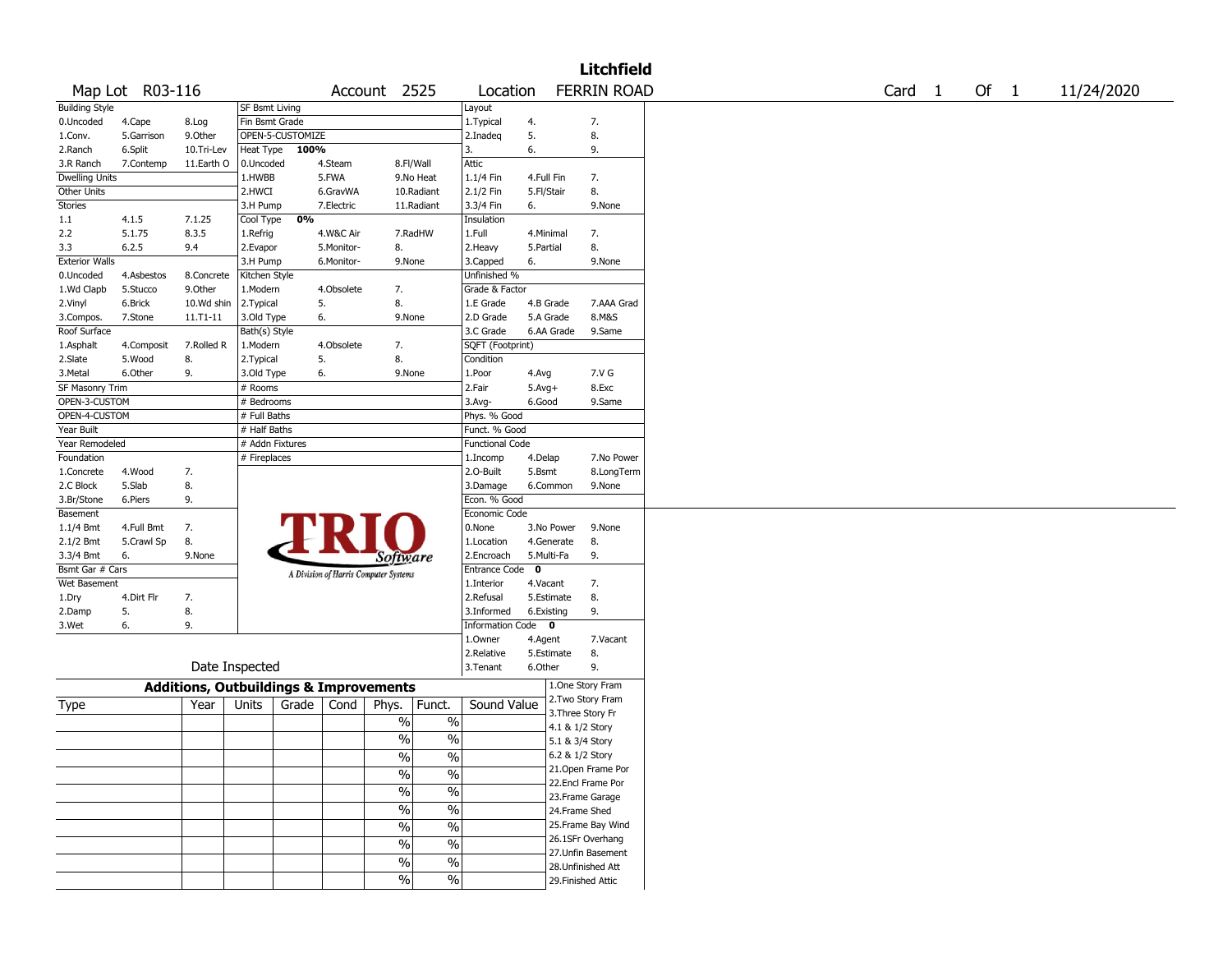|                        | Map Lot R03-117                                      | Account 700 | Location                           |                          | <b>41 FERRIN ROAD</b>     |                                  |                 |                          | Card 1               | Of $1$        |                                 | 11/24/2020                          |
|------------------------|------------------------------------------------------|-------------|------------------------------------|--------------------------|---------------------------|----------------------------------|-----------------|--------------------------|----------------------|---------------|---------------------------------|-------------------------------------|
|                        | <b>GOWELL, CLARENCE JR</b>                           |             |                                    | <b>Property Data</b>     |                           |                                  |                 | <b>Assessment Record</b> |                      |               |                                 |                                     |
| 110 PLAINS ROAD        |                                                      |             | Neighborhood 66 Ferrin Road        |                          |                           | Year                             | Land            |                          | <b>Buildings</b>     |               | Exempt                          | Total                               |
|                        | LITCHFIELD ME 04350                                  |             |                                    |                          |                           | 2007                             |                 | 38,760                   |                      | 13,918        | 13,000                          | 39,678                              |
|                        |                                                      |             | Tree Growth Year                   | $\mathbf 0$              |                           | 2008                             |                 | 38,760                   |                      | 13,813        | 12,350                          | 40,223                              |
|                        |                                                      |             | X Coordinate<br>Y Coordinate       |                          | 0<br>$\mathbf 0$          | 2009                             |                 | 38,600                   |                      | 9,831         | 0                               | 48,431                              |
| <b>Previous Owner</b>  | B5626P321 B10429P324 B10635P132 B10677P292 B10792P42 |             | Zone/Land Use                      | <b>11 Residential</b>    |                           |                                  |                 |                          |                      |               |                                 |                                     |
|                        | AMERICAN GENERAL FINANCIAL SERVICES, INC             |             |                                    |                          |                           | 2010                             |                 | 38,600                   |                      | 10,853        | O                               | 49,453                              |
| P O BOX 969            |                                                      |             | Secondary Zone                     |                          |                           | 2011                             |                 | 41,000                   |                      | 12,812        | 0                               | 53,812                              |
|                        |                                                      |             |                                    |                          |                           | 2012                             |                 | 41,000                   |                      | 12,812        | 0                               | 53,812                              |
|                        | <b>EVANSVILLE IN 47706</b><br>Sale Date: 7/28/2011   |             | Topography 2 Rolling               |                          |                           | 2013                             |                 | 41,000                   |                      | 12,769        | 0                               | 53,769                              |
| Previous Owner         |                                                      |             | 1.Level                            | 4.Below St               | 7.Res Protec              | 2014                             |                 | 41,000                   |                      | 12,128        | 0                               | 53,128                              |
|                        | ALEXANDER, FRANCIS                                   |             | 2.Rolling<br>3.Above St            | 5.Low<br>6.Swampy        | 8.<br>9.                  | 2015                             |                 | 41,000                   |                      | 12,026        | 0                               | 53,026                              |
| <b>11 BROOKS DRIVE</b> |                                                      |             | <b>4 Drilled Well</b><br>Utilities |                          | <b>6 Septic System</b>    | 2016                             |                 | 41,000                   |                      | 11,983        | 0                               | 52,983                              |
| POPHAM ME 04562        |                                                      |             |                                    |                          |                           | 2017                             |                 | 41,000                   |                      | 11,923        | 0                               | 52,923                              |
|                        | Sale Date: 3/01/2011                                 |             | 1.Public<br>2. Water               | 4.Dr Well<br>5.Dug Well  | 7.Cesspool<br>8.Lake/Pond | 2018                             |                 | 41,000                   |                      | $\Omega$      | O                               | 41,000                              |
|                        |                                                      |             | 3.Sewer                            | 6.Septic                 | 9.None                    | 2019                             |                 | 46,200                   |                      | 4,400         | 0                               | 50,600                              |
|                        |                                                      |             | 3 Gravel<br><b>Street</b>          |                          |                           | 2020                             |                 | 46,200                   |                      | 4,400         | 0                               | 50,600                              |
|                        |                                                      |             | 1.Paved                            | 4.Proposed               | 7.                        |                                  |                 |                          | <b>Land Data</b>     |               |                                 |                                     |
|                        |                                                      |             | 2.Semi Imp<br>3.Gravel             | 5.R/O/W<br>6.            | 8.<br>9.None              | <b>Front Foot</b>                |                 |                          | <b>Effective</b>     |               | <b>Influence</b>                | <b>Influence</b>                    |
|                        |                                                      |             |                                    |                          |                           |                                  |                 |                          |                      |               |                                 |                                     |
|                        |                                                      |             |                                    |                          | 0                         |                                  | <b>Type</b>     | Frontage                 | <b>Depth</b>         | <b>Factor</b> | Code                            | Codes                               |
|                        | Inspection Witnessed By:                             |             |                                    |                          | $\mathbf{0}$              | 11.1-100<br>12.101-200           |                 |                          |                      |               | %<br>$\frac{9}{6}$              | 1.Unimproved<br>2.Excess Frtg       |
|                        |                                                      |             |                                    | <b>Sale Data</b>         |                           | $13.201+$                        |                 |                          |                      |               | %                               | 3. Topography                       |
| χ                      |                                                      | Date        | Sale Date                          |                          | 7/28/2011                 | 14.<br>15.                       |                 |                          |                      |               | $\frac{9}{6}$<br>$\frac{9}{6}$  | 4.Size/Shape<br>5.Access            |
| No./Date               | Description                                          | Date Insp.  | Price                              |                          | 12,500                    |                                  |                 |                          |                      |               | %                               | 6.Restriction                       |
|                        |                                                      |             | Sale Type                          | 2 Land & Buildings       |                           | <b>Square Foot</b>               |                 |                          | <b>Square Feet</b>   |               | %                               | 7. Right of Way<br>8.View/Environ   |
|                        |                                                      |             | 1.Land<br>2.L & B                  | 4.MFG UNIT<br>5.0ther    | 7.<br>8.                  | 16.Regular Lot                   |                 |                          |                      |               | $\frac{9}{6}$                   | 9.Fract Share                       |
|                        |                                                      |             | 3.Building                         | 6.                       | 9.                        | 17.Secondary Lot                 |                 |                          |                      |               | $\frac{9}{6}$<br>$\frac{9}{6}$  | <b>Acres</b><br>30. Frontage 1      |
|                        |                                                      |             | Financing                          | 9 Unknown                |                           | 18.Excess Land<br>19.Condominium |                 |                          |                      |               | $\frac{9}{6}$                   | 31. Frontage 2                      |
|                        |                                                      |             | 1.Convent                          | 4.Seller                 | 7.                        | 20.Miscellaneous                 |                 |                          |                      |               | $\frac{9}{6}$                   | 32.Tillable<br>33.Tillable          |
| Notes:                 |                                                      |             | 2.FHA/VA<br>3.Assumed              | 5.Private<br>6.Cash      | 8.<br>9.Unknown           |                                  |                 |                          |                      |               | $\frac{9}{6}$<br>$\frac{9}{6}$  | 34.Softwood F&O                     |
|                        | '18 per info mh destroyed by tree fall.              |             |                                    |                          |                           | <b>Fract. Acre</b>               |                 | <b>Acreage/Sites</b>     |                      |               |                                 | 35. Mixed Wood F&O                  |
|                        | 8/20/2012: ADDRESS OF 50 RUSTIC DRIVE PER FRONT      |             | Validity                           | <b>3 Distressed Sale</b> |                           | 21. Houselot (Frac               | 25              |                          | 1.00                 | 100           | %<br>0                          | 36.Hardwood F&O                     |
| OFFICE/                |                                                      |             | 1.Valid<br>2.Related               | 4.Split<br>5.Partial     | 7.Renovate<br>8.Other     | 22.Baselot(Fract)                | $\overline{26}$ |                          | 0.40                 | 100           | $\overline{0}$<br>$\frac{9}{6}$ | 37.Softwood TG<br>38. Mixed Wood TG |
|                        |                                                      |             | 3.Distress                         | 6.Exempt                 | 9.                        | 23.<br>Acres                     | 44              |                          | 1.00                 | 100           | $\frac{9}{6}$<br>$\overline{0}$ | 39.Hardwood TG                      |
|                        |                                                      |             | Verified                           | <b>5 Public Record</b>   |                           | 24. Houselot                     |                 |                          |                      |               | $\frac{9}{6}$<br>$\frac{9}{6}$  | 40. Wasteland                       |
|                        |                                                      |             | 1.Buyer                            | 4.Agent                  | 7.Family                  | 25.Baselot                       |                 |                          |                      |               | $\frac{9}{6}$                   | 41.Gravel Pit                       |
|                        |                                                      |             | 2.Seller                           | 5.Pub Rec                | 8.Other                   | 26.Rear 1                        |                 |                          |                      |               | %                               | 42. Mobile Home Si<br>43.Camp Site  |
|                        |                                                      |             | 3.Lender                           | 6.MLS                    | 9.                        | 27. Rear 2<br>28.Rear 3          |                 |                          |                      |               |                                 | 44.Lot Improvemen                   |
| <b>Litchfield</b>      |                                                      |             |                                    |                          |                           | 29. Rear 4                       |                 |                          | <b>Total Acreage</b> | 1.40          |                                 | 45.Access Right<br>46.Golf Course   |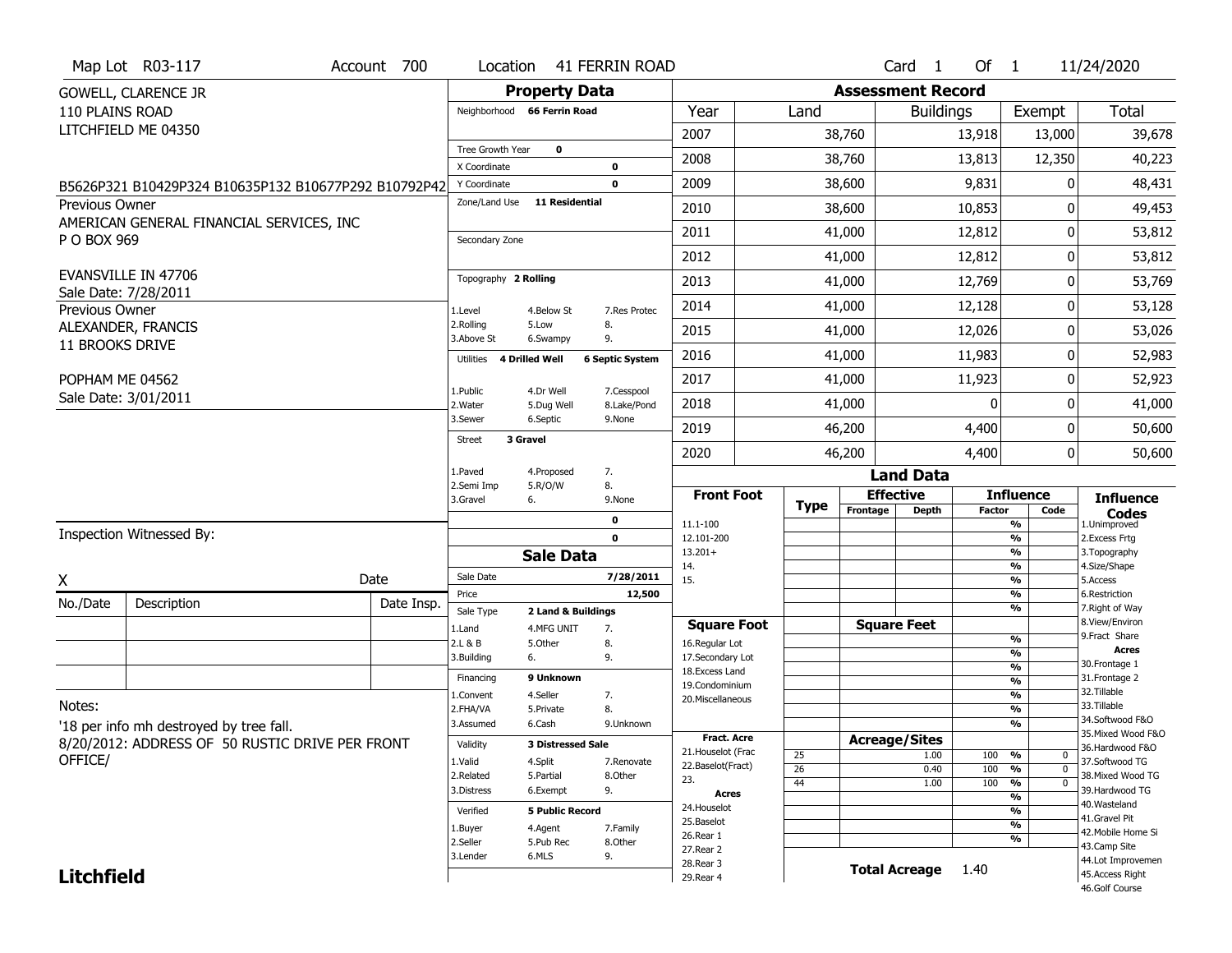|                         |                  |                                                   |                 |                  |                         |                                       |               |                          |                           | <b>Litchfield</b>                      |            |                   |       |       |            |  |
|-------------------------|------------------|---------------------------------------------------|-----------------|------------------|-------------------------|---------------------------------------|---------------|--------------------------|---------------------------|----------------------------------------|------------|-------------------|-------|-------|------------|--|
|                         | Map Lot R03-117  |                                                   |                 |                  |                         | Account 700                           |               | Location                 |                           | <b>41 FERRIN ROAD</b>                  |            | Card <sub>1</sub> |       | Of 1  | 11/24/2020 |  |
| <b>Building Style</b>   | 0 Uncoded        |                                                   | SF Bsmt Living  |                  | 0                       |                                       |               | Layout<br>0              |                           |                                        |            |                   |       |       |            |  |
| 0.Uncoded               | 4.Cape           | 8.Log                                             | Fin Bsmt Grade  |                  | 0 <sub>0</sub>          |                                       |               | 1. Typical               | 4.                        | 7.                                     | $6.0$ Shed |                   |       |       |            |  |
| 1.Conv.                 | 5.Garrison       | 9.Other                                           |                 | OPEN-5-CUSTOMIZE | $\mathbf 0$             |                                       |               | 2.Inadeq                 | 5.                        | 8.                                     | 8.0'       |                   |       |       |            |  |
| 2.Ranch                 | 6.Split          | 10.Tri-Lev                                        | Heat Type       | 100%             |                         | 0 Uncoded                             |               | 3.                       | 6.                        | 9.                                     |            |                   |       |       |            |  |
| 3.R Ranch               | 7.Contemp        | 11.Earth O                                        | 0.Uncoded       |                  | 4.Steam                 |                                       | 8.Fl/Wall     | Attic<br>$\bf{0}$        |                           |                                        |            |                   |       |       |            |  |
| Dwelling Units 0        |                  |                                                   | 1.HWBB          |                  | 5.FWA                   |                                       | 9.No Heat     | 1.1/4 Fin                | 4.Full Fin                | 7.                                     |            |                   |       |       |            |  |
| Other Units             | 0                |                                                   | 2.HWCI          |                  | 6.GravWA                |                                       | 10.Radiant    | 2.1/2 Fin                | 5.Fl/Stair                | 8.                                     |            |                   |       |       |            |  |
| <b>Stories</b>          | 0                |                                                   | 3.H Pump        |                  | 7.Electric              |                                       | 11.Radiant    | 3.3/4 Fin                | 6.                        | 9.None                                 |            |                   |       |       |            |  |
| 1.1                     | 4.1.5            | 7.1.25                                            | Cool Type       | 0%               | 9 None                  |                                       |               | Insulation<br>- 0        |                           |                                        |            |                   |       | Gar   |            |  |
| 2.2                     | 5.1.75           | 8.3.5                                             | 1.Refrig        |                  | 4.W&C Air               |                                       | 7.RadHW       | 1.Full                   | 4.Minimal                 | 7.                                     |            |                   | 22.0" |       |            |  |
| 3.3                     | 6.2.5            | 9.4                                               | 2.Evapor        |                  | 5.Monitor-              | 8.                                    |               | 2. Heavy                 | 5.Partial                 | 8.                                     |            |                   |       |       |            |  |
| <b>Exterior Walls</b>   | 0 Uncoded        |                                                   | 3.H Pump        |                  | 6.Monitor-              | 9.None                                |               | 3.Capped                 | 6.                        | 9.None                                 |            |                   |       |       |            |  |
| 0.Uncoded               | 4.Asbestos       | 8.Concrete                                        | Kitchen Style   |                  | $\bf o$                 |                                       |               | Unfinished %             | 0%                        |                                        |            |                   |       |       |            |  |
| 1.Wd Clapb              | 5.Stucco         | 9.0ther                                           | 1.Modern        |                  | 4.Obsolete              | 7.                                    |               | Grade & Factor           | 00%                       |                                        |            |                   |       |       |            |  |
| 2.Vinyl                 | 6.Brick          | 10.Wd shin                                        | 2. Typical      |                  | 5.                      | 8.                                    |               | 1.E Grade                | 4.B Grade                 | 7.AAA Grad                             |            |                   |       | 16.0' |            |  |
| 3.Compos.               | 7.Stone          | 11.T1-11                                          | 3.Old Type      |                  | 6.                      | 9.None                                |               | 2.D Grade                | 5.A Grade                 | 8.M&S                                  |            |                   |       |       |            |  |
| Roof Surface            | 0                |                                                   | Bath(s) Style   |                  | $\overline{\mathbf{0}}$ |                                       |               | 3.C Grade                | 6.AA Grade                | 9.Same                                 |            |                   |       |       |            |  |
| 1.Asphalt               | 4.Composit       | 7.Rolled R                                        | 1.Modern        |                  | 4.Obsolete              | 7.                                    |               | SQFT (Footprint) 0       |                           |                                        |            |                   |       |       |            |  |
| 2.Slate                 | 5.Wood           | 8.                                                | 2. Typical      |                  | 5.                      | 8.                                    |               | Condition                | 0                         |                                        |            |                   |       |       |            |  |
| 3.Metal                 | 6.Other          | 9.                                                | 3.Old Type      |                  | 6.                      | 9.None                                |               | 1.Poor                   | 4.Avg                     | 7.V G                                  |            |                   |       |       |            |  |
| SF Masonry Trim 0       |                  |                                                   | # Rooms         |                  | 0                       |                                       |               | 2.Fair                   | $5.Avg+$                  | 8.Exc                                  |            |                   |       |       |            |  |
| OPEN-3-CUSTOM 0         |                  |                                                   | # Bedrooms      |                  | 0                       |                                       |               | 3.Avg-                   | 6.Good                    | 9.Same                                 |            |                   |       |       |            |  |
| OPEN-4-CUSTOM 0         |                  |                                                   | # Full Baths    |                  | $\bf o$                 |                                       |               | Phys. % Good             | 0%                        |                                        |            |                   |       |       | $-$ T      |  |
| Year Built              | $\mathbf 0$      |                                                   | # Half Baths    |                  | 0                       |                                       |               | Funct. % Good            | 100%                      |                                        |            |                   |       |       |            |  |
| Year Remodeled          | 0                |                                                   | # Addn Fixtures |                  | $\mathbf 0$             |                                       |               | <b>Functional Code</b>   | 9 None                    |                                        |            |                   |       |       |            |  |
| Foundation              | 0                |                                                   | # Fireplaces    |                  | 0                       |                                       |               | 1.Incomp                 | 4.Delap                   | 7.No Power                             |            |                   |       |       |            |  |
| 1.Concrete              | 4.Wood<br>5.Slab | 7.<br>8.                                          |                 |                  |                         |                                       |               | 2.0-Built                | 5.Bsmt<br>6.Common        | 8.LongTerm<br>9.None                   |            |                   |       |       |            |  |
| 2.C Block<br>3.Br/Stone | 6.Piers          | 9.                                                |                 |                  |                         |                                       |               | 3.Damage<br>Econ. % Good | 100%                      |                                        |            |                   |       |       |            |  |
| Basement                | 0                |                                                   |                 |                  |                         |                                       |               | Economic Code            | <b>None</b>               |                                        |            |                   |       |       |            |  |
| 1.1/4 Bmt               | 4.Full Bmt       | 7.                                                |                 |                  |                         |                                       |               | 0.None                   | 3.No Power                | 9.None                                 |            |                   |       |       |            |  |
| 2.1/2 Bmt               | 5.Crawl Sp       | 8.                                                |                 |                  |                         |                                       |               | 1.Location               | 4.Generate                | 8.                                     |            |                   |       |       |            |  |
| 3.3/4 Bmt               | 6.               | 9.None                                            |                 |                  |                         | Software                              |               | 2.Encroach               | 5.Multi-Fa                | 9.                                     |            |                   |       |       |            |  |
| Bsmt Gar # Cars 0       |                  |                                                   |                 |                  |                         |                                       |               | <b>Entrance Code</b>     | <b>1 Interior Inspect</b> |                                        |            |                   |       |       |            |  |
| Wet Basement            | 0                |                                                   |                 |                  |                         | A Division of Harris Computer Systems |               | 1.Interior               | 4.Vacant                  | 7.                                     |            |                   |       |       |            |  |
| 1.Dry                   | 4.Dirt Flr       | 7.                                                |                 |                  |                         |                                       |               | 2.Refusal                | 5.Estimate                | 8.                                     |            |                   |       |       |            |  |
| 2.Damp                  | 5.               | 8.                                                |                 |                  |                         |                                       |               | 3.Informed               | 6.Existing                | 9.                                     |            |                   |       |       |            |  |
| 3.Wet                   | 6.               | 9.                                                |                 |                  |                         |                                       |               | <b>Information Code</b>  | 1 Owner                   |                                        |            |                   |       |       |            |  |
|                         |                  |                                                   |                 |                  |                         |                                       |               | 1.Owner                  | 4.Agent                   | 7.Vacant                               |            |                   |       |       |            |  |
|                         |                  |                                                   |                 |                  |                         |                                       |               | 2.Relative               | 5.Estimate                | 8.                                     |            |                   |       |       |            |  |
|                         |                  |                                                   | Date Inspected  |                  | 11/07/2011              |                                       |               | 3.Tenant                 | 6.Other                   | 9.                                     |            |                   |       |       |            |  |
|                         |                  | <b>Additions, Outbuildings &amp; Improvements</b> |                 |                  |                         |                                       |               |                          |                           | 1.One Story Fram                       |            |                   |       |       |            |  |
| Type                    |                  | Year                                              | Units           | Grade            | Cond                    | Phys.                                 | Funct.        | Sound Value              |                           | 2. Two Story Fram                      |            |                   |       |       |            |  |
| 23 Frame Garage         |                  | 2010                                              | 352             | 1 100            | 3                       | 0                                     | % 100 %       |                          |                           | 3. Three Story Fr                      |            |                   |       |       |            |  |
|                         |                  |                                                   |                 |                  |                         |                                       |               |                          |                           | 4.1 & 1/2 Story                        |            |                   |       |       |            |  |
| 24 Frame Shed           |                  | 0                                                 |                 |                  |                         | $\%$                                  |               | % 200                    |                           | 5.1 & 3/4 Story                        |            |                   |       |       |            |  |
|                         |                  |                                                   |                 |                  |                         | $\sqrt{6}$                            | $\%$          |                          |                           | 6.2 & 1/2 Story                        |            |                   |       |       |            |  |
|                         |                  |                                                   |                 |                  |                         | $\sqrt{6}$                            | $\%$          |                          |                           | 21. Open Frame Por                     |            |                   |       |       |            |  |
|                         |                  |                                                   |                 |                  |                         | $\sqrt{6}$                            | $\frac{1}{2}$ |                          |                           | 22.Encl Frame Por                      |            |                   |       |       |            |  |
|                         |                  |                                                   |                 |                  |                         | $\sqrt{6}$                            | $\frac{1}{2}$ |                          |                           | 23. Frame Garage                       |            |                   |       |       |            |  |
|                         |                  |                                                   |                 |                  |                         |                                       |               |                          |                           | 24.Frame Shed                          |            |                   |       |       |            |  |
|                         |                  |                                                   |                 |                  |                         | $\sqrt{6}$                            | $\frac{1}{2}$ |                          |                           | 25. Frame Bay Wind                     |            |                   |       |       |            |  |
|                         |                  |                                                   |                 |                  |                         | $\sqrt{6}$                            | $\%$          |                          |                           | 26.1SFr Overhang<br>27. Unfin Basement |            |                   |       |       |            |  |
|                         |                  |                                                   |                 |                  |                         | $\%$                                  | $\%$          |                          |                           | 28. Unfinished Att                     |            |                   |       |       |            |  |
|                         |                  |                                                   |                 |                  |                         | $\sqrt{6}$                            | $\sqrt{6}$    |                          |                           | 29. Finished Attic                     |            |                   |       |       |            |  |
|                         |                  |                                                   |                 |                  |                         |                                       |               |                          |                           |                                        |            |                   |       |       |            |  |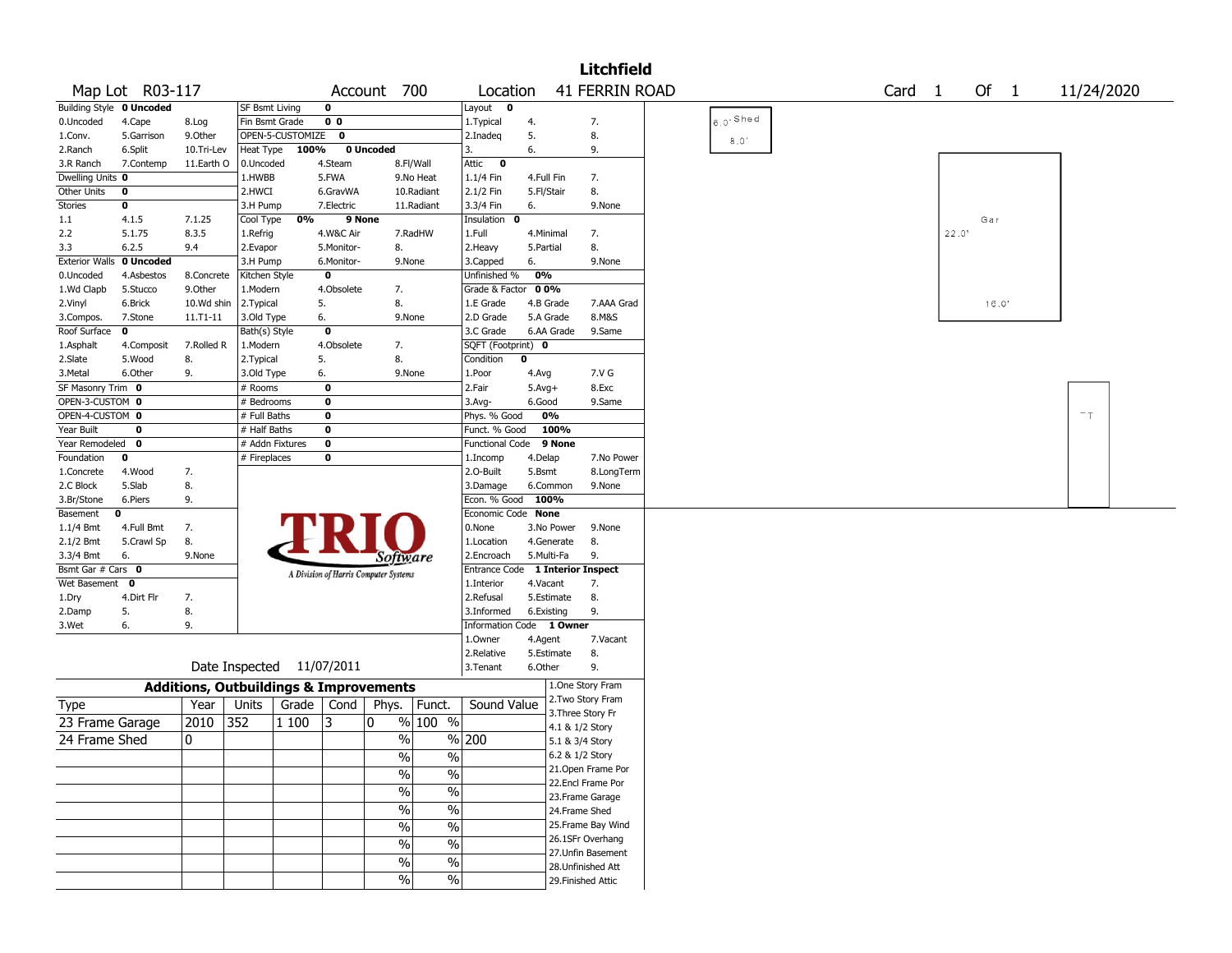|                                | Map Lot R03-118                           | Account 1798 | Location                      |                           | 53 FERRIN ROAD |                                         |             |                          | Card 1               | Of $1$           |                                           | 11/24/2020                            |
|--------------------------------|-------------------------------------------|--------------|-------------------------------|---------------------------|----------------|-----------------------------------------|-------------|--------------------------|----------------------|------------------|-------------------------------------------|---------------------------------------|
| SMITH, DAVID C                 |                                           |              |                               | <b>Property Data</b>      |                |                                         |             | <b>Assessment Record</b> |                      |                  |                                           |                                       |
| 53 FERRIN ROAD                 |                                           |              | Neighborhood 66 Ferrin Road   |                           |                | Year                                    | Land        |                          | <b>Buildings</b>     |                  | Exempt                                    | <b>Total</b>                          |
|                                | LITCHFIELD ME 04350                       |              |                               |                           |                | 2007                                    |             | 60,000                   |                      | $\mathbf 0$      | 0                                         | 60,000                                |
|                                |                                           |              | Tree Growth Year              | $\mathbf 0$               |                | 2008                                    |             | 60,000                   |                      | 0                | 0                                         | 60,000                                |
|                                |                                           |              | X Coordinate                  |                           | $\mathbf 0$    | 2009                                    |             | 51,500                   |                      | $\mathbf 0$      | 0                                         |                                       |
| B13265P21                      |                                           |              | Y Coordinate<br>Zone/Land Use | <b>11 Residential</b>     | $\mathbf 0$    |                                         |             |                          |                      |                  |                                           | 51,500                                |
| Previous Owner<br>WRIGHT, RITA |                                           |              |                               |                           |                | 2010                                    |             | 51,500                   |                      | 0                | 0                                         | 51,500                                |
| 38 BLUE ROAD                   |                                           |              | Secondary Zone                |                           |                | 2011                                    |             | 51,500                   |                      | $\mathbf 0$      | 0                                         | 51,500                                |
|                                |                                           |              |                               |                           |                | 2012                                    |             | 51,500                   |                      | $\mathbf 0$      | 0                                         | 51,500                                |
|                                | MONMOUTH ME 04259<br>Sale Date: 7/05/2019 |              | Topography 2 Rolling          |                           | 9              | 2013                                    |             | 51,500                   |                      | $\mathbf 0$      | 0                                         | 51,500                                |
| Previous Owner                 |                                           |              | 1.Level                       | 4.Below St                | 7.Res Protec   | 2014                                    |             | 51,500                   |                      | $\mathbf 0$      | 0                                         | 51,500                                |
|                                | WRIGHT, ROBERT & RITA                     |              | 2.Rolling<br>3.Above St       | 5.Low<br>6.Swampy         | 8.<br>9.       | 2015                                    |             | 51,500                   |                      | $\mathbf 0$      | 0                                         | 51,500                                |
| P O BOX 87<br>28 ISLAND ROAD   |                                           |              | Utilities 9 None              |                           | 9 None         | 2016                                    |             | 51,500                   |                      | $\boldsymbol{0}$ | 0                                         | 51,500                                |
|                                | SABATTUS ME 04280                         |              | 1.Public                      | 4.Dr Well                 | 7.Cesspool     | 2017                                    |             | 51,500                   |                      | $\mathbf 0$      | 0                                         | 51,500                                |
|                                | Sale Date: 1/07/2011                      |              | 2. Water                      | 5.Dug Well                | 8.Lake/Pond    | 2018                                    |             | 51,500                   |                      | 0                | 0                                         | 51,500                                |
|                                |                                           |              | 3.Sewer                       | 6.Septic                  | 9.None         | 2019                                    |             | 12,000                   |                      | $\mathbf 0$      | 0                                         | 12,000                                |
|                                |                                           |              | 9 None<br><b>Street</b>       |                           |                | 2020                                    |             | 12,000                   |                      | $\mathbf 0$      | 0                                         | 12,000                                |
|                                |                                           |              | 1.Paved                       | 4.Proposed                | 7.             |                                         |             |                          | <b>Land Data</b>     |                  |                                           |                                       |
|                                |                                           |              | 2.Semi Imp<br>3.Gravel        | 5.R/O/W<br>6.             | 8.<br>9.None   | <b>Front Foot</b>                       | <b>Type</b> |                          | <b>Effective</b>     |                  | <b>Influence</b>                          | <b>Influence</b>                      |
|                                |                                           |              |                               |                           | 0              | 11.1-100                                |             | Frontage                 | <b>Depth</b>         | <b>Factor</b>    | Code<br>%                                 | <b>Codes</b><br>1.Unimproved          |
|                                | Inspection Witnessed By:                  |              |                               |                           | $\mathbf 0$    | 12.101-200                              |             |                          |                      |                  | $\frac{9}{6}$                             | 2.Excess Frtg                         |
|                                |                                           |              |                               | <b>Sale Data</b>          |                | $13.201+$<br>14.                        |             |                          |                      |                  | %<br>$\frac{9}{6}$                        | 3. Topography<br>4.Size/Shape         |
| X                              |                                           | Date         | Sale Date                     |                           | 7/05/2019      | 15.                                     |             |                          |                      |                  | %                                         | 5.Access                              |
| No./Date                       | Description                               | Date Insp.   | Price                         |                           | 57,000         |                                         |             |                          |                      |                  | $\frac{9}{6}$<br>%                        | 6.Restriction<br>7. Right of Way      |
|                                |                                           |              | Sale Type<br>1.Land           | 1 Land Only<br>4.MFG UNIT | 7.             | <b>Square Foot</b>                      |             |                          | <b>Square Feet</b>   |                  |                                           | 8.View/Environ                        |
|                                |                                           |              | 2.L & B                       | 5.Other                   | 8.             | 16.Regular Lot                          |             |                          |                      |                  | $\frac{9}{6}$                             | 9. Fract Share                        |
|                                |                                           |              | 3.Building                    | 6.                        | 9.             | 17.Secondary Lot                        |             |                          |                      |                  | %                                         | <b>Acres</b><br>30. Frontage 1        |
|                                |                                           |              | Financing                     | 9 Unknown                 |                | 18. Excess Land<br>19.Condominium       |             |                          |                      |                  | $\frac{9}{6}$<br>$\overline{\frac{9}{6}}$ | 31. Frontage 2                        |
|                                |                                           |              | 1.Convent                     | 4.Seller                  | 7.             | 20.Miscellaneous                        |             |                          |                      |                  | $\frac{9}{6}$                             | 32. Tillable                          |
| Notes:                         |                                           |              | 2.FHA/VA                      | 5.Private                 | 8.             |                                         |             |                          |                      |                  | $\frac{9}{6}$                             | 33.Tillable                           |
|                                |                                           |              | 3.Assumed                     | 6.Cash                    | 9.Unknown      |                                         |             |                          |                      |                  | %                                         | 34.Softwood F&O<br>35. Mixed Wood F&O |
|                                |                                           |              | Validity                      | 8 Other Non Valid         |                | Fract. Acre                             |             |                          | <b>Acreage/Sites</b> |                  |                                           | 36.Hardwood F&O                       |
|                                |                                           |              | 1.Valid                       | 4.Split                   | 7.Renovate     | 21. Houselot (Frac<br>22.Baselot(Fract) | 27          |                          | 10.00                | 100              | %<br>0                                    | 37.Softwood TG                        |
|                                |                                           |              | 2.Related                     | 5.Partial                 | 8.Other        | 23.                                     | 28          |                          | 9.00                 | 100              | $\overline{0}$<br>%<br>%                  | 38. Mixed Wood TG                     |
|                                |                                           |              | 3.Distress                    | 6.Exempt                  | 9.             | <b>Acres</b>                            |             |                          |                      |                  | $\frac{9}{6}$                             | 39.Hardwood TG                        |
|                                |                                           |              | Verified                      | <b>5 Public Record</b>    |                | 24. Houselot                            |             |                          |                      |                  | %                                         | 40. Wasteland                         |
|                                |                                           |              | 1.Buyer                       | 4.Agent                   | 7.Family       | 25.Baselot                              |             |                          |                      |                  | $\frac{9}{6}$                             | 41.Gravel Pit                         |
|                                |                                           |              | 2.Seller                      | 5.Pub Rec                 | 8.Other        | 26.Rear 1                               |             |                          |                      |                  | %                                         | 42. Mobile Home Si<br>43.Camp Site    |
|                                |                                           |              | 3.Lender                      | 6.MLS                     | 9.             | 27.Rear 2                               |             |                          |                      |                  |                                           | 44.Lot Improvemen                     |
| <b>Litchfield</b>              |                                           |              |                               |                           |                | 28.Rear 3<br>29. Rear 4                 |             |                          | <b>Total Acreage</b> | 19.00            |                                           | 45.Access Right                       |
|                                |                                           |              |                               |                           |                |                                         |             |                          |                      |                  |                                           | 46.Golf Course                        |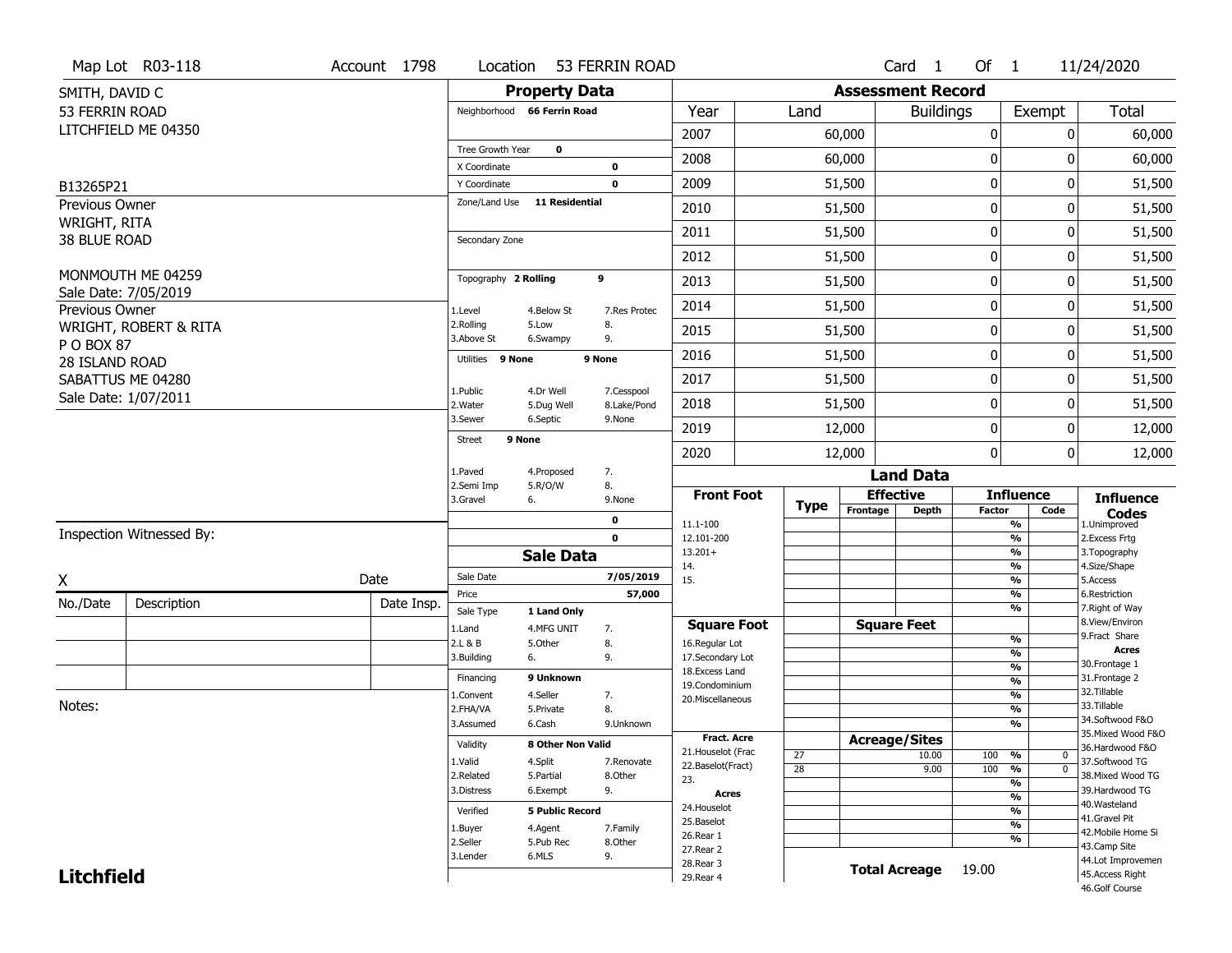|                       |                 |                                                   |                 |                  |            |                                       |               |                        |             |            | <b>Litchfield</b>  |  |        |      |            |
|-----------------------|-----------------|---------------------------------------------------|-----------------|------------------|------------|---------------------------------------|---------------|------------------------|-------------|------------|--------------------|--|--------|------|------------|
|                       | Map Lot R03-118 |                                                   |                 |                  |            | Account 1798                          |               | Location               |             |            | 53 FERRIN ROAD     |  | Card 1 | Of 1 | 11/24/2020 |
| <b>Building Style</b> |                 |                                                   | SF Bsmt Living  |                  |            |                                       |               | Layout                 |             |            |                    |  |        |      |            |
| 0.Uncoded             | 4.Cape          | 8.Log                                             | Fin Bsmt Grade  |                  |            |                                       |               | 1.Typical              | 4.          |            | 7.                 |  |        |      |            |
| 1.Conv.               | 5.Garrison      | 9.0ther                                           |                 | OPEN-5-CUSTOMIZE |            |                                       |               | 2.Inadeg               | 5.          |            | 8.                 |  |        |      |            |
| 2.Ranch               | 6.Split         | 10.Tri-Lev                                        | Heat Type       | 100%             |            |                                       |               | 3.                     | 6.          |            | 9.                 |  |        |      |            |
| 3.R Ranch             | 7.Contemp       | 11.Earth O                                        | 0.Uncoded       |                  | 4.Steam    |                                       | 8.Fl/Wall     | Attic                  |             |            |                    |  |        |      |            |
| <b>Dwelling Units</b> |                 |                                                   | 1.HWBB          |                  | 5.FWA      |                                       | 9.No Heat     | 1.1/4 Fin              | 4.Full Fin  |            | 7.                 |  |        |      |            |
| Other Units           |                 |                                                   | 2.HWCI          |                  | 6.GravWA   |                                       | 10.Radiant    | 2.1/2 Fin              | 5.Fl/Stair  |            | 8.                 |  |        |      |            |
| Stories               |                 |                                                   | 3.H Pump        |                  | 7.Electric |                                       | 11.Radiant    | 3.3/4 Fin              | 6.          |            | 9.None             |  |        |      |            |
| 1.1                   | 4.1.5           | 7.1.25                                            | Cool Type       | 0%               |            |                                       |               | Insulation             |             |            |                    |  |        |      |            |
| 2.2                   | 5.1.75          | 8.3.5                                             | 1.Refrig        |                  | 4.W&C Air  |                                       | 7.RadHW       | 1.Full                 | 4.Minimal   |            | 7.                 |  |        |      |            |
| 3.3                   | 6.2.5           | 9.4                                               | 2.Evapor        |                  | 5.Monitor- | 8.                                    |               | 2.Heavy                | 5.Partial   |            | 8.                 |  |        |      |            |
| <b>Exterior Walls</b> |                 |                                                   | 3.H Pump        |                  | 6.Monitor- | 9.None                                |               | 3.Capped               | 6.          |            | 9.None             |  |        |      |            |
| 0.Uncoded             | 4.Asbestos      | 8.Concrete                                        | Kitchen Style   |                  |            |                                       |               | Unfinished %           |             |            |                    |  |        |      |            |
| 1.Wd Clapb            | 5.Stucco        | 9.0ther                                           | 1.Modern        |                  | 4.Obsolete | 7.                                    |               | Grade & Factor         |             |            |                    |  |        |      |            |
| 2.Vinyl               | 6.Brick         | 10.Wd shin                                        | 2.Typical       |                  | 5.         | 8.                                    |               | 1.E Grade              | 4.B Grade   |            | 7.AAA Grad         |  |        |      |            |
|                       |                 |                                                   |                 |                  |            |                                       |               |                        |             |            |                    |  |        |      |            |
| 3.Compos.             | 7.Stone         | 11.T1-11                                          | 3.Old Type      |                  | 6.         | 9.None                                |               | 2.D Grade              | 5.A Grade   |            | 8.M&S              |  |        |      |            |
| Roof Surface          |                 |                                                   | Bath(s) Style   |                  |            |                                       |               | 3.C Grade              |             | 6.AA Grade | 9.Same             |  |        |      |            |
| 1.Asphalt             | 4.Composit      | 7.Rolled R                                        | 1.Modern        |                  | 4.Obsolete | 7.                                    |               | SQFT (Footprint)       |             |            |                    |  |        |      |            |
| 2.Slate               | 5.Wood          | 8.                                                | 2. Typical      | 5.               |            | 8.                                    |               | Condition              |             |            |                    |  |        |      |            |
| 3. Metal              | 6.Other         | 9.                                                | 3.Old Type      |                  | 6.         | 9.None                                |               | 1.Poor                 | 4.Avg       |            | 7.V G              |  |        |      |            |
| SF Masonry Trim       |                 |                                                   | # Rooms         |                  |            |                                       |               | 2.Fair                 | $5.Avg+$    |            | 8.Exc              |  |        |      |            |
| OPEN-3-CUSTOM         |                 |                                                   | # Bedrooms      |                  |            |                                       |               | 3.Avg-                 | 6.Good      |            | 9.Same             |  |        |      |            |
| OPEN-4-CUSTOM         |                 |                                                   | # Full Baths    |                  |            |                                       |               | Phys. % Good           |             |            |                    |  |        |      |            |
| Year Built            |                 |                                                   | # Half Baths    |                  |            |                                       |               | Funct. % Good          |             |            |                    |  |        |      |            |
| Year Remodeled        |                 |                                                   | # Addn Fixtures |                  |            |                                       |               | <b>Functional Code</b> |             |            |                    |  |        |      |            |
| Foundation            |                 |                                                   | # Fireplaces    |                  |            |                                       |               | 1.Incomp               | 4.Delap     |            | 7.No Power         |  |        |      |            |
| 1.Concrete            | 4.Wood          | 7.                                                |                 |                  |            |                                       |               | 2.0-Built              | 5.Bsmt      |            | 8.LongTerm         |  |        |      |            |
| 2.C Block             | 5.Slab          | 8.                                                |                 |                  |            |                                       |               | 3.Damage               |             | 6.Common   | 9.None             |  |        |      |            |
| 3.Br/Stone            | 6.Piers         | 9.                                                |                 |                  |            |                                       |               | Econ. % Good           |             |            |                    |  |        |      |            |
| Basement              |                 |                                                   |                 |                  |            |                                       |               | Economic Code          |             |            |                    |  |        |      |            |
| $1.1/4$ Bmt           | 4.Full Bmt      | 7.                                                |                 |                  |            |                                       |               | 0.None                 |             | 3.No Power | 9.None             |  |        |      |            |
| 2.1/2 Bmt             | 5.Crawl Sp      | 8.                                                |                 |                  |            |                                       |               | 1.Location             |             | 4.Generate | 8.                 |  |        |      |            |
| 3.3/4 Bmt             | 6.              | 9.None                                            |                 |                  |            | <i>Software</i>                       |               | 2.Encroach             | 5.Multi-Fa  |            | 9.                 |  |        |      |            |
| Bsmt Gar # Cars       |                 |                                                   |                 |                  |            |                                       |               | Entrance Code          | $\mathbf 0$ |            |                    |  |        |      |            |
| Wet Basement          |                 |                                                   |                 |                  |            | A Division of Harris Computer Systems |               | 1.Interior             | 4.Vacant    |            | 7.                 |  |        |      |            |
|                       | 4.Dirt Flr      | 7.                                                |                 |                  |            |                                       |               | 2.Refusal              |             | 5.Estimate | 8.                 |  |        |      |            |
| 1.Dry                 |                 |                                                   |                 |                  |            |                                       |               |                        |             |            |                    |  |        |      |            |
| 2.Damp                | 5.              | 8.                                                |                 |                  |            |                                       |               | 3.Informed             | 6.Existing  |            | 9.                 |  |        |      |            |
| 3.Wet                 | 6.              | 9.                                                |                 |                  |            |                                       |               | Information Code 0     |             |            |                    |  |        |      |            |
|                       |                 |                                                   |                 |                  |            |                                       |               | 1.Owner                | 4.Agent     |            | 7.Vacant           |  |        |      |            |
|                       |                 |                                                   |                 |                  |            |                                       |               | 2.Relative             | 5.Estimate  |            | 8.                 |  |        |      |            |
|                       |                 |                                                   | Date Inspected  |                  |            |                                       |               | 3.Tenant               | 6.Other     |            | 9.                 |  |        |      |            |
|                       |                 | <b>Additions, Outbuildings &amp; Improvements</b> |                 |                  |            |                                       |               |                        |             |            | 1.One Story Fram   |  |        |      |            |
| Type                  |                 | Year                                              | Units           | Grade            | Cond       | Phys.                                 | Funct.        | Sound Value            |             |            | 2. Two Story Fram  |  |        |      |            |
|                       |                 |                                                   |                 |                  |            | $\%$                                  | $\%$          |                        |             |            | 3. Three Story Fr  |  |        |      |            |
|                       |                 |                                                   |                 |                  |            |                                       |               |                        |             |            | 4.1 & 1/2 Story    |  |        |      |            |
|                       |                 |                                                   |                 |                  |            | %                                     | $\%$          |                        |             |            | 5.1 & 3/4 Story    |  |        |      |            |
|                       |                 |                                                   |                 |                  |            | $\sqrt{6}$                            | $\frac{0}{6}$ |                        |             |            | 6.2 & 1/2 Story    |  |        |      |            |
|                       |                 |                                                   |                 |                  |            | $\sqrt{6}$                            | $\%$          |                        |             |            | 21. Open Frame Por |  |        |      |            |
|                       |                 |                                                   |                 |                  |            |                                       |               |                        |             |            | 22.Encl Frame Por  |  |        |      |            |
|                       |                 |                                                   |                 |                  |            | $\frac{0}{6}$                         | $\frac{1}{2}$ |                        |             |            | 23. Frame Garage   |  |        |      |            |
|                       |                 |                                                   |                 |                  |            | $\frac{9}{6}$                         | $\frac{1}{2}$ |                        |             |            | 24.Frame Shed      |  |        |      |            |
|                       |                 |                                                   |                 |                  |            | $\frac{9}{6}$                         | $\%$          |                        |             |            | 25. Frame Bay Wind |  |        |      |            |
|                       |                 |                                                   |                 |                  |            |                                       |               |                        |             |            | 26.1SFr Overhang   |  |        |      |            |
|                       |                 |                                                   |                 |                  |            | $\%$                                  | $\%$          |                        |             |            | 27.Unfin Basement  |  |        |      |            |
|                       |                 |                                                   |                 |                  |            | $\frac{9}{6}$                         | $\frac{0}{6}$ |                        |             |            | 28. Unfinished Att |  |        |      |            |
|                       |                 |                                                   |                 |                  |            | $\sqrt{6}$                            | $\frac{1}{2}$ |                        |             |            | 29. Finished Attic |  |        |      |            |
|                       |                 |                                                   |                 |                  |            |                                       |               |                        |             |            |                    |  |        |      |            |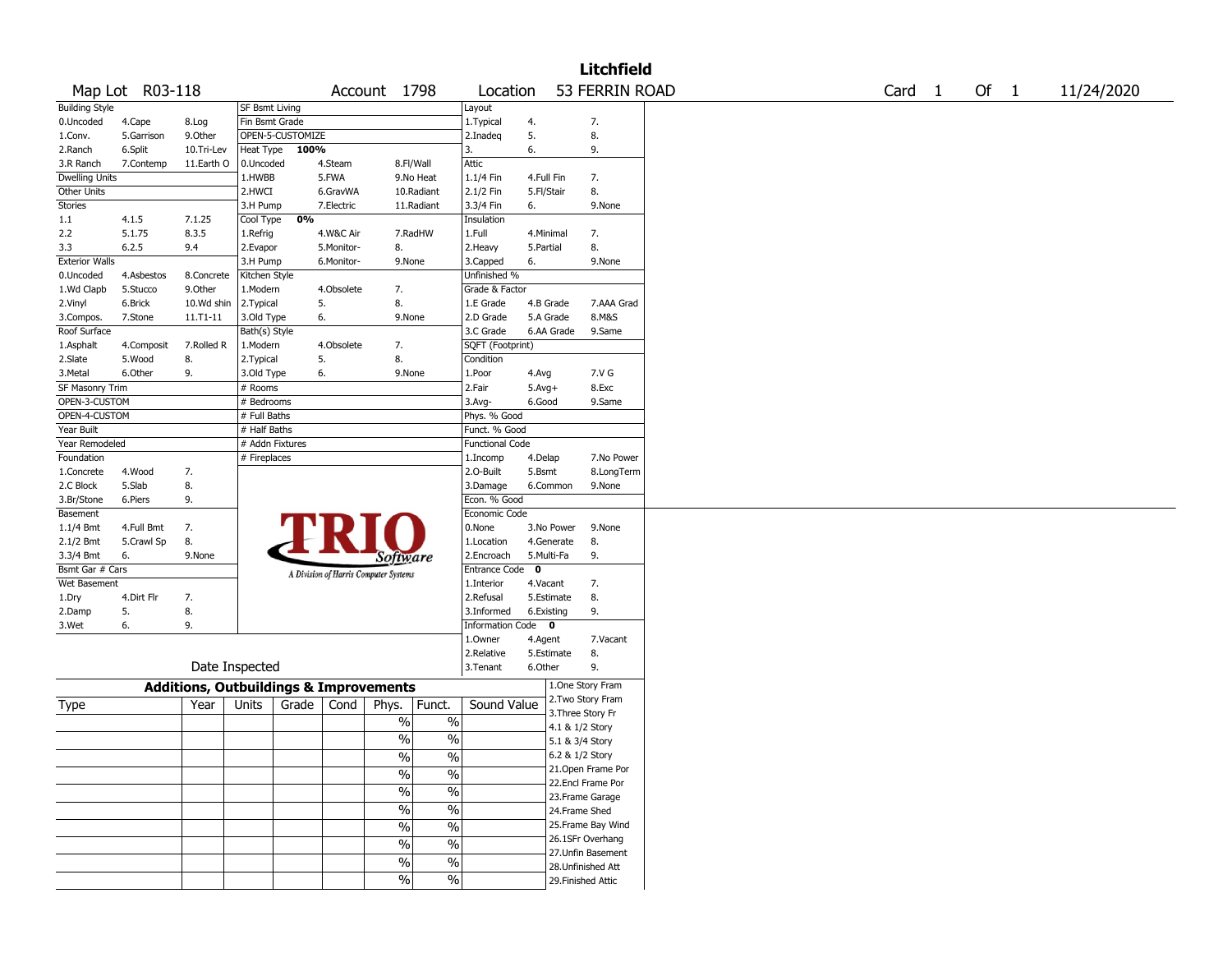|                   | Map Lot R03-119                                | Account 403 | Location                       |                           | <b>RICHMOND ROAD</b>      |                                          |             |                          | Card 1               | Of 1          |                                | 11/24/2020                            |
|-------------------|------------------------------------------------|-------------|--------------------------------|---------------------------|---------------------------|------------------------------------------|-------------|--------------------------|----------------------|---------------|--------------------------------|---------------------------------------|
|                   | <b>HOLEWAY THEODORE &amp; REBECCA</b>          |             |                                | <b>Property Data</b>      |                           |                                          |             | <b>Assessment Record</b> |                      |               |                                |                                       |
|                   | 360 RICHMOND ROAD                              |             | Neighborhood 177 Richmond Road |                           |                           | Year                                     | Land        |                          | <b>Buildings</b>     |               | Exempt                         | Total                                 |
|                   | LITCHFIELD ME 04350                            |             |                                |                           |                           | 2007                                     |             | 45,500                   |                      | 0             | 0                              | 45,500                                |
|                   |                                                |             | Tree Growth Year               | $\mathbf 0$               |                           | 2008                                     |             | 45,500                   |                      | 0             | 0                              | 45,500                                |
|                   |                                                |             | X Coordinate                   |                           | 0                         |                                          |             |                          |                      | $\mathbf 0$   | 0                              |                                       |
| B7064P132         |                                                |             | Y Coordinate<br>Zone/Land Use  | <b>11 Residential</b>     | $\mathbf 0$               | 2009                                     |             | 42,500                   |                      |               |                                | 42,500                                |
|                   |                                                |             |                                |                           |                           | 2010                                     |             | 42,500                   |                      | 0             | 0                              | 42,500                                |
|                   |                                                |             | Secondary Zone                 |                           |                           | 2011                                     |             | 42,500                   |                      | 0             | 0                              | 42,500                                |
|                   |                                                |             |                                |                           |                           | 2012                                     |             | 42,500                   |                      | 0             | 0                              | 42,500                                |
|                   |                                                |             | Topography 2 Rolling           |                           | 9                         | 2013                                     |             | 42,500                   |                      | $\mathbf 0$   | 0                              | 42,500                                |
|                   |                                                |             | 1.Level                        | 4.Below St                | 7.Res Protec              | 2014                                     |             | 42,500                   |                      | 0             | 0                              | 42,500                                |
|                   |                                                |             | 2.Rolling<br>3.Above St        | 5.Low<br>6.Swampy         | 8.<br>9.                  | 2015                                     |             | 42,500                   |                      | 0             | 0                              | 42,500                                |
|                   |                                                |             | Utilities 9 None               |                           | 9 None                    | 2016                                     |             | 40,500                   |                      | $\mathbf 0$   | 0                              | 40,500                                |
|                   |                                                |             |                                |                           |                           | 2017                                     |             | 52,500                   |                      | 76,684        | 0                              | 129,184                               |
|                   |                                                |             | 1.Public<br>2. Water           | 4.Dr Well<br>5.Dug Well   | 7.Cesspool<br>8.Lake/Pond | 2018                                     |             | 40,500                   |                      | 0             | 0                              | 40,500                                |
|                   |                                                |             | 3.Sewer                        | 6.Septic                  | 9.None                    | 2019                                     |             | 4,500                    |                      | 0             | 0                              | 4,500                                 |
|                   |                                                |             | Street                         | 9 None                    |                           | 2020                                     |             | 4,500                    |                      | 0             | 0                              | 4,500                                 |
|                   |                                                |             | 1.Paved                        | 4.Proposed                | 7.                        |                                          |             |                          | <b>Land Data</b>     |               |                                |                                       |
|                   |                                                |             | 2.Semi Imp<br>3.Gravel         | 5.R/O/W<br>6.             | 8.<br>9.None              | <b>Front Foot</b>                        |             |                          | <b>Effective</b>     |               | <b>Influence</b>               | <b>Influence</b>                      |
|                   |                                                |             |                                |                           | 0                         | 11.1-100                                 | <b>Type</b> | Frontage                 | <b>Depth</b>         | <b>Factor</b> | Code<br>%                      | <b>Codes</b><br>1.Unimproved          |
|                   | Inspection Witnessed By:                       |             |                                |                           | $\mathbf 0$               | 12.101-200                               |             |                          |                      |               | $\frac{9}{6}$                  | 2.Excess Frtg                         |
|                   |                                                |             |                                | <b>Sale Data</b>          |                           | $13.201+$<br>14.                         |             |                          |                      |               | $\frac{9}{6}$<br>$\frac{9}{6}$ | 3. Topography<br>4.Size/Shape         |
| Χ                 |                                                | Date        | Sale Date                      |                           | 8/07/2002                 | 15.                                      |             |                          |                      |               | $\frac{9}{6}$                  | 5.Access                              |
| No./Date          | Description                                    | Date Insp.  | Price                          |                           |                           |                                          |             |                          |                      |               | $\frac{9}{6}$                  | 6.Restriction                         |
|                   |                                                |             | Sale Type                      | 1 Land Only               |                           | <b>Square Foot</b>                       |             |                          | <b>Square Feet</b>   |               | $\frac{9}{6}$                  | 7. Right of Way<br>8.View/Environ     |
|                   |                                                |             | 1.Land<br>2.L & B              | 4.MFG UNIT<br>5.Other     | 7.<br>8.                  | 16.Regular Lot                           |             |                          |                      |               | %                              | 9.Fract Share                         |
|                   |                                                |             | 3.Building                     | 6.                        | 9.                        | 17.Secondary Lot                         |             |                          |                      |               | %                              | <b>Acres</b><br>30. Frontage 1        |
|                   |                                                |             | Financing                      | 9 Unknown                 |                           | 18. Excess Land                          |             |                          |                      |               | $\frac{9}{6}$<br>$\frac{9}{6}$ | 31. Frontage 2                        |
|                   |                                                |             | 1.Convent                      | 4.Seller                  | 7.                        | 19.Condominium<br>20.Miscellaneous       |             |                          |                      |               | $\frac{9}{6}$                  | 32.Tillable                           |
| Notes:            |                                                |             | 2.FHA/VA                       | 5.Private                 | 8.                        |                                          |             |                          |                      |               | $\frac{9}{6}$                  | 33.Tillable                           |
|                   | '18 House assessed to this lot in error. Abate |             | 3.Assumed                      | 6.Cash                    | 9.Unknown                 |                                          |             |                          |                      |               | $\frac{9}{6}$                  | 34.Softwood F&O<br>35. Mixed Wood F&O |
|                   | '17 Nah New Hse & LIs.                         |             | Validity                       | <b>1 Arms Lenath Sale</b> |                           | <b>Fract. Acre</b><br>21. Houselot (Frac |             |                          | <b>Acreage/Sites</b> |               |                                | 36.Hardwood F&O                       |
|                   | '16 2 ACRE TO NEW LOT 119C                     |             | 1.Valid                        | 4.Split                   | 7.Renovate                | 22.Baselot(Fract)                        | 27          |                          | 6.00                 | 100           | %<br>$\bf{0}$                  | 37.Softwood TG                        |
|                   |                                                |             | 2.Related                      | 5.Partial                 | 8.Other                   | 23.                                      |             |                          |                      |               | $\frac{9}{6}$<br>%             | 38. Mixed Wood TG                     |
|                   |                                                |             | 3.Distress                     | 6.Exempt                  | 9.                        | Acres                                    |             |                          |                      |               | $\frac{9}{6}$                  | 39.Hardwood TG                        |
|                   |                                                |             | Verified                       | <b>5 Public Record</b>    |                           | 24. Houselot                             |             |                          |                      |               | %                              | 40. Wasteland                         |
|                   |                                                |             | 1.Buyer                        | 4.Agent                   | 7.Family                  | 25.Baselot                               |             |                          |                      |               | $\frac{9}{6}$                  | 41.Gravel Pit<br>42. Mobile Home Si   |
|                   |                                                |             | 2.Seller                       | 5.Pub Rec                 | 8.Other                   | 26.Rear 1                                |             |                          |                      |               | %                              | 43.Camp Site                          |
|                   |                                                |             | 3.Lender                       | 6.MLS                     | 9.                        | 27. Rear 2<br>28. Rear 3                 |             |                          |                      |               |                                | 44.Lot Improvemen                     |
| <b>Litchfield</b> |                                                |             |                                |                           |                           | 29. Rear 4                               |             |                          | <b>Total Acreage</b> | 6.00          |                                | 45.Access Right                       |
|                   |                                                |             |                                |                           |                           |                                          |             |                          |                      |               |                                | 46.Golf Course                        |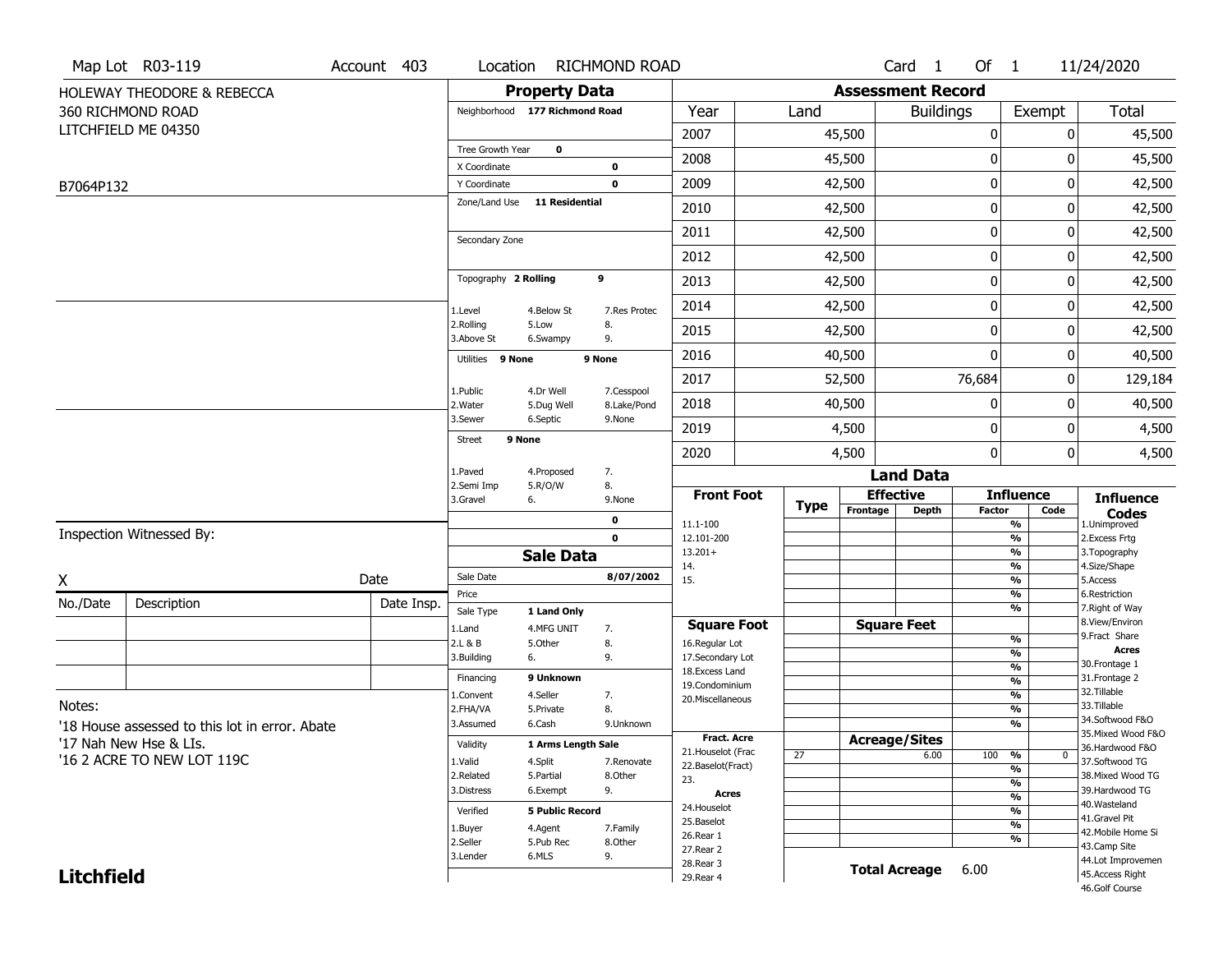| RICHMOND ROAD<br>Map Lot R03-119<br>403<br>Location<br>Account<br><b>Building Style</b><br><b>SF Bsmt Living</b><br>Layout<br>Fin Bsmt Grade<br>1.Typical<br>4.<br>0.Uncoded<br>7.<br>4.Cape<br>8.Log<br>OPEN-5-CUSTOMIZE<br>5.<br>8.<br>5.Garrison<br>9.0ther<br>2.Inadeg<br>1.Conv.<br>Heat Type<br>100%<br>6.<br>2.Ranch<br>6.Split<br>10.Tri-Lev<br>3.<br>9.<br>8.Fl/Wall<br>Attic<br>3.R Ranch<br>7.Contemp<br>11.Earth O<br>0.Uncoded<br>4.Steam<br><b>Dwelling Units</b><br>1.HWBB<br>5.FWA<br>9.No Heat<br>1.1/4 Fin<br>4.Full Fin<br>7.<br>2.1/2 Fin<br>Other Units<br>2.HWCI<br>5.Fl/Stair<br>8.<br>6.GravWA<br>10.Radiant<br>Stories<br>3.3/4 Fin<br>3.H Pump<br>7.Electric<br>11.Radiant<br>6.<br>9.None<br>Cool Type<br>0%<br>Insulation<br>1.1<br>4.1.5<br>7.1.25 | Card <sub>1</sub> |  | Of $1$ | 11/24/2020 |
|---------------------------------------------------------------------------------------------------------------------------------------------------------------------------------------------------------------------------------------------------------------------------------------------------------------------------------------------------------------------------------------------------------------------------------------------------------------------------------------------------------------------------------------------------------------------------------------------------------------------------------------------------------------------------------------------------------------------------------------------------------------------------------|-------------------|--|--------|------------|
|                                                                                                                                                                                                                                                                                                                                                                                                                                                                                                                                                                                                                                                                                                                                                                                 |                   |  |        |            |
|                                                                                                                                                                                                                                                                                                                                                                                                                                                                                                                                                                                                                                                                                                                                                                                 |                   |  |        |            |
|                                                                                                                                                                                                                                                                                                                                                                                                                                                                                                                                                                                                                                                                                                                                                                                 |                   |  |        |            |
|                                                                                                                                                                                                                                                                                                                                                                                                                                                                                                                                                                                                                                                                                                                                                                                 |                   |  |        |            |
|                                                                                                                                                                                                                                                                                                                                                                                                                                                                                                                                                                                                                                                                                                                                                                                 |                   |  |        |            |
|                                                                                                                                                                                                                                                                                                                                                                                                                                                                                                                                                                                                                                                                                                                                                                                 |                   |  |        |            |
|                                                                                                                                                                                                                                                                                                                                                                                                                                                                                                                                                                                                                                                                                                                                                                                 |                   |  |        |            |
|                                                                                                                                                                                                                                                                                                                                                                                                                                                                                                                                                                                                                                                                                                                                                                                 |                   |  |        |            |
|                                                                                                                                                                                                                                                                                                                                                                                                                                                                                                                                                                                                                                                                                                                                                                                 |                   |  |        |            |
|                                                                                                                                                                                                                                                                                                                                                                                                                                                                                                                                                                                                                                                                                                                                                                                 |                   |  |        |            |
| 5.1.75<br>8.3.5<br>1.Full<br>7.<br>2.2<br>1.Refrig<br>4.W&C Air<br>7.RadHW<br>4.Minimal                                                                                                                                                                                                                                                                                                                                                                                                                                                                                                                                                                                                                                                                                         |                   |  |        |            |
| 2.Evapor<br>8.<br>2.Heavy<br>8.<br>3.3<br>6.2.5<br>9.4<br>5.Monitor-<br>5.Partial                                                                                                                                                                                                                                                                                                                                                                                                                                                                                                                                                                                                                                                                                               |                   |  |        |            |
| <b>Exterior Walls</b><br>3.H Pump<br>6.Monitor-<br>9.None<br>3.Capped<br>6.<br>9.None                                                                                                                                                                                                                                                                                                                                                                                                                                                                                                                                                                                                                                                                                           |                   |  |        |            |
| Unfinished %<br>4.Asbestos<br>8.Concrete<br>Kitchen Style<br>0.Uncoded                                                                                                                                                                                                                                                                                                                                                                                                                                                                                                                                                                                                                                                                                                          |                   |  |        |            |
| 9.Other<br>7.<br>Grade & Factor<br>1.Wd Clapb<br>5.Stucco<br>1.Modern<br>4.Obsolete                                                                                                                                                                                                                                                                                                                                                                                                                                                                                                                                                                                                                                                                                             |                   |  |        |            |
| 10.Wd shin<br>5.<br>8.<br>1.E Grade<br>2.Vinyl<br>6.Brick<br>2.Typical<br>4.B Grade<br>7.AAA Grad                                                                                                                                                                                                                                                                                                                                                                                                                                                                                                                                                                                                                                                                               |                   |  |        |            |
| 2.D Grade<br>5.A Grade<br>8.M&S<br>7.Stone<br>11.T1-11<br>3.Old Type<br>6.<br>9.None<br>3.Compos.                                                                                                                                                                                                                                                                                                                                                                                                                                                                                                                                                                                                                                                                               |                   |  |        |            |
| Roof Surface<br>Bath(s) Style<br>3.C Grade<br>6.AA Grade<br>9.Same                                                                                                                                                                                                                                                                                                                                                                                                                                                                                                                                                                                                                                                                                                              |                   |  |        |            |
| SQFT (Footprint)<br>7.Rolled R<br>1.Modern<br>4.Obsolete<br>7.<br>1.Asphalt<br>4.Composit                                                                                                                                                                                                                                                                                                                                                                                                                                                                                                                                                                                                                                                                                       |                   |  |        |            |
| 5.<br>8.<br>2.Slate<br>5.Wood<br>8.<br>2.Typical<br>Condition                                                                                                                                                                                                                                                                                                                                                                                                                                                                                                                                                                                                                                                                                                                   |                   |  |        |            |
| 7.V G<br>3.Metal<br>6.Other<br>9.<br>3.Old Type<br>6.<br>9.None<br>1.Poor<br>4.Avg                                                                                                                                                                                                                                                                                                                                                                                                                                                                                                                                                                                                                                                                                              |                   |  |        |            |
| SF Masonry Trim<br>2.Fair<br>8.Exc<br># Rooms<br>$5.Avg+$                                                                                                                                                                                                                                                                                                                                                                                                                                                                                                                                                                                                                                                                                                                       |                   |  |        |            |
| OPEN-3-CUSTOM<br># Bedrooms<br>3.Avg-<br>6.Good<br>9.Same                                                                                                                                                                                                                                                                                                                                                                                                                                                                                                                                                                                                                                                                                                                       |                   |  |        |            |
| OPEN-4-CUSTOM<br># Full Baths<br>Phys. % Good                                                                                                                                                                                                                                                                                                                                                                                                                                                                                                                                                                                                                                                                                                                                   |                   |  |        |            |
| Year Built<br># Half Baths<br>Funct. % Good                                                                                                                                                                                                                                                                                                                                                                                                                                                                                                                                                                                                                                                                                                                                     |                   |  |        |            |
| Year Remodeled<br># Addn Fixtures<br><b>Functional Code</b>                                                                                                                                                                                                                                                                                                                                                                                                                                                                                                                                                                                                                                                                                                                     |                   |  |        |            |
| # Fireplaces<br>Foundation<br>4.Delap<br>7.No Power<br>1.Incomp                                                                                                                                                                                                                                                                                                                                                                                                                                                                                                                                                                                                                                                                                                                 |                   |  |        |            |
| 2.O-Built<br>5.Bsmt<br>8.LongTerm<br>4.Wood<br>7.<br>1.Concrete                                                                                                                                                                                                                                                                                                                                                                                                                                                                                                                                                                                                                                                                                                                 |                   |  |        |            |
| 5.Slab<br>8.<br>2.C Block<br>3.Damage<br>6.Common<br>9.None                                                                                                                                                                                                                                                                                                                                                                                                                                                                                                                                                                                                                                                                                                                     |                   |  |        |            |
| Econ. % Good<br>3.Br/Stone<br>6.Piers<br>9.                                                                                                                                                                                                                                                                                                                                                                                                                                                                                                                                                                                                                                                                                                                                     |                   |  |        |            |
| Economic Code<br>Basement                                                                                                                                                                                                                                                                                                                                                                                                                                                                                                                                                                                                                                                                                                                                                       |                   |  |        |            |
| 0.None<br>$1.1/4$ Bmt<br>4.Full Bmt<br>7.<br>3.No Power<br>9.None                                                                                                                                                                                                                                                                                                                                                                                                                                                                                                                                                                                                                                                                                                               |                   |  |        |            |
| 5.Crawl Sp<br>8.<br>1.Location<br>8.<br>2.1/2 Bmt<br>4.Generate                                                                                                                                                                                                                                                                                                                                                                                                                                                                                                                                                                                                                                                                                                                 |                   |  |        |            |
| 9.None<br>2.Encroach<br>5.Multi-Fa<br>9.<br>3.3/4 Bmt<br>6.<br><i>Software</i>                                                                                                                                                                                                                                                                                                                                                                                                                                                                                                                                                                                                                                                                                                  |                   |  |        |            |
| Bsmt Gar # Cars<br>$\mathbf 0$<br><b>Entrance Code</b>                                                                                                                                                                                                                                                                                                                                                                                                                                                                                                                                                                                                                                                                                                                          |                   |  |        |            |
| A Division of Harris Computer Systems<br>Wet Basement<br>1.Interior<br>4.Vacant<br>7.                                                                                                                                                                                                                                                                                                                                                                                                                                                                                                                                                                                                                                                                                           |                   |  |        |            |
| 7.<br>2.Refusal<br>8.<br>4.Dirt Flr<br>5.Estimate<br>1.Dry                                                                                                                                                                                                                                                                                                                                                                                                                                                                                                                                                                                                                                                                                                                      |                   |  |        |            |
| 5.<br>8.<br>3.Informed<br>9.<br>2.Damp<br>6.Existing                                                                                                                                                                                                                                                                                                                                                                                                                                                                                                                                                                                                                                                                                                                            |                   |  |        |            |
| Information Code 0<br>3.Wet<br>6.<br>9.                                                                                                                                                                                                                                                                                                                                                                                                                                                                                                                                                                                                                                                                                                                                         |                   |  |        |            |
| 1.0wner<br>4.Agent<br>7.Vacant                                                                                                                                                                                                                                                                                                                                                                                                                                                                                                                                                                                                                                                                                                                                                  |                   |  |        |            |
| 8.<br>2.Relative<br>5.Estimate                                                                                                                                                                                                                                                                                                                                                                                                                                                                                                                                                                                                                                                                                                                                                  |                   |  |        |            |
| Date Inspected<br>3.Tenant<br>6.Other<br>9.                                                                                                                                                                                                                                                                                                                                                                                                                                                                                                                                                                                                                                                                                                                                     |                   |  |        |            |
| 1.One Story Fram<br><b>Additions, Outbuildings &amp; Improvements</b>                                                                                                                                                                                                                                                                                                                                                                                                                                                                                                                                                                                                                                                                                                           |                   |  |        |            |
| 2. Two Story Fram<br>Funct.<br>Sound Value<br>Units<br>Grade<br>Cond<br>Phys.<br>Year                                                                                                                                                                                                                                                                                                                                                                                                                                                                                                                                                                                                                                                                                           |                   |  |        |            |
| Type<br>3. Three Story Fr                                                                                                                                                                                                                                                                                                                                                                                                                                                                                                                                                                                                                                                                                                                                                       |                   |  |        |            |
| $\%$<br>$\%$<br>4.1 & 1/2 Story                                                                                                                                                                                                                                                                                                                                                                                                                                                                                                                                                                                                                                                                                                                                                 |                   |  |        |            |
| %<br>$\%$<br>5.1 & 3/4 Story                                                                                                                                                                                                                                                                                                                                                                                                                                                                                                                                                                                                                                                                                                                                                    |                   |  |        |            |
|                                                                                                                                                                                                                                                                                                                                                                                                                                                                                                                                                                                                                                                                                                                                                                                 |                   |  |        |            |
| 6.2 & 1/2 Story                                                                                                                                                                                                                                                                                                                                                                                                                                                                                                                                                                                                                                                                                                                                                                 |                   |  |        |            |
| $\frac{0}{6}$<br>$\frac{0}{6}$<br>21. Open Frame Por                                                                                                                                                                                                                                                                                                                                                                                                                                                                                                                                                                                                                                                                                                                            |                   |  |        |            |
| %<br>$\%$<br>22.Encl Frame Por                                                                                                                                                                                                                                                                                                                                                                                                                                                                                                                                                                                                                                                                                                                                                  |                   |  |        |            |
| $\sqrt{6}$<br>$\%$<br>23. Frame Garage                                                                                                                                                                                                                                                                                                                                                                                                                                                                                                                                                                                                                                                                                                                                          |                   |  |        |            |
| $\sqrt{6}$<br>$\%$<br>24.Frame Shed                                                                                                                                                                                                                                                                                                                                                                                                                                                                                                                                                                                                                                                                                                                                             |                   |  |        |            |
| 25. Frame Bay Wind                                                                                                                                                                                                                                                                                                                                                                                                                                                                                                                                                                                                                                                                                                                                                              |                   |  |        |            |
| $\sqrt{6}$<br>$\overline{\frac{0}{0}}$<br>26.1SFr Overhang                                                                                                                                                                                                                                                                                                                                                                                                                                                                                                                                                                                                                                                                                                                      |                   |  |        |            |
| $\%$<br>$\%$<br>27.Unfin Basement                                                                                                                                                                                                                                                                                                                                                                                                                                                                                                                                                                                                                                                                                                                                               |                   |  |        |            |
| $\sqrt{6}$<br>$\%$<br>28.Unfinished Att<br>$\%$<br>$\%$                                                                                                                                                                                                                                                                                                                                                                                                                                                                                                                                                                                                                                                                                                                         |                   |  |        |            |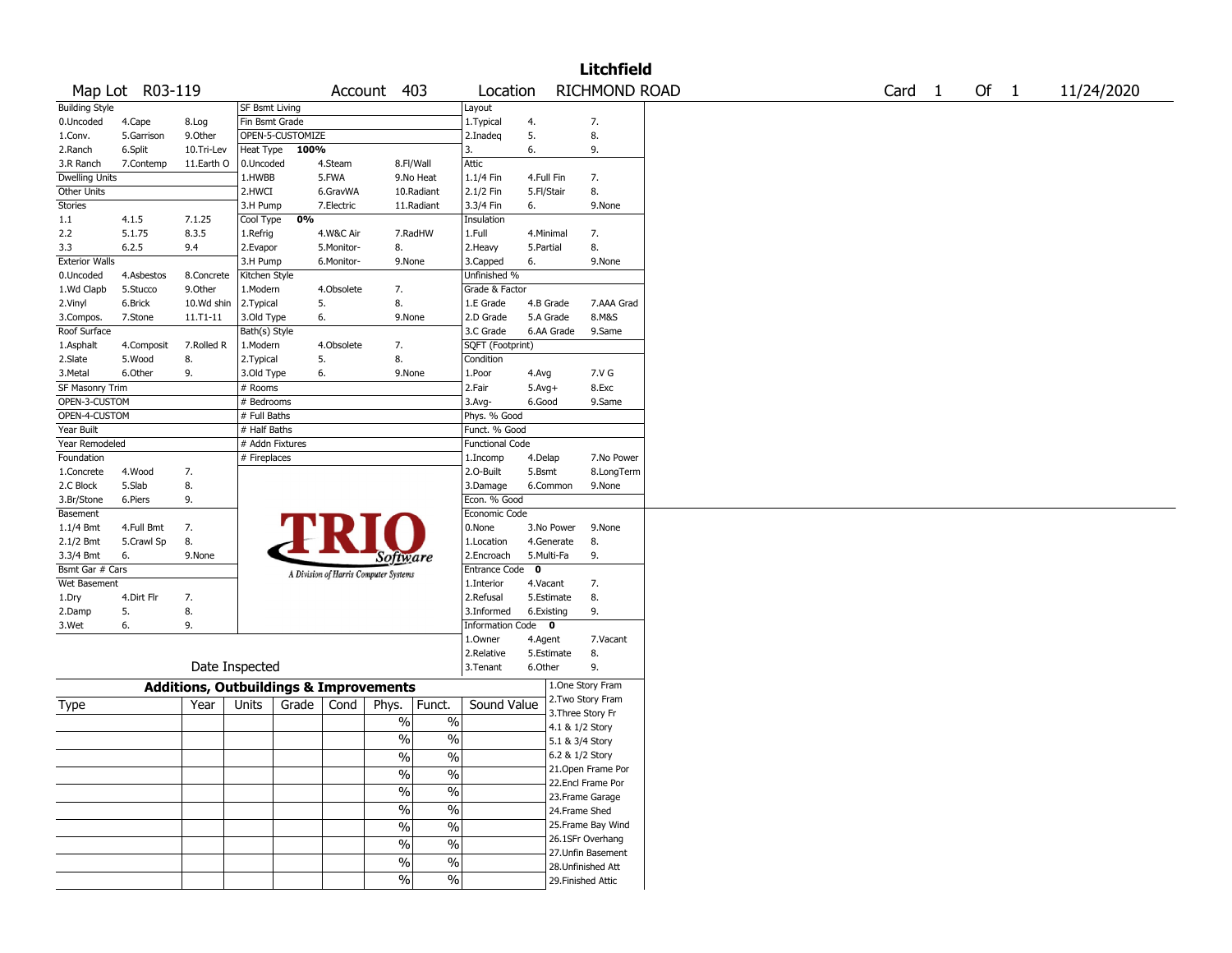|                   | Map Lot R03-119A         | Account 848 | Location                       |                       | 360 RICHMOND ROAD      |                                     |                 |                          | Card <sub>1</sub>    | Of $1$        |                                           | 11/24/2020                        |
|-------------------|--------------------------|-------------|--------------------------------|-----------------------|------------------------|-------------------------------------|-----------------|--------------------------|----------------------|---------------|-------------------------------------------|-----------------------------------|
|                   | HOLEWAY, THEODORE        |             |                                | <b>Property Data</b>  |                        |                                     |                 | <b>Assessment Record</b> |                      |               |                                           |                                   |
|                   | 360 RICHMOND ROAD        |             | Neighborhood 177 Richmond Road |                       |                        | Year                                | Land            |                          | <b>Buildings</b>     |               | Exempt                                    | Total                             |
|                   | LITCHFIELD ME 04350      |             |                                |                       |                        | 2007                                |                 | 42,610                   |                      | 69,445        | 13,000                                    | 99,055                            |
|                   |                          |             | Tree Growth Year               | $\pmb{0}$             |                        | 2008                                |                 | 42,610                   |                      | 69,445        | 12,350                                    | 99,705                            |
| B2266P278         |                          |             | X Coordinate<br>Y Coordinate   |                       | 0<br>$\mathbf 0$       | 2009                                |                 | 42,250                   |                      | 88,273        | 9,500                                     | 121,023                           |
|                   |                          |             | Zone/Land Use                  | <b>11 Residential</b> |                        | 2010                                |                 | 42,250                   |                      | 67,553        | 10,000                                    | 99,803                            |
|                   |                          |             |                                |                       |                        | 2011                                |                 | 42,250                   |                      | 58,533        | 10,000                                    | 90,783                            |
|                   |                          |             | Secondary Zone                 |                       |                        | 2012                                |                 | 42,250                   |                      | 58,533        | 10,000                                    | 90,783                            |
|                   |                          |             | Topography 2 Rolling           |                       |                        |                                     |                 |                          |                      |               |                                           |                                   |
|                   |                          |             |                                |                       |                        | 2013                                |                 | 42,250                   |                      | 57,701        | 10,000                                    | 89,951                            |
|                   |                          |             | 1.Level<br>2.Rolling           | 4.Below St<br>5.Low   | 7.Res Protec<br>8.     | 2014                                |                 | 42,250                   |                      | 56,854        | 10,000                                    | 89,104                            |
|                   |                          |             | 3.Above St                     | 6.Swampy              | 9.                     | 2015                                |                 | 42,250                   |                      | 56,854        | 10,000                                    | 89,104                            |
|                   |                          |             | Utilities                      | 4 Drilled Well        | <b>6 Septic System</b> | 2016                                |                 | 42,250                   |                      | 56,008        | 15,000                                    | 83,258                            |
|                   |                          |             | 1.Public                       | 4.Dr Well             | 7.Cesspool             | 2017                                |                 | 42,250                   |                      | 55,176        | 20,000                                    | 77,426                            |
|                   |                          |             | 2. Water                       | 5.Dug Well            | 8.Lake/Pond            | 2018                                |                 | 42,250                   |                      | 55,162        | 19,200                                    | 78,212                            |
|                   |                          |             | 3.Sewer                        | 6.Septic              | 9.None                 | 2019                                |                 | 47,700                   |                      | 71,500        | 20,000                                    | 99,200                            |
|                   |                          |             | 1 Paved<br><b>Street</b>       |                       |                        | 2020                                |                 | 47,700                   |                      | 71,500        | 25,000                                    | 94,200                            |
|                   |                          |             | 1.Paved<br>2.Semi Imp          | 4.Proposed<br>5.R/O/W | 7.<br>8.               |                                     |                 |                          | <b>Land Data</b>     |               |                                           |                                   |
|                   |                          |             | 3.Gravel                       | 6.                    | 9.None                 | <b>Front Foot</b>                   | <b>Type</b>     |                          | <b>Effective</b>     |               | <b>Influence</b>                          | <b>Influence</b>                  |
|                   |                          |             |                                |                       | 0                      | 11.1-100                            |                 | Frontage                 | <b>Depth</b>         | <b>Factor</b> | Code<br>%                                 | <b>Codes</b><br>1.Unimproved      |
|                   | Inspection Witnessed By: |             |                                |                       | $\mathbf 0$            | 12.101-200<br>$13.201+$             |                 |                          |                      |               | %<br>%                                    | 2. Excess Frtg<br>3. Topography   |
|                   |                          |             |                                | <b>Sale Data</b>      |                        | 14.                                 |                 |                          |                      |               | %                                         | 4.Size/Shape                      |
| X                 |                          | Date        | Sale Date<br>Price             |                       |                        | 15.                                 |                 |                          |                      |               | %<br>%                                    | 5.Access<br>6.Restriction         |
| No./Date          | Description              | Date Insp.  | Sale Type                      |                       |                        |                                     |                 |                          |                      |               | %                                         | 7. Right of Way                   |
|                   |                          |             | 1.Land                         | 4.MFG UNIT            | 7.                     | <b>Square Foot</b>                  |                 |                          | <b>Square Feet</b>   |               |                                           | 8.View/Environ<br>9.Fract Share   |
|                   |                          |             | 2.L & B                        | 5.Other               | 8.                     | 16.Regular Lot                      |                 |                          |                      |               | %<br>%                                    | <b>Acres</b>                      |
|                   |                          |             | 3.Building                     | 6.                    | 9.                     | 17.Secondary Lot<br>18. Excess Land |                 |                          |                      |               | $\frac{9}{6}$                             | 30.Frontage 1                     |
|                   |                          |             | Financing                      |                       |                        | 19.Condominium                      |                 |                          |                      |               | $\frac{9}{6}$                             | 31. Frontage 2                    |
| Notes:            |                          |             | 1.Convent                      | 4.Seller              | 7.                     | 20.Miscellaneous                    |                 |                          |                      |               | $\frac{9}{6}$                             | 32.Tillable<br>33.Tillable        |
|                   |                          |             | 2.FHA/VA<br>3.Assumed          | 5.Private<br>6.Cash   | 8.<br>9.Unknown        |                                     |                 |                          |                      |               | $\frac{9}{6}$<br>$\overline{\frac{9}{6}}$ | 34.Softwood F&O                   |
|                   |                          |             |                                |                       |                        | Fract. Acre                         |                 |                          | <b>Acreage/Sites</b> |               |                                           | 35. Mixed Wood F&O                |
|                   |                          |             | Validity                       |                       |                        | 21. Houselot (Frac                  | 24              |                          | 1.00                 | 100           | %<br>$\mathbf 0$                          | 36.Hardwood F&O                   |
|                   |                          |             | 1.Valid                        | 4.Split               | 7.Renovate             | 22.Baselot(Fract)                   | $\overline{26}$ |                          | 0.90                 | 100           | %<br>$\mathbf 0$                          | 37.Softwood TG                    |
|                   |                          |             | 2.Related<br>3.Distress        | 5.Partial             | 8.Other                | 23.                                 | 44              |                          | 1.00                 | 100           | $\frac{9}{6}$<br>$\mathbf 0$              | 38. Mixed Wood TG                 |
|                   |                          |             |                                | 6.Exempt              | 9.                     | <b>Acres</b>                        |                 |                          |                      |               | %                                         | 39.Hardwood TG<br>40. Wasteland   |
|                   |                          |             | Verified                       |                       |                        | 24. Houselot<br>25.Baselot          |                 |                          |                      |               | %                                         | 41.Gravel Pit                     |
|                   |                          |             | 1.Buyer                        | 4.Agent               | 7.Family               | 26.Rear 1                           |                 |                          |                      |               | $\frac{9}{6}$                             | 42. Mobile Home Si                |
|                   |                          |             | 2.Seller                       | 5.Pub Rec             | 8.Other                | 27.Rear 2                           |                 |                          |                      |               | %                                         | 43.Camp Site                      |
|                   |                          |             | 3.Lender                       | 6.MLS                 | 9.                     | 28. Rear 3                          |                 |                          | <b>Total Acreage</b> | 1.90          |                                           | 44.Lot Improvemen                 |
| <b>Litchfield</b> |                          |             |                                |                       |                        | 29. Rear 4                          |                 |                          |                      |               |                                           | 45.Access Right<br>46.Golf Course |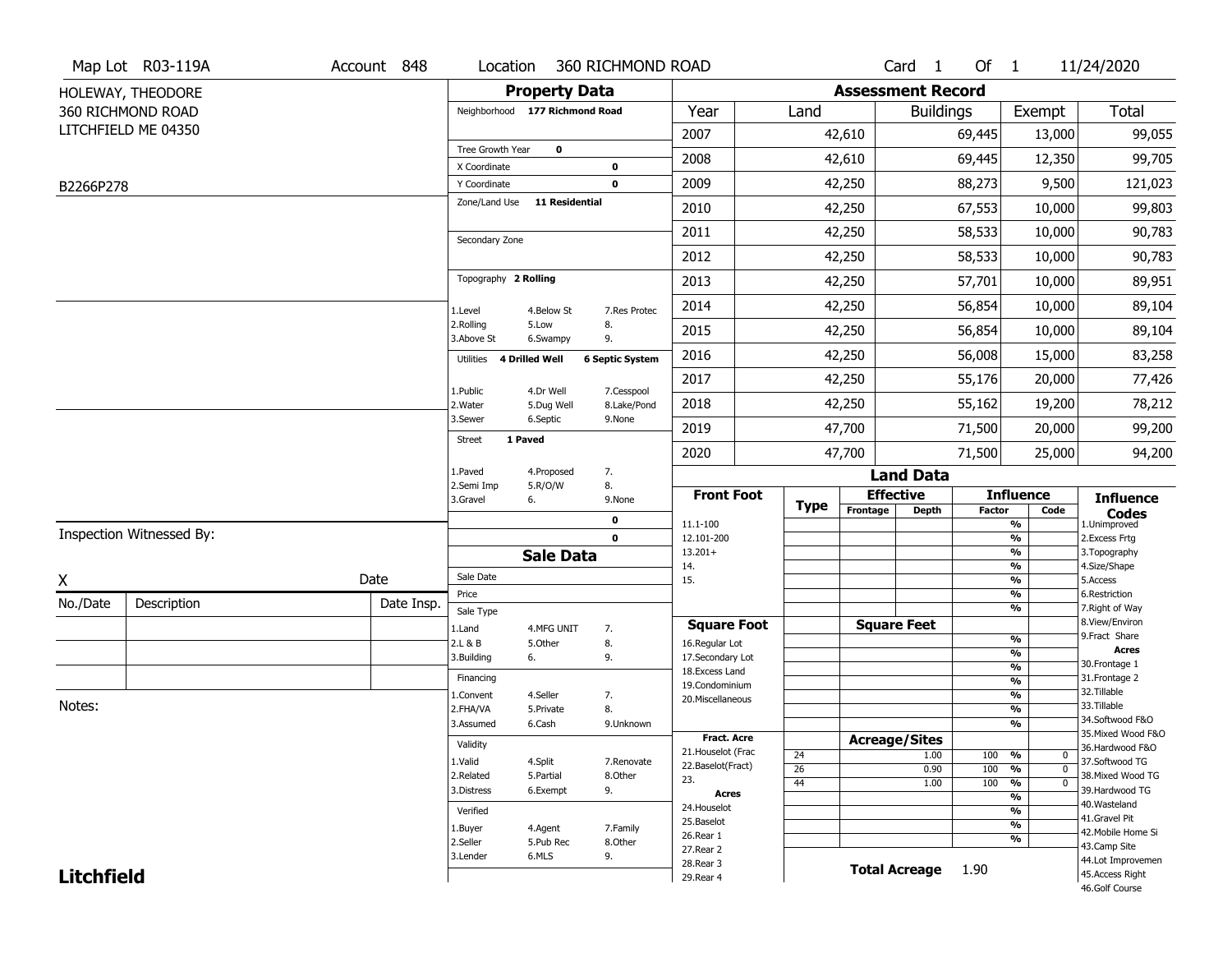|                        |                                  |                                                   |                       |                    |                                       |                   |                                  |                             |            |                 | <b>Litchfield</b>  |                   |         |                   |       |                      |            |
|------------------------|----------------------------------|---------------------------------------------------|-----------------------|--------------------|---------------------------------------|-------------------|----------------------------------|-----------------------------|------------|-----------------|--------------------|-------------------|---------|-------------------|-------|----------------------|------------|
|                        | Map Lot R03-119A                 |                                                   |                       |                    |                                       | Account 848       |                                  | Location                    |            |                 |                    | 360 RICHMOND ROAD |         | Card <sub>1</sub> |       | Of<br>$\overline{1}$ | 11/24/2020 |
|                        | Building Style 12 Salt Box Frame |                                                   | <b>SF Bsmt Living</b> |                    | 0                                     |                   |                                  | Layout                      | 1 Typical  |                 |                    |                   |         | NV Canopy         |       |                      |            |
| 0.Uncoded              | 4.Cape                           | 8.Log                                             | Fin Bsmt Grade        |                    | 0 <sub>0</sub>                        |                   |                                  | 1.Typical                   | 4.         |                 | 7.                 |                   |         |                   |       |                      |            |
| 1.Conv.                | 5.Garrison                       | 9.0ther                                           |                       | OPEN-5-CUSTOMIZE 0 |                                       |                   |                                  | 2.Inadeq                    | 5.         |                 | 8.                 |                   |         |                   |       |                      |            |
| 2.Ranch                | 6.Split                          | 10.Tri-Lev                                        | Heat Type             | 100%               |                                       | 5 Forced Warm Air |                                  | 3.                          | 6.         |                 | 9.                 |                   |         |                   |       |                      |            |
| 3.R Ranch              | 7.Contemp                        | 11.Earth O                                        | 0.Uncoded             |                    | 4.Steam                               |                   | 8.Fl/Wall                        | Attic                       | 9 None     |                 |                    |                   |         |                   |       |                      |            |
| Dwelling Units 1       |                                  |                                                   | 1.HWBB                |                    | 5.FWA                                 |                   | 9.No Heat                        | 1.1/4 Fin                   |            | 4.Full Fin      | 7.                 |                   |         |                   |       |                      |            |
| Other Units            | 0                                |                                                   | 2.HWCI                |                    | 6.GravWA                              |                   | 10.Radiant                       | 2.1/2 Fin                   | 5.Fl/Stair |                 | 8.                 |                   |         |                   |       | 11/2sFr/B            |            |
| Stories                | 4 One & 1/2 Story                |                                                   | 3.H Pump              |                    | 7.Electric                            |                   | 11.Radiant                       | 3.3/4 Fin                   | 6.         |                 | 9.None             |                   |         |                   |       |                      |            |
| 1.1                    | 4.1.5                            | 7.1.25                                            | Cool Type             | 0%                 |                                       | 9 None            |                                  | Insulation                  | 1 Full     |                 |                    |                   |         |                   |       |                      |            |
| 2.2                    | 5.1.75                           | 8.3.5                                             | 1.Refrig              |                    | 4.W&C Air                             |                   | 7.RadHW                          | 1.Full                      |            | 4.Minimal       | 7.                 |                   | 1.0'    |                   |       |                      |            |
| 3.3                    | 6.2.5                            | 9.4                                               | 2.Evapor              |                    | 5.Monitor-                            | 8.                |                                  | 2. Heavy                    | 5.Partial  |                 | 8.                 |                   |         |                   |       |                      |            |
| Exterior Walls 2 Vinyl |                                  |                                                   | 3.H Pump              |                    | 6.Monitor-                            |                   | 9.None                           | 3.Capped                    | 6.         |                 | 9.None             |                   | $2$ sOH |                   |       |                      |            |
| 0.Uncoded              | 4.Asbestos                       | 8.Concrete                                        | Kitchen Style         |                    | 2 Typical                             |                   |                                  | Unfinished %                | 0%         |                 |                    |                   |         |                   |       |                      |            |
| 1.Wd Clapb             | 5.Stucco                         | 9.0ther                                           | 1.Modern              |                    | 4.Obsolete                            | 7.                |                                  | Grade & Factor 2 Fair 110%  |            |                 |                    |                   |         | 34.0'             |       |                      |            |
| 2.Vinyl                | 6.Brick                          | 10.Wd shin                                        | 2.Typical             |                    | 5.                                    | 8.                |                                  | 1.E Grade                   |            | 4.B Grade       | 7.AAA Grad         |                   |         |                   |       |                      |            |
| 3.Compos.              | 7.Stone                          | $11.71 - 11$                                      | 3.Old Type            |                    | 6.                                    |                   | 9.None                           | 2.D Grade                   |            | 5.A Grade       | 8.M&S              |                   |         |                   |       |                      |            |
| Roof Surface           | 1 Asphalt Shingles               |                                                   | Bath(s) Style         |                    |                                       | 2 Typical Bath(s) |                                  | 3.C Grade                   |            | 6.AA Grade      | 9.Same             |                   |         |                   |       |                      |            |
| 1.Asphalt              | 4.Composit                       | 7.Rolled R                                        | 1.Modern              |                    | 4.Obsolete                            | 7.                |                                  | SQFT (Footprint) 816        |            |                 |                    |                   |         |                   |       |                      |            |
| 2.Slate                | 5.Wood                           | 8.                                                | 2. Typical            |                    | 5.                                    | 8.                |                                  | Condition                   |            | 3 Below Average |                    |                   |         |                   |       |                      |            |
| 3. Metal               | 6.Other                          | 9.                                                | 3.Old Type            |                    | 6.                                    |                   | 9.None                           | 1.Poor                      | 4.Avg      |                 | 7.V G              |                   |         |                   |       |                      |            |
| SF Masonry Trim 0      |                                  |                                                   | # Rooms               |                    | 0                                     |                   |                                  | 2.Fair                      | $5.Avg+$   |                 | 8.Exc              |                   |         |                   |       |                      |            |
| OPEN-3-CUSTOM 0        |                                  |                                                   | # Bedrooms            |                    | 0                                     |                   |                                  | 3.Avg-                      | 6.Good     |                 | 9.Same             |                   |         |                   |       |                      |            |
| OPEN-4-CUSTOM 0        |                                  |                                                   | # Full Baths          |                    | $\mathbf{1}$                          |                   |                                  | Phys. % Good                |            | 0%              |                    |                   |         |                   | 24.0' |                      |            |
| Year Built             | 1980                             |                                                   | # Half Baths          |                    | 0                                     |                   |                                  | Funct. % Good               |            | 100%            |                    |                   |         |                   |       |                      |            |
| Year Remodeled         | $\mathbf 0$                      |                                                   |                       | # Addn Fixtures    | $\mathbf 0$                           |                   |                                  | <b>Functional Code</b>      |            | 9 None          |                    |                   |         |                   |       |                      |            |
| Foundation             | 1 Concrete                       |                                                   | # Fireplaces          |                    | 0                                     |                   |                                  | 1.Incomp                    | 4.Delap    |                 | 7.No Power         |                   |         |                   |       | <b>WD</b>            |            |
| 1.Concrete             | 4.Wood                           | 7.                                                |                       |                    |                                       |                   |                                  | 2.0-Built                   | 5.Bsmt     |                 | 8.LongTerm         |                   |         |                   |       | 8.0'                 |            |
| 2.C Block              | 5.Slab                           | 8.                                                |                       |                    |                                       |                   |                                  | 3.Damage                    |            | 6.Common        | 9.None             |                   |         |                   |       | 13.0'                |            |
| 3.Br/Stone             | 6.Piers                          | 9.                                                |                       |                    |                                       |                   |                                  | Econ. % Good 100%           |            |                 |                    |                   |         |                   |       |                      |            |
| Basement               | <b>4 Full Basement</b>           |                                                   |                       |                    |                                       |                   |                                  | Economic Code None          |            |                 |                    |                   |         |                   |       |                      |            |
| $1.1/4$ Bmt            | 4.Full Bmt                       | 7.                                                |                       |                    |                                       |                   |                                  | 0.None                      |            | 3.No Power      | 9.None             |                   |         |                   |       |                      |            |
| $2.1/2$ Bmt            | 5.Crawl Sp                       | 8.                                                |                       |                    |                                       |                   |                                  | 1.Location                  |            | 4.Generate      | 8.                 |                   |         |                   |       |                      |            |
| 3.3/4 Bmt              | 6.                               | 9.None                                            |                       |                    |                                       | Software          |                                  | 2.Encroach                  |            | 5.Multi-Fa      | 9.                 |                   |         |                   |       |                      |            |
| Bsmt Gar # Cars 0      |                                  |                                                   |                       |                    | A Division of Harris Computer Systems |                   |                                  | Entrance Code 5 Estimated   |            |                 |                    |                   |         |                   |       |                      |            |
| Wet Basement           | 1 Dry Basement                   |                                                   |                       |                    |                                       |                   |                                  | 1.Interior                  |            | 4.Vacant        | 7.                 |                   |         |                   |       |                      |            |
| 1.Dry                  | 4.Dirt Flr                       | 7.                                                |                       |                    |                                       |                   |                                  | 2.Refusal                   |            | 5.Estimate      | 8.                 |                   |         |                   |       |                      |            |
| 2.Damp                 | 5.                               | 8.                                                |                       |                    |                                       |                   |                                  | 3.Informed                  |            | 6.Existing      | 9.                 |                   |         |                   |       |                      |            |
| 3.Wet                  | 6.                               | 9.                                                |                       |                    |                                       |                   |                                  | Information Code 5 Estimate |            |                 |                    |                   |         |                   |       |                      |            |
|                        |                                  |                                                   |                       |                    |                                       |                   |                                  | 1.Owner                     | 4.Agent    |                 | 7.Vacant           |                   |         |                   |       |                      |            |
|                        |                                  |                                                   |                       |                    |                                       |                   |                                  | 2.Relative                  |            | 5.Estimate      | 8.                 |                   |         |                   |       |                      |            |
|                        |                                  |                                                   |                       |                    | Date Inspected 10/10/2018             |                   |                                  | 3.Tenant                    | 6.Other    |                 | 9.                 |                   |         |                   |       |                      |            |
|                        |                                  | <b>Additions, Outbuildings &amp; Improvements</b> |                       |                    |                                       |                   |                                  |                             |            |                 | 1.One Story Fram   |                   |         |                   |       |                      |            |
| Type                   |                                  | Year                                              | Units                 | Grade              | Cond                                  |                   | Phys. Funct.                     | Sound Value                 |            |                 | 2. Two Story Fram  |                   |         |                   |       |                      |            |
| 46 2S Fr Overhang      |                                  | 0                                                 | 34                    | O O                | 0                                     | 10                | $\frac{9}{0}$ 0<br>$\%$          |                             |            |                 | 3. Three Story Fr  |                   |         |                   |       |                      |            |
|                        |                                  |                                                   |                       |                    |                                       |                   |                                  |                             |            |                 | 4.1 & 1/2 Story    |                   |         |                   |       |                      |            |
| 68 Wood Deck/s         |                                  | $\mathbf{0}$                                      | 104                   | l 0 0              | 0                                     | 10                | $\frac{9}{0}$ 0<br>$\%$          |                             |            | 5.1 & 3/4 Story |                    |                   |         |                   |       |                      |            |
|                        |                                  |                                                   |                       |                    |                                       |                   | $\frac{1}{2}$<br>$\frac{1}{2}$   |                             |            | 6.2 & 1/2 Story |                    |                   |         |                   |       |                      |            |
|                        |                                  |                                                   |                       |                    |                                       |                   | $\%$<br>$\frac{0}{0}$            |                             |            |                 | 21. Open Frame Por |                   |         |                   |       |                      |            |
|                        |                                  |                                                   |                       |                    |                                       |                   | $\sqrt{20}$<br>$\frac{0}{0}$     |                             |            |                 | 22.Encl Frame Por  |                   |         |                   |       |                      |            |
|                        |                                  |                                                   |                       |                    |                                       |                   |                                  |                             |            |                 | 23. Frame Garage   |                   |         |                   |       |                      |            |
|                        |                                  |                                                   |                       |                    |                                       |                   | $\frac{1}{2}$<br>$\frac{1}{2}$   |                             |            | 24.Frame Shed   |                    |                   |         |                   |       |                      |            |
|                        |                                  |                                                   |                       |                    |                                       |                   | $\frac{0}{6}$<br>%               |                             |            |                 | 25. Frame Bay Wind |                   |         |                   |       |                      |            |
|                        |                                  |                                                   |                       |                    |                                       |                   | $\frac{0}{6}$<br>%               |                             |            |                 | 26.1SFr Overhang   |                   |         |                   |       |                      |            |
|                        |                                  |                                                   |                       |                    |                                       |                   | $\%$<br>$\frac{1}{2}$            |                             |            |                 | 27.Unfin Basement  |                   |         |                   |       |                      |            |
|                        |                                  |                                                   |                       |                    |                                       |                   |                                  |                             |            |                 | 28. Unfinished Att |                   |         |                   |       |                      |            |
|                        |                                  |                                                   |                       |                    |                                       |                   | $\overline{\frac{9}{6}}$<br>$\%$ |                             |            |                 | 29. Finished Attic |                   |         |                   |       |                      |            |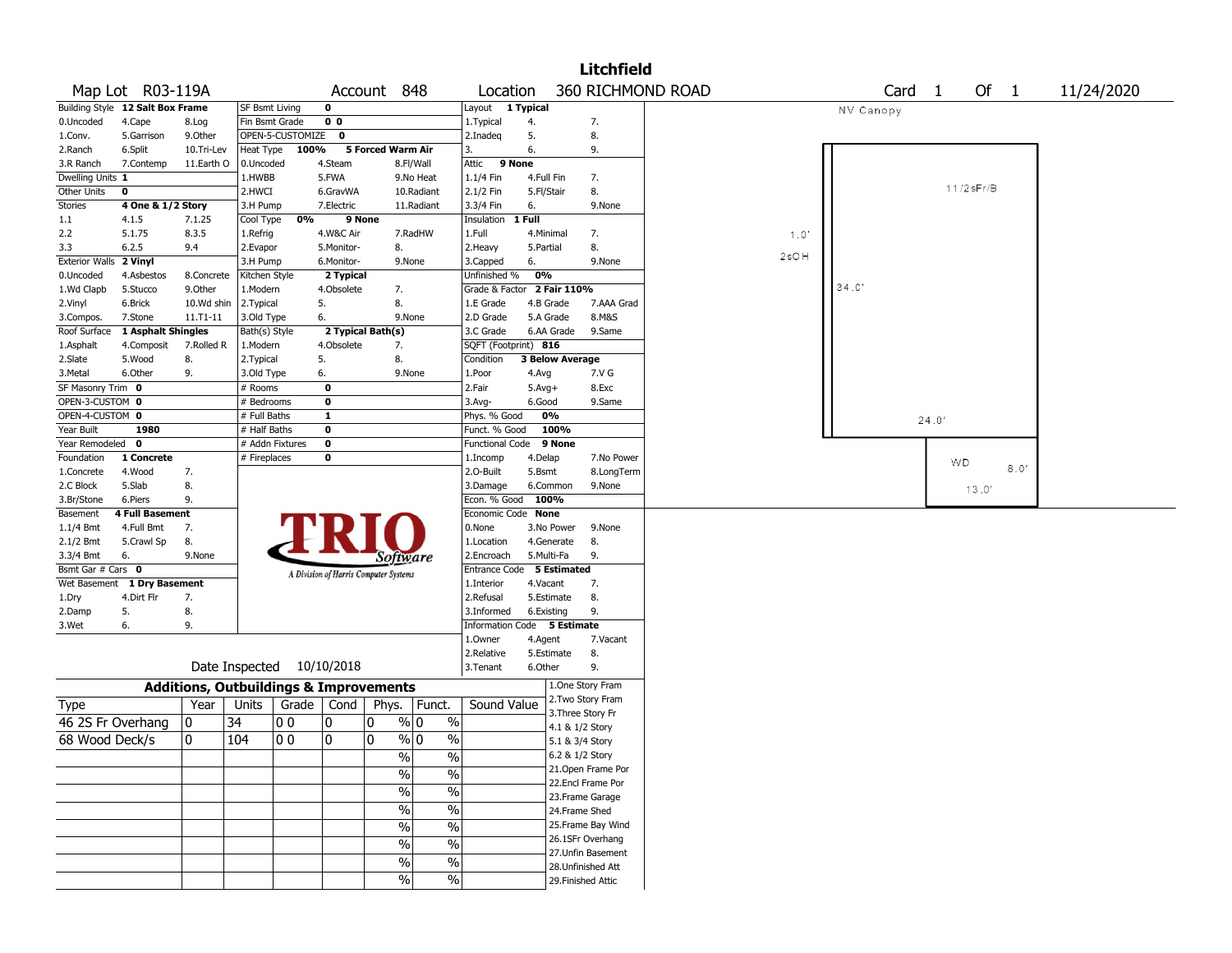|                   | Map Lot R03-119B         | Account 2118 | Location                           |                                  | 9 FERRIN ROAD          |                                         |                 |                          | Card <sub>1</sub>    | Of 1          |                                               | 11/24/2020                            |
|-------------------|--------------------------|--------------|------------------------------------|----------------------------------|------------------------|-----------------------------------------|-----------------|--------------------------|----------------------|---------------|-----------------------------------------------|---------------------------------------|
| NORRIS, LUTHER    |                          |              |                                    | <b>Property Data</b>             |                        |                                         |                 | <b>Assessment Record</b> |                      |               |                                               |                                       |
| 9 FERRIN ROAD     |                          |              | Neighborhood 66 Ferrin Road        |                                  |                        | Year                                    | Land            |                          | <b>Buildings</b>     |               | Exempt                                        | Total                                 |
|                   | LITCHFIELD ME 04350      |              |                                    |                                  |                        | 2007                                    |                 | 47,640                   |                      | 64,012        | 13,000                                        | 98,652                                |
|                   |                          |              | Tree Growth Year                   | $\mathbf 0$                      |                        | 2008                                    |                 | 47,640                   |                      | 63,471        | 12,350                                        | 98,761                                |
|                   |                          |              | X Coordinate                       |                                  | 0                      |                                         |                 |                          |                      |               |                                               |                                       |
| B6112P26          |                          |              | Y Coordinate<br>Zone/Land Use      | 11 Residential                   | 0                      | 2009                                    |                 | 46,200                   |                      | 75,644        | 9,500                                         | 112,344                               |
|                   |                          |              |                                    |                                  |                        | 2010                                    |                 | 46,200                   |                      | 62,929        | 10,000                                        | 99,129                                |
|                   |                          |              | Secondary Zone                     |                                  |                        | 2011                                    |                 | 46,200                   |                      | 110,237       | 10,000                                        | 146,437                               |
|                   |                          |              |                                    |                                  |                        | 2012                                    |                 | 46,200                   |                      | 109,785       | 10,000                                        | 145,985                               |
|                   |                          |              | Topography 2 Rolling               |                                  |                        | 2013                                    |                 | 46,200                   |                      | 108,543       | 10,000                                        | 144,743                               |
|                   |                          |              | 1.Level                            | 4.Below St                       | 7.Res Protec           | 2014                                    |                 | 46,200                   |                      | 108,236       | 10,000                                        | 144,436                               |
|                   |                          |              | 2.Rolling<br>3.Above St            | 5.Low<br>6.Swampy                | 8.<br>9.               | 2015                                    |                 | 46,200                   |                      | 107,069       | 10,000                                        | 143,269                               |
|                   |                          |              | <b>4 Drilled Well</b><br>Utilities |                                  | <b>6 Septic System</b> | 2016                                    |                 | 46,200                   |                      | 105,629       | 15,000                                        | 136,829                               |
|                   |                          |              | 1.Public                           | 4.Dr Well                        | 7.Cesspool             | 2017                                    |                 | 46,200                   |                      | 105,520       | 20,000                                        | 131,720                               |
|                   |                          |              | 2. Water                           | 5.Dug Well                       | 8.Lake/Pond            | 2018                                    |                 | 46,200                   |                      | 104,080       | 19,200                                        | 131,080                               |
|                   |                          |              | 3.Sewer<br>1 Paved                 | 6.Septic                         | 9.None                 | 2019                                    |                 | 53,300                   |                      | 112,300       | 20,000                                        | 145,600                               |
|                   |                          |              | <b>Street</b>                      |                                  |                        | 2020                                    |                 | 53,300                   |                      | 112,300       | 25,000                                        | 140,600                               |
|                   |                          |              | 1.Paved                            | 4.Proposed                       | 7.                     |                                         |                 |                          | <b>Land Data</b>     |               |                                               |                                       |
|                   |                          |              | 2.Semi Imp<br>3.Gravel<br>6.       | 5.R/O/W                          | 8.<br>9.None           | <b>Front Foot</b>                       | <b>Type</b>     |                          | <b>Effective</b>     |               | <b>Influence</b>                              | <b>Influence</b>                      |
|                   |                          |              |                                    |                                  | 0                      | 11.1-100                                |                 | Frontage                 | <b>Depth</b>         | <b>Factor</b> | Code<br>%                                     | <b>Codes</b><br>1.Unimproved          |
|                   | Inspection Witnessed By: |              |                                    |                                  | $\mathbf 0$            | 12.101-200                              |                 |                          |                      |               | $\frac{9}{6}$                                 | 2. Excess Frtg                        |
|                   |                          |              |                                    | <b>Sale Data</b>                 |                        | $13.201+$<br>14.                        |                 |                          |                      |               | %<br>%                                        | 3. Topography<br>4.Size/Shape         |
| X                 |                          | Date         | Sale Date                          |                                  | 12/06/1999             | 15.                                     |                 |                          |                      |               | $\frac{9}{6}$                                 | 5.Access                              |
| No./Date          | Description              | Date Insp.   | Price                              |                                  | 50,000                 |                                         |                 |                          |                      |               | %<br>%                                        | 6.Restriction<br>7. Right of Way      |
|                   |                          |              | Sale Type<br>1.Land                | 2 Land & Buildings<br>4.MFG UNIT | 7.                     | <b>Square Foot</b>                      |                 |                          | <b>Square Feet</b>   |               |                                               | 8.View/Environ                        |
|                   |                          |              | 2.L & B                            | 5.Other                          | 8.                     | 16.Regular Lot                          |                 |                          |                      |               | $\frac{9}{6}$                                 | 9. Fract Share                        |
|                   |                          |              | 3.Building<br>6.                   |                                  | 9.                     | 17.Secondary Lot                        |                 |                          |                      |               | $\frac{9}{6}$                                 | <b>Acres</b><br>30.Frontage 1         |
|                   |                          |              | Financing                          | 9 Unknown                        |                        | 18.Excess Land                          |                 |                          |                      |               | $\frac{9}{6}$<br>$\frac{9}{6}$                | 31. Frontage 2                        |
|                   |                          |              | 1.Convent                          | 4.Seller                         | 7.                     | 19.Condominium<br>20.Miscellaneous      |                 |                          |                      |               | $\frac{9}{6}$                                 | 32.Tillable                           |
| Notes:            |                          |              | 2.FHA/VA                           | 5.Private                        | 8.                     |                                         |                 |                          |                      |               | $\frac{9}{6}$                                 | 33.Tillable                           |
|                   |                          |              | 3.Assumed                          | 6.Cash                           | 9.Unknown              |                                         |                 |                          |                      |               | %                                             | 34.Softwood F&O                       |
|                   |                          |              | Validity                           | 1 Arms Length Sale               |                        | <b>Fract. Acre</b>                      |                 |                          | <b>Acreage/Sites</b> |               |                                               | 35. Mixed Wood F&O<br>36.Hardwood F&O |
|                   |                          |              | 1.Valid                            | 4.Split                          | 7.Renovate             | 21. Houselot (Frac<br>22.Baselot(Fract) | 24              |                          | 1.00                 | 90            | %<br>0                                        | 37.Softwood TG                        |
|                   |                          |              | 2.Related                          | 5.Partial                        | 8.Other                | 23.                                     | $\overline{26}$ |                          | 4.00                 | 90            | $\frac{9}{6}$<br>$\mathbf 0$                  | 38. Mixed Wood TG                     |
|                   |                          |              | 3.Distress                         | 6.Exempt                         | 9.                     | <b>Acres</b>                            | 44              |                          | 1.00                 | 100           | $\frac{9}{6}$<br>$\mathbf 0$<br>$\frac{9}{6}$ | 39.Hardwood TG                        |
|                   |                          |              | Verified                           | <b>5 Public Record</b>           |                        | 24. Houselot                            |                 |                          |                      |               | $\frac{9}{6}$                                 | 40. Wasteland                         |
|                   |                          |              | 1.Buyer                            | 4.Agent                          | 7.Family               | 25.Baselot                              |                 |                          |                      |               | $\frac{9}{6}$                                 | 41.Gravel Pit                         |
|                   |                          |              | 2.Seller                           | 5.Pub Rec                        | 8.Other                | 26.Rear 1                               |                 |                          |                      |               | %                                             | 42. Mobile Home Si<br>43.Camp Site    |
|                   |                          |              | 3.Lender                           | 6.MLS                            | 9.                     | 27.Rear 2                               |                 |                          |                      |               |                                               | 44.Lot Improvemen                     |
| <b>Litchfield</b> |                          |              |                                    |                                  |                        | 28. Rear 3<br>29. Rear 4                |                 |                          | <b>Total Acreage</b> | 5.00          |                                               | 45.Access Right                       |
|                   |                          |              |                                    |                                  |                        |                                         |                 |                          |                      |               |                                               | 46.Golf Course                        |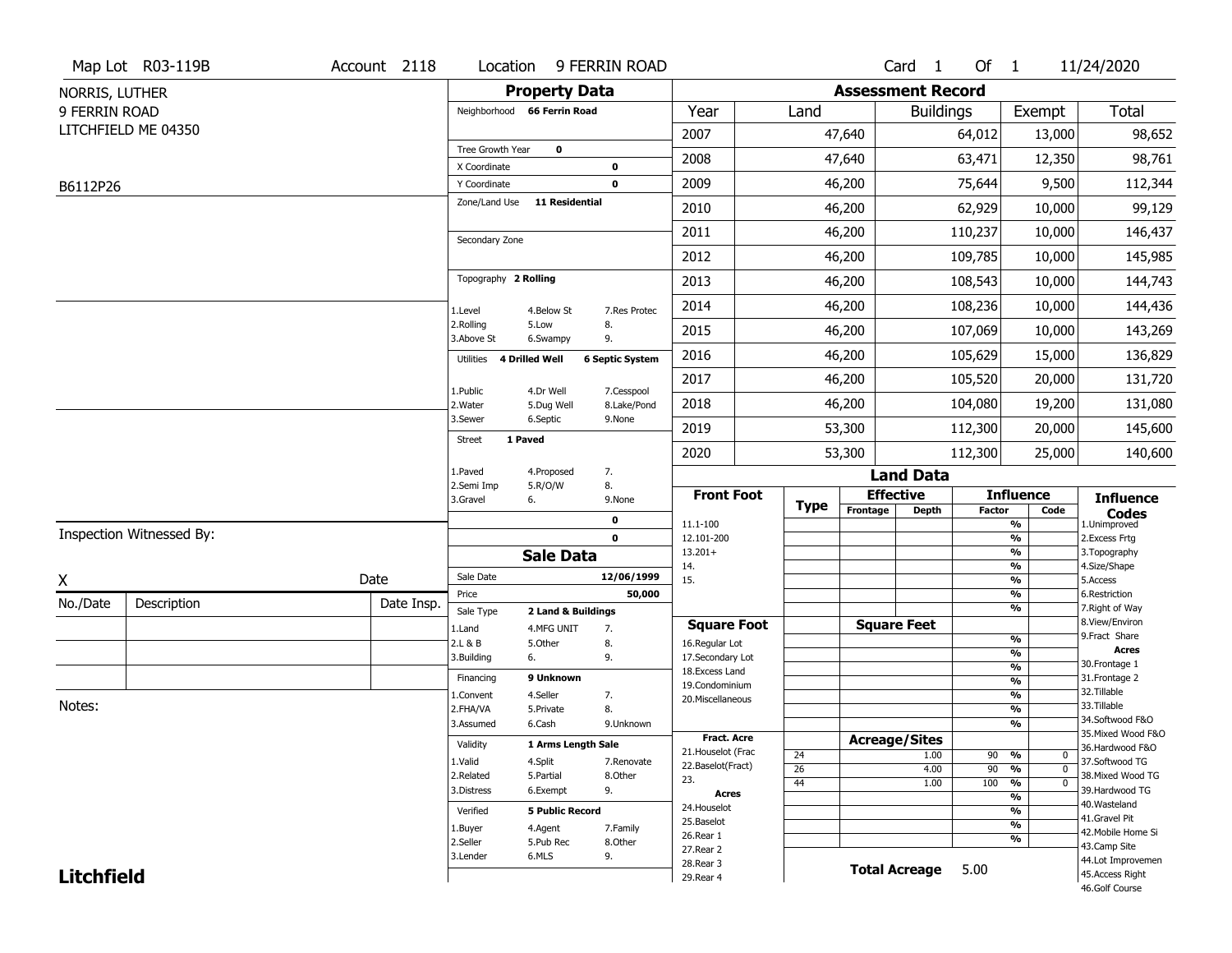|                       |                               |                                                   |                             |                    |                         |                                       |                                  |                                            |                             |                        | <b>Litchfield</b>                    |        |                   |     |                        |
|-----------------------|-------------------------------|---------------------------------------------------|-----------------------------|--------------------|-------------------------|---------------------------------------|----------------------------------|--------------------------------------------|-----------------------------|------------------------|--------------------------------------|--------|-------------------|-----|------------------------|
|                       | Map Lot R03-119B              |                                                   |                             |                    |                         | Account 2118                          |                                  | Location                                   |                             |                        | 9 FERRIN ROAD                        |        | Card <sub>1</sub> |     | Of 1<br>11/24/2020     |
|                       | Building Style 7 Contemporary |                                                   | SF Bsmt Living              |                    | 0                       |                                       |                                  | Layout                                     | 1 Typical                   |                        |                                      |        |                   |     | 8.0'                   |
| 0.Uncoded             | 4.Cape                        | 8.Log                                             | Fin Bsmt Grade              |                    | 0 <sub>0</sub>          |                                       |                                  | 1.Typical                                  | 4.                          |                        | 7.                                   |        |                   |     |                        |
| 1.Conv.               | 5.Garrison                    | 9.0ther                                           |                             | OPEN-5-CUSTOMIZE 0 |                         |                                       |                                  | 2.Inadeg                                   | 5.                          |                        | 8.                                   |        |                   |     |                        |
| 2.Ranch               | 6.Split                       | 10.Tri-Lev                                        | Heat Type                   | 100%               |                         | 12 Monitor-Fuel Oil                   |                                  | 3.                                         | 6.                          |                        | 9.                                   |        |                   | 5.0 | 1sFr                   |
| 3.R Ranch             | 7.Contemp                     | 11.Earth O                                        | 0.Uncoded                   |                    | 4.Steam                 |                                       | 8.Fl/Wall                        | Attic                                      | <b>5 Floor &amp; Stairs</b> |                        |                                      |        |                   |     |                        |
| Dwelling Units 1      |                               |                                                   | 1.HWBB                      |                    | 5.FWA                   |                                       | 9.No Heat                        | 1.1/4 Fin                                  |                             | 4.Full Fin             | 7.                                   |        |                   |     |                        |
| Other Units           | $\mathbf 0$                   |                                                   | 2.HWCI                      |                    | 6.GravWA                |                                       | 10.Radiant                       | 2.1/2 Fin                                  |                             | 5.Fl/Stair             | 8.                                   |        |                   |     | 13/4 sA (u)Fr/B        |
| Stories               | 4 One & 1/2 Story             |                                                   | 3.H Pump                    |                    | 7.Electric              |                                       | 11.Radiant                       | 3.3/4 Fin                                  | 6.                          |                        | 9.None                               |        |                   |     |                        |
| 1.1                   | 4.1.5                         | 7.1.25                                            | Cool Type                   | 0%                 |                         | 9 None                                |                                  | Insulation                                 | 1 Full                      |                        |                                      |        |                   |     |                        |
| 2.2                   | 5.1.75                        | 8.3.5                                             | 1.Refrig                    |                    | 4.W&C Air               |                                       | 7.RadHW                          | 1.Full                                     |                             | 4.Minimal              | 7.                                   |        |                   |     |                        |
| 3.3                   | 6.2.5                         | 9.4                                               | 2.Evapor                    |                    | 5.Monitor-              | 8.                                    |                                  | 2. Heavy                                   | 5.Partial                   |                        | 8.                                   |        | 1sB Fr            |     |                        |
| <b>Exterior Walls</b> | 2 Vinyl                       |                                                   | 3.H Pump                    |                    | 6.Monitor-              |                                       | 9.None                           | 3.Capped                                   | 6.                          |                        | 9.None                               | Canopy |                   |     |                        |
| 0.Uncoded             | 4.Asbestos                    | 8.Concrete                                        | Kitchen Style               |                    | 2 Typical               |                                       |                                  | Unfinished %<br>Grade & Factor 2 Fair 100% | 0%                          |                        |                                      | 10.0'  | 14.0'             |     | 46.0                   |
| 1.Wd Clapb            | 5.Stucco                      | 9.0ther                                           | 1.Modern<br>2. Typical      |                    | 4.Obsolete<br>5.        | 7.<br>8.                              |                                  | 1.E Grade                                  |                             | 4.B Grade              | 7.AAA Grad                           | 18.0'  | 22.0              |     |                        |
| 2.Vinyl<br>3.Compos.  | 6.Brick<br>7.Stone            | 10.Wd shin<br>11.T1-11                            |                             |                    | 6.                      |                                       | 9.None                           | 2.D Grade                                  |                             | 5.A Grade              | 8.M&S                                |        |                   |     |                        |
| Roof Surface          | 1 Asphalt Shingles            |                                                   | 3.Old Type<br>Bath(s) Style |                    |                         | 2 Typical Bath(s)                     |                                  | 3.C Grade                                  |                             | 6.AA Grade             | 9.Same                               |        |                   |     |                        |
| 1.Asphalt             | 4.Composit                    | 7.Rolled R                                        | 1.Modern                    |                    | 4.Obsolete              | 7.                                    |                                  | SQFT (Footprint) 1426                      |                             |                        |                                      |        |                   |     |                        |
| 2.Slate               | 5.Wood                        | 8.                                                | 2. Typical                  |                    | 5.                      | 8.                                    |                                  | Condition                                  |                             | <b>3 Below Average</b> |                                      |        |                   |     |                        |
| 3.Metal               | 6.Other                       | 9.                                                | 3.Old Type                  |                    | 6.                      |                                       | 9.None                           | 1.Poor                                     | 4.Avg                       |                        | 7.V G                                |        |                   |     |                        |
| SF Masonry Trim 0     |                               |                                                   | # Rooms                     |                    | 5                       |                                       |                                  | 2.Fair                                     | $5.$ Avg $+$                |                        | 8.Exc                                |        |                   |     |                        |
| OPEN-3-CUSTOM 0       |                               |                                                   | # Bedrooms                  |                    | 3                       |                                       |                                  | 3.Avg-                                     | 6.Good                      |                        | 9.Same                               |        |                   |     | 31.0'                  |
| OPEN-4-CUSTOM 0       |                               |                                                   | # Full Baths                |                    | $\mathbf{1}$            |                                       |                                  | Phys. % Good                               |                             | 0%                     |                                      |        |                   |     |                        |
| Year Built            | 1985                          |                                                   | # Half Baths                |                    | $\overline{\mathbf{1}}$ |                                       |                                  | Funct. % Good                              |                             | 100%                   |                                      |        |                   | 3.U | Canopy<br>8.0'<br>5.0' |
| Year Remodeled        | 2000                          |                                                   |                             | # Addn Fixtures    | 0                       |                                       |                                  | Functional Code                            |                             | 9 None                 |                                      |        |                   |     |                        |
| Foundation            | <b>5 Concrete Slab</b>        |                                                   | # Fireplaces                |                    | 0                       |                                       |                                  | 1.Incomp                                   | 4.Delap                     |                        | 7.No Power                           |        |                   |     | 22.0<br>$.3.0'$ 4.0"   |
| 1.Concrete            | 4.Wood                        | 7.                                                |                             |                    |                         |                                       |                                  | 2.O-Built                                  | 5.Bsmt                      |                        | 8.LongTerm                           |        |                   |     | 8.0'                   |
| 2.C Block             | 5.Slab                        | 8.                                                |                             |                    |                         |                                       |                                  | 3.Damage                                   |                             | 6.Common               | 9.None                               |        |                   |     | 12.0'                  |
| 3.Br/Stone            | 6.Piers                       | 9.                                                |                             |                    |                         |                                       |                                  | Econ. % Good                               |                             | 100%                   |                                      |        |                   |     | Shed                   |
| Basement              | 9 No Basement                 |                                                   |                             |                    |                         |                                       |                                  | Economic Code None                         |                             |                        |                                      |        |                   |     |                        |
| $1.1/4$ Bmt           | 4.Full Bmt                    | 7.                                                |                             |                    |                         |                                       |                                  | 0.None                                     |                             | 3.No Power             | 9.None                               |        |                   |     |                        |
| 2.1/2 Bmt             | 5.Crawl Sp                    | 8.                                                |                             |                    |                         |                                       |                                  | 1.Location                                 |                             | 4.Generate             | 8.                                   |        |                   |     |                        |
| 3.3/4 Bmt             | 6.                            | 9.None                                            |                             |                    |                         | <i>Software</i>                       |                                  | 2.Encroach                                 |                             | 5.Multi-Fa             | 9.                                   |        |                   |     |                        |
| Bsmt Gar # Cars 0     |                               |                                                   |                             |                    |                         | A Division of Harris Computer Systems |                                  | Entrance Code                              |                             |                        | <b>3 Information Only</b>            |        |                   |     |                        |
|                       | Wet Basement 9 No Basement    |                                                   |                             |                    |                         |                                       |                                  | 1.Interior                                 |                             | 4.Vacant               | 7.                                   |        |                   |     |                        |
| 1.Dry                 | 4.Dirt Flr                    | 7.                                                |                             |                    |                         |                                       |                                  | 2.Refusal                                  |                             | 5.Estimate             | 8.                                   |        |                   |     |                        |
| 2.Damp                | 5.                            | 8.                                                |                             |                    |                         |                                       |                                  | 3.Informed                                 |                             | 6.Existing             | 9.                                   |        |                   |     |                        |
| 3.Wet                 | 6.                            | 9.                                                |                             |                    |                         |                                       |                                  | Information Code 1 Owner                   |                             |                        |                                      |        |                   |     |                        |
|                       |                               |                                                   |                             |                    |                         |                                       |                                  | 1.Owner                                    | 4.Agent                     |                        | 7.Vacant                             |        |                   |     |                        |
|                       |                               |                                                   |                             |                    |                         |                                       |                                  | 2.Relative                                 |                             | 5.Estimate             | 8.                                   |        |                   |     |                        |
|                       |                               |                                                   | Date Inspected              |                    | 10/12/2018              |                                       |                                  | 3. Tenant                                  | 6.Other                     |                        | 9.                                   |        |                   |     |                        |
|                       |                               | <b>Additions, Outbuildings &amp; Improvements</b> |                             |                    |                         |                                       |                                  |                                            |                             |                        | 1.One Story Fram                     |        |                   |     |                        |
| Type                  |                               | Year                                              | Units                       | Grade              | Cond                    | Phys.                                 | Funct.                           | Sound Value                                |                             |                        | 2. Two Story Fram                    |        |                   |     |                        |
| 1 One Story Frame     |                               | 10                                                | 308                         | 00                 | 0                       | 10                                    | $\frac{9}{0}$ 0<br>$\%$          |                                            |                             |                        | 3. Three Story Fr<br>4.1 & 1/2 Story |        |                   |     |                        |
| 1 One Story Frame     |                               | 10                                                | 40                          | 00                 | 0                       | 0                                     | $\frac{9}{0}$ 0<br>$\frac{0}{0}$ |                                            |                             |                        | 5.1 & 3/4 Story                      |        |                   |     |                        |
|                       |                               |                                                   |                             |                    |                         |                                       |                                  |                                            |                             |                        | 6.2 & 1/2 Story                      |        |                   |     |                        |
| 24 Frame Shed         |                               | 10                                                | 136                         | 00                 | 10                      | 10                                    | % 0<br>%                         |                                            |                             |                        | 21. Open Frame Por                   |        |                   |     |                        |
| 61 Canopy/s           |                               | 10                                                | 66                          | $ 00\rangle$       | $\mathbf 0$             | ١o                                    | $\sqrt[6]{0}$<br>$\sqrt{6}$      |                                            |                             |                        | 22.Encl Frame Por                    |        |                   |     |                        |
|                       |                               |                                                   |                             |                    |                         | $\%$                                  | $\overline{\frac{0}{0}}$         |                                            |                             |                        | 23. Frame Garage                     |        |                   |     |                        |
|                       |                               |                                                   |                             |                    |                         | $\%$                                  | $\overline{\frac{0}{0}}$         |                                            |                             |                        | 24.Frame Shed                        |        |                   |     |                        |
|                       |                               |                                                   |                             |                    |                         | $\%$                                  | $\overline{\frac{0}{0}}$         |                                            |                             |                        | 25. Frame Bay Wind                   |        |                   |     |                        |
|                       |                               |                                                   |                             |                    |                         |                                       |                                  |                                            |                             |                        | 26.1SFr Overhang                     |        |                   |     |                        |
|                       |                               |                                                   |                             |                    |                         | $\%$                                  | $\overline{\frac{0}{0}}$         |                                            |                             |                        | 27.Unfin Basement                    |        |                   |     |                        |
|                       |                               |                                                   |                             |                    |                         | $\%$                                  | $\%$                             |                                            |                             |                        | 28. Unfinished Att                   |        |                   |     |                        |
|                       |                               |                                                   |                             |                    |                         | %                                     | %                                |                                            |                             |                        | 29. Finished Attic                   |        |                   |     |                        |
|                       |                               |                                                   |                             |                    |                         |                                       |                                  |                                            |                             |                        |                                      |        |                   |     |                        |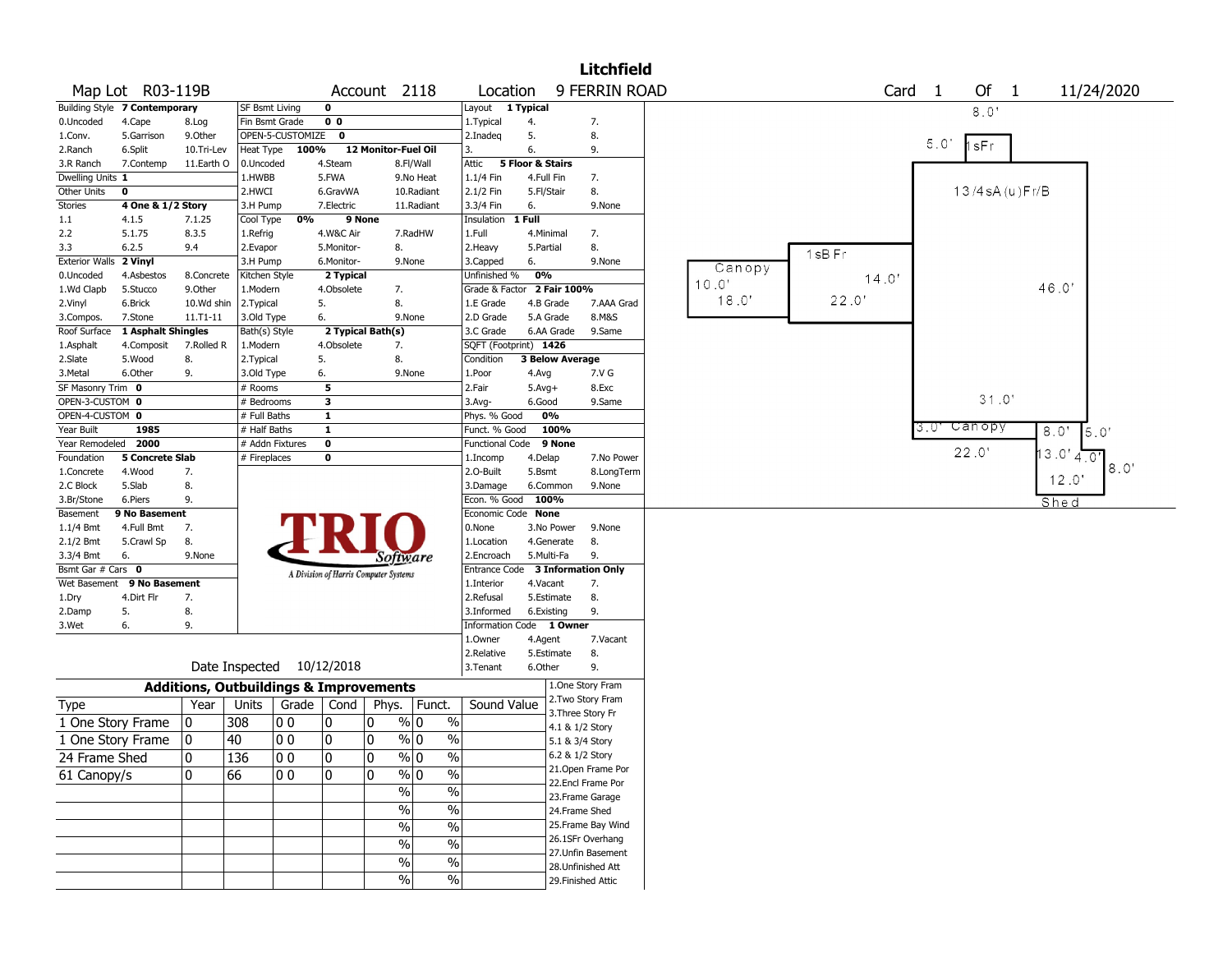|                   | Map Lot R03-119C                                           | Account 2891 | Location                       |                          | 346 RICHMOND ROAD      |                                    |                       |                          | Card <sub>1</sub>    | Of $1$           |                                           | 11/24/2020                            |
|-------------------|------------------------------------------------------------|--------------|--------------------------------|--------------------------|------------------------|------------------------------------|-----------------------|--------------------------|----------------------|------------------|-------------------------------------------|---------------------------------------|
|                   | HOLEWAY, JEFFREY T                                         |              |                                | <b>Property Data</b>     |                        |                                    |                       | <b>Assessment Record</b> |                      |                  |                                           |                                       |
|                   | HOLEWAY, KRISTIN E                                         |              | Neighborhood 177 Richmond Road |                          |                        | Year                               | Land                  |                          | <b>Buildings</b>     |                  | Exempt                                    | Total                                 |
|                   | 360 RICHMOND ROAD                                          |              |                                |                          |                        | 2016                               |                       | 30,500                   |                      | 0                | 0                                         | 30,500                                |
|                   | LITCHFIELD ME 04350                                        |              | Tree Growth Year               | 0                        |                        |                                    |                       |                          |                      |                  |                                           |                                       |
|                   |                                                            |              | X Coordinate                   |                          | 0                      | 2017                               |                       | 30,500                   |                      | $\boldsymbol{0}$ | 0                                         | 30,500                                |
|                   | B12247P72 B12471P128                                       |              | Y Coordinate                   |                          | $\mathbf 0$            | 2018                               |                       | 42,500                   |                      | 75,877           | 0                                         | 118,377                               |
|                   |                                                            |              | Zone/Land Use                  | <b>11 Residential</b>    |                        | 2019                               |                       | 48,000                   |                      | 125,200          | 0                                         | 173,200                               |
|                   |                                                            |              |                                |                          |                        | 2020                               |                       | 48,000                   |                      | 125,200          | 0                                         | 173,200                               |
|                   |                                                            |              | Secondary Zone                 |                          |                        |                                    |                       |                          |                      |                  |                                           |                                       |
|                   |                                                            |              | Topography 2 Rolling           |                          |                        |                                    |                       |                          |                      |                  |                                           |                                       |
|                   |                                                            |              | 1.Level                        | 4.Below St               | 7.Res Protec           |                                    |                       |                          |                      |                  |                                           |                                       |
|                   |                                                            |              | 2.Rolling                      | 5.Low                    | 8.                     |                                    |                       |                          |                      |                  |                                           |                                       |
|                   |                                                            |              | 3.Above St                     | 6.Swampy                 | 9.                     |                                    |                       |                          |                      |                  |                                           |                                       |
|                   |                                                            |              | 4 Drilled Well<br>Utilities    |                          | <b>6 Septic System</b> |                                    |                       |                          |                      |                  |                                           |                                       |
|                   |                                                            |              | 1.Public                       | 4.Dr Well                | 7.Cesspool             |                                    |                       |                          |                      |                  |                                           |                                       |
|                   |                                                            |              | 2. Water                       | 5.Dug Well               | 8.Lake/Pond            |                                    |                       |                          |                      |                  |                                           |                                       |
|                   |                                                            |              | 3.Sewer                        | 6.Septic                 | 9.None                 |                                    |                       |                          |                      |                  |                                           |                                       |
|                   |                                                            |              | 1 Paved<br>Street              |                          |                        |                                    |                       |                          |                      |                  |                                           |                                       |
|                   |                                                            |              | 1.Paved                        | 4.Proposed               | 7.                     |                                    |                       |                          | <b>Land Data</b>     |                  |                                           |                                       |
|                   |                                                            |              | 2.Semi Imp                     | 5.R/O/W                  | 8.                     | <b>Front Foot</b>                  |                       |                          | <b>Effective</b>     |                  | <b>Influence</b>                          | <b>Influence</b>                      |
|                   |                                                            |              | 3.Gravel<br>6.                 |                          | 9.None                 |                                    | Type                  | Frontage                 | <b>Depth</b>         | <b>Factor</b>    | Code                                      | <b>Codes</b>                          |
|                   | Inspection Witnessed By:                                   |              |                                |                          | 0<br>$\mathbf 0$       | 11.1-100<br>12.101-200             |                       |                          |                      |                  | %<br>%                                    | 1.Unimproved<br>2.Excess Frtg         |
|                   |                                                            |              |                                | <b>Sale Data</b>         |                        | $13.201+$                          |                       |                          |                      |                  | %                                         | 3. Topography                         |
|                   |                                                            | Date         | Sale Date                      |                          | 3/18/2016              | 14.<br>15.                         |                       |                          |                      |                  | %<br>%                                    | 4.Size/Shape<br>5.Access              |
| X                 |                                                            |              | Price                          |                          |                        |                                    |                       |                          |                      |                  | %                                         | 6.Restriction                         |
| No./Date          | Description                                                | Date Insp.   | Sale Type                      | 1 Land Only              |                        |                                    |                       |                          |                      |                  | %                                         | 7. Right of Way                       |
|                   |                                                            |              | 1.Land                         | 4.MFG UNIT               | 7.                     | <b>Square Foot</b>                 |                       |                          | <b>Square Feet</b>   |                  | %                                         | 8.View/Environ<br>9.Fract Share       |
|                   |                                                            |              | 2.L & B<br>6.<br>3.Building    | 5.Other                  | 8.<br>9.               | 16.Regular Lot<br>17.Secondary Lot |                       |                          |                      |                  | %                                         | <b>Acres</b>                          |
|                   |                                                            |              | Financing                      | 9 Unknown                |                        | 18. Excess Land                    |                       |                          |                      |                  | $\frac{9}{6}$                             | 30. Frontage 1<br>31. Frontage 2      |
|                   |                                                            |              | 1.Convent                      | 4.Seller                 | 7.                     | 19.Condominium<br>20.Miscellaneous |                       |                          |                      |                  | %<br>$\overline{\frac{9}{6}}$             | 32.Tillable                           |
| Notes:            |                                                            |              | 2.FHA/VA                       | 5.Private                | 8.                     |                                    |                       |                          |                      |                  | $\overline{\frac{9}{6}}$                  | 33.Tillable                           |
|                   | '18 hse & lot imps missed for this lot assess & supplement |              | 3.Assumed                      | 6.Cash                   | 9.Unknown              |                                    |                       |                          |                      |                  | $\frac{9}{6}$                             | 34.Softwood F&O<br>35. Mixed Wood F&O |
|                   | '16 2 ACRES + - FROM LOT 119.                              |              | Validity                       | <b>2 Related Parties</b> |                        | Fract. Acre<br>21. Houselot (Frac  |                       | <b>Acreage/Sites</b>     | 1.00                 |                  | %<br>$\mathbf 0$                          | 36.Hardwood F&O                       |
|                   |                                                            |              | 1.Valid                        | 4.Split                  | 7.Renovate             | 22.Baselot(Fract)                  | 24<br>$\overline{26}$ |                          | 1.00                 | 100<br>100       | %<br>$\mathbf 0$                          | 37.Softwood TG                        |
|                   |                                                            |              | 2.Related<br>3.Distress        | 5.Partial<br>6.Exempt    | 8.Other<br>9.          | 23.                                | 44                    |                          | 1.00                 | 100              | $\frac{1}{\sqrt{6}}$<br>$\overline{0}$    | 38. Mixed Wood TG<br>39.Hardwood TG   |
|                   |                                                            |              |                                |                          |                        | <b>Acres</b><br>24. Houselot       |                       |                          |                      |                  | %                                         | 40. Wasteland                         |
|                   |                                                            |              | Verified                       | <b>5 Public Record</b>   |                        | 25.Baselot                         |                       |                          |                      |                  | $\overline{\frac{9}{6}}$<br>$\frac{9}{6}$ | 41.Gravel Pit                         |
|                   |                                                            |              | 1.Buyer<br>2.Seller            | 4.Agent<br>5.Pub Rec     | 7.Family<br>8.Other    | 26.Rear 1                          |                       |                          |                      |                  | $\overline{\frac{9}{6}}$                  | 42. Mobile Home Si<br>43.Camp Site    |
|                   |                                                            |              | 3.Lender                       | 6.MLS                    | 9.                     | 27. Rear 2<br>28. Rear 3           |                       |                          |                      |                  |                                           | 44.Lot Improvemen                     |
| <b>Litchfield</b> |                                                            |              |                                |                          |                        | 29. Rear 4                         |                       |                          | <b>Total Acreage</b> | 2.00             |                                           | 45.Access Right<br>46.Golf Course     |
|                   |                                                            |              |                                |                          |                        |                                    |                       |                          |                      |                  |                                           |                                       |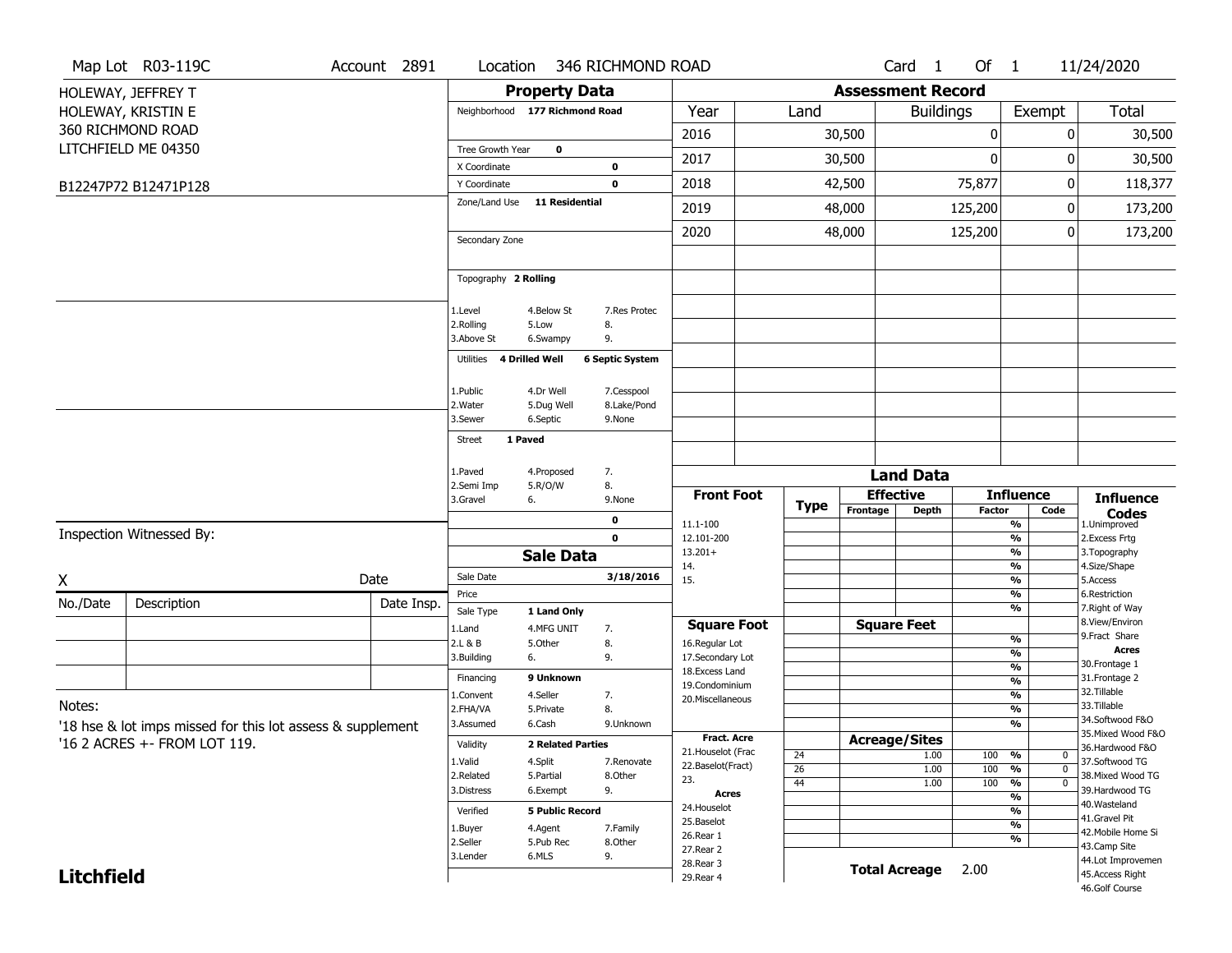|                        |                             |                                                   |                       |                  |                   |                                       |               |                               |            |                 | <b>Litchfield</b>                      |                   |  |                   |        |            |
|------------------------|-----------------------------|---------------------------------------------------|-----------------------|------------------|-------------------|---------------------------------------|---------------|-------------------------------|------------|-----------------|----------------------------------------|-------------------|--|-------------------|--------|------------|
|                        | Map Lot R03-119C            |                                                   |                       |                  |                   | Account 2891                          |               | Location                      |            |                 |                                        | 346 RICHMOND ROAD |  | Card <sub>1</sub> | Of $1$ | 11/24/2020 |
| Building Style 2 Ranch |                             |                                                   | <b>SF Bsmt Living</b> |                  | $\mathbf 0$       |                                       |               | Layout 1 Typical              |            |                 |                                        |                   |  |                   |        |            |
| 0.Uncoded              | 4.Cape                      | 8.Log                                             | Fin Bsmt Grade        |                  | 0 <sub>0</sub>    |                                       |               | 1. Typical                    | 4.         |                 | 7.                                     |                   |  |                   |        |            |
| 1.Conv.                | 5.Garrison                  | 9.0ther                                           |                       | OPEN-5-CUSTOMIZE | 0                 |                                       |               | 2.Inadeg                      | 5.         |                 | 8.                                     |                   |  |                   |        |            |
| 2.Ranch                | 6.Split                     | 10.Tri-Lev                                        | Heat Type             | 100%             |                   | 1 Hot Water BB                        |               | 3.                            | 6.         |                 | 9.                                     |                   |  |                   |        |            |
| 3.R Ranch              | 7.Contemp                   | 11.Earth O                                        | 0.Uncoded             |                  | 4.Steam           |                                       | 8.Fl/Wall     | 9 None<br>Attic               |            |                 |                                        |                   |  |                   |        |            |
| Dwelling Units 1       |                             |                                                   | 1.HWBB                |                  | 5.FWA             |                                       | 9.No Heat     | 1.1/4 Fin                     | 4.Full Fin |                 | 7.                                     |                   |  |                   |        |            |
| Other Units            | $\pmb{0}$                   |                                                   | 2.HWCI                |                  | 6.GravWA          |                                       | 10.Radiant    | 2.1/2 Fin                     | 5.Fl/Stair |                 | 8.                                     |                   |  |                   |        |            |
| Stories                | 1 One Story                 |                                                   | 3.H Pump              |                  | 7.Electric        |                                       | 11.Radiant    | 3.3/4 Fin                     | 6.         |                 | 9.None                                 |                   |  |                   |        |            |
| 1.1                    | 4.1.5                       | 7.1.25                                            | Cool Type             | 0%               | 9 None            |                                       |               | Insulation                    | 1 Full     |                 |                                        |                   |  |                   |        |            |
| 2.2                    | 5.1.75                      | 8.3.5                                             | 1.Refrig              |                  | 4.W&C Air         |                                       | 7.RadHW       | 1.Full                        |            | 4.Minimal       | 7.                                     |                   |  |                   |        |            |
| 3.3                    | 6.2.5                       | 9.4                                               | 2.Evapor              |                  | 5.Monitor-        | 8.                                    |               | 2.Heavy                       | 5.Partial  |                 | 8.                                     |                   |  |                   |        |            |
| <b>Exterior Walls</b>  | 2 Vinyl                     |                                                   | 3.H Pump              |                  | 6.Monitor-        | 9.None                                |               | 3.Capped                      | 6.         |                 | 9.None                                 |                   |  |                   |        |            |
| 0.Uncoded              | 4.Asbestos                  | 8.Concrete                                        | Kitchen Style         |                  | 2 Typical         |                                       |               | Unfinished %                  | 0%         |                 |                                        |                   |  |                   |        |            |
| 1.Wd Clapb             | 5.Stucco                    | 9.Other                                           | 1.Modern              |                  | 4.Obsolete        | 7.                                    |               | Grade & Factor 3 Average 100% |            |                 |                                        |                   |  |                   |        |            |
| 2.Vinyl                | 6.Brick                     | 10.Wd shin                                        | 2.Typical             |                  | 5.                | 8.                                    |               | 1.E Grade                     |            | 4.B Grade       | 7.AAA Grad                             | 26.0'             |  | 1sBFr             |        |            |
| 3.Compos.              | 7.Stone                     | $11. T1 - 11$                                     | 3.Old Type            |                  | 6.                | 9.None                                |               | 2.D Grade                     |            | 5.A Grade       | 8.M&S                                  |                   |  |                   |        |            |
| Roof Surface           | 1 Asphalt Shingles          |                                                   | Bath(s) Style         |                  | 2 Typical Bath(s) |                                       |               | 3.C Grade                     |            | 6.AA Grade      | 9.Same                                 |                   |  |                   |        |            |
| 1.Asphalt              | 4.Composit                  | 7.Rolled R                                        | 1.Modern              |                  | 4.Obsolete        | 7.                                    |               | SQFT (Footprint) 1196         |            |                 |                                        |                   |  |                   |        |            |
| 2.Slate                | 5.Wood                      | 8.                                                | 2. Typical            |                  | 5.                | 8.                                    |               | Condition                     | 4 Average  |                 |                                        |                   |  |                   |        |            |
| 3.Metal                | 6.Other                     | 9.                                                | 3.Old Type            |                  | 6.                | 9.None                                |               | 1.Poor                        | 4.Avg      |                 | 7.V G                                  |                   |  |                   |        |            |
| SF Masonry Trim 0      |                             |                                                   | # Rooms               |                  | $\mathbf 0$       |                                       |               | 2.Fair                        | $5.Avg+$   |                 | 8.Exc                                  |                   |  |                   |        |            |
| OPEN-3-CUSTOM 0        |                             |                                                   | # Bedrooms            |                  | $\mathbf 0$       |                                       |               | 3.Avg-                        | 6.Good     |                 | 9.Same                                 |                   |  |                   |        |            |
| OPEN-4-CUSTOM 0        |                             |                                                   | # Full Baths          |                  | $\mathbf{1}$      |                                       |               | Phys. % Good                  |            | 0%              |                                        |                   |  | 46.0'             |        |            |
| Year Built             | 2016                        |                                                   | # Half Baths          |                  | $\mathbf 0$       |                                       |               | Funct. % Good                 |            | 100%            |                                        |                   |  |                   |        |            |
| Year Remodeled 0       |                             |                                                   | # Addn Fixtures       |                  | $\bf{0}$          |                                       |               | <b>Functional Code</b>        |            | 9 None          |                                        |                   |  |                   |        |            |
| Foundation             | 1 Concrete                  |                                                   | # Fireplaces          |                  | 0                 |                                       |               | 1.Incomp                      | 4.Delap    |                 | 7.No Power                             |                   |  |                   |        |            |
| 1.Concrete             | 4.Wood                      | 7.                                                |                       |                  |                   |                                       |               | 2.O-Built                     | 5.Bsmt     |                 | 8.LongTerm                             |                   |  |                   |        |            |
| 2.C Block              | 5.Slab                      | 8.                                                |                       |                  |                   |                                       |               | 3.Damage                      |            | 6.Common        | 9.None                                 |                   |  |                   |        |            |
| 3.Br/Stone             | 6.Piers                     | 9.                                                |                       |                  |                   |                                       |               | Econ. % Good 100%             |            |                 |                                        |                   |  |                   |        |            |
| Basement               | <b>4 Full Basement</b>      |                                                   |                       |                  |                   |                                       |               | Economic Code None            |            |                 |                                        |                   |  |                   |        |            |
| $1.1/4$ Bmt            | 4.Full Bmt                  | 7.                                                |                       |                  |                   |                                       |               | 0.None                        |            | 3.No Power      | 9.None                                 |                   |  |                   |        |            |
| $2.1/2$ Bmt            | 5.Crawl Sp                  | 8.                                                |                       |                  |                   |                                       |               | 1.Location                    |            | 4.Generate      | 8.                                     |                   |  |                   |        |            |
| 3.3/4 Bmt              | 6.                          | 9.None                                            |                       |                  |                   | Software                              |               | 2.Encroach                    |            | 5.Multi-Fa      | 9.                                     |                   |  |                   |        |            |
| Bsmt Gar # Cars 0      |                             |                                                   |                       |                  |                   | A Division of Harris Computer Systems |               | Entrance Code 5 Estimated     |            |                 |                                        |                   |  |                   |        |            |
|                        | Wet Basement 1 Dry Basement |                                                   |                       |                  |                   |                                       |               | 1.Interior                    | 4.Vacant   |                 | 7.                                     |                   |  |                   |        |            |
| 1.Dry                  | 4.Dirt Flr                  | 7.                                                |                       |                  |                   |                                       |               | 2.Refusal                     |            | 5.Estimate      | 8.                                     |                   |  |                   |        |            |
| 2.Damp                 | 5.                          | 8.                                                |                       |                  |                   |                                       |               | 3.Informed                    |            | 6.Existing      | 9.                                     |                   |  |                   |        |            |
| 3.Wet                  | 6.                          | 9.                                                |                       |                  |                   |                                       |               | Information Code 5 Estimate   |            |                 |                                        |                   |  |                   |        |            |
|                        |                             |                                                   |                       |                  |                   |                                       |               | 1.0wner                       | 4.Agent    |                 | 7.Vacant                               |                   |  |                   |        |            |
|                        |                             |                                                   |                       |                  |                   |                                       |               | 2.Relative                    |            | 5.Estimate      | 8.                                     |                   |  |                   |        |            |
|                        |                             | Date Inspected 10/12/2018                         |                       |                  |                   |                                       |               | 3. Tenant                     | 6.Other    |                 | 9.                                     |                   |  |                   |        |            |
|                        |                             |                                                   |                       |                  |                   |                                       |               |                               |            |                 | 1.One Story Fram                       |                   |  |                   |        |            |
|                        |                             | <b>Additions, Outbuildings &amp; Improvements</b> |                       |                  |                   |                                       |               |                               |            |                 | 2. Two Story Fram                      |                   |  |                   |        |            |
| Type                   |                             | Year                                              | Units                 | Grade            | Cond              | Phys.                                 | Funct.        | Sound Value                   |            |                 | 3. Three Story Fr                      |                   |  |                   |        |            |
|                        |                             |                                                   |                       |                  |                   | $\%$                                  | $\%$          |                               |            | 4.1 & 1/2 Story |                                        |                   |  |                   |        |            |
|                        |                             |                                                   |                       |                  |                   | $\frac{0}{0}$                         | $\%$          |                               |            | 5.1 & 3/4 Story |                                        |                   |  |                   |        |            |
|                        |                             |                                                   |                       |                  |                   |                                       | $\frac{0}{6}$ |                               |            |                 | 6.2 & 1/2 Story                        |                   |  |                   |        |            |
|                        |                             |                                                   |                       |                  |                   | $\frac{1}{2}$                         |               |                               |            |                 | 21. Open Frame Por                     |                   |  |                   |        |            |
|                        |                             |                                                   |                       |                  |                   | $\frac{1}{2}$                         | $\%$          |                               |            |                 | 22.Encl Frame Por                      |                   |  |                   |        |            |
|                        |                             |                                                   |                       |                  |                   | $\frac{0}{0}$                         | $\%$          |                               |            |                 | 23. Frame Garage                       |                   |  |                   |        |            |
|                        |                             |                                                   |                       |                  |                   | $\%$                                  | $\%$          |                               |            | 24.Frame Shed   |                                        |                   |  |                   |        |            |
|                        |                             |                                                   |                       |                  |                   |                                       |               |                               |            |                 |                                        |                   |  |                   |        |            |
|                        |                             |                                                   |                       |                  |                   | $\%$                                  | $\frac{0}{0}$ |                               |            |                 | 25. Frame Bay Wind                     |                   |  |                   |        |            |
|                        |                             |                                                   |                       |                  |                   | $\frac{0}{0}$                         | $\%$          |                               |            |                 | 26.1SFr Overhang<br>27. Unfin Basement |                   |  |                   |        |            |
|                        |                             |                                                   |                       |                  |                   | $\%$                                  | $\%$          |                               |            |                 | 28. Unfinished Att                     |                   |  |                   |        |            |
|                        |                             |                                                   |                       |                  |                   | $\%$                                  | $\%$          |                               |            |                 | 29. Finished Attic                     |                   |  |                   |        |            |
|                        |                             |                                                   |                       |                  |                   |                                       |               |                               |            |                 |                                        |                   |  |                   |        |            |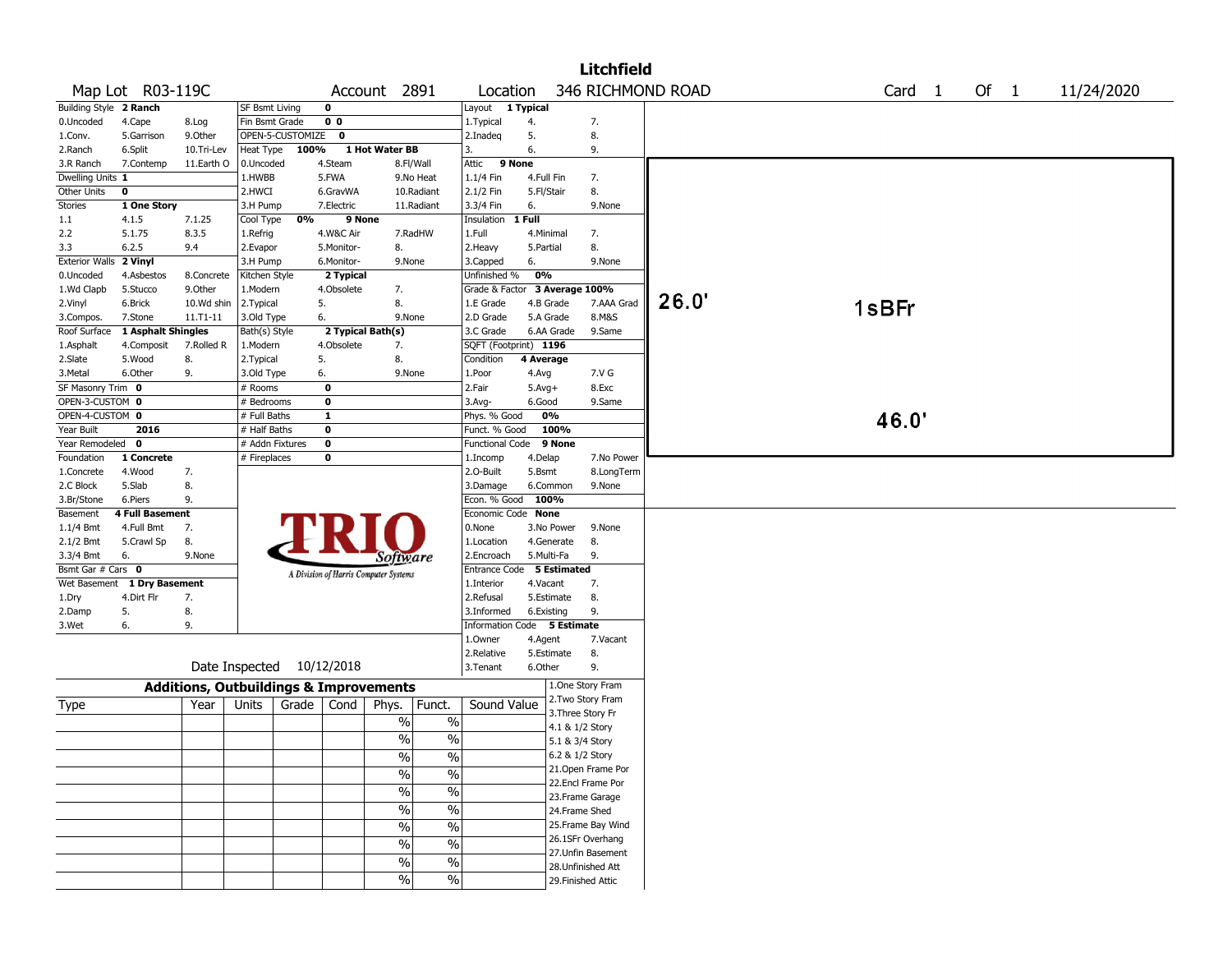|                   | Map Lot R03-120                                              | Account 262 | Location                       |                            | 380 RICHMOND ROAD            |                                    |             |                          | Card <sub>1</sub>    | Of $1$        |                                           | 11/24/2020                           |
|-------------------|--------------------------------------------------------------|-------------|--------------------------------|----------------------------|------------------------------|------------------------------------|-------------|--------------------------|----------------------|---------------|-------------------------------------------|--------------------------------------|
|                   | CAMPBELL, RALPH W                                            |             |                                | <b>Property Data</b>       |                              |                                    |             | <b>Assessment Record</b> |                      |               |                                           |                                      |
| 639 RICHMOND RD   |                                                              |             | Neighborhood 177 Richmond Road |                            |                              | Year                               | Land        |                          | <b>Buildings</b>     |               | Exempt                                    | Total                                |
|                   | LITCHFIELD ME 04350                                          |             |                                |                            |                              | 2007                               |             | 62,000                   |                      | 86,566        | 13,000                                    | 135,566                              |
|                   |                                                              |             | Tree Growth Year               | $\mathbf 0$                |                              | 2008                               |             | 62,000                   |                      | 86,566        | 12,350                                    | 136,216                              |
| B2683P170         |                                                              |             | X Coordinate<br>Y Coordinate   |                            | 0<br>$\mathbf 0$             | 2009                               |             | 57,500                   |                      | 77,478        | 9,500                                     | 125,478                              |
|                   |                                                              |             | Zone/Land Use                  | <b>11 Residential</b>      |                              | 2010                               |             | 57,500                   |                      | 85,470        | 10,000                                    | 132,970                              |
|                   |                                                              |             |                                |                            |                              | 2011                               |             | 57,500                   |                      | 114,205       | 10,000                                    | 161,705                              |
|                   |                                                              |             | Secondary Zone                 |                            |                              | 2012                               |             | 57,500                   |                      | 114,205       | 10,000                                    | 161,705                              |
|                   |                                                              |             | Topography 2 Rolling           |                            |                              | 2013                               |             | 57,500                   |                      | 113,864       | 10,000                                    | 161,364                              |
|                   |                                                              |             |                                | 4.Below St                 | 7.Res Protec                 | 2014                               |             | 57,500                   |                      | 112,764       | 10,000                                    | 160,264                              |
|                   |                                                              |             | 1.Level<br>2.Rolling           | 5.Low                      | 8.                           | 2015                               |             | 57,500                   |                      | 122,682       | 10,000                                    | 170,182                              |
|                   |                                                              |             | 3.Above St<br>Utilities        | 6.Swampy<br>4 Drilled Well | 9.<br><b>6 Septic System</b> | 2016                               |             | 57,500                   |                      | 121,776       | 15,000                                    | 164,276                              |
|                   |                                                              |             |                                |                            |                              | 2017                               |             | 57,500                   |                      | 121,647       | 20,000                                    | 159,147                              |
|                   |                                                              |             | 1.Public<br>2. Water           | 4.Dr Well<br>5.Dug Well    | 7.Cesspool<br>8.Lake/Pond    | 2018                               |             | 57,500                   |                      | 121,328       | 19,200                                    | 159,628                              |
|                   |                                                              |             | 3.Sewer                        | 6.Septic                   | 9.None                       | 2019                               |             | 63,800                   |                      | 86,400        | 20,000                                    | 130,200                              |
|                   |                                                              |             | 1 Paved<br><b>Street</b>       |                            |                              | 2020                               |             | 63,800                   |                      | 86,400        | 25,000                                    | 125,200                              |
|                   |                                                              |             | 1.Paved                        | 4.Proposed                 | 7.                           |                                    |             |                          | <b>Land Data</b>     |               |                                           |                                      |
|                   |                                                              |             | 2.Semi Imp<br>3.Gravel         | 5.R/O/W<br>6.              | 8.<br>9.None                 | <b>Front Foot</b>                  | <b>Type</b> |                          | <b>Effective</b>     |               | <b>Influence</b>                          | <b>Influence</b>                     |
|                   |                                                              |             |                                |                            | 0                            | 11.1-100                           |             | Frontage                 | <b>Depth</b>         | <b>Factor</b> | Code<br>%                                 | <b>Codes</b><br>1.Unimproved         |
|                   | Inspection Witnessed By:                                     |             |                                |                            | $\mathbf 0$                  | 12.101-200<br>$13.201+$            |             |                          |                      |               | %<br>%                                    | 2.Excess Frtg<br>3. Topography       |
|                   |                                                              |             |                                | <b>Sale Data</b>           |                              | 14.                                |             |                          |                      |               | %                                         | 4.Size/Shape                         |
| X                 |                                                              | Date        | Sale Date<br>Price             |                            |                              | 15.                                |             |                          |                      |               | %<br>%                                    | 5.Access<br>6.Restriction            |
| No./Date          | Description                                                  | Date Insp.  | Sale Type                      |                            |                              |                                    |             |                          |                      |               | %                                         | 7. Right of Way                      |
|                   |                                                              |             | 1.Land                         | 4.MFG UNIT                 | 7.                           | <b>Square Foot</b>                 |             |                          | <b>Square Feet</b>   |               |                                           | 8.View/Environ                       |
|                   |                                                              |             | 2.L & B                        | 5.Other                    | 8.                           | 16.Regular Lot                     |             |                          |                      |               | %<br>%                                    | 9.Fract Share<br><b>Acres</b>        |
|                   |                                                              |             | 3.Building                     | 6.                         | 9.                           | 17.Secondary Lot<br>18.Excess Land |             |                          |                      |               | $\frac{9}{6}$                             | 30. Frontage 1                       |
|                   |                                                              |             | Financing                      |                            |                              | 19.Condominium                     |             |                          |                      |               | $\overline{\frac{9}{6}}$                  | 31. Frontage 2                       |
| Notes:            |                                                              |             | 1.Convent                      | 4.Seller                   | 7.                           | 20.Miscellaneous                   |             |                          |                      |               | $\overline{\frac{9}{6}}$                  | 32.Tillable<br>33.Tillable           |
|                   |                                                              |             | 2.FHA/VA<br>3.Assumed          | 5.Private<br>6.Cash        | 8.<br>9.Unknown              |                                    |             |                          |                      |               | $\overline{\frac{9}{6}}$<br>$\frac{9}{6}$ | 34.Softwood F&O                      |
|                   | $4/10/19$ nah est n/c                                        |             |                                |                            |                              | <b>Fract. Acre</b>                 |             |                          | <b>Acreage/Sites</b> |               |                                           | 35. Mixed Wood F&O                   |
|                   | '15 adjust listing error adjust st hgt of garages add missed |             | Validity                       |                            |                              | 21. Houselot (Frac                 | 24          |                          | 1.00                 | 100           | %<br>$\mathbf 0$                          | 36.Hardwood F&O                      |
| 1sfr.             |                                                              |             | 1.Valid                        | 4.Split                    | 7.Renovate                   | 22.Baselot(Fract)                  | 26          |                          | 5.00                 | 100           | %<br>$\mathbf 0$                          | 37.Softwood TG                       |
|                   | 9/28/11-PERMIT #11-079-8X40 CONTAINER                        |             | 2.Related<br>3.Distress        | 5.Partial<br>6.Exempt      | 8.Other<br>9.                | 23.                                | 27          |                          | 5.00                 | 100           | %<br>$\mathbf 0$                          | 38. Mixed Wood TG<br>39.Hardwood TG  |
|                   |                                                              |             |                                |                            |                              | <b>Acres</b><br>24. Houselot       | 44          |                          | 1.00                 | 100           | $\overline{0}$<br>%                       | 40. Wasteland                        |
|                   |                                                              |             | Verified                       |                            |                              | 25.Baselot                         |             |                          |                      |               | %<br>%                                    | 41.Gravel Pit                        |
|                   |                                                              |             | 1.Buyer<br>2.Seller            | 4.Agent                    | 7.Family                     | 26.Rear 1                          |             |                          |                      |               | %                                         | 42. Mobile Home Si                   |
|                   |                                                              |             | 5.Pub Rec                      | 8.Other                    |                              |                                    |             |                          |                      |               | 43.Camp Site                              |                                      |
|                   |                                                              |             |                                |                            |                              | 27.Rear 2                          |             |                          |                      |               |                                           |                                      |
| <b>Litchfield</b> |                                                              |             | 3.Lender                       | 6.MLS                      | 9.                           | 28. Rear 3<br>29. Rear 4           |             |                          | <b>Total Acreage</b> | 11.00         |                                           | 44.Lot Improvemen<br>45.Access Right |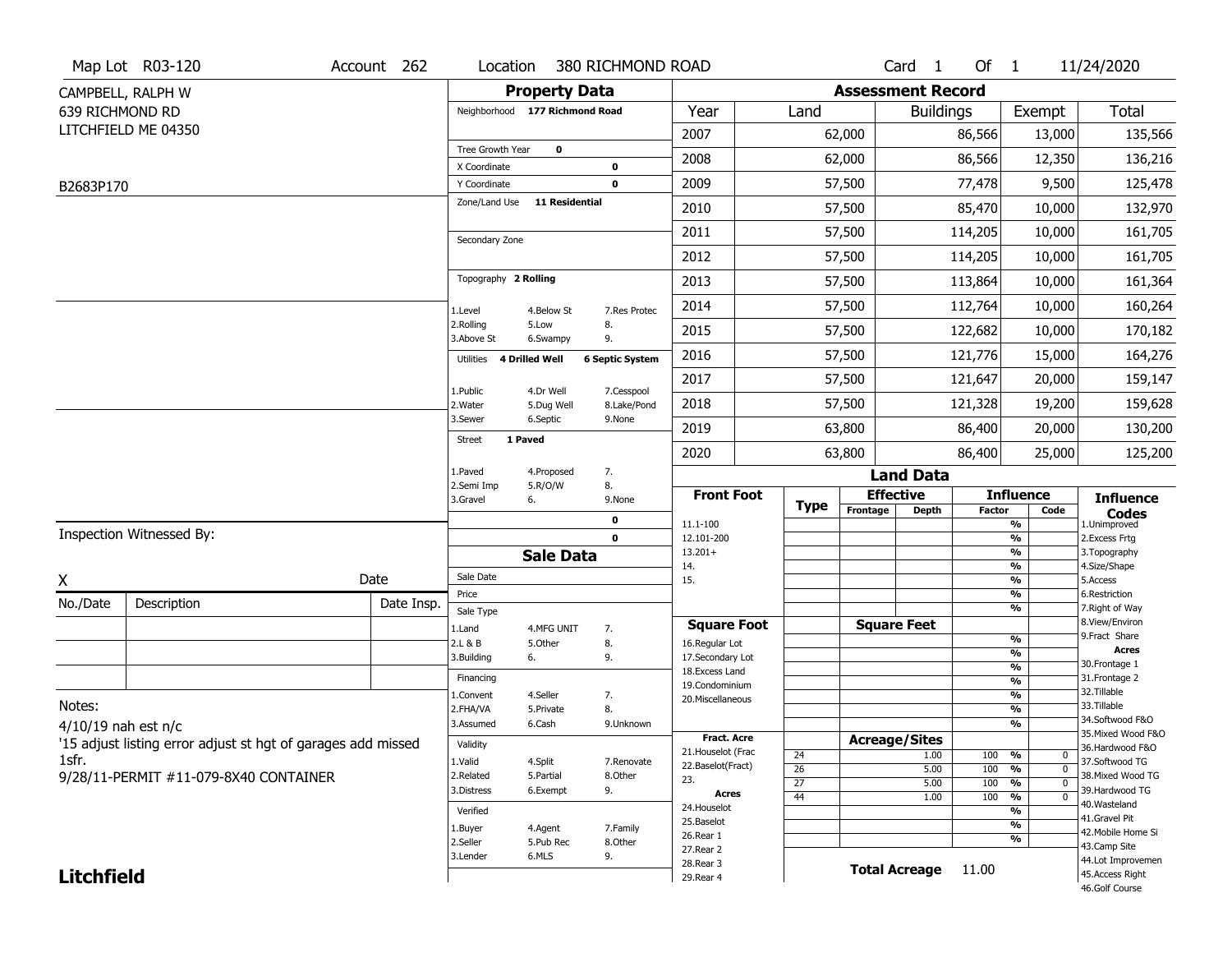|                                  |                               |               |                                                   |                  |                                       |                   |               |                          |            |                 | <b>Litchfield</b>         |                   |      |                |       |                   |           |         |       |            |  |
|----------------------------------|-------------------------------|---------------|---------------------------------------------------|------------------|---------------------------------------|-------------------|---------------|--------------------------|------------|-----------------|---------------------------|-------------------|------|----------------|-------|-------------------|-----------|---------|-------|------------|--|
|                                  | Map Lot R03-120               |               |                                                   |                  |                                       | Account 262       |               | Location                 |            |                 |                           | 380 RICHMOND ROAD |      |                |       | Card <sub>1</sub> |           |         | Of 1  | 11/24/2020 |  |
|                                  | Building Style 7 Contemporary |               | SF Bsmt Living                                    |                  | $\mathbf 0$                           |                   |               | Layout 1 Typical         |            |                 |                           |                   |      |                |       |                   |           |         |       |            |  |
| 0.Uncoded                        | 4.Cape                        | 8.Log         | Fin Bsmt Grade                                    |                  | 0 <sub>0</sub>                        |                   |               | 1. Typical               | 4.         |                 | 7.                        |                   |      |                |       |                   |           |         |       |            |  |
| 1.Conv.                          | 5.Garrison                    | 9.0ther       |                                                   | OPEN-5-CUSTOMIZE | 0                                     |                   |               | 2.Inadeq                 | 5.         |                 | 8.                        |                   |      | $24.0^{\circ}$ |       |                   |           |         |       |            |  |
| 2.Ranch                          | 6.Split                       | 10.Tri-Lev    | Heat Type                                         | 100%             |                                       | 5 Forced Warm Air |               | 3.                       | 6.         |                 | 9.                        |                   |      |                |       |                   |           |         |       |            |  |
| 3.R Ranch                        | 7.Contemp                     | 11.Earth O    | 0.Uncoded                                         |                  | 4.Steam                               |                   | 8.Fl/Wall     | 9 None<br>Attic          |            |                 |                           |                   |      | 11/4sGar       |       |                   |           | Storage | 40.0' |            |  |
| Dwelling Units 1                 |                               |               | 1.HWBB                                            |                  | 5.FWA                                 |                   | 9.No Heat     | 1.1/4 Fin                | 4.Full Fin |                 | 7.                        |                   |      |                |       |                   | Container |         |       |            |  |
| Other Units                      | 0                             |               | 2.HWCI                                            |                  | 6.GravWA                              |                   | 10.Radiant    | 2.1/2 Fin                | 5.Fl/Stair |                 | 8.                        |                   |      | 36.0'          | 36.0' |                   |           |         |       |            |  |
| Stories                          | 5 One & 3/4 Story             |               | 3.H Pump                                          |                  | 7.Electric                            |                   | 11.Radiant    | 3.3/4 Fin                | 6.         |                 | 9.None                    |                   |      |                |       |                   |           |         |       |            |  |
| 1.1                              | 4.1.5                         | 7.1.25        | Cool Type                                         | 0%               |                                       | 9 None            |               | Insulation               | 1 Full     |                 |                           |                   |      |                |       |                   |           |         |       |            |  |
| 2.2                              | 5.1.75                        | 8.3.5         | 1.Refrig                                          |                  | 4.W&C Air                             |                   | 7.RadHW       | 1.Full                   |            | 4.Minimal       | 7.                        |                   |      | 24.0           |       |                   |           |         | 8.0'  |            |  |
| 3.3                              | 6.2.5                         | 9.4           | 2.Evapor                                          |                  | 5.Monitor-                            | 8.                |               | 2.Heavy                  | 5.Partial  |                 | 8.                        |                   |      |                |       |                   |           |         |       |            |  |
| Exterior Walls 2 Vinyl           |                               |               | 3.H Pump                                          |                  | 6.Monitor-                            |                   | 9.None        | 3.Capped                 | 6.         |                 | 9.None                    |                   |      |                |       |                   |           |         |       |            |  |
| 0.Uncoded                        | 4.Asbestos                    | 8.Concrete    | Kitchen Style                                     |                  | 2 Typical                             |                   |               | Unfinished %             | 0%         |                 |                           |                   |      |                |       |                   |           |         |       |            |  |
| 1.Wd Clapb                       | 5.Stucco                      | 9.0ther       | 1.Modern                                          |                  | 4.Obsolete                            | 7.                |               | Grade & Factor           |            | 2 Fair 100%     |                           |                   |      |                |       |                   |           |         |       |            |  |
| 2.Vinyl                          | 6.Brick                       | 10.Wd shin    | 2.Typical                                         |                  | 5.                                    | 8.                |               | 1.E Grade                |            | 4.B Grade       | 7.AAA Grad                |                   |      |                |       | 32.0'             |           |         |       |            |  |
| 3.Compos.                        | 7.Stone                       | $11. T1 - 11$ | 3.Old Type                                        |                  | 6.                                    |                   | 9.None        | 2.D Grade                |            | 5.A Grade       | 8.M&S                     |                   |      |                |       |                   |           |         |       |            |  |
| Roof Surface                     | 1 Asphalt Shingles            |               | Bath(s) Style                                     |                  |                                       | 2 Typical Bath(s) |               | 3.C Grade                |            | 6.AA Grade      | 9.Same                    |                   |      |                |       | 13/4sGar          |           |         |       |            |  |
| 1.Asphalt                        | 4.Composit                    | 7.Rolled R    | 1.Modern                                          |                  | 4.Obsolete                            | 7.                |               | SQFT (Footprint) 648     |            |                 |                           |                   |      |                |       |                   |           |         |       |            |  |
| 2.Slate                          | 5.Wood                        | 8.            | 2. Typical                                        |                  | 5.                                    | 8.                |               | Condition                | 6 Good     |                 |                           |                   |      |                | 36.0  |                   | 36.0      |         |       |            |  |
| 3.Metal                          | 6.Other                       | 9.            | 3.Old Type                                        |                  | 6.                                    |                   | 9.None        | 1.Poor                   | 4.Avg      |                 | 7.V G                     |                   |      |                |       |                   |           |         |       |            |  |
| SF Masonry Trim 0                |                               |               | # Rooms                                           |                  | $\mathbf{1}$                          |                   |               | 2.Fair                   | $5.Avg+$   |                 | 8.Exc                     |                   |      | $6.0^{\circ}$  |       |                   |           |         |       |            |  |
| OPEN-3-CUSTOM 0                  |                               |               | # Bedrooms                                        |                  | $\mathbf{1}$                          |                   |               | 3.Avg-                   | 6.Good     |                 | 9.Same                    |                   |      | 12.0'          |       |                   |           |         |       |            |  |
| OPEN-4-CUSTOM 0                  |                               |               | # Full Baths                                      |                  | $\bf o$                               |                   |               | Phys. % Good             |            | 0%              |                           |                   |      | 18.0'          |       | 32.0              |           |         |       |            |  |
| Year Built                       | 1976                          |               | # Half Baths                                      |                  | $\mathbf{1}$                          |                   |               | Funct. % Good            |            | 75%             |                           |                   |      |                |       |                   |           |         |       |            |  |
| Year Remodeled                   | 1990                          |               | # Addn Fixtures                                   |                  | $\mathbf 0$                           |                   |               | <b>Functional Code</b>   |            | 1 Incomplete    |                           |                   |      | $13/4$ sFr/S   |       |                   |           |         |       |            |  |
| Foundation                       | <b>5 Concrete Slab</b>        |               | # Fireplaces                                      |                  | 0                                     |                   |               | 1.Incomp                 | 4.Delap    |                 | 7.No Power                |                   | 24.0 | 36.0'          |       |                   |           |         |       |            |  |
| 1.Concrete                       | 4.Wood                        | 7.            |                                                   |                  |                                       |                   |               | 2.O-Built                | 5.Bsmt     |                 | 8.LongTerm                |                   |      |                |       |                   |           |         |       |            |  |
| 2.C Block                        | 5.Slab                        | 8.            |                                                   |                  |                                       |                   |               | 3.Damage                 |            | 6.Common        | 9.None                    |                   |      | 24.0           |       |                   |           |         |       |            |  |
| 3.Br/Stone                       | 6.Piers                       | 9.            |                                                   |                  |                                       |                   |               | Econ. % Good             |            | 100%            |                           |                   |      |                |       |                   |           |         |       |            |  |
| Basement                         | 9 No Basement                 |               |                                                   |                  |                                       |                   |               | Economic Code None       |            |                 |                           |                   |      |                |       |                   |           |         |       |            |  |
| 1.1/4 Bmt                        | 4.Full Bmt                    | 7.            |                                                   |                  |                                       |                   |               | 0.None                   |            | 3.No Power      | 9.None                    |                   |      |                |       |                   |           |         |       |            |  |
| 2.1/2 Bmt                        | 5.Crawl Sp                    | 8.            |                                                   |                  |                                       |                   |               | 1.Location               |            | 4.Generate      | 8.                        |                   |      |                |       |                   |           |         |       |            |  |
| 3.3/4 Bmt                        | 6.                            | 9.None        |                                                   |                  |                                       | Software          |               | 2.Encroach               |            | 5.Multi-Fa      | 9.                        |                   |      |                |       |                   |           |         |       |            |  |
| Bsmt Gar $#$ Cars $\overline{0}$ |                               |               |                                                   |                  | A Division of Harris Computer Systems |                   |               | Entrance Code            |            |                 | <b>1 Interior Inspect</b> |                   |      |                |       |                   |           |         |       |            |  |
| Wet Basement                     | 9 No Basement                 |               |                                                   |                  |                                       |                   |               | 1.Interior               | 4.Vacant   |                 | 7.                        |                   |      |                |       |                   |           |         |       |            |  |
| 1.Dry                            | 4.Dirt Flr                    | 7.            |                                                   |                  |                                       |                   |               | 2.Refusal                |            | 5.Estimate      | 8.                        |                   |      |                |       |                   |           |         |       |            |  |
| 2.Damp                           | 5.                            | 8.            |                                                   |                  |                                       |                   |               | 3.Informed               |            | 6.Existing      | 9.                        |                   |      |                |       |                   |           |         |       |            |  |
| 3.Wet                            | 6.                            | 9.            |                                                   |                  |                                       |                   |               | Information Code 1 Owner |            |                 |                           |                   |      |                |       |                   |           |         |       |            |  |
|                                  |                               |               |                                                   |                  |                                       |                   |               | 1.Owner                  | 4.Agent    |                 | 7.Vacant                  |                   |      |                |       |                   |           |         |       |            |  |
|                                  |                               |               |                                                   |                  |                                       |                   |               | 2.Relative               |            | 5.Estimate      | 8.                        |                   |      |                |       |                   |           |         |       |            |  |
|                                  |                               |               | Date Inspected 11/07/2011                         |                  |                                       |                   |               | 3. Tenant                | 6.Other    |                 | 9.                        |                   |      |                |       |                   |           |         |       |            |  |
|                                  |                               |               | <b>Additions, Outbuildings &amp; Improvements</b> |                  |                                       |                   |               |                          |            |                 | 1.One Story Fram          |                   |      |                |       |                   |           |         |       |            |  |
| Type                             |                               | Year          | Units                                             | Grade            | Cond                                  | Phys.             | Funct.        | Sound Value              |            |                 | 2. Two Story Fram         |                   |      |                |       |                   |           |         |       |            |  |
| $\overline{741}$ 3/4s Garage     |                               | 1985          | 1152                                              | 3 1 1 0          | 14                                    | 0                 | % 100 %       |                          |            | 4.1 & 1/2 Story | 3. Three Story Fr         |                   |      |                |       |                   |           |         |       |            |  |
| 72 1 1/4s Garage                 |                               | 1980          | 864                                               | 2 100            | 4                                     | 0                 | % 75<br>$\%$  |                          |            | 5.1 & 3/4 Story |                           |                   |      |                |       |                   |           |         |       |            |  |
|                                  |                               |               |                                                   |                  |                                       |                   |               |                          |            | 6.2 & 1/2 Story |                           |                   |      |                |       |                   |           |         |       |            |  |
| 24 Frame Shed                    |                               | 0             |                                                   |                  |                                       | $\frac{0}{0}$     |               | $\sqrt{8}$ 1,500         |            |                 | 21. Open Frame Por        |                   |      |                |       |                   |           |         |       |            |  |
|                                  |                               |               |                                                   |                  |                                       | $\frac{0}{0}$     | %             |                          |            |                 | 22.Encl Frame Por         |                   |      |                |       |                   |           |         |       |            |  |
|                                  |                               |               |                                                   |                  |                                       | $\frac{0}{6}$     | $\frac{1}{2}$ |                          |            |                 | 23. Frame Garage          |                   |      |                |       |                   |           |         |       |            |  |
|                                  |                               |               |                                                   |                  |                                       | $\frac{1}{2}$     | $\frac{1}{2}$ |                          |            | 24.Frame Shed   |                           |                   |      |                |       |                   |           |         |       |            |  |
|                                  |                               |               |                                                   |                  |                                       |                   |               |                          |            |                 | 25. Frame Bay Wind        |                   |      |                |       |                   |           |         |       |            |  |
|                                  |                               |               |                                                   |                  |                                       | $\frac{0}{0}$     | $\frac{1}{2}$ |                          |            |                 | 26.1SFr Overhang          |                   |      |                |       |                   |           |         |       |            |  |
|                                  |                               |               |                                                   |                  |                                       | $\frac{0}{0}$     | $\frac{1}{2}$ |                          |            |                 | 27. Unfin Basement        |                   |      |                |       |                   |           |         |       |            |  |
|                                  |                               |               |                                                   |                  |                                       | $\%$              | $\frac{0}{0}$ |                          |            |                 | 28. Unfinished Att        |                   |      |                |       |                   |           |         |       |            |  |
|                                  |                               |               |                                                   |                  |                                       | $\frac{0}{0}$     | $\frac{1}{2}$ |                          |            |                 | 29. Finished Attic        |                   |      |                |       |                   |           |         |       |            |  |
|                                  |                               |               |                                                   |                  |                                       |                   |               |                          |            |                 |                           |                   |      |                |       |                   |           |         |       |            |  |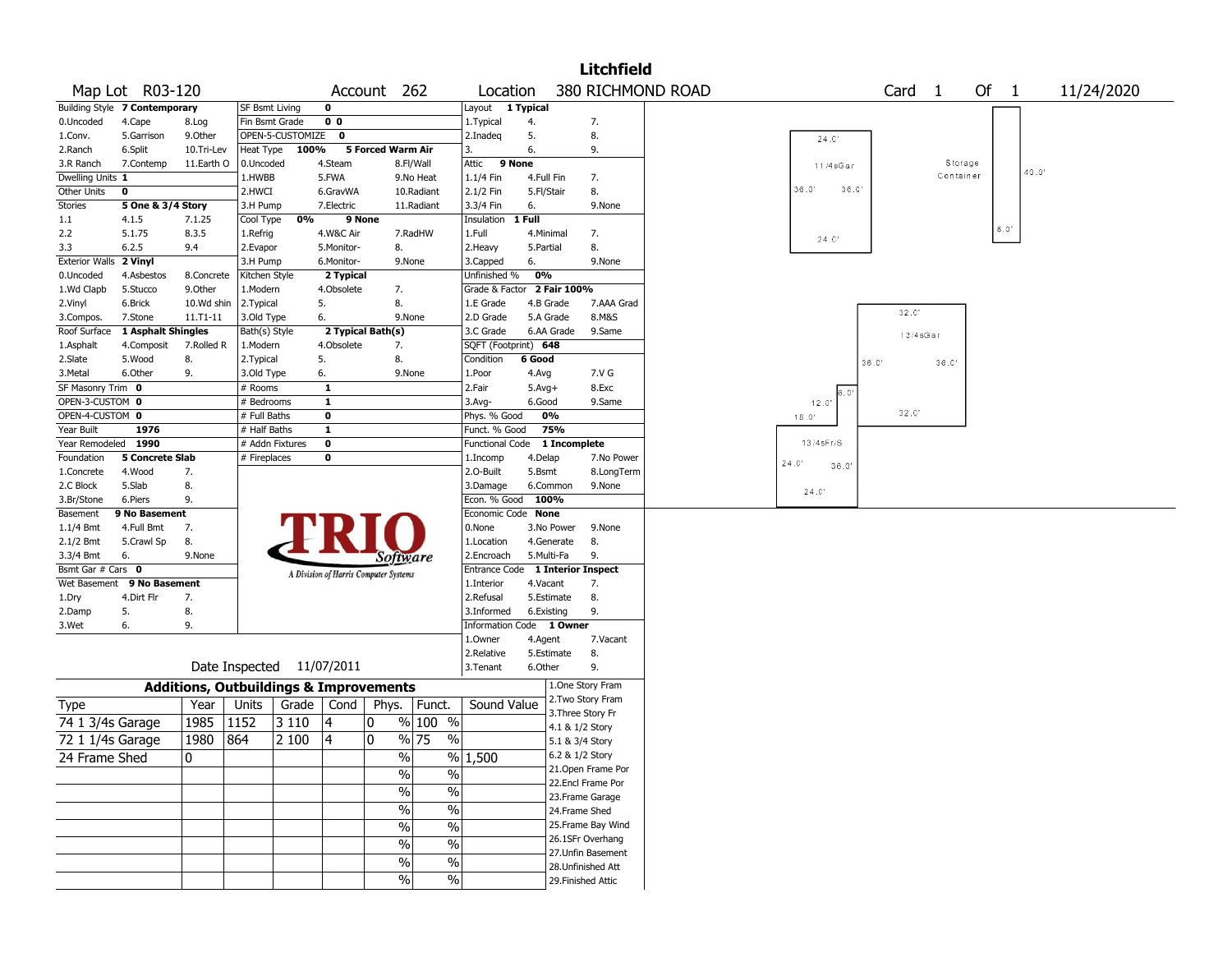|                    | Map Lot R03-121          | Account 26 | Location                       |                            | 482 RICHMOND ROAD |                                  |                 |                          | Card <sub>1</sub>            | Of $1$        |                                 | 11/24/2020                           |
|--------------------|--------------------------|------------|--------------------------------|----------------------------|-------------------|----------------------------------|-----------------|--------------------------|------------------------------|---------------|---------------------------------|--------------------------------------|
| AMES, ELMER R      |                          |            |                                | <b>Property Data</b>       |                   |                                  |                 | <b>Assessment Record</b> |                              |               |                                 |                                      |
| c/o Alicia Johnson |                          |            | Neighborhood 177 Richmond Road |                            |                   | Year                             | Land            |                          | <b>Buildings</b>             |               | Exempt                          | <b>Total</b>                         |
| 461 POND ROAD      |                          |            |                                |                            |                   | 2007                             |                 | 135,430                  |                              | 112,294       | 19,000                          | 228,724                              |
| WALES ME 04280     |                          |            | Tree Growth Year               | $\mathbf 0$                |                   |                                  |                 |                          |                              |               |                                 |                                      |
|                    |                          |            | X Coordinate                   |                            | $\mathbf 0$       | 2008                             |                 | 135,430                  |                              | 112,294       | 18,050                          | 229,674                              |
| B998P159           |                          |            | Y Coordinate                   |                            | $\mathbf 0$       | 2009                             |                 | 122,850                  |                              | 99,296        | 15,200                          | 206,946                              |
|                    |                          |            | Zone/Land Use                  | <b>11 Residential</b>      |                   | 2010                             |                 | 122,850                  |                              | 108,057       | 16,000                          | 214,907                              |
|                    |                          |            | Secondary Zone                 |                            |                   | 2011                             |                 | 68,850                   |                              | 113,641       | 16,000                          | 166,491                              |
|                    |                          |            |                                |                            |                   | 2012                             |                 | 68,850                   |                              | 113,641       | 16,000                          | 166,491                              |
|                    |                          |            | Topography 2 Rolling           |                            |                   | 2013                             |                 | 68,850                   |                              | 112,768       | 16,000                          | 165,618                              |
|                    |                          |            | 1.Level                        | 4.Below St                 | 7.Res Protec      | 2014                             |                 | 68,850                   |                              | 112,107       | 16,000                          | 164,957                              |
|                    |                          |            | 2.Rolling<br>3.Above St        | 5.Low<br>6.Swampy          | 8.<br>9.          | 2015                             |                 | 68,850                   |                              | 112,107       | 16,000                          | 164,957                              |
|                    |                          |            | Utilities                      | 6 Septic System 5 Dug Well |                   | 2016                             |                 | 68,850                   |                              | 111,444       | 21,000                          | 159,294                              |
|                    |                          |            | 1.Public                       | 4.Dr Well                  | 7.Cesspool        | 2017                             |                 | 68,850                   |                              | 111,444       | 26,000                          | 154,294                              |
|                    |                          |            | 2. Water                       | 5.Dug Well                 | 8.Lake/Pond       | 2018                             |                 | 68,850                   |                              | 110,782       | 24,960                          | 154,672                              |
|                    |                          |            | 3.Sewer                        | 6.Septic                   | 9.None            | 2019                             |                 | 67,700                   |                              | 91,800        | 26,000                          | 133,500                              |
|                    |                          |            | <b>Street</b>                  | 3 Gravel                   |                   | 2020                             |                 | 67,700                   |                              | 91,800        | 31,000                          | 128,500                              |
|                    |                          |            | 1.Paved                        | 4.Proposed                 | 7.                |                                  |                 |                          | <b>Land Data</b>             |               |                                 |                                      |
|                    |                          |            | 2.Semi Imp<br>3.Gravel         | 5.R/O/W<br>6.              | 8.<br>9.None      | <b>Front Foot</b>                | <b>Type</b>     |                          | <b>Effective</b>             |               | <b>Influence</b>                | <b>Influence</b>                     |
|                    |                          |            |                                |                            | 0                 | 11.1-100                         |                 | Frontage                 | <b>Depth</b>                 | <b>Factor</b> | Code<br>%                       | <b>Codes</b><br>1.Unimproved         |
|                    | Inspection Witnessed By: |            |                                |                            | $\mathbf 0$       | 12.101-200                       |                 |                          |                              |               | $\frac{9}{6}$                   | 2. Excess Frtg                       |
|                    |                          |            |                                | <b>Sale Data</b>           |                   | $13.201+$<br>14.                 |                 |                          |                              |               | %<br>%                          | 3. Topography<br>4.Size/Shape        |
| Χ                  |                          | Date       | Sale Date                      |                            |                   | 15.                              |                 |                          |                              |               | %                               | 5.Access                             |
| No./Date           | Description              | Date Insp. | Price                          |                            |                   |                                  |                 |                          |                              |               | %<br>%                          | 6.Restriction<br>7. Right of Way     |
|                    |                          |            | Sale Type<br>1.Land            | 4.MFG UNIT                 | 7.                | <b>Square Foot</b>               |                 |                          | <b>Square Feet</b>           |               |                                 | 8.View/Environ                       |
|                    |                          |            | 2.L & B                        | 5.Other                    | 8.                | 16.Regular Lot                   |                 |                          |                              |               | $\frac{9}{6}$                   | 9.Fract Share                        |
|                    |                          |            | 3.Building                     | 6.                         | 9.                | 17.Secondary Lot                 |                 |                          |                              |               | %<br>$\frac{9}{6}$              | <b>Acres</b><br>30. Frontage 1       |
|                    |                          |            | Financing                      |                            |                   | 18.Excess Land<br>19.Condominium |                 |                          |                              |               | $\overline{\frac{9}{6}}$        | 31. Frontage 2                       |
|                    |                          |            | 1.Convent                      | 4.Seller                   | 7.                | 20.Miscellaneous                 |                 |                          |                              |               | $\frac{9}{6}$                   | 32.Tillable                          |
| Notes:             |                          |            | 2.FHA/VA                       | 5.Private                  | 8.                |                                  |                 |                          |                              |               | $\overline{\frac{9}{6}}$        | 33.Tillable<br>34.Softwood F&O       |
|                    |                          |            | 3.Assumed                      | 6.Cash                     | 9.Unknown         | <b>Fract. Acre</b>               |                 |                          |                              |               | %                               | 35. Mixed Wood F&O                   |
|                    |                          |            | Validity                       |                            |                   | 21. Houselot (Frac               |                 |                          | <b>Acreage/Sites</b><br>1.00 |               | %<br>0                          | 36.Hardwood F&O                      |
|                    |                          |            | 1.Valid                        | 4.Split                    | 7.Renovate        | 22.Baselot(Fract)                | 24<br>26        |                          | 5.00                         | 100<br>100    | $\overline{0}$<br>$\frac{9}{6}$ | 37.Softwood TG                       |
|                    |                          |            | 2.Related                      | 5.Partial                  | 8.Other           | 23.                              | $\overline{27}$ |                          | 5.00                         | 100           | $\overline{0}$<br>%             | 38. Mixed Wood TG                    |
|                    |                          |            | 3.Distress                     | 6.Exempt                   | 9.                | <b>Acres</b>                     | 28              |                          | 10.00                        | 100           | $\frac{9}{6}$<br>$\mathbf 0$    | 39.Hardwood TG<br>40. Wasteland      |
|                    |                          |            | Verified                       |                            |                   | 24. Houselot                     | 29              |                          | 7.70                         | 100           | $\frac{9}{6}$<br>$\mathbf 0$    | 41.Gravel Pit                        |
|                    |                          |            |                                |                            |                   |                                  |                 |                          | 1.00                         | 85            | $\frac{9}{6}$<br>$\overline{0}$ |                                      |
|                    |                          |            | 1.Buyer                        | 4.Agent                    | 7.Family          | 25.Baselot                       | 44              |                          |                              |               |                                 | 42. Mobile Home Si                   |
|                    |                          |            | 2.Seller                       | 5.Pub Rec                  | 8.Other           | 26.Rear 1<br>27. Rear 2          |                 |                          |                              |               | %                               | 43.Camp Site                         |
| <b>Litchfield</b>  |                          |            | 3.Lender                       | 6.MLS                      | 9.                | 28. Rear 3<br>29. Rear 4         |                 |                          | <b>Total Acreage</b>         | 28.70         |                                 | 44.Lot Improvemen<br>45.Access Right |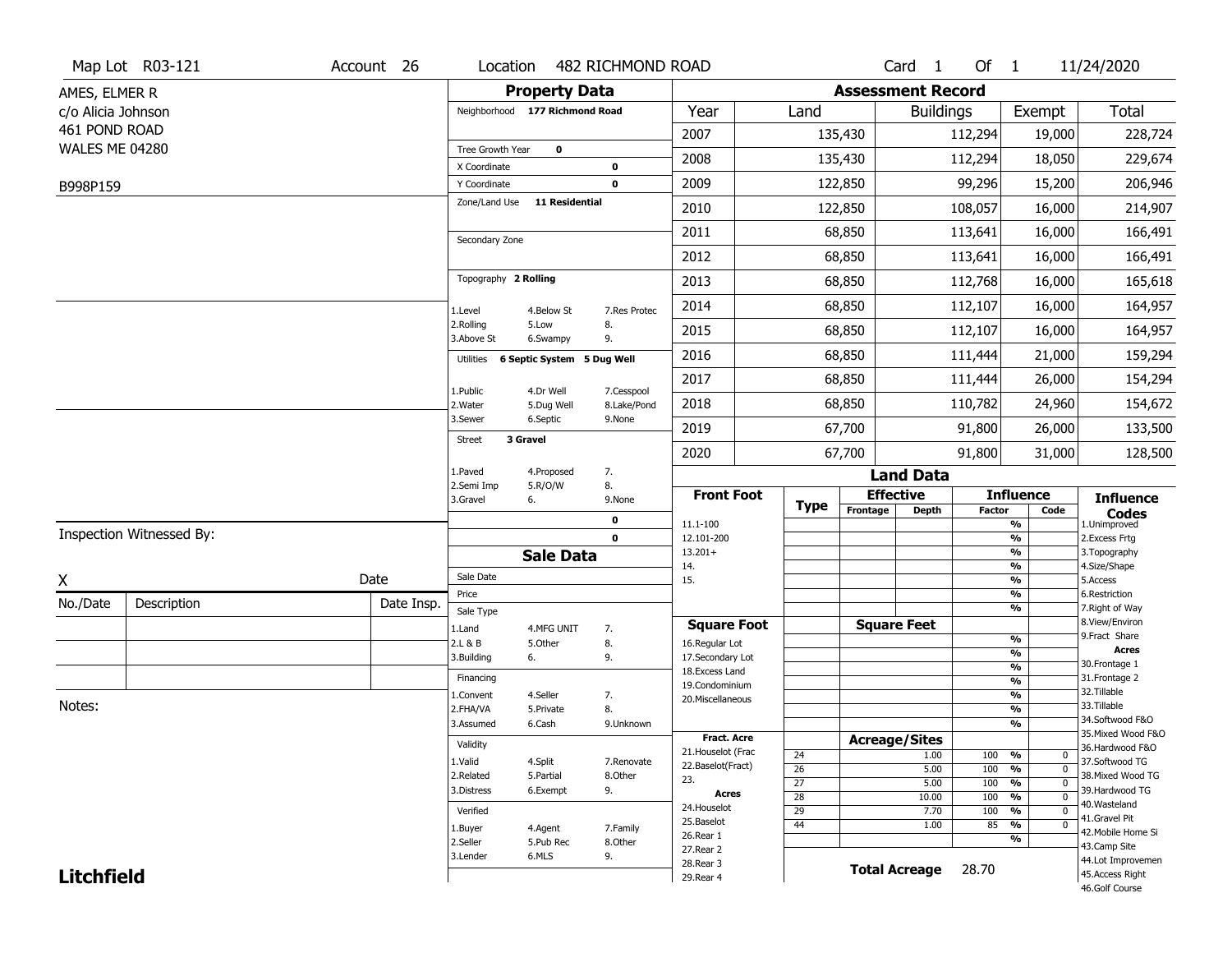|                        |                 |              |                                                   |                  |                                       |                |                                |                         |              |                 | <b>Litchfield</b>  |                   |        |           |                   |          |            |
|------------------------|-----------------|--------------|---------------------------------------------------|------------------|---------------------------------------|----------------|--------------------------------|-------------------------|--------------|-----------------|--------------------|-------------------|--------|-----------|-------------------|----------|------------|
|                        | Map Lot R03-121 |              |                                                   |                  |                                       | Account 26     |                                | Location                |              |                 |                    | 482 RICHMOND ROAD |        |           | Card <sub>1</sub> | Of 1     | 11/24/2020 |
| Building Style 2 Ranch |                 |              | <b>SF Bsmt Living</b>                             |                  | $\mathbf 0$                           |                |                                | Layout                  | 1 Typical    |                 |                    |                   |        |           |                   |          |            |
| 0.Uncoded              | 4.Cape          | 8.Log        | Fin Bsmt Grade                                    |                  | 0 <sub>0</sub>                        |                |                                | 1.Typical               | 4.           |                 | 7.                 |                   | Canopy |           |                   |          |            |
| 1.Conv.                | 5.Garrison      | 9.0ther      |                                                   | OPEN-5-CUSTOMIZE | $\mathbf 0$                           |                |                                | 2.Inadeq                | 5.           |                 | 8.                 |                   |        |           |                   |          |            |
| 2.Ranch                | 6.Split         | 10.Tri-Lev   | Heat Type                                         | 100%             |                                       | 1 Hot Water BB |                                | 3.                      | 6.           |                 | 9.                 |                   | 24.0'  |           |                   |          |            |
| 3.R Ranch              | 7.Contemp       | 11.Earth O   | 0.Uncoded                                         |                  | 4.Steam                               |                | 8.Fl/Wall                      | Attic                   | 9 None       |                 |                    |                   |        |           |                   |          |            |
| Dwelling Units 1       |                 |              | 1.HWBB                                            |                  | 5.FWA                                 |                | 9.No Heat                      | 1.1/4 Fin               | 4.Full Fin   |                 | 7.                 |                   |        |           |                   |          |            |
| Other Units            | $\pmb{0}$       |              | 2.HWCI                                            |                  | 6.GravWA                              |                | 10.Radiant                     | 2.1/2 Fin               | 5.Fl/Stair   |                 | 8.                 |                   | 12.0'  |           |                   |          |            |
| Stories                | 1 One Story     |              | 3.H Pump                                          |                  | 7.Electric                            |                | 11.Radiant                     | 3.3/4 Fin               | 6.           |                 | 9.None             |                   |        |           |                   |          |            |
| 1.1                    | 4.1.5           | 7.1.25       | Cool Type                                         | 0%               |                                       | 9 None         |                                | Insulation              | 4 Minimal    |                 |                    |                   |        |           |                   |          |            |
| 2.2                    | 5.1.75          | 8.3.5        | 1.Refrig                                          |                  | 4.W&C Air                             |                | 7.RadHW                        | 1.Full                  | 4.Minimal    |                 | 7.                 |                   |        |           |                   |          |            |
| 3.3                    | 6.2.5           | 9.4          | 2.Evapor                                          |                  | 5.Monitor-                            |                | 8.                             | 2.Heavy                 | 5.Partial    |                 | 8.                 |                   |        |           |                   |          |            |
| <b>Exterior Walls</b>  | 2 Vinyl         |              | 3.H Pump                                          |                  | 6.Monitor-                            |                | 9.None                         | 3.Capped                | 6.           |                 | 9.None             |                   |        |           |                   |          |            |
| 0.Uncoded              | 4.Asbestos      | 8.Concrete   | Kitchen Style                                     |                  | 2 Typical                             |                |                                | Unfinished %            | 0%           |                 |                    |                   |        |           |                   | 11/4sGAR |            |
| 1.Wd Clapb             | 5.Stucco        | 9.0ther      | 1.Modern                                          |                  | 4.Obsolete                            |                | 7.                             | Grade & Factor          |              |                 | 3 Average 100%     |                   |        | 20.01     |                   |          |            |
| 2.Vinyl                | 6.Brick         | 10.Wd shin   | 2.Typical                                         |                  | 5.                                    | 8.             |                                | 1.E Grade               |              | 4.B Grade       | 7.AAA Grad         |                   |        | 10.0'     |                   | 36.0'    |            |
| 3.Compos.              | 7.Stone         | $11.71 - 11$ | 3.Old Type                                        |                  | 6.                                    |                | 9.None                         | 2.D Grade               |              | 5.A Grade       | 8.M&S              |                   |        | <b>WD</b> |                   |          |            |
| Roof Surface           | 3 Sheet Metal   |              | Bath(s) Style                                     |                  | 2 Typical Bath(s)                     |                |                                | 3.C Grade               |              | 6.AA Grade      | 9.Same             |                   |        |           |                   |          |            |
| 1.Asphalt              | 4.Composit      | 7.Rolled R   | 1.Modern                                          |                  | 4.Obsolete                            |                | 7.                             | SQFT (Footprint) 1044   |              |                 |                    |                   |        | 32.0'     |                   |          |            |
| 2.Slate                | 5.Wood          | 8.           | 2. Typical                                        |                  | 5.                                    | 8.             |                                | Condition               | 4 Average    |                 |                    |                   |        | 1sFr/B    | 12.0"             | 26.0'    |            |
| 3.Metal                | 6.Other         | 9.           | 3.Old Type                                        |                  | 6.                                    |                | 9.None                         | 1.Poor                  | 4.Avg        |                 | 7.V G              |                   |        |           | 10.0"             |          |            |
| SF Masonry Trim 0      |                 |              | # Rooms                                           |                  | 5                                     |                |                                | 2.Fair                  | $5.$ Avg $+$ |                 | 8.Exc              |                   |        |           |                   |          |            |
| OPEN-3-CUSTOM 0        |                 |              | # Bedrooms                                        |                  | $\overline{2}$                        |                |                                | 3.Avg-                  | 6.Good       |                 | 9.Same             |                   |        |           |                   |          |            |
| OPEN-4-CUSTOM 0        |                 |              | # Full Baths                                      |                  | $\overline{1}$                        |                |                                | Phys. % Good            |              | 0%              |                    |                   |        | 42.0      |                   |          |            |
| Year Built             | 1953            |              | # Half Baths                                      |                  | $\bf{0}$                              |                |                                | Funct. % Good           |              | 100%            |                    |                   |        |           |                   |          |            |
| Year Remodeled         | 0               |              | # Addn Fixtures                                   |                  | $\bf{0}$                              |                |                                | <b>Functional Code</b>  |              | 9 None          |                    |                   |        | 30.0'     |                   |          |            |
| Foundation             | 1 Concrete      |              | # Fireplaces                                      |                  | 0                                     |                |                                | 1.Incomp                | 4.Delap      |                 | 7.No Power         |                   |        |           |                   |          |            |
| 1.Concrete             | 4.Wood          | 7.           |                                                   |                  |                                       |                |                                | 2.O-Built               | 5.Bsmt       |                 | 8.LongTerm         |                   |        |           |                   |          |            |
| 2.C Block              | 5.Slab          | 8.           |                                                   |                  |                                       |                |                                | 3.Damage                |              | 6.Common        | 9.None             |                   |        | 22.0'     |                   |          |            |
| 3.Br/Stone             | 6.Piers         | 9.           |                                                   |                  |                                       |                |                                | Econ. % Good            | 100%         |                 |                    |                   |        |           |                   |          |            |
| Basement               | 4 Full Basement |              |                                                   |                  |                                       |                |                                | Economic Code None      |              |                 |                    |                   |        |           |                   |          |            |
| $1.1/4$ Bmt            | 4.Full Bmt      | 7.           |                                                   |                  |                                       |                |                                | 0.None                  |              | 3.No Power      | 9.None             |                   |        |           |                   |          |            |
| 2.1/2 Bmt              | 5.Crawl Sp      | 8.           |                                                   |                  |                                       |                |                                | 1.Location              |              | 4.Generate      | 8.                 |                   |        |           |                   |          |            |
| 3.3/4 Bmt              | 6.              | 9.None       |                                                   |                  |                                       |                | Software                       | 2.Encroach              |              | 5.Multi-Fa      | 9.                 |                   |        |           |                   |          |            |
| Bsmt Gar # Cars 0      |                 |              |                                                   |                  | A Division of Harris Computer Systems |                |                                | Entrance Code           |              |                 | 1 Interior Inspect |                   |        |           |                   |          |            |
| Wet Basement           | 1 Dry Basement  |              |                                                   |                  |                                       |                |                                | 1.Interior              | 4.Vacant     |                 | 7.                 |                   |        |           |                   |          |            |
| 1.Dry                  | 4.Dirt Flr      | 7.           |                                                   |                  |                                       |                |                                | 2.Refusal               |              | 5.Estimate      | 8.                 |                   |        |           |                   |          |            |
| 2.Damp                 | 5.              | 8.           |                                                   |                  |                                       |                |                                | 3.Informed              |              | 6.Existing      | 9.                 |                   |        |           |                   |          |            |
| 3.Wet                  | 6.              | 9.           |                                                   |                  |                                       |                |                                | <b>Information Code</b> |              | 1 Owner         |                    |                   |        |           |                   |          |            |
|                        |                 |              |                                                   |                  |                                       |                |                                | 1.Owner                 | 4.Agent      |                 | 7.Vacant           |                   |        |           |                   |          |            |
|                        |                 |              |                                                   |                  |                                       |                |                                | 2.Relative              |              | 5.Estimate      | 8.                 |                   |        |           |                   |          |            |
|                        |                 |              | Date Inspected                                    |                  | 10/10/2018                            |                |                                | 3.Tenant                | 6.Other      |                 | 9.                 |                   |        |           |                   |          |            |
|                        |                 |              | <b>Additions, Outbuildings &amp; Improvements</b> |                  |                                       |                |                                |                         |              |                 | 1.One Story Fram   |                   |        |           |                   |          |            |
| <b>Type</b>            |                 | Year         | Units                                             | Grade            | Cond                                  | Phys.          | Funct.                         | Sound Value             |              |                 | 2. Two Story Fram  |                   |        |           |                   |          |            |
| 68 Wood Deck/s         |                 | 1990         | 200                                               | 3 100            | 4                                     | 0              | % 100 %                        |                         |              |                 | 3. Three Story Fr  |                   |        |           |                   |          |            |
|                        |                 |              |                                                   |                  |                                       | 0              |                                |                         |              |                 | 4.1 & 1/2 Story    |                   |        |           |                   |          |            |
| 72 1 1/4s Garage       |                 | 1960         | 936                                               | 3 100            | 4                                     |                | % 100 %                        |                         |              |                 | 5.1 & 3/4 Story    |                   |        |           |                   |          |            |
| 61 Canopy/s            |                 | 1980         | 288                                               | 1 100            | 3                                     | 0              | $\frac{9}{6}$ 75<br>$\%$       |                         |              | 6.2 & 1/2 Story |                    |                   |        |           |                   |          |            |
|                        |                 |              |                                                   |                  |                                       |                | $\frac{0}{0}$<br>$\frac{0}{0}$ |                         |              |                 | 21. Open Frame Por |                   |        |           |                   |          |            |
|                        |                 |              |                                                   |                  |                                       |                | $\frac{1}{2}$<br>$\%$          |                         |              |                 | 22.Encl Frame Por  |                   |        |           |                   |          |            |
|                        |                 |              |                                                   |                  |                                       |                | $\%$<br>$\frac{0}{0}$          |                         |              |                 | 23. Frame Garage   |                   |        |           |                   |          |            |
|                        |                 |              |                                                   |                  |                                       |                |                                |                         |              |                 | 24.Frame Shed      |                   |        |           |                   |          |            |
|                        |                 |              |                                                   |                  |                                       |                | $\%$<br>$\frac{0}{0}$          |                         |              |                 | 25. Frame Bay Wind |                   |        |           |                   |          |            |
|                        |                 |              |                                                   |                  |                                       |                | $\frac{0}{0}$<br>$\%$          |                         |              |                 | 26.1SFr Overhang   |                   |        |           |                   |          |            |
|                        |                 |              |                                                   |                  |                                       |                | $\%$<br>$\%$                   |                         |              |                 | 27. Unfin Basement |                   |        |           |                   |          |            |
|                        |                 |              |                                                   |                  |                                       |                |                                |                         |              |                 | 28. Unfinished Att |                   |        |           |                   |          |            |
|                        |                 |              |                                                   |                  |                                       |                | $\frac{0}{0}$<br>$\%$          |                         |              |                 | 29. Finished Attic |                   |        |           |                   |          |            |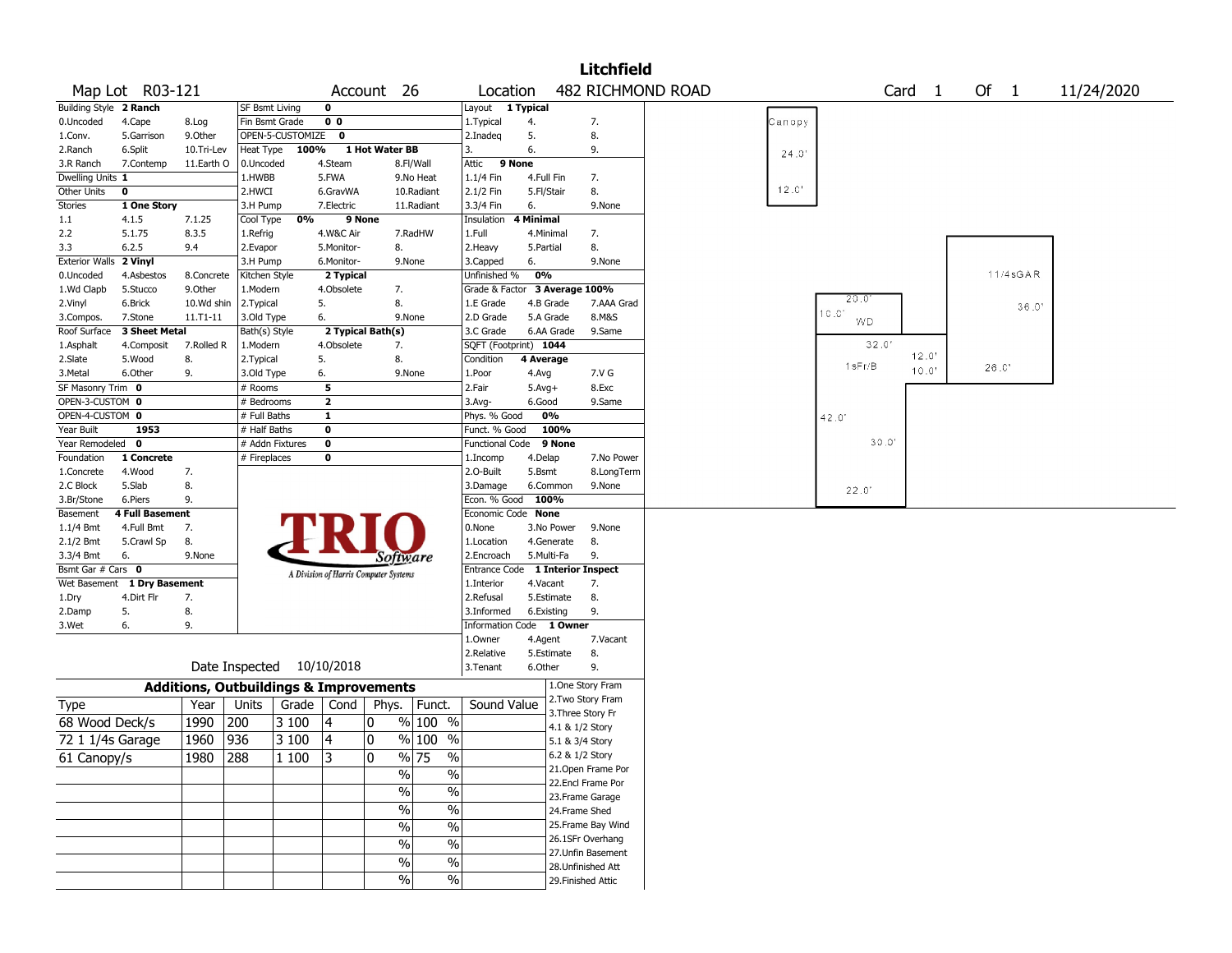|                   | Map Lot R03-121-1                                | Account 25 | Location                     |                                | 404 RICHMOND ROAD          |                                     |                       |                          | Card <sub>1</sub>  | Of 1          |                                                  | 11/24/2020                        |
|-------------------|--------------------------------------------------|------------|------------------------------|--------------------------------|----------------------------|-------------------------------------|-----------------------|--------------------------|--------------------|---------------|--------------------------------------------------|-----------------------------------|
|                   | WILMINGTON SAVINGS FUND SOCIETY                  |            |                              | <b>Property Data</b>           |                            |                                     |                       | <b>Assessment Record</b> |                    |               |                                                  |                                   |
|                   | <b>30 DANFORTH STREET</b>                        |            |                              | Neighborhood 177 Richmond Road |                            | Year                                | Land                  |                          | <b>Buildings</b>   |               | Exempt                                           | Total                             |
|                   | PORTLAND ME 04101                                |            |                              |                                |                            | 2007                                |                       | 41,740                   |                    | 76,022        | 13,000                                           | 104,762                           |
|                   |                                                  |            | Tree Growth Year             | $\mathbf 0$                    |                            | 2008                                |                       | 41,740                   |                    | 75,995        | 12,350                                           | 105,385                           |
|                   |                                                  |            | X Coordinate<br>Y Coordinate |                                | $\mathbf 0$<br>$\mathbf 0$ | 2009                                |                       | 41,500                   |                    | 96,996        | 9,500                                            | 128,996                           |
| Previous Owner    | B13354P272 B13497P343                            |            |                              | Zone/Land Use 11 Residential   |                            |                                     |                       |                          |                    |               |                                                  |                                   |
| AMES, DOUGLAS     |                                                  |            |                              |                                |                            | 2010                                |                       | 41,500                   |                    | 73,943        | 10,000                                           | 105,443                           |
| AMES, MAE         |                                                  |            | Secondary Zone               |                                |                            | 2011                                |                       | 41,500                   |                    | 91,303        | 10,000                                           | 122,803                           |
|                   | 482 RICHMOND ROAD                                |            |                              |                                |                            | 2012                                |                       | 41,500                   |                    | 91,303        | 10,000                                           | 122,803                           |
|                   | LITCHFIELD ME 04350                              |            | Topography 2 Rolling         |                                |                            | 2013                                |                       | 41,500                   |                    | 90,095        | 10,000                                           | 121,595                           |
|                   | Sale Date: 7/10/2019                             |            | 1.Level                      | 4.Below St                     | 7.Res Protec               | 2014                                |                       | 41,500                   |                    | 88,809        | 10,000                                           | 120,309                           |
|                   |                                                  |            | 2.Rolling<br>3.Above St      | 5.Low<br>6.Swampy              | 8.<br>9.                   | 2015                                |                       | 41,500                   |                    | 88,786        | 10,000                                           | 120,286                           |
|                   |                                                  |            | Utilities 4 Drilled Well     |                                | <b>6 Septic System</b>     | 2016                                |                       | 41,500                   |                    | 87,473        | 15,000                                           | 113,973                           |
|                   |                                                  |            |                              |                                |                            | 2017                                |                       | 41,500                   |                    | 86,266        | 20,000                                           | 107,766                           |
|                   |                                                  |            | 1.Public<br>2. Water         | 4.Dr Well<br>5.Dug Well        | 7.Cesspool<br>8.Lake/Pond  | 2018                                |                       | 41,500                   |                    | 86,163        | 19,200                                           | 108,463                           |
|                   |                                                  |            | 3.Sewer                      | 6.Septic                       | 9.None                     | 2019                                |                       | 46,800                   |                    | 59,100        | 20,000                                           | 85,900                            |
|                   |                                                  |            | <b>Street</b>                | 1 Paved                        |                            | 2020                                |                       | 46,800                   |                    | 59,100        | 0                                                | 105,900                           |
|                   |                                                  |            | 1.Paved                      | 4.Proposed                     | 7.                         |                                     |                       |                          | <b>Land Data</b>   |               |                                                  |                                   |
|                   |                                                  |            | 2.Semi Imp<br>3.Gravel       | 5.R/O/W<br>6.                  | 8.<br>9.None               | <b>Front Foot</b>                   |                       |                          | <b>Effective</b>   |               | <b>Influence</b>                                 | <b>Influence</b>                  |
|                   |                                                  |            |                              |                                | 0                          | 11.1-100                            | <b>Type</b>           | Frontage                 | <b>Depth</b>       | <b>Factor</b> | Code<br>%                                        | <b>Codes</b><br>1.Unimproved      |
|                   | Inspection Witnessed By:                         |            |                              |                                | $\mathbf{0}$               | 12.101-200                          |                       |                          |                    |               | $\frac{9}{6}$                                    | 2.Excess Frtg                     |
|                   |                                                  |            |                              | <b>Sale Data</b>               |                            | $13.201+$<br>14.                    |                       |                          |                    |               | $\frac{9}{6}$<br>$\frac{9}{6}$                   | 3. Topography<br>4.Size/Shape     |
| X                 |                                                  | Date       | Sale Date                    |                                | 7/10/2019                  | 15.                                 |                       |                          |                    |               | $\frac{9}{6}$                                    | 5.Access                          |
| No./Date          | Description                                      | Date Insp. | Price<br>Sale Type           | 2 Land & Buildings             |                            |                                     |                       |                          |                    |               | %<br>%                                           | 6.Restriction<br>7. Right of Way  |
|                   |                                                  |            | 1.Land                       | 4.MFG UNIT                     | 7.                         | <b>Square Foot</b>                  |                       |                          | <b>Square Feet</b> |               |                                                  | 8.View/Environ                    |
|                   |                                                  |            | 2.L & B                      | 5.0ther                        | 8.                         | 16.Regular Lot                      |                       |                          |                    |               | $\frac{9}{6}$                                    | 9. Fract Share<br>Acres           |
|                   |                                                  |            | 3.Building                   | 6.                             | 9.                         | 17.Secondary Lot<br>18. Excess Land |                       |                          |                    |               | $\frac{9}{6}$<br>$\frac{9}{6}$                   | 30.Frontage 1                     |
|                   |                                                  |            | Financing                    | 9 Unknown                      |                            | 19.Condominium                      |                       |                          |                    |               | $\frac{9}{6}$                                    | 31. Frontage 2                    |
| Notes:            |                                                  |            | <b>I.Convent</b>             | 4.Seller                       | 7.                         | 20.Miscellaneous                    |                       |                          |                    |               | $\frac{9}{6}$                                    | 32.Tillable                       |
|                   |                                                  |            | 2.FHA/VA                     | 5.Private                      | 8.                         |                                     |                       |                          |                    |               | $\frac{9}{6}$                                    | 33.Tillable<br>34.Softwood F&O    |
|                   | 12/7/2011-REFUSAL BY OWNER AND TENANT TO INSPECT |            | 3.Assumed                    | 6.Cash                         | 9.Unknown                  | Fract. Acre                         |                       |                          |                    |               | $\overline{\frac{9}{6}}$                         | 35. Mixed Wood F&O                |
|                   | INTERIOR PER PAT DOW.                            |            | Validity                     | 8 Other Non Valid              |                            | 21. Houselot (Frac                  |                       | <b>Acreage/Sites</b>     |                    |               |                                                  | 36.Hardwood F&O                   |
|                   |                                                  |            | 1.Valid                      | 4.Split                        | 7.Renovate                 | 22.Baselot(Fract)                   | 24<br>$\overline{26}$ |                          | 1.00<br>0.60       | 100<br>100    | %<br>0<br>%<br>$\mathbf{0}$                      | 37.Softwood TG                    |
|                   |                                                  |            |                              |                                |                            |                                     |                       |                          |                    |               |                                                  |                                   |
|                   |                                                  |            | 2.Related                    | 5.Partial                      | 8.0ther                    | 23.                                 |                       |                          |                    |               |                                                  | 38. Mixed Wood TG                 |
|                   |                                                  |            | 3.Distress                   | 6.Exempt                       | 9.                         | Acres                               | 44                    |                          | 1.00               | 100           | $\frac{9}{6}$<br>$\overline{0}$<br>$\frac{9}{6}$ | 39.Hardwood TG                    |
|                   |                                                  |            | Verified                     | <b>5 Public Record</b>         |                            | 24. Houselot                        |                       |                          |                    |               | $\frac{9}{6}$                                    | 40. Wasteland                     |
|                   |                                                  |            | 1.Buyer                      | 4.Agent                        | 7.Family                   | 25.Baselot                          |                       |                          |                    |               | $\overline{\frac{9}{6}}$                         | 41.Gravel Pit                     |
|                   |                                                  |            | 2.Seller                     | 5.Pub Rec                      | 8.Other                    | 26.Rear 1                           |                       |                          |                    |               | $\frac{9}{6}$                                    | 42. Mobile Home Si                |
|                   |                                                  |            | 3.Lender                     | 6.MLS                          | 9.                         | 27. Rear 2                          |                       |                          |                    |               |                                                  | 43.Camp Site<br>44.Lot Improvemen |
| <b>Litchfield</b> |                                                  |            |                              |                                |                            | 28. Rear 3<br>29. Rear 4            |                       | <b>Total Acreage</b>     |                    | 1.60          |                                                  | 45.Access Right<br>46.Golf Course |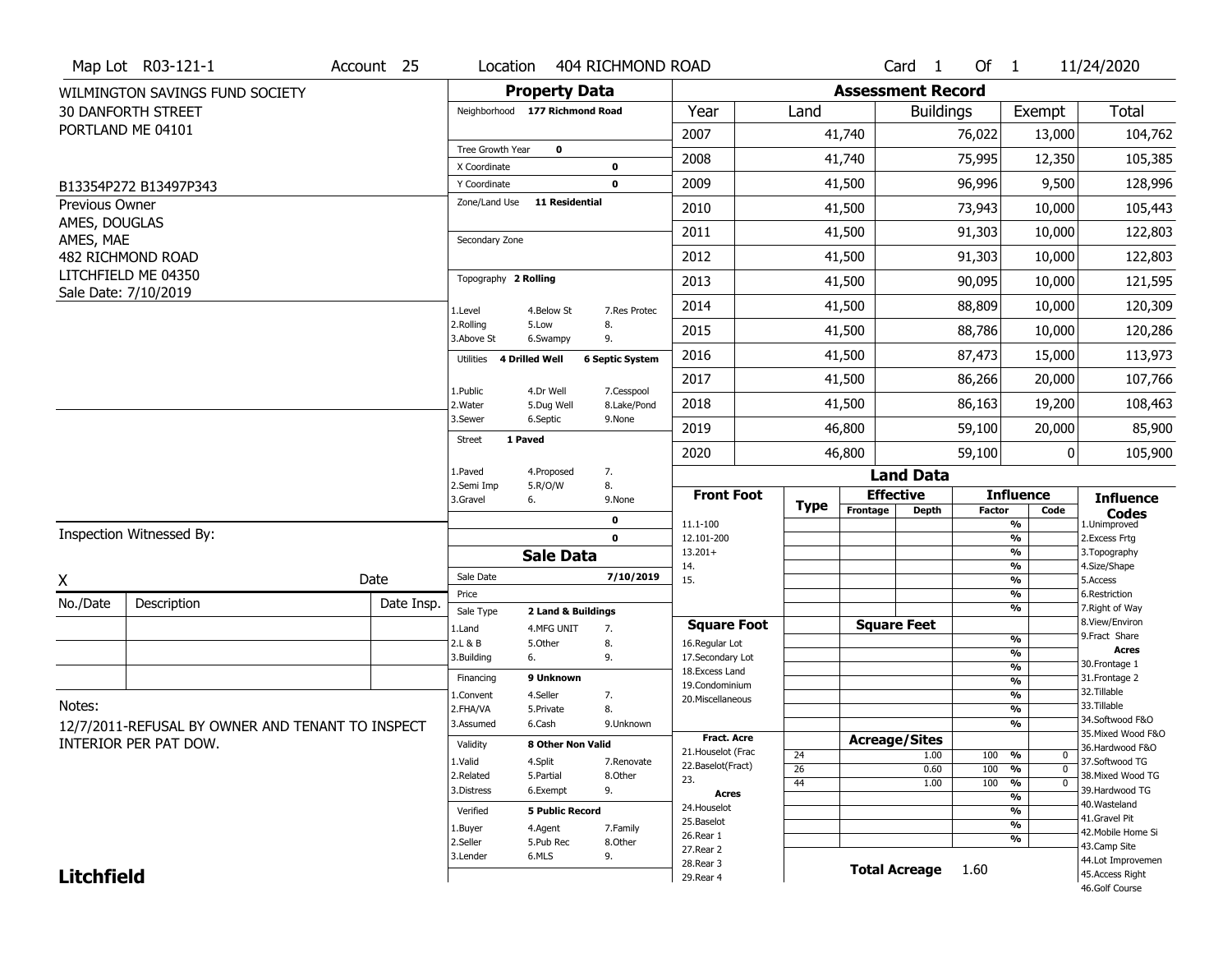|                       |                               |                                                   |                 |                           |                         |                                       |                          |                            |            |                    | <b>Litchfield</b>  |                   |       |       |        |       |      |            |
|-----------------------|-------------------------------|---------------------------------------------------|-----------------|---------------------------|-------------------------|---------------------------------------|--------------------------|----------------------------|------------|--------------------|--------------------|-------------------|-------|-------|--------|-------|------|------------|
|                       | Map Lot R03-121-1             |                                                   |                 |                           |                         | Account 25                            |                          | Location                   |            |                    |                    | 404 RICHMOND ROAD |       |       | Card 1 | Of 1  |      | 11/24/2020 |
|                       | Building Style 1 Conventional |                                                   | SF Bsmt Living  |                           | $\mathbf 0$             |                                       |                          | Layout                     | 1 Typical  |                    |                    |                   |       |       |        |       |      |            |
| 0.Uncoded             | 4.Cape                        | 8.Log                                             | Fin Bsmt Grade  |                           | 0 <sub>0</sub>          |                                       |                          | 1. Typical                 | 4.         |                    | 7.                 |                   |       |       | 40.0   |       | 8.0' |            |
| 1.Conv.               | 5.Garrison                    | 9.Other                                           |                 | OPEN-5-CUSTOMIZE          | $\bf{0}$                |                                       |                          | 2.Inadeg                   | 5.         |                    | 8.                 |                   |       |       |        |       |      |            |
| 2.Ranch               | 6.Split                       | 10.Tri-Lev                                        | Heat Type       | 100%                      |                         | 12 Monitor-Fuel Oil                   |                          | 3.                         | 6.         |                    | 9.                 |                   |       |       |        |       | 6.0' |            |
| 3.R Ranch             | 7.Contemp                     | 11.Earth O                                        | 0.Uncoded       |                           | 4.Steam                 |                                       | 8.Fl/Wall                | Attic                      | 9 None     |                    |                    |                   |       |       | 1sFr/S |       |      |            |
| Dwelling Units 1      |                               |                                                   | 1.HWBB          |                           | 5.FWA                   |                                       | 9.No Heat                | 1.1/4 Fin                  | 4.Full Fin |                    | 7.                 |                   |       |       |        |       |      |            |
| Other Units           | 0                             |                                                   | 2.HWCI          |                           | 6.GravWA                |                                       | 10.Radiant               | 2.1/2 Fin                  | 5.Fl/Stair |                    | 8.                 |                   |       |       |        |       |      |            |
| <b>Stories</b>        | 1 One Story                   |                                                   | 3.H Pump        |                           | 7.Electric              |                                       | 11.Radiant               | 3.3/4 Fin                  | 6.         |                    | 9.None             |                   | 29.0' |       |        |       |      |            |
| 1.1                   | 4.1.5                         | 7.1.25                                            | Cool Type       | 0%                        | 9 None                  |                                       |                          | Insulation                 | 1 Full     |                    |                    |                   |       |       |        |       |      |            |
| 2.2                   | 5.1.75                        | 8.3.5                                             | 1.Refrig        |                           | 4.W&C Air               |                                       | 7.RadHW                  | 1.Full                     | 4.Minimal  |                    | 7.                 |                   |       |       |        | 21.0' |      |            |
| 3.3                   | 6.2.5                         | 9.4                                               | 2.Evapor        |                           | 5.Monitor-              | 8.                                    |                          | 2. Heavy                   | 5.Partial  |                    | 8.                 |                   |       |       |        |       |      |            |
| <b>Exterior Walls</b> | 1 Clapboard                   |                                                   | 3.H Pump        |                           | 6.Monitor-              | 9.None                                |                          | 3.Capped                   | 6.         |                    | 9.None             |                   |       |       |        |       |      |            |
| 0.Uncoded             | 4.Asbestos                    | 8.Concrete                                        | Kitchen Style   |                           | 2 Typical               |                                       |                          | Unfinished %               | 0%         |                    |                    |                   |       |       |        |       |      |            |
| 1.Wd Clapb            | 5.Stucco                      | 9.0ther                                           | 1.Modern        |                           | 4.Obsolete              | 7.                                    |                          | Grade & Factor 2 Fair 100% |            |                    |                    |                   |       |       | 34.0'  |       |      |            |
| 2.Vinyl               | 6.Brick                       | 10.Wd shin                                        | 2.Typical       |                           | 5.                      | 8.                                    |                          | 1.E Grade                  | 4.B Grade  |                    | 7.AAA Grad         |                   |       |       |        |       |      |            |
| 3.Compos.             | 7.Stone                       | $11.71 - 11$                                      | 3.Old Type      |                           | 6.                      | 9.None                                |                          | 2.D Grade                  | 5.A Grade  |                    | 8.M&S              |                   |       |       |        |       |      |            |
| Roof Surface          | 1 Asphalt Shingles            |                                                   | Bath(s) Style   |                           |                         | 2 Typical Bath(s)                     |                          | 3.C Grade                  |            | 6.AA Grade         | 9.Same             |                   |       |       |        |       |      |            |
| 1.Asphalt             | 4.Composit                    | 7.Rolled R                                        | 1.Modern        |                           | 4.Obsolete              | 7.                                    |                          | SQFT (Footprint) 1034      |            |                    |                    |                   |       |       |        |       |      |            |
| 2.Slate               | 5.Wood                        | 8.                                                | 2.Typical       |                           | 5.                      | 8.                                    |                          | Condition                  |            | 3 Below Average    |                    |                   |       |       | Gar    |       |      |            |
| 3.Metal               | 6.Other                       | 9.                                                | 3.Old Type      |                           | 6.                      | 9.None                                |                          | 1.Poor                     | 4.Avg      |                    | 7.V G              |                   |       |       |        |       |      |            |
| SF Masonry Trim 0     |                               |                                                   | # Rooms         |                           | $\overline{2}$          |                                       |                          | 2.Fair                     | $5.Avg+$   |                    | 8.Exc              |                   |       |       |        |       |      |            |
| OPEN-3-CUSTOM 0       |                               |                                                   | # Bedrooms      |                           | $\bf{0}$                |                                       |                          | 3.Avg-                     | 6.Good     |                    | 9.Same             |                   |       | 25.0' |        |       |      |            |
| OPEN-4-CUSTOM 0       |                               |                                                   | # Full Baths    |                           | $\overline{1}$          |                                       |                          | Phys. % Good               | 0%         |                    |                    |                   |       |       |        |       |      |            |
| Year Built            | 1980                          |                                                   | # Half Baths    |                           | $\overline{\mathbf{0}}$ |                                       |                          | Funct. % Good              |            | 100%               |                    |                   |       |       |        |       |      |            |
| Year Remodeled 0      |                               |                                                   | # Addn Fixtures |                           | $\overline{\mathbf{0}}$ |                                       |                          | <b>Functional Code</b>     |            | 9 None             |                    |                   |       |       |        |       |      |            |
| Foundation            | 5 Concrete Slab               |                                                   | # Fireplaces    |                           | $\pmb{0}$               |                                       |                          | 1.Incomp                   | 4.Delap    |                    | 7.No Power         |                   |       |       |        |       |      |            |
| 1.Concrete            | 4.Wood                        | 7.                                                |                 |                           |                         |                                       |                          | 2.O-Built                  | 5.Bsmt     |                    | 8.LongTerm         |                   |       |       | 28.0'  |       |      |            |
| 2.C Block             | 5.Slab                        | 8.                                                |                 |                           |                         |                                       |                          | 3.Damage                   | 6.Common   |                    | 9.None             |                   |       |       |        |       |      |            |
| 3.Br/Stone            | 6.Piers                       | 9.                                                |                 |                           |                         |                                       |                          | Econ. % Good               | 100%       |                    |                    |                   |       |       |        |       |      |            |
| Basement              | 9 No Basement                 |                                                   |                 |                           |                         |                                       |                          | Economic Code None         |            |                    |                    |                   |       |       |        |       |      |            |
| $1.1/4$ Bmt           | 4.Full Bmt                    | 7.                                                |                 |                           |                         |                                       |                          | 0.None                     | 3.No Power |                    | 9.None             |                   |       |       |        |       |      |            |
| 2.1/2 Bmt             | 5.Crawl Sp                    | 8.                                                |                 |                           |                         |                                       |                          | 1.Location                 | 4.Generate |                    | 8.                 |                   |       |       |        |       |      |            |
| 3.3/4 Bmt             | 6.                            | 9.None                                            |                 |                           |                         | Software                              |                          | 2.Encroach                 | 5.Multi-Fa |                    | 9.                 |                   |       |       |        |       |      |            |
| Bsmt Gar # Cars 0     |                               |                                                   |                 |                           |                         |                                       |                          | Entrance Code 5 Estimated  |            |                    |                    |                   |       |       |        |       |      |            |
| Wet Basement          | 9 No Basement                 |                                                   |                 |                           |                         | A Division of Harris Computer Systems |                          | 1.Interior                 | 4.Vacant   |                    | 7.                 |                   |       |       |        |       |      |            |
| 1.Dry                 | 4.Dirt Flr                    | 7.                                                |                 |                           |                         |                                       |                          | 2.Refusal                  | 5.Estimate |                    | 8.                 |                   |       |       |        |       |      |            |
| 2.Damp                | 5.                            | 8.                                                |                 |                           |                         |                                       |                          | 3.Informed                 | 6.Existing |                    | 9.                 |                   |       |       |        |       |      |            |
| 3.Wet                 | 6.                            | 9.                                                |                 |                           |                         |                                       |                          | <b>Information Code</b>    |            | 5 Estimate         |                    |                   |       |       |        |       |      |            |
|                       |                               |                                                   |                 |                           |                         |                                       |                          | 1.Owner                    | 4.Agent    |                    | 7.Vacant           |                   |       |       |        |       |      |            |
|                       |                               |                                                   |                 |                           |                         |                                       |                          | 2.Relative                 | 5.Estimate |                    | 8.                 |                   |       |       |        |       |      |            |
|                       |                               |                                                   |                 | Date Inspected 10/12/2018 |                         |                                       |                          | 3. Tenant                  | 6.Other    |                    | 9.                 |                   |       |       |        |       |      |            |
|                       |                               |                                                   |                 |                           |                         |                                       |                          |                            |            | 1.One Story Fram   |                    |                   |       |       |        |       |      |            |
|                       |                               | <b>Additions, Outbuildings &amp; Improvements</b> |                 |                           |                         |                                       |                          |                            |            |                    | 2. Two Story Fram  |                   |       |       |        |       |      |            |
| Type                  |                               | Year                                              | Units           | Grade                     | Cond                    | Phys.                                 | Funct.                   | Sound Value                |            | 3. Three Story Fr  |                    |                   |       |       |        |       |      |            |
| 23 Frame Garage       |                               | 1980                                              | 700             | 3 100                     | 3                       | $\mathbf 0$                           | % 100 %                  |                            |            | 4.1 & 1/2 Story    |                    |                   |       |       |        |       |      |            |
|                       |                               |                                                   |                 |                           |                         | %                                     | $\%$                     |                            |            | 5.1 & 3/4 Story    |                    |                   |       |       |        |       |      |            |
|                       |                               |                                                   |                 |                           |                         | $\sqrt{96}$                           |                          |                            |            | 6.2 & 1/2 Story    |                    |                   |       |       |        |       |      |            |
|                       |                               |                                                   |                 |                           |                         |                                       | $\%$                     |                            |            |                    | 21.Open Frame Por  |                   |       |       |        |       |      |            |
|                       |                               |                                                   |                 |                           |                         | $\%$                                  | $\%$                     |                            |            |                    | 22.Encl Frame Por  |                   |       |       |        |       |      |            |
|                       |                               |                                                   |                 |                           |                         | $\sqrt{6}$                            | $\overline{\frac{0}{0}}$ |                            |            |                    |                    |                   |       |       |        |       |      |            |
|                       |                               |                                                   |                 |                           |                         | $\sqrt{6}$                            | $\overline{\frac{0}{0}}$ |                            |            | 23. Frame Garage   |                    |                   |       |       |        |       |      |            |
|                       |                               |                                                   |                 |                           |                         |                                       |                          |                            |            | 24.Frame Shed      |                    |                   |       |       |        |       |      |            |
|                       |                               |                                                   |                 |                           |                         | $\sqrt{6}$                            | $\overline{\frac{0}{0}}$ |                            |            |                    | 25. Frame Bay Wind |                   |       |       |        |       |      |            |
|                       |                               |                                                   |                 |                           |                         | $\%$                                  | $\%$                     |                            |            |                    | 26.1SFr Overhang   |                   |       |       |        |       |      |            |
|                       |                               |                                                   |                 |                           |                         | $\%$                                  | $\%$                     |                            |            |                    | 27. Unfin Basement |                   |       |       |        |       |      |            |
|                       |                               |                                                   |                 |                           |                         |                                       |                          |                            |            | 28.Unfinished Att  |                    |                   |       |       |        |       |      |            |
|                       |                               |                                                   |                 |                           |                         | $\sqrt{2}$                            | $\%$                     |                            |            | 29. Finished Attic |                    |                   |       |       |        |       |      |            |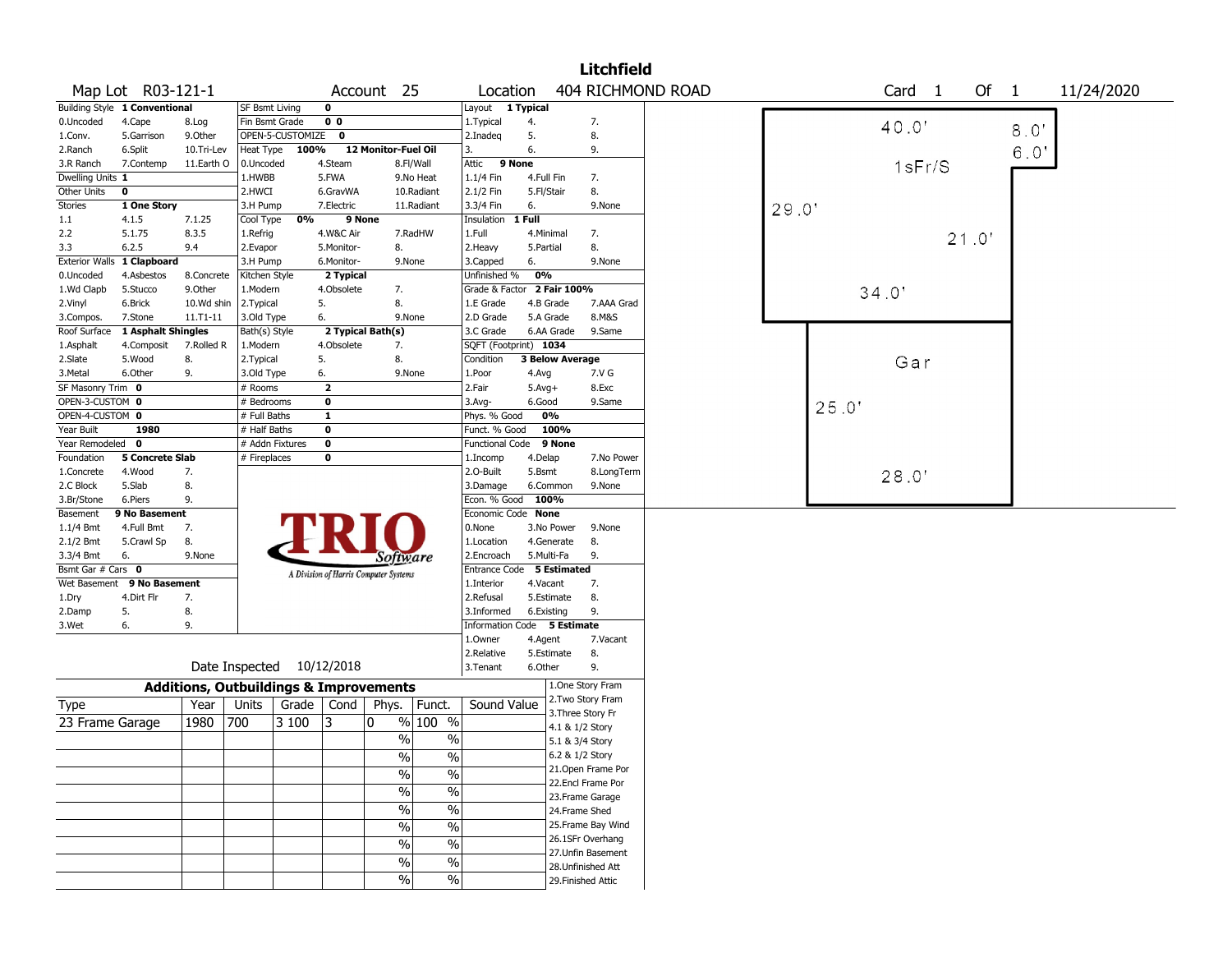|                   | Map Lot R03-121-3        | Account 311 | Location                       |                       | 394 RICHMOND ROAD        |                                     |             |                          | Card 1           | Of $1$        |                                      | 11/24/2020                          |
|-------------------|--------------------------|-------------|--------------------------------|-----------------------|--------------------------|-------------------------------------|-------------|--------------------------|------------------|---------------|--------------------------------------|-------------------------------------|
| CHILDS, WILLIAM   |                          |             |                                | <b>Property Data</b>  |                          |                                     |             | <b>Assessment Record</b> |                  |               |                                      |                                     |
|                   | 394 RICHMOND ROAD        |             | Neighborhood 177 Richmond Road |                       |                          | Year                                | Land        |                          | <b>Buildings</b> |               | Exempt                               | <b>Total</b>                        |
|                   | LITCHFIELD ME 04350      |             |                                |                       |                          | 2007                                |             | 48,620                   |                  | 84,755        | 13,000                               | 120,375                             |
|                   |                          |             | Tree Growth Year               | $\mathbf 0$           |                          | 2008                                |             | 48,620                   |                  | 84,755        | 12,350                               | 121,025                             |
| B4563P264         |                          |             | X Coordinate<br>Y Coordinate   |                       | $\pmb{0}$<br>$\mathbf 0$ | 2009                                |             | 47,100                   |                  | 92,557        | 9,500                                | 130,157                             |
|                   |                          |             | Zone/Land Use                  | <b>11 Residential</b> |                          | 2010                                |             |                          |                  |               |                                      | 120,892                             |
|                   |                          |             |                                |                       |                          |                                     |             | 47,100                   |                  | 83,792        | 10,000                               |                                     |
|                   |                          |             | Secondary Zone                 |                       |                          | 2011                                |             | 47,100                   |                  | 97,248        | 10,000                               | 134,348                             |
|                   |                          |             |                                |                       |                          | 2012                                |             | 47,100                   |                  | 97,248        | 10,000                               | 134,348                             |
|                   |                          |             | Topography 2 Rolling           |                       |                          | 2013                                |             | 47,100                   |                  | 98,068        | 10,000                               | 135,168                             |
|                   |                          |             | 1.Level                        | 4.Below St            | 7.Res Protec             | 2014                                |             | 47,100                   |                  | 97,602        | 10,000                               | 134,702                             |
|                   |                          |             | 2.Rolling<br>3.Above St        | 5.Low<br>6.Swampy     | 8.<br>9.                 | 2015                                |             | 47,100                   |                  | 96,628        | 10,000                               | 133,728                             |
|                   |                          |             | Utilities 5 Dug Well           |                       | <b>6 Septic System</b>   | 2016                                |             | 47,100                   |                  | 95,364        | 15,000                               | 127,464                             |
|                   |                          |             | 1.Public                       | 4.Dr Well             | 7.Cesspool               | 2017                                |             | 47,100                   |                  | 95,277        | 20,000                               | 122,377                             |
|                   |                          |             | 2. Water                       | 5.Dug Well            | 8.Lake/Pond              | 2018                                |             | 47,100                   |                  | 93,923        | 19,200                               | 121,823                             |
|                   |                          |             | 3.Sewer                        | 6.Septic              | 9.None                   | 2019                                |             | 53,400                   |                  | 77,400        | 20,000                               | 110,800                             |
|                   |                          |             | 1 Paved<br><b>Street</b>       |                       |                          | 2020                                |             | 53,400                   |                  | 77,400        | 25,000                               | 105,800                             |
|                   |                          |             | 1.Paved                        | 4.Proposed            | 7.                       |                                     |             |                          | <b>Land Data</b> |               |                                      |                                     |
|                   |                          |             | 2.Semi Imp<br>3.Gravel<br>6.   | 5.R/O/W               | 8.<br>9.None             | <b>Front Foot</b>                   | <b>Type</b> | <b>Effective</b>         |                  |               | <b>Influence</b>                     | <b>Influence</b>                    |
|                   |                          |             |                                |                       | 0                        | 11.1-100                            |             | Frontage                 | <b>Depth</b>     | <b>Factor</b> | Code<br>%                            | <b>Codes</b><br>1.Unimproved        |
|                   | Inspection Witnessed By: |             |                                |                       | $\mathbf 0$              | 12.101-200                          |             |                          |                  |               | %                                    | 2.Excess Frtg                       |
|                   |                          |             |                                | <b>Sale Data</b>      |                          | $13.201+$<br>14.                    |             |                          |                  |               | %<br>%                               | 3. Topography<br>4.Size/Shape       |
| X                 |                          | Date        | Sale Date                      |                       |                          | 15.                                 |             |                          |                  |               | %                                    | 5.Access                            |
| No./Date          | Description              | Date Insp.  | Price<br>Sale Type             |                       |                          |                                     |             |                          |                  |               | %<br>%                               | 6.Restriction<br>7. Right of Way    |
|                   |                          |             | 1.Land                         | 4.MFG UNIT            | 7.                       | <b>Square Foot</b>                  |             | <b>Square Feet</b>       |                  |               |                                      | 8.View/Environ                      |
|                   |                          |             | 2.L & B                        | 5.Other               | 8.                       | 16.Regular Lot                      |             |                          |                  |               | %<br>%                               | 9.Fract Share<br><b>Acres</b>       |
|                   |                          |             | 3.Building<br>6.               |                       | 9.                       | 17.Secondary Lot<br>18. Excess Land |             |                          |                  |               | $\frac{9}{6}$                        | 30.Frontage 1                       |
|                   |                          |             | Financing                      |                       |                          | 19.Condominium                      |             |                          |                  |               | $\frac{9}{6}$                        | 31. Frontage 2                      |
|                   |                          |             | 1.Convent                      | 4.Seller              | 7.                       | 20.Miscellaneous                    |             |                          |                  |               | $\frac{9}{6}$                        | 32.Tillable                         |
| Notes:            |                          |             | 2.FHA/VA                       | 5.Private             | 8.                       |                                     |             |                          |                  |               | $\frac{9}{6}$                        | 33.Tillable<br>34.Softwood F&O      |
|                   |                          |             | 3.Assumed                      | 6.Cash                | 9.Unknown                | <b>Fract. Acre</b>                  |             |                          |                  |               | %                                    | 35. Mixed Wood F&O                  |
|                   |                          |             | Validity                       |                       |                          | 21. Houselot (Frac                  |             | <b>Acreage/Sites</b>     |                  |               |                                      | 36.Hardwood F&O                     |
|                   |                          |             | 1.Valid                        | 4.Split               | 7.Renovate               | 22.Baselot(Fract)                   | 24<br>26    |                          | 1.00<br>3.80     | 100<br>100    | %<br>$\mathbf 0$<br>%<br>$\mathbf 0$ | 37.Softwood TG                      |
|                   |                          |             | 2.Related                      | 5.Partial             | 8.Other                  | 23.                                 | 44          |                          | 1.00             | 85            | $\frac{9}{6}$<br>$\mathbf 0$         | 38. Mixed Wood TG                   |
|                   |                          |             | 3.Distress                     | 6.Exempt              | 9.                       | <b>Acres</b>                        |             |                          |                  |               | $\frac{9}{6}$                        | 39.Hardwood TG                      |
|                   |                          |             | Verified                       |                       |                          | 24. Houselot                        |             |                          |                  |               | %                                    | 40. Wasteland                       |
|                   |                          |             | 1.Buyer                        | 4.Agent               | 7.Family                 | 25.Baselot                          |             |                          |                  |               | $\frac{9}{6}$                        | 41.Gravel Pit<br>42. Mobile Home Si |
|                   |                          |             | 2.Seller                       | 5.Pub Rec             | 8.Other                  | 26.Rear 1<br>27.Rear 2              |             |                          |                  |               | %                                    | 43.Camp Site                        |
|                   |                          |             | 3.Lender                       | 6.MLS                 | 9.                       | 28. Rear 3                          |             |                          |                  |               |                                      | 44.Lot Improvemen                   |
| <b>Litchfield</b> |                          |             |                                |                       |                          | 29. Rear 4                          |             | <b>Total Acreage</b>     |                  | 4.80          |                                      | 45.Access Right<br>46.Golf Course   |
|                   |                          |             |                                |                       |                          |                                     |             |                          |                  |               |                                      |                                     |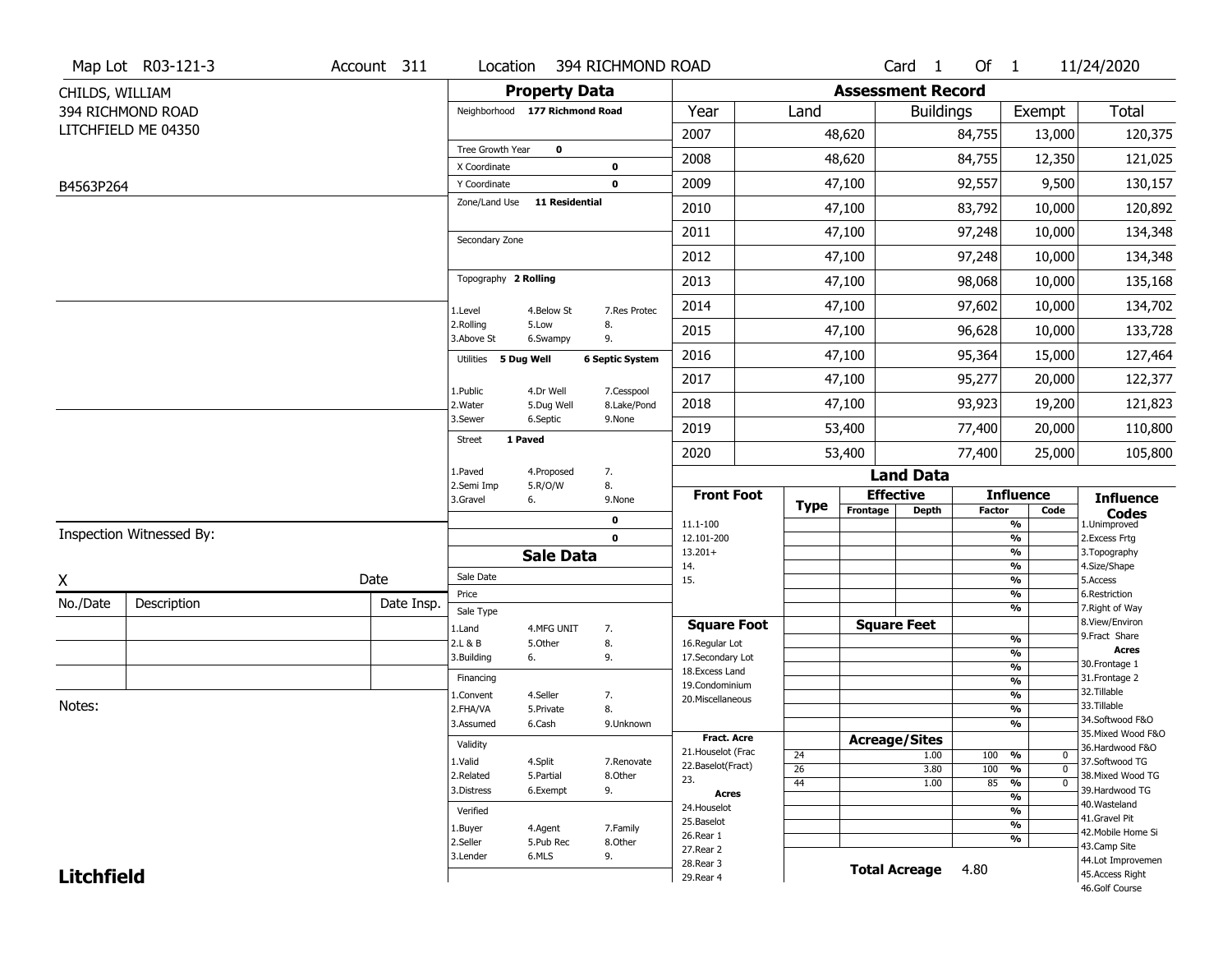|                       |                               |              |                                                   |                  |                  |                                       |                          |                            |                       |                        | <b>Litchfield</b>                      |      |        |                   |       |            |            |
|-----------------------|-------------------------------|--------------|---------------------------------------------------|------------------|------------------|---------------------------------------|--------------------------|----------------------------|-----------------------|------------------------|----------------------------------------|------|--------|-------------------|-------|------------|------------|
|                       | Map Lot R03-121-3             |              |                                                   |                  |                  | Account 311                           |                          | Location                   |                       |                        | 394 RICHMOND ROAD                      |      |        | Card <sub>1</sub> |       | Of $1$     | 11/24/2020 |
|                       | Building Style 1 Conventional |              | <b>SF Bsmt Living</b>                             |                  | $\mathbf 0$      |                                       |                          | Layout 1 Typical           |                       |                        |                                        |      |        |                   |       |            |            |
| 0.Uncoded             | 4.Cape                        | 8.Log        | Fin Bsmt Grade                                    |                  | 0 <sub>0</sub>   |                                       |                          | 1. Typical                 | 4.                    |                        | 7.                                     |      | GrnHse |                   |       |            |            |
| 1.Conv.               | 5.Garrison                    | 9.Other      |                                                   | OPEN-5-CUSTOMIZE | $\mathbf 0$      |                                       |                          | 2.Inadeq                   | 5.                    |                        | 8.                                     |      |        |                   |       |            |            |
| 2.Ranch               | 6.Split                       | 10.Tri-Lev   | Heat Type                                         | 100%             |                  | 12 Monitor-Fuel Oil                   |                          | 3.                         | 6.                    |                        | 9.                                     |      | 24.0'  |                   |       |            |            |
| 3.R Ranch             | 7.Contemp                     | 11.Earth O   | 0.Uncoded                                         |                  | 4.Steam          |                                       | 8.Fl/Wall                | Attic                      | 5 Floor & Stairs      |                        |                                        |      |        |                   |       |            |            |
| Dwelling Units 1      |                               |              | 1.HWBB                                            |                  | 5.FWA            |                                       | 9.No Heat                | 1.1/4 Fin                  | 4.Full Fin            |                        | 7.                                     |      |        |                   |       |            |            |
| Other Units           | 0                             |              | 2.HWCI                                            |                  | 6.GravWA         |                                       | 10.Radiant               | 2.1/2 Fin                  | 5.Fl/Stair            |                        | 8.                                     |      | 15.0'  |                   |       |            |            |
| Stories               | 1 One Story                   |              | 3.H Pump                                          |                  | 7.Electric       |                                       | 11.Radiant               | 3.3/4 Fin                  | 6.                    |                        | 9.None                                 |      |        |                   |       |            |            |
| 1.1                   | 4.1.5                         | 7.1.25       | Cool Type                                         | 0%               | 9 None           |                                       |                          | Insulation                 | 1 Full                |                        |                                        |      |        |                   |       | 1sA(u)Fr/S |            |
| 2.2                   | 5.1.75                        | 8.3.5        | 1.Refrig                                          |                  | 4.W&C Air        |                                       | 7.RadHW                  | 1.Full                     | 4.Minimal             |                        | 7.                                     |      |        |                   |       |            |            |
| 3.3                   | 6.2.5                         | 9.4          | 2.Evapor                                          |                  | 5.Monitor-       | 8.                                    |                          | 2. Heavy                   | 5.Partial             |                        | 8.                                     |      |        |                   |       |            | Canopy     |
| <b>Exterior Walls</b> | 16 Lap Siding-Drop            |              | 3.H Pump                                          |                  | 6.Monitor-       |                                       | 9.None                   | 3.Capped                   | 6.                    |                        | 9.None                                 |      |        | 32.0'             |       |            | 24.0'      |
| 0.Uncoded             | 4.Asbestos                    | 8.Concrete   | Kitchen Style                                     |                  | 2 Typical        |                                       |                          | Unfinished %               | 0%                    |                        |                                        |      |        |                   |       |            |            |
| 1.Wd Clapb            | 5.Stucco                      | 9.0ther      | 1.Modern                                          |                  | 4.Obsolete       | 7.                                    |                          | Grade & Factor 2 Fair 100% |                       |                        |                                        |      |        |                   |       |            |            |
| 2.Vinyl               | 6.Brick                       | 10.Wd shin   | 2. Typical                                        |                  | 5.               | 8.                                    |                          | 1.E Grade                  | 4.B Grade             |                        | 7.AAA Grad                             |      |        |                   |       |            | 6.0'       |
| 3.Compos.             | 7.Stone                       | $11.71 - 11$ | 3.Old Type                                        |                  | 6.               |                                       | 9.None                   | 2.D Grade                  | 5.A Grade             |                        | 8.M&S                                  |      |        |                   | 38.0' |            |            |
| Roof Surface          | <b>3 Sheet Metal</b>          |              | Bath(s) Style                                     |                  |                  | 2 Typical Bath(s)                     |                          | 3.C Grade                  |                       | 6.AA Grade             | 9.Same                                 |      | 28.0   |                   |       |            |            |
| 1.Asphalt             | 4.Composit                    | 7.Rolled R   | 1.Modern                                          |                  | 4.Obsolete<br>5. | 7.<br>8.                              |                          | SQFT (Footprint) 1216      |                       |                        |                                        |      |        | 8.0 OP            |       |            |            |
| 2.Slate<br>3.Metal    | 5.Wood<br>6.Other             | 8.<br>9.     | 2. Typical<br>3.Old Type                          |                  |                  |                                       | 9.None                   | Condition<br>1.Poor        |                       | <b>3 Below Average</b> | 7.V G                                  |      | Gar    | 12.0'             |       |            |            |
| SF Masonry Trim 0     |                               |              | # Rooms                                           |                  | 6.<br>3          |                                       |                          | 2.Fair                     | 4.Avg<br>$5.$ Avg $+$ |                        | 8.Exc                                  |      |        |                   |       |            |            |
| OPEN-3-CUSTOM 0       |                               |              | # Bedrooms                                        |                  | $\mathbf{1}$     |                                       |                          | $3.$ Avg-                  | 6.Good                |                        | 9.Same                                 |      |        |                   |       |            |            |
| OPEN-4-CUSTOM 0       |                               |              | # Full Baths                                      |                  | $\mathbf{1}$     |                                       |                          | Phys. % Good               | 0%                    |                        |                                        | 40.0 | 40.0"  |                   |       |            |            |
| Year Built            | 1982                          |              | $#$ Half Baths                                    |                  | 0                |                                       |                          | Funct. % Good              |                       | 100%                   |                                        |      |        |                   |       |            |            |
| Year Remodeled 0      |                               |              | # Addn Fixtures                                   |                  | $\mathbf 0$      |                                       |                          | Functional Code            |                       | 9 None                 |                                        |      |        |                   |       |            |            |
| Foundation            | <b>5 Concrete Slab</b>        |              | # Fireplaces                                      |                  | 0                |                                       |                          | 1.Incomp                   | 4.Delap               |                        | 7.No Power                             |      |        |                   |       |            |            |
| 1.Concrete            | 4.Wood                        | 7.           |                                                   |                  |                  |                                       |                          | 2.0-Built                  | 5.Bsmt                |                        | 8.LongTerm                             |      |        |                   |       |            |            |
| 2.C Block             | 5.Slab                        | 8.           |                                                   |                  |                  |                                       |                          | 3.Damage                   | 6.Common              |                        | 9.None                                 |      | 28.0   |                   |       |            |            |
| 3.Br/Stone            | 6.Piers                       | 9.           |                                                   |                  |                  |                                       |                          | Econ. % Good               | 100%                  |                        |                                        |      |        |                   |       |            |            |
| Basement              | 9 No Basement                 |              |                                                   |                  |                  |                                       |                          | Economic Code None         |                       |                        |                                        |      |        |                   |       |            |            |
| 1.1/4 Bmt             | 4.Full Bmt                    | 7.           |                                                   |                  |                  |                                       |                          | 0.None                     |                       | 3.No Power             | 9.None                                 |      |        |                   |       |            |            |
| 2.1/2 Bmt             | 5.Crawl Sp                    | 8.           |                                                   |                  |                  |                                       |                          | 1.Location                 |                       | 4.Generate             | 8.                                     |      |        |                   |       |            |            |
| 3.3/4 Bmt             | 6.                            | 9.None       |                                                   |                  |                  | Software                              |                          | 2.Encroach                 | 5.Multi-Fa            |                        | 9.                                     |      |        |                   |       |            |            |
| Bsmt Gar # Cars 0     |                               |              |                                                   |                  |                  | A Division of Harris Computer Systems |                          | Entrance Code              |                       |                        | <b>3 Information Only</b>              |      |        |                   |       |            |            |
| Wet Basement          | 9 No Basement                 |              |                                                   |                  |                  |                                       |                          | 1.Interior                 | 4.Vacant              |                        | 7.                                     |      |        |                   |       |            |            |
| 1.Dry                 | 4.Dirt Flr                    | 7.           |                                                   |                  |                  |                                       |                          | 2.Refusal                  | 5.Estimate            |                        | 8.                                     |      |        |                   |       |            |            |
| 2.Damp                | 5.                            | 8.           |                                                   |                  |                  |                                       |                          | 3.Informed                 | 6.Existing            |                        | 9.                                     |      |        |                   |       |            |            |
| 3.Wet                 | 6.                            | 9.           |                                                   |                  |                  |                                       |                          | Information Code 1 Owner   |                       |                        |                                        |      |        |                   |       |            |            |
|                       |                               |              |                                                   |                  |                  |                                       |                          | 1.0wner                    | 4.Agent               |                        | 7.Vacant                               |      |        |                   |       |            |            |
|                       |                               |              |                                                   |                  |                  |                                       |                          | 2.Relative                 | 5.Estimate            |                        | 8.                                     |      |        |                   |       |            |            |
|                       |                               |              | Date Inspected 10/10/2018                         |                  |                  |                                       |                          | 3. Tenant                  | 6.Other               |                        | 9.                                     |      |        |                   |       |            |            |
|                       |                               |              | <b>Additions, Outbuildings &amp; Improvements</b> |                  |                  |                                       |                          |                            |                       |                        | 1.One Story Fram                       |      |        |                   |       |            |            |
| Type                  |                               | Year         | Units                                             | Grade   Cond     |                  | Phys.                                 | Funct.                   | Sound Value                |                       |                        | 2. Two Story Fram                      |      |        |                   |       |            |            |
| 21 Open Frame         |                               | 0            | 96                                                | 00               | 0                | $\mathbf{0}$                          | $\%$ 0<br>$\%$           |                            |                       | 3. Three Story Fr      |                                        |      |        |                   |       |            |            |
|                       |                               |              |                                                   |                  |                  |                                       |                          |                            |                       | 4.1 & 1/2 Story        |                                        |      |        |                   |       |            |            |
| 61 Canopy/s           |                               | 0            |                                                   |                  |                  | %                                     |                          | % 300                      |                       | 5.1 & 3/4 Story        |                                        |      |        |                   |       |            |            |
| 23 Frame Garage       |                               | 1988 1120    |                                                   | $\sqrt{2}100$    | 3                | ١o                                    | $\frac{0}{0}$<br>% 90    |                            |                       | 6.2 & 1/2 Story        |                                        |      |        |                   |       |            |            |
| 66                    |                               | 0            | 360                                               | 2 100            | 2                | 0                                     | $\frac{9}{6}$ 75<br>$\%$ |                            |                       |                        | 21. Open Frame Por                     |      |        |                   |       |            |            |
|                       |                               |              |                                                   |                  |                  | $\%$                                  | $\%$                     |                            |                       |                        | 22.Encl Frame Por                      |      |        |                   |       |            |            |
|                       |                               |              |                                                   |                  |                  | $\sqrt{6}$                            | $\frac{1}{2}$            |                            |                       |                        | 23. Frame Garage                       |      |        |                   |       |            |            |
|                       |                               |              |                                                   |                  |                  |                                       |                          |                            |                       | 24.Frame Shed          |                                        |      |        |                   |       |            |            |
|                       |                               |              |                                                   |                  |                  | $\overline{\frac{0}{0}}$              | $\overline{\frac{0}{0}}$ |                            |                       |                        | 25. Frame Bay Wind                     |      |        |                   |       |            |            |
|                       |                               |              |                                                   |                  |                  | $\%$                                  | $\overline{\frac{0}{0}}$ |                            |                       |                        | 26.1SFr Overhang<br>27. Unfin Basement |      |        |                   |       |            |            |
|                       |                               |              |                                                   |                  |                  | $\%$                                  | $\%$                     |                            |                       |                        | 28. Unfinished Att                     |      |        |                   |       |            |            |
|                       |                               |              |                                                   |                  |                  | $\%$                                  | $\%$                     |                            |                       |                        |                                        |      |        |                   |       |            |            |
|                       |                               |              |                                                   |                  |                  |                                       |                          |                            |                       |                        | 29. Finished Attic                     |      |        |                   |       |            |            |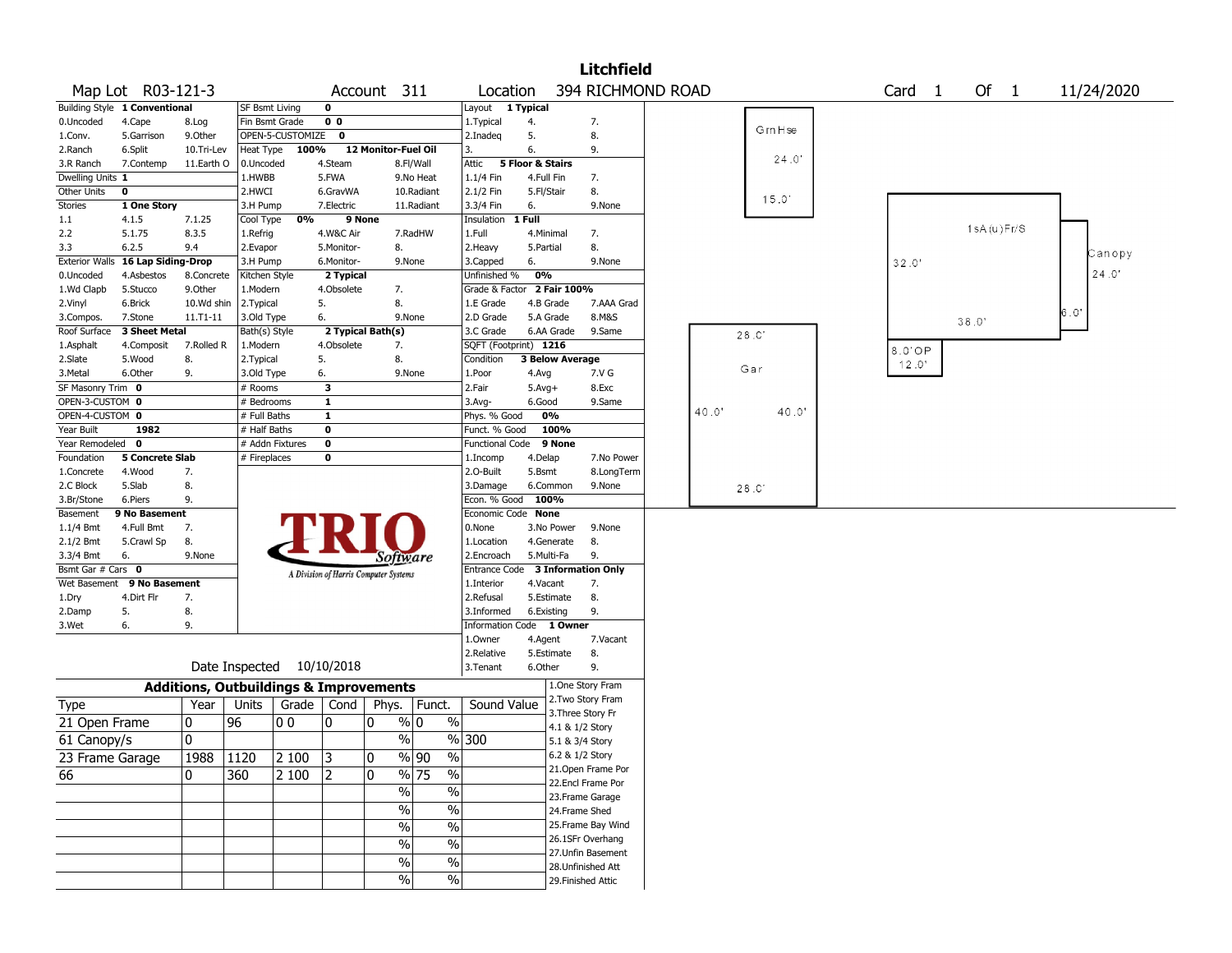|                   | Map Lot R03-121A         | Account 459 | Location                       |                       | 412 RICHMOND ROAD      |                                     |             |                          | Card 1           | Of $1$        |                                | 11/24/2020                          |
|-------------------|--------------------------|-------------|--------------------------------|-----------------------|------------------------|-------------------------------------|-------------|--------------------------|------------------|---------------|--------------------------------|-------------------------------------|
|                   | DESCHENE, JOHN A         |             |                                | <b>Property Data</b>  |                        |                                     |             | <b>Assessment Record</b> |                  |               |                                |                                     |
|                   | DESCHENE, DARLENE S      |             | Neighborhood 177 Richmond Road |                       |                        | Year                                | Land        |                          | <b>Buildings</b> |               | Exempt                         | <b>Total</b>                        |
|                   | 412 RICHMOND ROAD        |             |                                |                       |                        | 2007                                |             | 40,870                   |                  | 118,273       | 13,000                         | 146,143                             |
|                   | LITCHFIELD ME 04350      |             | Tree Growth Year               | $\mathbf 0$           |                        | 2008                                |             | 40,870                   |                  | 117,027       | 12,350                         | 145,547                             |
|                   |                          |             | X Coordinate                   |                       | 0                      |                                     |             |                          |                  |               |                                |                                     |
|                   | B2683P168 B11277P226     |             | Y Coordinate<br>Zone/Land Use  | <b>11 Residential</b> | $\mathbf 0$            | 2009                                |             | 40,750                   |                  | 129,124       | 9,500                          | 160,374                             |
|                   |                          |             |                                |                       |                        | 2010                                |             | 40,750                   |                  | 115,779       | 10,000                         | 146,529                             |
|                   |                          |             | Secondary Zone                 |                       |                        | 2011                                |             | 40,750                   |                  | 107,217       | 10,000                         | 137,967                             |
|                   |                          |             |                                |                       |                        | 2012                                |             | 40,750                   |                  | 107,217       | 10,000                         | 137,967                             |
|                   |                          |             | Topography 2 Rolling           |                       |                        | 2013                                |             | 40,750                   |                  | 105,865       | 10,000                         | 136,615                             |
|                   |                          |             | 1.Level                        | 4.Below St            | 7.Res Protec           | 2014                                |             | 40,750                   |                  | 105,114       | 16,000                         | 129,864                             |
|                   |                          |             | 2.Rolling<br>3.Above St        | 5.Low<br>6.Swampy     | 8.<br>9.               | 2015                                |             | 40,750                   |                  | 104,473       | 16,000                         | 129,223                             |
|                   |                          |             | Utilities 5 Dug Well           |                       | <b>6 Septic System</b> | 2016                                |             | 40,750                   |                  | 103,708       | 21,000                         | 123,458                             |
|                   |                          |             | 1.Public                       | 4.Dr Well             | 7.Cesspool             | 2017                                |             | 40,750                   |                  | 102,356       | 26,000                         | 117,106                             |
|                   |                          |             | 2. Water                       | 5.Dug Well            | 8.Lake/Pond            | 2018                                |             | 40,750                   |                  | 102,317       | 24,960                         | 118,107                             |
|                   |                          |             | 3.Sewer<br>1 Paved             | 6.Septic              | 9.None                 | 2019                                |             | 42,900                   |                  | 123,800       | 26,000                         | 140,700                             |
|                   |                          |             | Street                         |                       |                        | 2020                                |             | 42,900                   |                  | 123,800       | 31,000                         | 135,700                             |
|                   |                          |             | 1.Paved<br>2.Semi Imp          | 4.Proposed<br>5.R/O/W | 7.<br>8.               |                                     |             |                          | <b>Land Data</b> |               |                                |                                     |
|                   |                          |             | 3.Gravel<br>6.                 |                       | 9.None                 | <b>Front Foot</b>                   | <b>Type</b> | <b>Effective</b>         |                  |               | <b>Influence</b>               | <b>Influence</b>                    |
|                   |                          |             |                                |                       | 0                      | 11.1-100                            |             | Frontage                 | <b>Depth</b>     | <b>Factor</b> | Code<br>%                      | <b>Codes</b><br>1.Unimproved        |
|                   | Inspection Witnessed By: |             |                                |                       | $\mathbf 0$            | 12.101-200                          |             |                          |                  |               | $\frac{9}{6}$<br>%             | 2.Excess Frtg                       |
|                   |                          |             |                                | <b>Sale Data</b>      |                        | $13.201+$<br>14.                    |             |                          |                  |               | %                              | 3. Topography<br>4.Size/Shape       |
| X                 |                          | Date        | Sale Date                      |                       |                        | 15.                                 |             |                          |                  |               | %                              | 5.Access                            |
| No./Date          | Description              | Date Insp.  | Price<br>Sale Type             |                       |                        |                                     |             |                          |                  |               | %<br>%                         | 6.Restriction<br>7. Right of Way    |
|                   |                          |             | 1.Land                         | 4.MFG UNIT            | 7.                     | <b>Square Foot</b>                  |             | <b>Square Feet</b>       |                  |               |                                | 8.View/Environ                      |
|                   |                          |             | 2.L & B                        | 5.Other               | 8.                     | 16.Regular Lot                      |             |                          |                  |               | %                              | 9.Fract Share<br><b>Acres</b>       |
|                   |                          |             | 3.Building<br>6.               |                       | 9.                     | 17.Secondary Lot<br>18. Excess Land |             |                          |                  |               | $\frac{9}{6}$<br>$\frac{9}{6}$ | 30.Frontage 1                       |
|                   |                          |             | Financing                      |                       |                        | 19.Condominium                      |             |                          |                  |               | $\frac{9}{6}$                  | 31. Frontage 2                      |
| Notes:            |                          |             | 1.Convent                      | 4.Seller              | 7.                     | 20.Miscellaneous                    |             |                          |                  |               | $\frac{9}{6}$                  | 32.Tillable<br>33.Tillable          |
|                   |                          |             | 2.FHA/VA                       | 5.Private             | 8.                     |                                     |             |                          |                  |               | $\frac{9}{6}$<br>$\frac{9}{6}$ | 34.Softwood F&O                     |
|                   |                          |             | 3.Assumed                      | 6.Cash                | 9.Unknown              | Fract. Acre                         |             | <b>Acreage/Sites</b>     |                  |               |                                | 35. Mixed Wood F&O                  |
|                   |                          |             | Validity                       |                       |                        | 21. Houselot (Frac                  | 24          |                          | 1.00             | 100 %         | $\mathbf 0$                    | 36.Hardwood F&O                     |
|                   |                          |             | 1.Valid                        | 4.Split               | 7.Renovate             | 22.Baselot(Fract)                   | 26          |                          | 0.30             | 100           | %<br>$\mathbf{0}$              | 37.Softwood TG                      |
|                   |                          |             | 2.Related<br>3.Distress        | 5.Partial<br>6.Exempt | 8.Other<br>9.          | 23.                                 | 44          |                          | 1.00             | 85            | $\frac{9}{6}$<br>$\mathbf 0$   | 38. Mixed Wood TG<br>39.Hardwood TG |
|                   |                          |             |                                |                       |                        | <b>Acres</b>                        |             |                          |                  |               | $\frac{9}{6}$                  | 40. Wasteland                       |
|                   |                          |             | Verified                       |                       |                        | 24. Houselot<br>25.Baselot          |             |                          |                  |               | %                              | 41.Gravel Pit                       |
|                   |                          |             | 1.Buyer                        | 4.Agent               | 7.Family               | 26.Rear 1                           |             |                          |                  |               | $\frac{9}{6}$<br>%             | 42. Mobile Home Si                  |
|                   |                          |             | 2.Seller                       | 5.Pub Rec             | 8.Other                | 27.Rear 2                           |             |                          |                  |               |                                | 43.Camp Site                        |
| <b>Litchfield</b> |                          |             | 3.Lender                       | 6.MLS                 | 9.                     |                                     |             |                          |                  |               |                                | 44.Lot Improvemen                   |
|                   |                          |             |                                |                       |                        | 28. Rear 3<br>29. Rear 4            |             | <b>Total Acreage</b>     |                  | 1.30          |                                | 45.Access Right                     |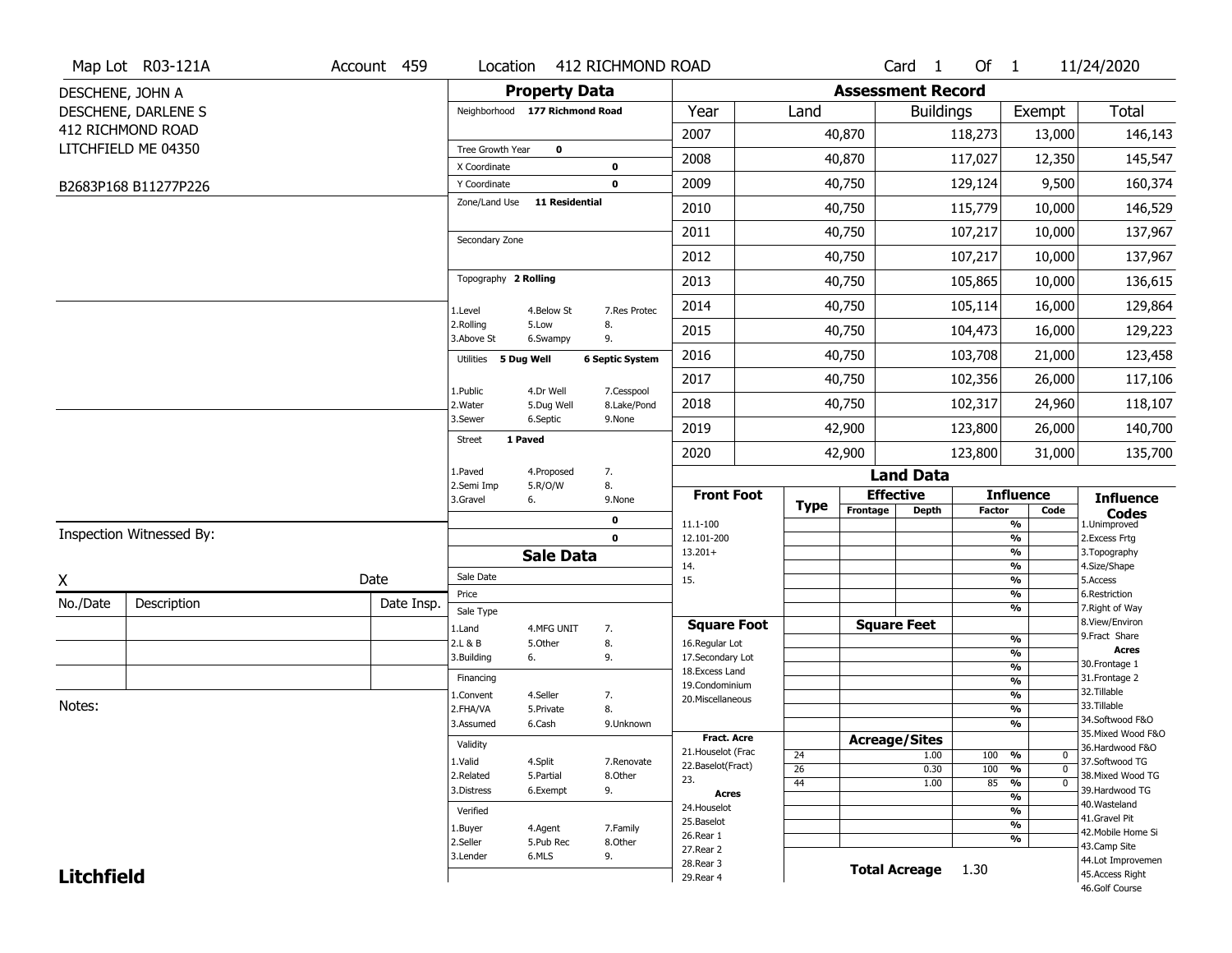|                       |                               |                                                   |                |                  |                |                                       |               |                                  |            |                                      | <b>Litchfield</b>  |                   |                    |                   |       |        |       |            |  |
|-----------------------|-------------------------------|---------------------------------------------------|----------------|------------------|----------------|---------------------------------------|---------------|----------------------------------|------------|--------------------------------------|--------------------|-------------------|--------------------|-------------------|-------|--------|-------|------------|--|
|                       | Map Lot R03-121A              |                                                   |                |                  |                | Account 459                           |               | Location                         |            |                                      |                    | 412 RICHMOND ROAD |                    | Card <sub>1</sub> |       | Of $1$ |       | 11/24/2020 |  |
|                       | Building Style 1 Conventional |                                                   | SF Bsmt Living |                  | $\mathbf 0$    |                                       |               | Layout                           | 1 Typical  |                                      |                    |                   |                    |                   |       |        |       |            |  |
| 0.Uncoded             | 4.Cape                        | 8.Log                                             | Fin Bsmt Grade |                  | 0 <sub>0</sub> |                                       |               | 1. Typical                       | 4.         |                                      | 7.                 |                   |                    |                   |       |        |       |            |  |
| 1.Conv.               | 5.Garrison                    | 9.0ther                                           |                | OPEN-5-CUSTOMIZE | 0              |                                       |               | 2.Inadeg                         | 5.         |                                      | 8.                 |                   |                    |                   |       |        |       |            |  |
| 2.Ranch               | 6.Split                       | 10.Tri-Lev                                        | Heat Type      | 100%             |                | 12 Monitor-Fuel Oil                   |               | 3.                               | 6.         |                                      | 9.                 |                   | This represents a  |                   |       |        |       |            |  |
| 3.R Ranch             | 7.Contemp                     | 11.Earth O                                        | 0.Uncoded      |                  | 4.Steam        |                                       | 8.Fl/Wall     | Attic                            | 9 None     |                                      |                    |                   |                    |                   |       |        |       |            |  |
| Dwelling Units 1      |                               |                                                   | 1.HWBB         |                  | 5.FWA          |                                       | 9.No Heat     | 1.1/4 Fin                        | 4.Full Fin |                                      | 7.                 |                   | 1200 Sq Ft Gar     | 30.0'             |       |        |       |            |  |
| Other Units           | $\bf{0}$                      |                                                   | 2.HWCI         |                  | 6.GravWA       |                                       | 10.Radiant    | 2.1/2 Fin                        | 5.Fl/Stair |                                      | 8.                 |                   |                    |                   |       |        |       |            |  |
| Stories               | 2 Two Story                   |                                                   | 3.H Pump       |                  | 7.Electric     |                                       | 11.Radiant    | 3.3/4 Fin                        | 6.         |                                      | 9.None             |                   | Somewere On lot ?? |                   |       |        |       |            |  |
| 1.1                   | 4.1.5                         | 7.1.25                                            | Cool Type      | 0%               |                | 9 None                                |               | Insulation                       | 1 Full     |                                      |                    |                   |                    |                   |       |        |       |            |  |
| 2.2                   | 5.1.75                        | 8.3.5                                             | 1.Refrig       |                  | 4.W&C Air      |                                       | 7.RadHW       | 1.Full                           | 4.Minimal  |                                      | 7.                 |                   | 40.0'              |                   |       |        |       |            |  |
| 3.3                   | 6.2.5                         | 9.4                                               | 2.Evapor       |                  | 5.Monitor-     | 8.                                    |               | 2.Heavy                          | 5.Partial  |                                      | 8.                 |                   |                    |                   |       |        |       |            |  |
| <b>Exterior Walls</b> | 2 Vinyl                       |                                                   | 3.H Pump       |                  | 6.Monitor-     |                                       | 9.None        | 3.Capped                         | 6.         |                                      | 9.None             |                   |                    |                   |       |        |       |            |  |
| 0.Uncoded             | 4.Asbestos                    | 8.Concrete                                        | Kitchen Style  |                  | 2 Typical      |                                       |               | Unfinished %                     | 0%         |                                      |                    |                   |                    |                   |       |        |       |            |  |
| 1.Wd Clapb            | 5.Stucco                      | 9.0ther                                           | 1.Modern       |                  | 4.Obsolete     | 7.                                    |               | Grade & Factor 3 Average 100%    |            |                                      |                    |                   |                    |                   |       |        |       |            |  |
| 2.Vinyl               | 6.Brick                       | 10.Wd shin                                        | 2.Typical      |                  | 5.             | 8.                                    |               | 1.E Grade                        | 4.B Grade  |                                      | 7.AAA Grad         |                   |                    |                   |       |        |       |            |  |
| 3.Compos.             | 7.Stone                       | $11. T1 - 11$                                     | 3.Old Type     |                  | 6.             |                                       | 9.None        | 2.D Grade                        | 5.A Grade  |                                      | 8.M&S              |                   |                    |                   |       |        |       |            |  |
| Roof Surface          | 1 Asphalt Shingles            |                                                   | Bath(s) Style  |                  |                | 2 Typical Bath(s)                     |               | 3.C Grade                        | 6.AA Grade |                                      | 9.Same             |                   |                    |                   |       |        |       |            |  |
| 1.Asphalt             | 4.Composit                    | 7.Rolled R                                        | 1.Modern       |                  | 4.Obsolete     | 7.                                    |               | SQFT (Footprint) 644             |            |                                      |                    |                   |                    |                   |       |        |       |            |  |
| 2.Slate               | 5.Wood                        | 8.                                                | 2. Typical     |                  | 5.             | 8.                                    |               | Condition                        | 4 Average  |                                      |                    |                   |                    |                   |       |        |       |            |  |
| 3.Metal               | 6.Other                       | 9.                                                | 3.Old Type     |                  | 6.             |                                       | 9.None        | 1.Poor                           | 4.Avg      |                                      | 7.V G              |                   | Shed               |                   |       |        |       |            |  |
| SF Masonry Trim 0     |                               |                                                   | # Rooms        |                  | $\mathbf{z}$   |                                       |               | 2.Fair                           | $5.Avg+$   |                                      | 8.Exc              |                   |                    |                   | 1sFr  |        |       | 2sFr/S     |  |
| OPEN-3-CUSTOM 0       |                               |                                                   | # Bedrooms     |                  | 3              |                                       |               | 3.Avg-                           | 6.Good     |                                      | 9.Same             |                   |                    |                   |       |        |       |            |  |
| OPEN-4-CUSTOM 0       |                               |                                                   | # Full Baths   |                  | $\mathbf{1}$   |                                       |               | Phys. % Good                     | 0%         |                                      |                    |                   | 22.0'              |                   |       |        |       |            |  |
| Year Built            | 1980                          |                                                   | # Half Baths   |                  | $\bf{0}$       |                                       |               | Funct. % Good                    |            | 100%                                 |                    |                   |                    |                   |       |        | 28.0' |            |  |
| Year Remodeled        | $\mathbf 0$                   |                                                   |                | # Addn Fixtures  | $\bf{0}$       |                                       |               | <b>Functional Code</b>           |            | 9 None                               |                    |                   | 9.0'               |                   |       |        |       |            |  |
| Foundation            | <b>5 Concrete Slab</b>        |                                                   | # Fireplaces   |                  | $\mathbf{1}$   |                                       |               | 1.Incomp                         | 4.Delap    |                                      | 7.No Power         |                   |                    |                   |       |        |       |            |  |
| 1.Concrete            | 4.Wood                        | 7.                                                |                |                  |                |                                       |               | 2.0-Built                        | 5.Bsmt     |                                      | 8.LongTerm         |                   |                    |                   |       |        |       |            |  |
| 2.C Block             | 5.Slab                        | 8.                                                |                |                  |                |                                       |               | 3.Damage                         | 6.Common   |                                      | 9.None             |                   |                    |                   | 15.0' |        | 23.0' |            |  |
| 3.Br/Stone            | 6.Piers                       | 9.                                                |                |                  |                |                                       |               | Econ. % Good                     | 100%       |                                      |                    |                   |                    |                   |       |        |       |            |  |
| Basement              | 9 No Basement                 |                                                   |                |                  |                |                                       |               | Economic Code None               |            |                                      |                    |                   |                    |                   |       |        |       |            |  |
| 1.1/4 Bmt             | 4.Full Bmt                    | 7.                                                |                |                  |                |                                       |               | 0.None                           | 3.No Power |                                      | 9.None             |                   |                    |                   |       |        |       |            |  |
| 2.1/2 Bmt             | 5.Crawl Sp                    | 8.                                                |                |                  |                |                                       |               | 1.Location                       | 4.Generate |                                      | 8.                 |                   |                    |                   |       |        |       |            |  |
| 3.3/4 Bmt             | 6.                            | 9.None                                            |                |                  |                | Software                              |               | 2.Encroach                       | 5.Multi-Fa |                                      | 9.                 |                   |                    |                   |       |        |       |            |  |
| Bsmt Gar # Cars 0     |                               |                                                   |                |                  |                | A Division of Harris Computer Systems |               | Entrance Code 1 Interior Inspect |            |                                      |                    |                   |                    |                   |       |        |       |            |  |
| Wet Basement          | 9 No Basement                 |                                                   |                |                  |                |                                       |               | 1.Interior                       | 4.Vacant   |                                      | 7.                 |                   |                    |                   |       |        |       |            |  |
| 1.Dry                 | 4.Dirt Flr                    | 7.                                                |                |                  |                |                                       |               | 2.Refusal                        | 5.Estimate |                                      | 8.                 |                   |                    |                   |       |        |       |            |  |
| 2.Damp                | 5.                            | 8.                                                |                |                  |                |                                       |               | 3.Informed                       | 6.Existing |                                      | 9.                 |                   |                    |                   |       |        |       |            |  |
| 3.Wet                 | 6.                            | 9.                                                |                |                  |                |                                       |               | Information Code 1 Owner         |            |                                      |                    |                   |                    |                   |       |        |       |            |  |
|                       |                               |                                                   |                |                  |                |                                       |               | 1.Owner                          | 4.Agent    |                                      | 7.Vacant           |                   |                    |                   |       |        |       |            |  |
|                       |                               |                                                   |                |                  |                |                                       |               | 2.Relative                       | 5.Estimate |                                      | 8.                 |                   |                    |                   |       |        |       |            |  |
|                       |                               |                                                   | Date Inspected |                  | 10/10/2018     |                                       |               | 3.Tenant                         | 6.Other    |                                      | 9.                 |                   |                    |                   |       |        |       |            |  |
|                       |                               | <b>Additions, Outbuildings &amp; Improvements</b> |                |                  |                |                                       |               |                                  |            |                                      | 1.One Story Fram   |                   |                    |                   |       |        |       |            |  |
| <b>Type</b>           |                               | Year                                              | Units          |                  | Grade   Cond   | Phys.                                 | Funct.        | Sound Value                      |            |                                      | 2. Two Story Fram  |                   |                    |                   |       |        |       |            |  |
|                       | 1 One Story Frame             | 0                                                 | 420            | O O              | 0              | 10                                    | % 0<br>$\%$   |                                  |            | 3. Three Story Fr<br>4.1 & 1/2 Story |                    |                   |                    |                   |       |        |       |            |  |
| 23 Frame Garage       |                               | 1999                                              | 1200           | 3 100            | $\overline{4}$ | 0                                     | %  90<br>$\%$ |                                  |            | 5.1 & 3/4 Story                      |                    |                   |                    |                   |       |        |       |            |  |
|                       |                               |                                                   |                |                  |                |                                       |               |                                  |            | 6.2 & 1/2 Story                      |                    |                   |                    |                   |       |        |       |            |  |
| 24 Frame Shed         |                               | 0                                                 | 198            | 2 100            | 2              | 0                                     | % 75<br>$\%$  |                                  |            |                                      | 21. Open Frame Por |                   |                    |                   |       |        |       |            |  |
|                       |                               |                                                   |                |                  |                | %                                     | $\%$          |                                  |            |                                      | 22.Encl Frame Por  |                   |                    |                   |       |        |       |            |  |
|                       |                               |                                                   |                |                  |                | $\frac{1}{2}$                         | $\%$          |                                  |            |                                      | 23. Frame Garage   |                   |                    |                   |       |        |       |            |  |
|                       |                               |                                                   |                |                  |                | %                                     | $\%$          |                                  |            | 24.Frame Shed                        |                    |                   |                    |                   |       |        |       |            |  |
|                       |                               |                                                   |                |                  |                |                                       |               |                                  |            |                                      | 25. Frame Bay Wind |                   |                    |                   |       |        |       |            |  |
|                       |                               |                                                   |                |                  |                | $\sqrt{0}$                            | $\frac{1}{2}$ |                                  |            |                                      | 26.1SFr Overhang   |                   |                    |                   |       |        |       |            |  |
|                       |                               |                                                   |                |                  |                | %                                     | $\%$          |                                  |            |                                      | 27. Unfin Basement |                   |                    |                   |       |        |       |            |  |
|                       |                               |                                                   |                |                  |                | $\%$                                  | $\frac{0}{0}$ |                                  |            |                                      | 28. Unfinished Att |                   |                    |                   |       |        |       |            |  |
|                       |                               |                                                   |                |                  |                | $\%$                                  | $\%$          |                                  |            |                                      | 29. Finished Attic |                   |                    |                   |       |        |       |            |  |
|                       |                               |                                                   |                |                  |                |                                       |               |                                  |            |                                      |                    |                   |                    |                   |       |        |       |            |  |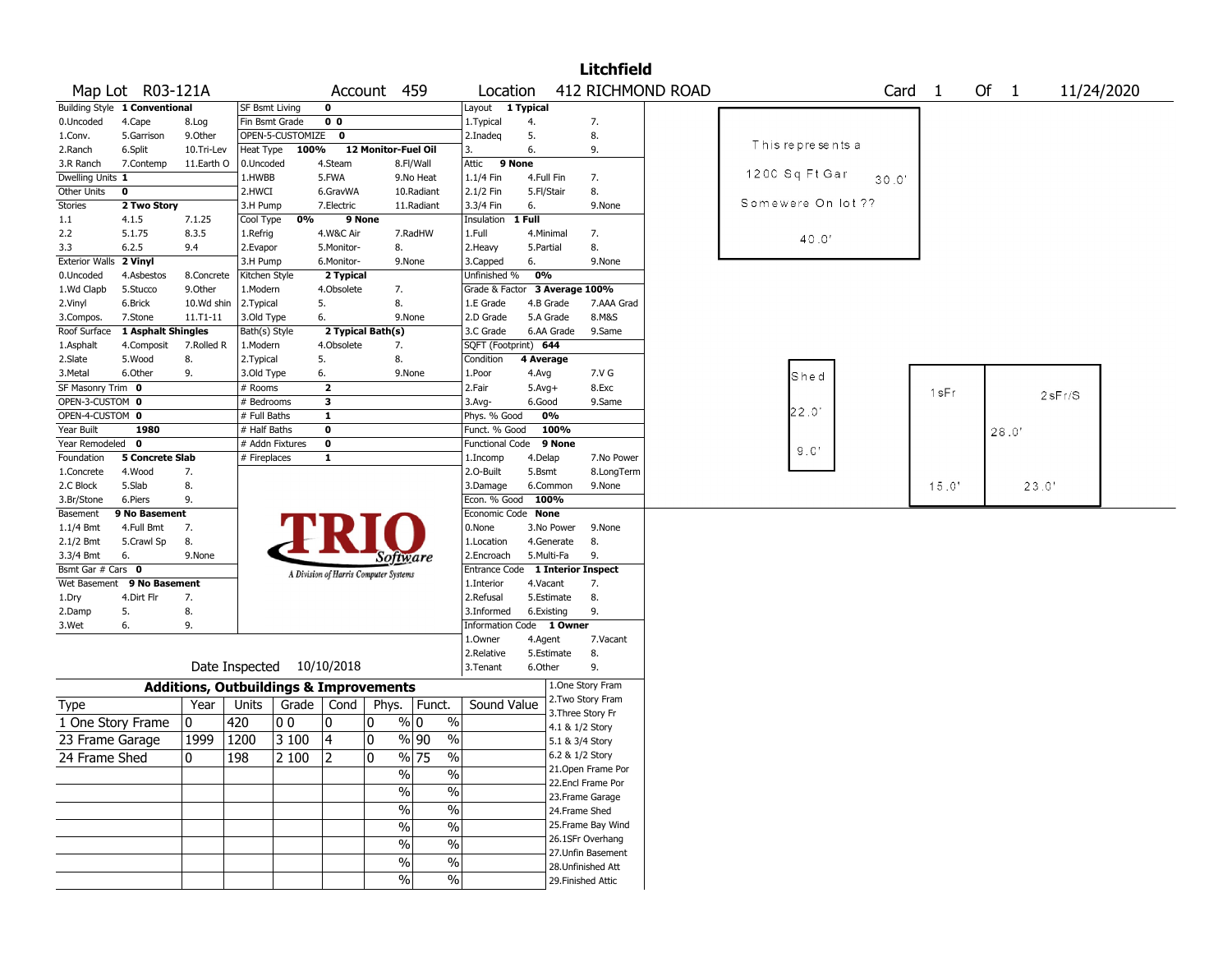|                   | Map Lot R03-121B             | Account 1565 | Location                       |                        | 490 RICHMOND ROAD       |                                   |                       |                          | Card 1             | Of $1$                   |                                           | 11/24/2020                       |
|-------------------|------------------------------|--------------|--------------------------------|------------------------|-------------------------|-----------------------------------|-----------------------|--------------------------|--------------------|--------------------------|-------------------------------------------|----------------------------------|
|                   | <b>GOWELL, SR CLARENCE R</b> |              |                                | <b>Property Data</b>   |                         |                                   |                       | <b>Assessment Record</b> |                    |                          |                                           |                                  |
|                   | 156 WENTZELL ROAD            |              | Neighborhood 177 Richmond Road |                        |                         | Year                              | Land                  |                          | <b>Buildings</b>   |                          | Exempt                                    | <b>Total</b>                     |
|                   | LITCHFIELD ME 04350          |              |                                |                        |                         | 2007                              |                       | 40,870                   |                    | 303,539                  | 0                                         | 344,409                          |
|                   |                              |              | Tree Growth Year               | $\mathbf 0$            |                         | 2008                              |                       | 40,870                   |                    | 303,533                  | 0                                         | 344,403                          |
|                   |                              |              | X Coordinate<br>Y Coordinate   |                        | 0<br>$\mathbf 0$        | 2009                              |                       | 40,750                   |                    | 237,173                  | 0                                         | 277,923                          |
| B7374P191         |                              |              | Zone/Land Use                  | 21 Commercial          |                         |                                   |                       |                          |                    |                          | 0                                         |                                  |
|                   |                              |              |                                |                        |                         | 2010                              |                       | 40,750                   |                    | 300,039                  |                                           | 340,789                          |
|                   |                              |              | Secondary Zone                 |                        |                         | 2011                              |                       | 40,750                   |                    | 289,132                  | 0                                         | 329,882                          |
|                   |                              |              |                                |                        |                         | 2012                              |                       | 40,750                   |                    | 289,132                  | 0                                         | 329,882                          |
|                   |                              |              | Topography 1 Level             |                        |                         | 2013                              |                       | 40,750                   |                    | 297,140                  | 0                                         | 337,890                          |
|                   |                              |              | 1.Level                        | 4.Below St             | 7.Res Protec            | 2014                              |                       | 40,750                   |                    | 294,065                  | 0                                         | 334,815                          |
|                   |                              |              | 2.Rolling<br>3.Above St        | 5.Low<br>6.Swampy      | 8.<br>9.                | 2015                              |                       | 40,750                   |                    | 294,028                  | 0                                         | 334,778                          |
|                   |                              |              | 4 Drilled Well<br>Utilities    |                        | <b>6 Septic System</b>  | 2016                              |                       | 40,750                   |                    | 290,991                  | 0                                         | 331,741                          |
|                   |                              |              | 1.Public                       | 4.Dr Well              | 7.Cesspool              | 2017                              |                       | 40,750                   |                    | 290,954                  | 0                                         | 331,704                          |
|                   |                              |              | 2. Water                       | 5.Dug Well             | 8.Lake/Pond             | 2018                              |                       | 40,750                   |                    | 287,878                  | 0                                         | 328,628                          |
|                   |                              |              | 3.Sewer                        | 6.Septic               | 9.None                  | 2019                              |                       | 60,900                   |                    | 278,600                  | 0                                         | 339,500                          |
|                   |                              |              | 1 Paved<br><b>Street</b>       |                        |                         | 2020                              |                       | 60,900                   |                    | 278,600                  | $\mathbf{0}$                              | 339,500                          |
|                   |                              |              | 1.Paved                        | 4.Proposed             | 7.                      |                                   |                       |                          | <b>Land Data</b>   |                          |                                           |                                  |
|                   |                              |              | 2.Semi Imp<br>3.Gravel<br>6.   | 5.R/O/W                | 8.<br>9.None            | <b>Front Foot</b>                 |                       | <b>Effective</b>         |                    |                          | <b>Influence</b>                          | <b>Influence</b>                 |
|                   |                              |              |                                |                        | $\mathbf 0$             | 11.1-100                          | <b>Type</b>           | Frontage                 | <b>Depth</b>       | <b>Factor</b>            | Code<br>%                                 | <b>Codes</b><br>1.Unimproved     |
|                   | Inspection Witnessed By:     |              |                                |                        | 0                       | 12.101-200                        |                       |                          |                    |                          | $\overline{\frac{9}{6}}$                  | 2. Excess Frtg                   |
|                   |                              |              |                                | <b>Sale Data</b>       |                         | $13.201+$<br>14.                  |                       |                          |                    |                          | $\overline{\frac{9}{6}}$<br>%             | 3. Topography<br>4.Size/Shape    |
| X                 |                              | Date         | Sale Date                      |                        | 4/25/2003               | 15.                               |                       |                          |                    |                          | $\frac{9}{6}$                             | 5.Access                         |
| No./Date          | Description                  | Date Insp.   | Price<br>Sale Type             |                        | 115,000                 |                                   |                       |                          |                    |                          | %<br>%                                    | 6.Restriction<br>7. Right of Way |
|                   |                              |              | 1.Land                         | 4.MFG UNIT             | 7.                      | <b>Square Foot</b>                |                       |                          | <b>Square Feet</b> |                          |                                           | 8.View/Environ                   |
|                   |                              |              | 2.L & B                        | 5.Other                | 8.                      | 16.Regular Lot                    |                       |                          |                    |                          | %                                         | 9.Fract Share<br><b>Acres</b>    |
|                   |                              |              | 3.Building<br>6.               |                        | 9.                      | 17.Secondary Lot                  |                       |                          |                    |                          | $\overline{\frac{9}{6}}$<br>$\frac{9}{6}$ | 30.Frontage 1                    |
|                   |                              |              | Financing                      | 9 Unknown              |                         | 18. Excess Land<br>19.Condominium |                       |                          |                    |                          | $\frac{9}{6}$                             | 31. Frontage 2                   |
|                   |                              |              | 1.Convent                      | 4.Seller               | 7.                      | 20.Miscellaneous                  |                       |                          |                    |                          | $\frac{9}{6}$                             | 32. Tillable                     |
| Notes:            |                              |              | 2.FHA/VA                       | 5.Private              | 8.                      |                                   |                       |                          |                    |                          | $\overline{\frac{9}{6}}$                  | 33.Tillable<br>34.Softwood F&O   |
|                   |                              |              | 3.Assumed                      | 6.Cash                 | 9.Unknown               |                                   |                       |                          |                    |                          | $\frac{9}{6}$                             | 35. Mixed Wood F&O               |
|                   |                              |              | Validity                       | 1 Arms Length Sale     |                         | Fract. Acre<br>21. Houselot (Frac |                       | <b>Acreage/Sites</b>     |                    |                          |                                           | 36.Hardwood F&O                  |
|                   |                              |              | 1.Valid                        | 4.Split                | 7.Renovate              | 22.Baselot(Fract)                 | 24<br>$\overline{26}$ |                          | 1.00<br>0.30       | 100 %<br>100             | $\mathbf 0$<br>$\mathbf{0}$               | 37.Softwood TG                   |
|                   |                              |              | 2.Related                      | 5.Partial              | 8.Other                 | 23.                               | 44                    |                          | 1.00               | 100                      | %<br>$\frac{9}{6}$<br>$\mathbf 0$         | 38. Mixed Wood TG                |
|                   |                              | 3.Distress   | 6.Exempt                       | 9.                     | <b>Acres</b>            |                                   |                       |                          |                    | $\overline{\frac{9}{6}}$ | 39.Hardwood TG                            |                                  |
|                   |                              |              | Verified                       | <b>5 Public Record</b> |                         | 24. Houselot                      |                       |                          |                    |                          | %                                         | 40. Wasteland                    |
|                   |                              | 1.Buyer      | 4.Agent                        | 7.Family               | 25.Baselot              |                                   |                       |                          |                    | $\frac{9}{6}$            | 41.Gravel Pit<br>42. Mobile Home Si       |                                  |
|                   |                              | 2.Seller     | 5.Pub Rec                      | 8.Other                | 26.Rear 1               |                                   |                       |                          |                    | %                        | 43.Camp Site                              |                                  |
|                   |                              | 3.Lender     | 6.MLS                          | 9.                     | 27.Rear 2<br>28. Rear 3 |                                   |                       |                          |                    |                          | 44.Lot Improvemen                         |                                  |
| <b>Litchfield</b> |                              |              |                                |                        | 29. Rear 4              |                                   |                       | <b>Total Acreage</b>     | 1.30               |                          | 45.Access Right                           |                                  |
|                   |                              |              |                                |                        |                         |                                   |                       |                          |                    |                          |                                           | 46.Golf Course                   |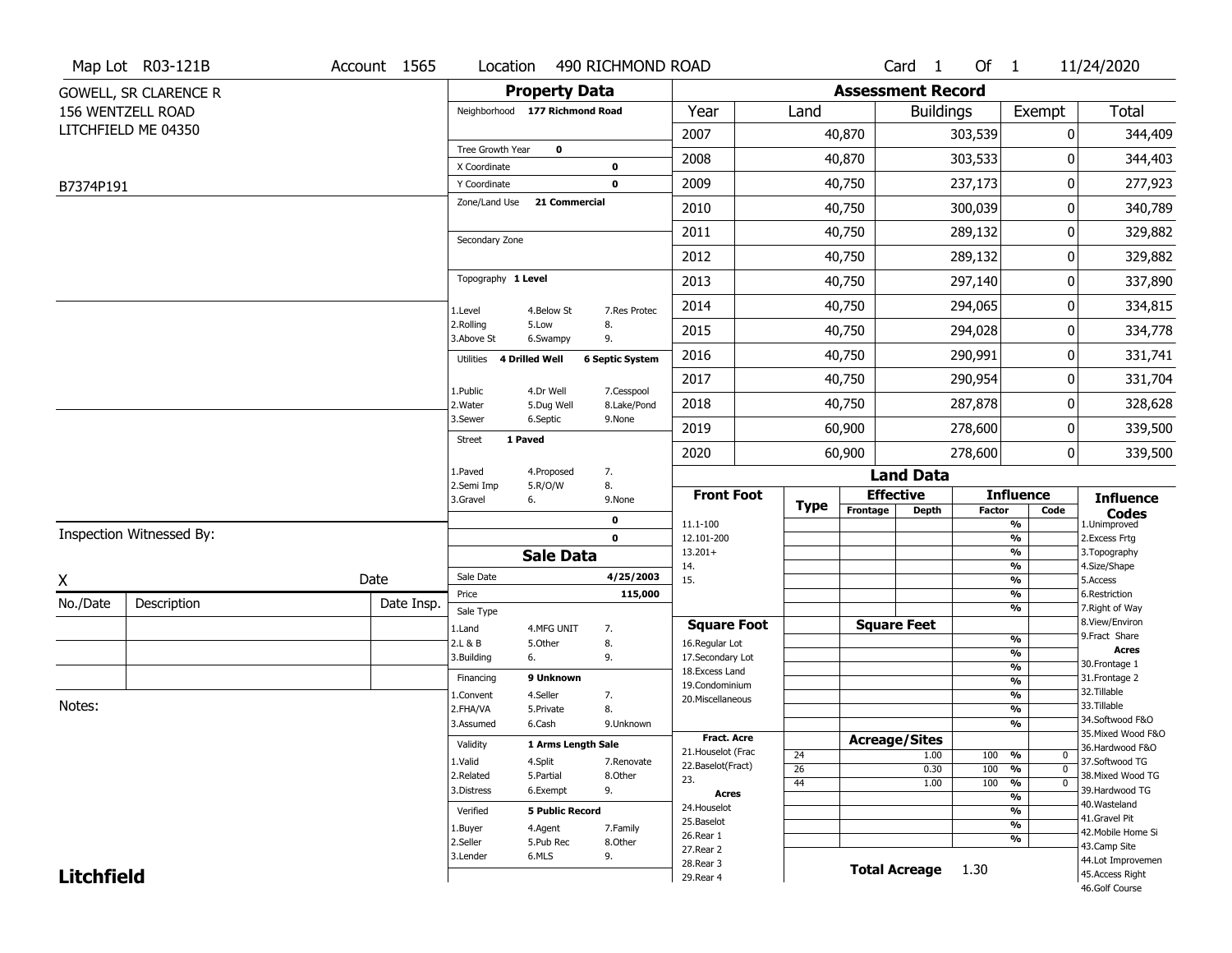|                       |                               |                                                   |                           |                  |                |                                       |               |                          |                         |                    | <b>Litchfield</b>  |                      |      |                   |       |        |       |            |      |
|-----------------------|-------------------------------|---------------------------------------------------|---------------------------|------------------|----------------|---------------------------------------|---------------|--------------------------|-------------------------|--------------------|--------------------|----------------------|------|-------------------|-------|--------|-------|------------|------|
|                       | Map Lot R03-121B              |                                                   |                           |                  |                | Account 1565                          |               | Location                 |                         |                    |                    | 490 RICHMOND ROAD    |      | Card <sub>1</sub> |       | Of $1$ |       | 11/24/2020 |      |
|                       | Building Style 1 Conventional |                                                   | <b>SF Bsmt Living</b>     |                  | $\mathbf 0$    |                                       |               | Layout 1 Typical         |                         |                    |                    |                      |      |                   |       |        |       |            |      |
| 0.Uncoded             | 4.Cape                        | 8.Log                                             | Fin Bsmt Grade            |                  | 0 <sub>0</sub> |                                       |               | 1. Typical               | 4.                      |                    | 7.                 |                      |      |                   |       |        |       |            |      |
| 1.Conv.               | 5.Garrison                    | 9.Other                                           |                           | OPEN-5-CUSTOMIZE | 0              |                                       |               | 2.Inadeq                 | 5.                      |                    | 8.                 |                      |      |                   |       |        |       |            |      |
| 2.Ranch               | 6.Split                       | 10.Tri-Lev                                        | Heat Type                 | 100%             |                | 8 Floor/Wall Unit                     |               | 3.                       | 6.                      |                    | 9.                 |                      |      |                   |       |        |       |            |      |
| 3.R Ranch             | 7.Contemp                     | 11.Earth O                                        | 0.Uncoded                 |                  | 4.Steam        |                                       | 8.Fl/Wall     | Attic                    | 9 None                  |                    |                    |                      |      |                   |       |        |       |            |      |
| Dwelling Units 2      |                               |                                                   | 1.HWBB                    |                  | 5.FWA          |                                       | 9.No Heat     | 1.1/4 Fin                | 4.Full Fin              |                    | 7.                 |                      |      |                   | 10.0' |        | 44.0  |            |      |
| Other Units           | 0                             |                                                   | 2.HWCI                    |                  | 6.GravWA       |                                       | 10.Radiant    | 2.1/2 Fin                | 5.Fl/Stair              |                    | 8.                 |                      |      |                   |       |        | Shed  | 16.0       |      |
| Stories               | 4 One & 1/2 Story             |                                                   | 3.H Pump                  |                  | 7.Electric     |                                       | 11.Radiant    | 3.3/4 Fin                | 6.                      |                    | 9.None             |                      |      |                   |       |        |       |            |      |
| $1.1\,$               | 4.1.5                         | 7.1.25                                            | Cool Type                 | 0%               |                | 9 None                                |               | Insulation               | 1 Full                  |                    |                    |                      |      | Canopy            | 12.0' | 16.0'  | 32.0' |            |      |
| 2.2                   | 5.1.75                        | 8.3.5                                             | 1.Refrig                  |                  | 4.W&C Air      |                                       | 7.RadHW       | 1.Full                   | 4.Minimal               |                    | 7.                 |                      |      |                   |       |        |       |            |      |
| 3.3                   | 6.2.5                         | 9.4                                               | 2.Evapor                  |                  | 5.Monitor-     | 8.                                    |               | 2.Heavy                  | 5.Partial               |                    | 8.                 | 17.0'                |      | 73.0              |       |        |       | 24.0'      |      |
| <b>Exterior Walls</b> | 11 T1-11 Siding               |                                                   | 3.H Pump                  |                  | 6.Monitor-     |                                       | 9.None        | 3.Capped                 | 6.                      |                    | 9.None             | Shed <sup>10.0</sup> |      |                   |       |        |       |            |      |
| 0.Uncoded             | 4.Asbestos                    | 8.Concrete                                        | Kitchen Style             |                  | 2 Typical      |                                       |               | Unfinished %             | 0%                      | 2 Fair 100%        |                    |                      |      |                   |       |        |       |            |      |
| 1.Wd Clapb            | 5.Stucco                      | 9.0ther                                           | 1.Modern                  |                  | 4.Obsolete     | 7.                                    |               | Grade & Factor           |                         |                    |                    |                      |      |                   |       |        |       |            |      |
| 2.Vinyl               | 6.Brick                       | 10.Wd shin                                        | 2.Typical                 |                  | 5.             | 8.                                    | 9.None        | 1.E Grade                | 4.B Grade               |                    | 7.AAA Grad         |                      |      |                   |       |        |       | 1 1/2sFr   |      |
| 3.Compos.             | 7.Stone<br>3 Sheet Metal      | 11.T1-11                                          | 3.Old Type                |                  | 6.             | 2 Typical Bath(s)                     |               | 2.D Grade<br>3.C Grade   | 5.A Grade<br>6.AA Grade |                    | 8.M&S<br>9.Same    |                      |      |                   |       |        |       |            |      |
| Roof Surface          |                               | 7.Rolled R                                        | Bath(s) Style<br>1.Modern |                  | 4.Obsolete     |                                       |               | SQFT (Footprint) 1104    |                         |                    |                    |                      | 46.0 | Restaurant        |       |        |       | 46.0 46.0  | 46.0 |
| 1.Asphalt             | 4.Composit                    |                                                   |                           |                  |                | 7.                                    |               |                          |                         | 3 Below Average    |                    |                      |      |                   |       |        |       |            |      |
| 2.Slate<br>3.Metal    | 5.Wood<br>6.Other             | 8.<br>9.                                          | 2. Typical<br>3.Old Type  |                  | 5.<br>6.       | 8.                                    | 9.None        | Condition<br>1.Poor      |                         |                    | 7.V G              |                      |      |                   |       |        |       |            |      |
| SF Masonry Trim 0     |                               |                                                   | # Rooms                   |                  | $\mathbf 0$    |                                       |               | 2.Fair                   | 4.Avg<br>$5.Avg+$       |                    | 8.Exc              |                      |      |                   |       |        |       |            |      |
| OPEN-3-CUSTOM 0       |                               |                                                   | # Bedrooms                |                  | $\bf{0}$       |                                       |               | 3.Avg-                   | 6.Good                  |                    | 9.Same             |                      |      |                   |       |        |       |            |      |
| OPEN-4-CUSTOM 0       |                               |                                                   | # Full Baths              |                  | $\mathbf{2}$   |                                       |               | Phys. % Good             | 0%                      |                    |                    |                      |      |                   |       |        |       |            |      |
| Year Built            | 1990                          |                                                   | $#$ Half Baths            |                  | $\mathbf{2}$   |                                       |               | Funct. % Good            |                         | 100%               |                    |                      |      |                   |       |        |       |            |      |
| Year Remodeled        | 0                             |                                                   |                           | # Addn Fixtures  | $\mathbf 0$    |                                       |               | <b>Functional Code</b>   |                         | 9 None             |                    |                      |      | 73.0              |       |        |       | 24.0       |      |
| Foundation            | 5 Concrete Slab               |                                                   | # Fireplaces              |                  | 0              |                                       |               | 1.Incomp                 | 4.Delap                 |                    | 7.No Power         |                      |      |                   |       |        |       |            |      |
| 1.Concrete            | 4.Wood                        | 7.                                                |                           |                  |                |                                       |               | 2.O-Built                | 5.Bsmt                  |                    | 8.LongTerm         |                      |      |                   |       |        |       |            |      |
| 2.C Block             | 5.Slab                        | 8.                                                |                           |                  |                |                                       |               | 3.Damage                 | 6.Common                |                    | 9.None             |                      |      |                   |       |        |       |            |      |
| 3.Br/Stone            | 6.Piers                       | 9.                                                |                           |                  |                |                                       |               | Econ. % Good             | 100%                    |                    |                    |                      |      |                   |       |        |       |            |      |
| Basement              | 9 No Basement                 |                                                   |                           |                  |                |                                       |               | Economic Code None       |                         |                    |                    |                      |      |                   |       |        |       |            |      |
| $1.1/4$ Bmt           | 4.Full Bmt                    | 7.                                                |                           |                  |                |                                       |               | 0.None                   | 3.No Power              |                    | 9.None             |                      |      |                   |       |        |       |            |      |
| 2.1/2 Bmt             | 5.Crawl Sp                    | 8.                                                |                           |                  |                |                                       |               | 1.Location               | 4.Generate              |                    | 8.                 |                      |      |                   |       |        |       |            |      |
| 3.3/4 Bmt             | 6.                            | 9.None                                            |                           |                  |                | Software                              |               | 2.Encroach               | 5.Multi-Fa              |                    | 9.                 |                      |      |                   |       |        |       |            |      |
| Bsmt Gar # Cars 0     |                               |                                                   |                           |                  |                | A Division of Harris Computer Systems |               | Entrance Code            |                         | 1 Interior Inspect |                    |                      |      |                   |       |        |       |            |      |
| Wet Basement          | 9 No Basement                 |                                                   |                           |                  |                |                                       |               | 1.Interior               | 4.Vacant                |                    | 7.                 |                      |      |                   |       |        |       |            |      |
| 1.Dry                 | 4.Dirt Flr                    | 7.                                                |                           |                  |                |                                       |               | 2.Refusal                | 5.Estimate              |                    | 8.                 |                      |      |                   |       |        |       |            |      |
| 2.Damp                | 5.                            | 8.                                                |                           |                  |                |                                       |               | 3.Informed               | 6.Existing              |                    | 9.                 |                      |      |                   |       |        |       |            |      |
| 3.Wet                 | 6.                            | 9.                                                |                           |                  |                |                                       |               | Information Code 6 Other |                         |                    |                    |                      |      |                   |       |        |       |            |      |
|                       |                               |                                                   |                           |                  |                |                                       |               | 1.0wner                  | 4.Agent                 |                    | 7.Vacant           |                      |      |                   |       |        |       |            |      |
|                       |                               |                                                   |                           |                  |                |                                       |               | 2.Relative               | 5.Estimate              |                    | 8.                 |                      |      |                   |       |        |       |            |      |
|                       |                               |                                                   | Date Inspected            |                  | 10/10/2018     |                                       |               | 3.Tenant                 | 6.Other                 |                    | 9.                 |                      |      |                   |       |        |       |            |      |
|                       |                               | <b>Additions, Outbuildings &amp; Improvements</b> |                           |                  |                |                                       |               |                          |                         | 1.One Story Fram   |                    |                      |      |                   |       |        |       |            |      |
| <b>Type</b>           |                               | Year                                              | Units                     |                  | Grade   Cond   | Phys.                                 | Funct.        | Sound Value              |                         | 2. Two Story Fram  |                    |                      |      |                   |       |        |       |            |      |
| 222 Low Cost 'D'      |                               | 1990                                              | 3358                      | 3 100            | 12             | 0                                     | % 90<br>$\%$  |                          |                         | 3. Three Story Fr  |                    |                      |      |                   |       |        |       |            |      |
|                       |                               |                                                   |                           |                  |                |                                       |               |                          |                         | 4.1 & 1/2 Story    |                    |                      |      |                   |       |        |       |            |      |
| 24 Frame Shed         |                               | 0                                                 |                           |                  |                | $\frac{0}{0}$                         |               | %  400                   |                         | 5.1 & 3/4 Story    |                    |                      |      |                   |       |        |       |            |      |
| 24 Frame Shed         |                               | 0                                                 | 632                       | 2 100            | 3              | 0                                     | % 100<br>%    |                          |                         | 6.2 & 1/2 Story    |                    |                      |      |                   |       |        |       |            |      |
| 61 Canopy/s           |                               | 0                                                 | 72                        | 1 100            | 3              | 0                                     | $%100$ %      |                          |                         |                    | 21. Open Frame Por |                      |      |                   |       |        |       |            |      |
|                       |                               |                                                   |                           |                  |                | $\frac{1}{2}$                         | $\frac{0}{0}$ |                          |                         |                    | 22.Encl Frame Por  |                      |      |                   |       |        |       |            |      |
|                       |                               |                                                   |                           |                  |                |                                       |               |                          |                         | 23. Frame Garage   |                    |                      |      |                   |       |        |       |            |      |
|                       |                               |                                                   |                           |                  |                | $\frac{0}{0}$                         | $\%$          |                          |                         | 24.Frame Shed      |                    |                      |      |                   |       |        |       |            |      |
|                       |                               |                                                   |                           |                  |                | $\%$                                  | $\%$          |                          |                         |                    | 25. Frame Bay Wind |                      |      |                   |       |        |       |            |      |
|                       |                               |                                                   |                           |                  |                | $\%$                                  | $\%$          |                          |                         |                    | 26.1SFr Overhang   |                      |      |                   |       |        |       |            |      |
|                       |                               |                                                   |                           |                  |                | $\%$                                  | $\%$          |                          |                         |                    | 27. Unfin Basement |                      |      |                   |       |        |       |            |      |
|                       |                               |                                                   |                           |                  |                | $\frac{0}{0}$                         |               |                          |                         | 28. Unfinished Att |                    |                      |      |                   |       |        |       |            |      |
|                       |                               |                                                   |                           |                  |                |                                       | $\%$          |                          |                         | 29. Finished Attic |                    |                      |      |                   |       |        |       |            |      |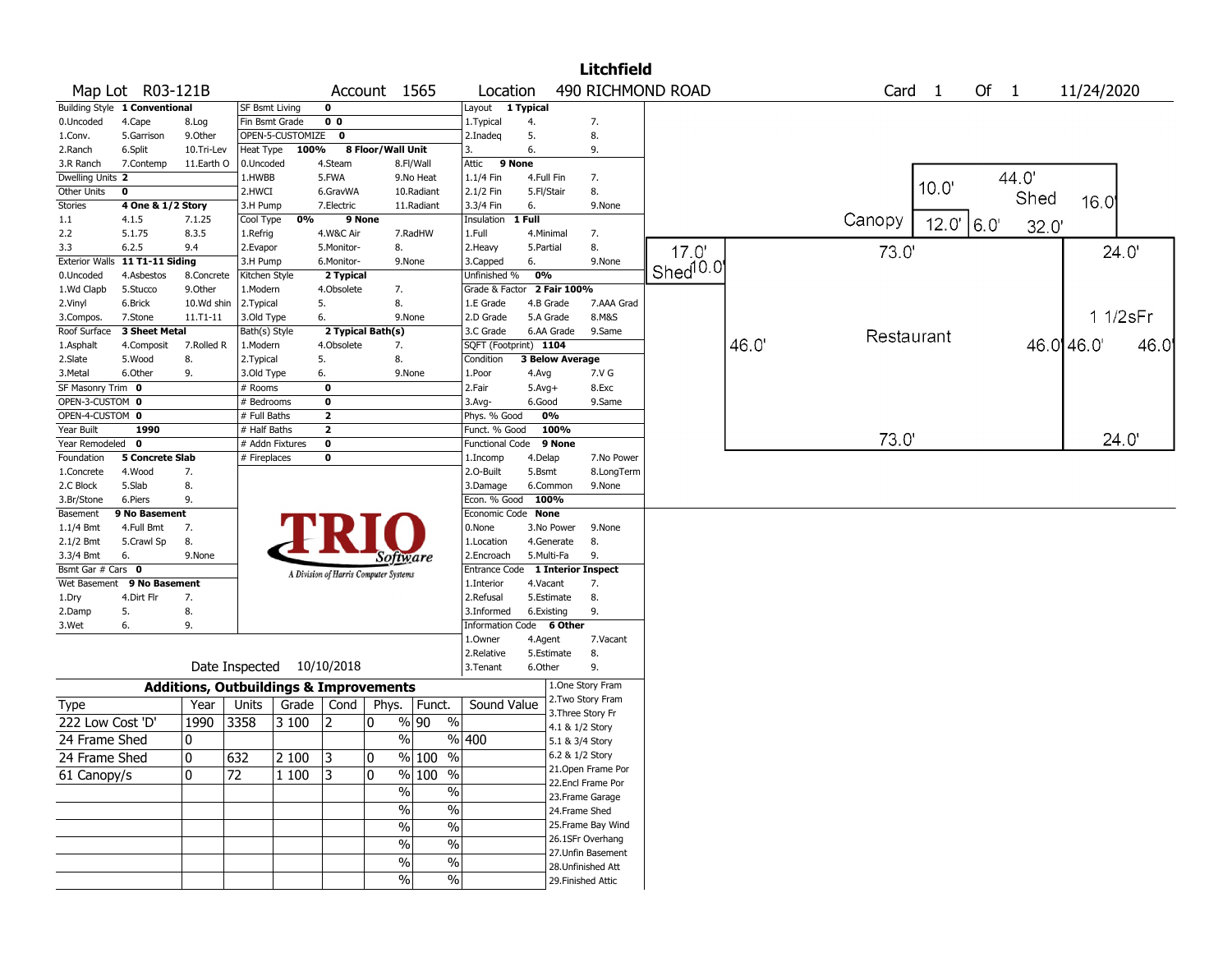|                     | Map Lot R03-121C                     | Account 2823        | Location                     |                                |                           |                                  |                 |                      | Card <sub>1</sub>        | Of 1             |                                           | 11/24/2020                          |
|---------------------|--------------------------------------|---------------------|------------------------------|--------------------------------|---------------------------|----------------------------------|-----------------|----------------------|--------------------------|------------------|-------------------------------------------|-------------------------------------|
|                     | DESCHENE, DARLENE A                  |                     |                              | <b>Property Data</b>           |                           |                                  |                 |                      | <b>Assessment Record</b> |                  |                                           |                                     |
| DESCHENE, AMBER     |                                      |                     |                              | Neighborhood 177 Richmond Road |                           | Year                             | Land            |                      | <b>Buildings</b>         |                  | Exempt                                    | Total                               |
|                     | 412 RICHMOND ROAD                    |                     |                              |                                |                           | 2013                             |                 | 30,550               |                          | $\boldsymbol{0}$ |                                           | 0<br>30,550                         |
| Litchfield ME 04350 |                                      |                     | Tree Growth Year             | $\mathbf 0$                    |                           | 2014                             |                 | 30,550               |                          | $\boldsymbol{0}$ |                                           | 30,550<br>0                         |
|                     |                                      |                     | X Coordinate<br>Y Coordinate |                                | 0<br>$\mathbf 0$          | 2015                             |                 | 30,550               |                          | 0                |                                           | 30,550<br>0                         |
| B11277P224          |                                      |                     | Zone/Land Use                | <b>11 Residential</b>          |                           |                                  |                 |                      |                          |                  |                                           |                                     |
|                     |                                      |                     |                              |                                |                           | 2016                             |                 | 30,550               |                          | $\mathbf 0$      |                                           | 30,550<br>0                         |
|                     |                                      |                     | Secondary Zone               |                                |                           | 2017                             |                 | 30,550               |                          | $\mathbf 0$      |                                           | 0<br>30,550                         |
|                     |                                      |                     |                              |                                |                           | 2018                             |                 | 30,550               |                          | 0                |                                           | 30,550<br>0                         |
|                     |                                      |                     | Topography 2 Rolling         |                                |                           | 2019                             |                 | 28,100               |                          | $\mathbf 0$      |                                           | 28,100<br>0                         |
|                     |                                      |                     | 1.Level                      | 4.Below St                     | 7.Res Protec              | 2020                             |                 | 28,100               |                          | $\boldsymbol{0}$ |                                           | 0<br>28,100                         |
|                     |                                      |                     | 2.Rolling<br>3.Above St      | 5.Low<br>6.Swampy              | 8.<br>9.                  |                                  |                 |                      |                          |                  |                                           |                                     |
|                     |                                      |                     | <b>Utilities</b>             |                                |                           |                                  |                 |                      |                          |                  |                                           |                                     |
|                     |                                      |                     |                              | 4.Dr Well                      |                           |                                  |                 |                      |                          |                  |                                           |                                     |
|                     |                                      |                     | 1.Public<br>2. Water         | 5.Dug Well                     | 7.Cesspool<br>8.Lake/Pond |                                  |                 |                      |                          |                  |                                           |                                     |
|                     |                                      |                     | 3.Sewer                      | 6.Septic                       | 9.None                    |                                  |                 |                      |                          |                  |                                           |                                     |
|                     |                                      |                     | <b>Street</b>                | 1 Paved                        |                           |                                  |                 |                      |                          |                  |                                           |                                     |
|                     |                                      |                     | 1.Paved                      | 4.Proposed                     | 7.                        |                                  |                 |                      | <b>Land Data</b>         |                  |                                           |                                     |
|                     |                                      |                     | 2.Semi Imp                   | 5.R/O/W                        | 8.                        | <b>Front Foot</b>                |                 |                      | <b>Effective</b>         |                  | <b>Influence</b>                          | <b>Influence</b>                    |
|                     |                                      |                     | 3.Gravel                     | 6.                             | 9.None                    |                                  | <b>Type</b>     | Frontage             | <b>Depth</b>             | <b>Factor</b>    | Code                                      | <b>Codes</b>                        |
|                     | Inspection Witnessed By:             |                     |                              |                                | 0<br>$\mathbf 0$          | 11.1-100<br>12.101-200           |                 |                      |                          |                  | %<br>$\frac{9}{6}$                        | 1.Unimproved<br>2.Excess Frtg       |
|                     |                                      |                     |                              | <b>Sale Data</b>               |                           | $13.201+$                        |                 |                      |                          |                  | $\frac{9}{6}$                             | 3. Topography                       |
| Χ                   |                                      | Date                | Sale Date                    |                                |                           | 14.<br>15.                       |                 |                      |                          |                  | $\frac{9}{6}$<br>%                        | 4.Size/Shape<br>5.Access            |
| No./Date            | Description                          | Date Insp.          | Price                        |                                |                           |                                  |                 |                      |                          |                  | $\frac{9}{6}$                             | 6.Restriction                       |
|                     |                                      |                     | Sale Type                    |                                |                           | <b>Square Foot</b>               |                 |                      | <b>Square Feet</b>       |                  | %                                         | 7. Right of Way<br>8.View/Environ   |
|                     |                                      |                     | 1.Land<br>2.L & B            | 4.MFG UNIT<br>5.Other          | 7.<br>8.                  | 16.Regular Lot                   |                 |                      |                          |                  | %                                         | 9.Fract Share                       |
|                     |                                      |                     | 3.Building                   | 6.                             | 9.                        | 17.Secondary Lot                 |                 |                      |                          |                  | $\overline{\frac{9}{6}}$<br>$\frac{9}{6}$ | <b>Acres</b><br>30. Frontage 1      |
|                     |                                      |                     | Financing                    |                                |                           | 18.Excess Land<br>19.Condominium |                 |                      |                          |                  | $\frac{9}{6}$                             | 31. Frontage 2                      |
| Notes:              |                                      |                     | 1.Convent                    | 4.Seller                       | 7.                        | 20.Miscellaneous                 |                 |                      |                          |                  | $\frac{9}{6}$                             | 32.Tillable<br>33.Tillable          |
|                     |                                      |                     | 2.FHA/VA<br>3.Assumed        | 5.Private<br>6.Cash            | 8.<br>9.Unknown           |                                  |                 |                      |                          |                  | $\frac{9}{6}$<br>$\frac{9}{6}$            | 34.Softwood F&O                     |
|                     | '13 NEW LOT 2.02 ACRES FROM LOT 121. |                     |                              |                                |                           | <b>Fract. Acre</b>               |                 |                      | <b>Acreage/Sites</b>     |                  |                                           | 35. Mixed Wood F&O                  |
|                     |                                      |                     | Validity<br>1.Valid          |                                | 7.Renovate                | 21. Houselot (Frac               | 25              |                      | 1.00                     | 100              | %<br>U                                    | 36.Hardwood F&O                     |
|                     |                                      |                     | 2.Related                    | 4.Split<br>5.Partial           | 8.Other                   | 22.Baselot(Fract)<br>23.         | $\overline{26}$ |                      | 1.02                     | 100 %            | $\mathbf 0$                               | 37.Softwood TG<br>38. Mixed Wood TG |
|                     |                                      |                     | 3.Distress                   | 6.Exempt                       | 9.                        | Acres                            |                 |                      |                          |                  | %<br>%                                    | 39.Hardwood TG                      |
|                     |                                      |                     | Verified                     |                                |                           | 24. Houselot                     |                 |                      |                          |                  | %                                         | 40. Wasteland                       |
|                     |                                      |                     |                              | 4.Agent                        | 7.Family                  | 25.Baselot                       |                 |                      |                          |                  | %                                         | 41.Gravel Pit<br>42. Mobile Home Si |
|                     |                                      | 1.Buyer<br>2.Seller | 5.Pub Rec                    | 8.Other                        | 26.Rear 1<br>27. Rear 2   |                                  |                 |                      |                          | %                | 43.Camp Site                              |                                     |
|                     |                                      | 3.Lender            | 6.MLS                        | 9.                             | 28. Rear 3                |                                  |                 | <b>Total Acreage</b> | 2.02                     |                  | 44.Lot Improvemen                         |                                     |
| <b>Litchfield</b>   |                                      |                     |                              |                                | 29. Rear 4                |                                  |                 |                      |                          |                  | 45.Access Right<br>46.Golf Course         |                                     |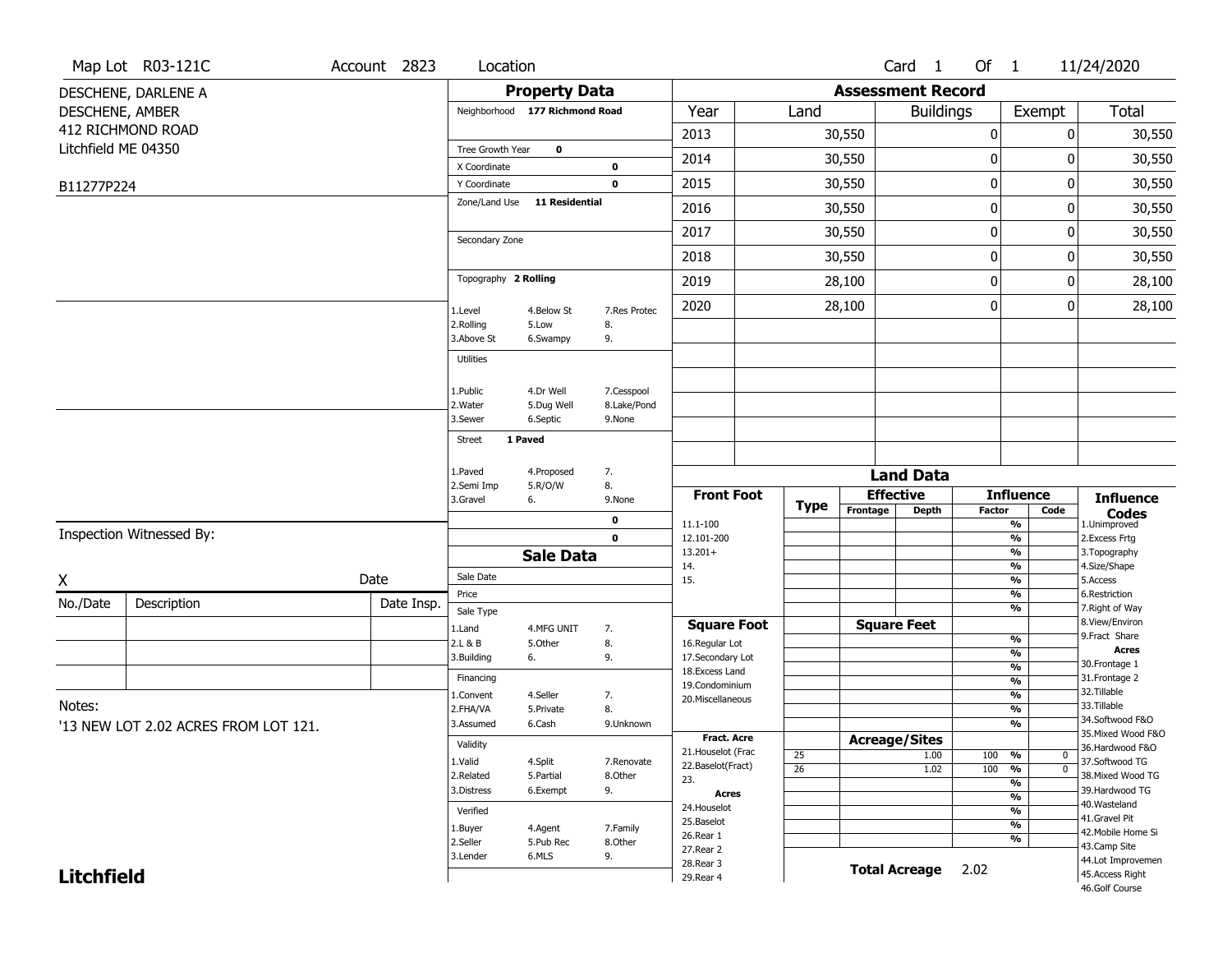## Litchfield

|                       | Map Lot R03-121C |                                                   |                       |                  |            | Account 2823                          |                          | Location               |             |            |                    | Card | $\overline{1}$ | Of 1 | 11/24/2020 |
|-----------------------|------------------|---------------------------------------------------|-----------------------|------------------|------------|---------------------------------------|--------------------------|------------------------|-------------|------------|--------------------|------|----------------|------|------------|
| <b>Building Style</b> |                  |                                                   | <b>SF Bsmt Living</b> |                  |            |                                       |                          | Layout                 |             |            |                    |      |                |      |            |
| 0.Uncoded             | 4.Cape           | 8.Log                                             | Fin Bsmt Grade        |                  |            |                                       |                          | 1. Typical             | 4.          |            | 7.                 |      |                |      |            |
| 1.Conv.               | 5.Garrison       | 9.Other                                           |                       | OPEN-5-CUSTOMIZE |            |                                       |                          | 2.Inadeq               | 5.          |            | 8.                 |      |                |      |            |
| 2.Ranch               | 6.Split          | 10.Tri-Lev                                        | <b>Heat Type</b>      | 100%             |            |                                       |                          | 3.                     | 6.          |            | 9.                 |      |                |      |            |
| 3.R Ranch             | 7.Contemp        | 11.Earth O                                        | 0.Uncoded             |                  | 4.Steam    |                                       | 8.Fl/Wall                | Attic                  |             |            |                    |      |                |      |            |
| <b>Dwelling Units</b> |                  |                                                   | 1.HWBB                |                  | 5.FWA      |                                       | 9.No Heat                | 1.1/4 Fin              | 4.Full Fin  |            | 7.                 |      |                |      |            |
| Other Units           |                  |                                                   | 2.HWCI                |                  | 6.GravWA   |                                       | 10.Radiant               | 2.1/2 Fin              | 5.Fl/Stair  |            | 8.                 |      |                |      |            |
| Stories               |                  |                                                   | 3.H Pump              |                  | 7.Electric |                                       | 11.Radiant               | 3.3/4 Fin              | 6.          |            | 9.None             |      |                |      |            |
| $1.1$                 | 4.1.5            | 7.1.25                                            | Cool Type             | 0%               |            |                                       |                          | Insulation             |             |            |                    |      |                |      |            |
| 2.2                   | 5.1.75           | 8.3.5                                             | 1.Refrig              |                  | 4.W&C Air  |                                       | 7.RadHW                  | 1.Full                 |             | 4.Minimal  | 7.                 |      |                |      |            |
| 3.3                   | 6.2.5            | 9.4                                               | 2.Evapor              |                  | 5.Monitor- | 8.                                    |                          | 2. Heavy               | 5.Partial   |            | 8.                 |      |                |      |            |
| <b>Exterior Walls</b> |                  |                                                   | 3.H Pump              |                  | 6.Monitor- | 9.None                                |                          | 3.Capped               | 6.          |            | 9.None             |      |                |      |            |
| 0.Uncoded             | 4.Asbestos       | 8.Concrete                                        | Kitchen Style         |                  |            |                                       |                          | Unfinished %           |             |            |                    |      |                |      |            |
| 1.Wd Clapb            | 5.Stucco         | 9.Other                                           | 1.Modern              |                  | 4.Obsolete | 7.                                    |                          | Grade & Factor         |             |            |                    |      |                |      |            |
| 2.Vinyl               | 6.Brick          | 10.Wd shin                                        | 2. Typical            |                  | 5.         | 8.                                    |                          | 1.E Grade              |             | 4.B Grade  | 7.AAA Grad         |      |                |      |            |
| 3.Compos.             | 7.Stone          | $11. T1 - 11$                                     | 3.Old Type            |                  | 6.         | 9.None                                |                          | 2.D Grade              |             | 5.A Grade  | 8.M&S              |      |                |      |            |
| Roof Surface          |                  |                                                   | Bath(s) Style         |                  |            |                                       |                          | 3.C Grade              |             | 6.AA Grade | 9.Same             |      |                |      |            |
| 1.Asphalt             | 4.Composit       | 7.Rolled R                                        | 1.Modern              |                  | 4.Obsolete | 7.                                    |                          | SQFT (Footprint)       |             |            |                    |      |                |      |            |
| 2.Slate               | 5.Wood           | 8.                                                | 2. Typical            |                  | 5.         | 8.                                    |                          | Condition              |             |            |                    |      |                |      |            |
| 3.Metal               | 6.Other          | 9.                                                | 3.Old Type            |                  | 6.         | 9.None                                |                          | 1.Poor                 | 4.Avg       |            | 7.V G              |      |                |      |            |
| SF Masonry Trim       |                  |                                                   | # Rooms               |                  |            |                                       |                          | 2.Fair                 | $5.Avg+$    |            | 8.Exc              |      |                |      |            |
| OPEN-3-CUSTOM         |                  |                                                   | # Bedrooms            |                  |            |                                       |                          | $3.Avq-$               | 6.Good      |            | 9.Same             |      |                |      |            |
| OPEN-4-CUSTOM         |                  |                                                   | # Full Baths          |                  |            |                                       |                          | Phys. % Good           |             |            |                    |      |                |      |            |
| Year Built            |                  |                                                   | # Half Baths          |                  |            |                                       |                          | Funct. % Good          |             |            |                    |      |                |      |            |
|                       |                  |                                                   |                       |                  |            |                                       |                          |                        |             |            |                    |      |                |      |            |
| Year Remodeled        |                  |                                                   | # Addn Fixtures       |                  |            |                                       |                          | <b>Functional Code</b> |             |            |                    |      |                |      |            |
| Foundation            |                  |                                                   | # Fireplaces          |                  |            |                                       |                          | 1.Incomp               | 4.Delap     |            | 7.No Power         |      |                |      |            |
| 1.Concrete            | 4.Wood           | 7.                                                |                       |                  |            |                                       |                          | 2.0-Built              | 5.Bsmt      |            | 8.LongTerm         |      |                |      |            |
| 2.C Block             | 5.Slab           | 8.                                                |                       |                  |            |                                       |                          | 3.Damage               |             | 6.Common   | 9.None             |      |                |      |            |
| 3.Br/Stone            | 6.Piers          | 9.                                                |                       |                  |            |                                       |                          | Econ. % Good           |             |            |                    |      |                |      |            |
| Basement              |                  |                                                   |                       |                  |            |                                       |                          | Economic Code          |             |            |                    |      |                |      |            |
| $1.1/4$ Bmt           | 4.Full Bmt       | 7.                                                |                       |                  |            |                                       |                          | 0.None                 |             | 3.No Power | 9.None             |      |                |      |            |
| 2.1/2 Bmt             | 5.Crawl Sp       | 8.                                                |                       |                  |            |                                       |                          | 1.Location             |             | 4.Generate | 8.                 |      |                |      |            |
| 3.3/4 Bmt             | 6.               | 9.None                                            |                       |                  |            | <i>Software</i>                       |                          | 2.Encroach             |             | 5.Multi-Fa | 9.                 |      |                |      |            |
| Bsmt Gar # Cars       |                  |                                                   |                       |                  |            | A Division of Harris Computer Systems |                          | <b>Entrance Code</b>   | $\mathbf 0$ |            |                    |      |                |      |            |
| Wet Basement          |                  |                                                   |                       |                  |            |                                       |                          | 1.Interior             | 4.Vacant    |            | 7.                 |      |                |      |            |
| 1.Dry                 | 4.Dirt Flr       | 7.                                                |                       |                  |            |                                       |                          | 2.Refusal              |             | 5.Estimate | 8.                 |      |                |      |            |
| 2.Damp                | 5.               | 8.                                                |                       |                  |            |                                       |                          | 3.Informed             |             | 6.Existing | 9.                 |      |                |      |            |
| 3.Wet                 | 6.               | 9.                                                |                       |                  |            |                                       |                          | Information Code 0     |             |            |                    |      |                |      |            |
|                       |                  |                                                   |                       |                  |            |                                       |                          | 1.Owner                | 4.Agent     |            | 7.Vacant           |      |                |      |            |
|                       |                  |                                                   |                       |                  |            |                                       |                          | 2.Relative             |             | 5.Estimate | 8.                 |      |                |      |            |
|                       |                  |                                                   | Date Inspected        |                  |            |                                       |                          | 3.Tenant               | 6.Other     |            | 9.                 |      |                |      |            |
|                       |                  | <b>Additions, Outbuildings &amp; Improvements</b> |                       |                  |            |                                       |                          |                        |             |            | 1.One Story Fram   |      |                |      |            |
|                       |                  |                                                   |                       |                  |            |                                       |                          |                        |             |            | 2. Two Story Fram  |      |                |      |            |
| Type                  |                  | Year                                              | Units                 | Grade $ $        | Cond       | Phys.                                 | Funct.                   | Sound Value            |             |            | 3. Three Story Fr  |      |                |      |            |
|                       |                  |                                                   |                       |                  |            | $\%$                                  | $\%$                     |                        |             |            | 4.1 & 1/2 Story    |      |                |      |            |
|                       |                  |                                                   |                       |                  |            | $\%$                                  | $\frac{0}{0}$            |                        |             |            | 5.1 & 3/4 Story    |      |                |      |            |
|                       |                  |                                                   |                       |                  |            | $\%$                                  | $\%$                     |                        |             |            | 6.2 & 1/2 Story    |      |                |      |            |
|                       |                  |                                                   |                       |                  |            |                                       |                          |                        |             |            | 21. Open Frame Por |      |                |      |            |
|                       |                  |                                                   |                       |                  |            | $\overline{\frac{0}{6}}$              | $\overline{\frac{0}{6}}$ |                        |             |            | 22.Encl Frame Por  |      |                |      |            |
|                       |                  |                                                   |                       |                  |            | $\%$                                  | $\%$                     |                        |             |            | 23. Frame Garage   |      |                |      |            |
|                       |                  |                                                   |                       |                  |            | $\%$                                  | $\overline{\frac{0}{6}}$ |                        |             |            | 24.Frame Shed      |      |                |      |            |
|                       |                  |                                                   |                       |                  |            |                                       |                          |                        |             |            | 25.Frame Bay Wind  |      |                |      |            |
|                       |                  |                                                   |                       |                  |            | $\%$                                  | $\%$                     |                        |             |            | 26.1SFr Overhang   |      |                |      |            |
|                       |                  |                                                   |                       |                  |            | $\%$                                  | $\overline{\frac{0}{6}}$ |                        |             |            | 27.Unfin Basement  |      |                |      |            |
|                       |                  |                                                   |                       |                  |            | $\%$                                  | $\overline{\frac{0}{6}}$ |                        |             |            | 28. Unfinished Att |      |                |      |            |
|                       |                  |                                                   |                       |                  |            | $\overline{\frac{0}{6}}$              | $\frac{1}{2}$            |                        |             |            | 29. Finished Attic |      |                |      |            |
|                       |                  |                                                   |                       |                  |            |                                       |                          |                        |             |            |                    |      |                |      |            |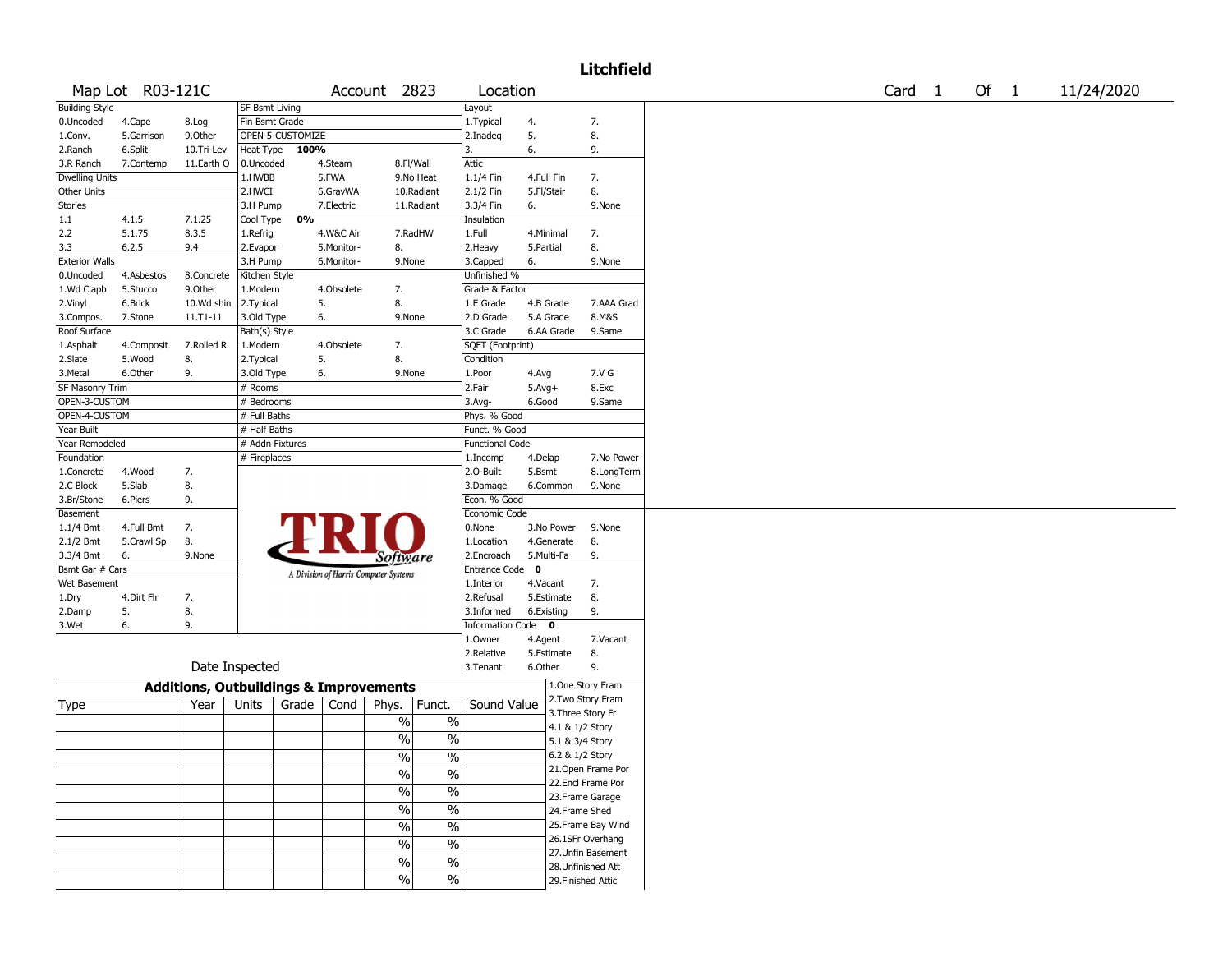|                   | Map Lot R03-122          | Account 555 | Location                     |                                | 502 RICHMOND ROAD          |                                  |                       |                          | Card <sub>1</sub>    | Of $1$        |                                | 11/24/2020                          |
|-------------------|--------------------------|-------------|------------------------------|--------------------------------|----------------------------|----------------------------------|-----------------------|--------------------------|----------------------|---------------|--------------------------------|-------------------------------------|
|                   | ELWELL, RANLEIGH SR      |             |                              | <b>Property Data</b>           |                            |                                  |                       | <b>Assessment Record</b> |                      |               |                                |                                     |
|                   | 1087 LITCHFIELD ROAD     |             |                              | Neighborhood 177 Richmond Road |                            | Year                             | Land                  |                          | <b>Buildings</b>     |               | Exempt                         | <b>Total</b>                        |
|                   | BOWDOIN ME 04287         |             |                              |                                |                            | 2007                             |                       | 45,510                   |                      | 68,155        | 0                              | 113,665                             |
|                   |                          |             | Tree Growth Year             | $\mathbf 0$                    |                            | 2008                             |                       | 45,510                   |                      | 68,155        | 0                              | 113,665                             |
|                   |                          |             | X Coordinate<br>Y Coordinate |                                | $\mathbf 0$<br>$\mathbf 0$ | 2009                             |                       | 44,750                   |                      | 78,289        | 0                              | 123,039                             |
| B2839P319         |                          |             | Zone/Land Use                | <b>11 Residential</b>          |                            |                                  |                       |                          |                      |               |                                |                                     |
|                   |                          |             |                              |                                |                            | 2010                             |                       | 44,750                   |                      | 68,155        | 0                              | 112,905                             |
|                   |                          |             | Secondary Zone               |                                |                            | 2011                             |                       | 44,750                   |                      | 75,481        | 0                              | 120,231                             |
|                   |                          |             |                              |                                |                            | 2012                             |                       | 44,750                   |                      | 75,481        | 0                              | 120,231                             |
|                   |                          |             | Topography 2 Rolling         |                                |                            | 2013                             |                       | 44,750                   |                      | 75,481        | 0                              | 120,231                             |
|                   |                          |             | 1.Level                      | 4.Below St                     | 7.Res Protec               | 2014                             |                       | 44,750                   |                      | 75,481        | 0                              | 120,231                             |
|                   |                          |             | 2.Rolling<br>3.Above St      | 5.Low<br>6.Swampy              | 8.<br>9.                   | 2015                             |                       | 44,750                   |                      | 75,481        | 0                              | 120,231                             |
|                   |                          |             | Utilities                    | 4 Drilled Well                 | <b>6 Septic System</b>     | 2016                             |                       | 44,750                   |                      | 75,481        | 0                              | 120,231                             |
|                   |                          |             | 1.Public                     | 4.Dr Well                      | 7.Cesspool                 | 2017                             |                       | 44,750                   |                      | 75,481        | 0                              | 120,231                             |
|                   |                          |             | 2. Water                     | 5.Dug Well                     | 8.Lake/Pond                | 2018                             |                       | 44,750                   |                      | 75,481        | 0                              | 120,231                             |
|                   |                          |             | 3.Sewer                      | 6.Septic                       | 9.None                     | 2019                             |                       | 50,700                   |                      | 102,400       | 0                              | 153,100                             |
|                   |                          |             | <b>Street</b>                | 1 Paved                        |                            | 2020                             |                       | 50,700                   |                      | 102,400       | 0                              | 153,100                             |
|                   |                          |             | 1.Paved                      | 4.Proposed                     | 7.                         |                                  |                       |                          | <b>Land Data</b>     |               |                                |                                     |
|                   |                          |             | 2.Semi Imp<br>3.Gravel       | 5.R/O/W<br>6.                  | 8.<br>9.None               | <b>Front Foot</b>                |                       | <b>Effective</b>         |                      |               | <b>Influence</b>               | <b>Influence</b>                    |
|                   |                          |             |                              |                                | $\pmb{0}$                  | 11.1-100                         | <b>Type</b>           | Frontage                 | <b>Depth</b>         | <b>Factor</b> | Code<br>%                      | <b>Codes</b><br>1.Unimproved        |
|                   | Inspection Witnessed By: |             |                              |                                | $\mathbf 0$                | 12.101-200                       |                       |                          |                      |               | $\frac{9}{6}$                  | 2.Excess Frtg                       |
|                   |                          |             |                              | <b>Sale Data</b>               |                            | $13.201+$<br>14.                 |                       |                          |                      |               | %<br>%                         | 3. Topography<br>4.Size/Shape       |
| X                 |                          | Date        | Sale Date                    |                                |                            | 15.                              |                       |                          |                      |               | $\frac{9}{6}$                  | 5.Access                            |
| No./Date          | Description              | Date Insp.  | Price                        |                                |                            |                                  |                       |                          |                      |               | %<br>%                         | 6.Restriction<br>7. Right of Way    |
|                   |                          |             | Sale Type<br>1.Land          | 4.MFG UNIT                     | 7.                         | <b>Square Foot</b>               |                       |                          | <b>Square Feet</b>   |               |                                | 8.View/Environ                      |
|                   |                          |             | 2.L & B                      | 5.Other                        | 8.                         | 16.Regular Lot                   |                       |                          |                      |               | $\frac{9}{6}$                  | 9.Fract Share<br><b>Acres</b>       |
|                   |                          |             | 3.Building                   | 6.                             | 9.                         | 17.Secondary Lot                 |                       |                          |                      |               | $\frac{9}{6}$<br>$\frac{9}{6}$ | 30. Frontage 1                      |
|                   |                          |             | Financing                    |                                |                            | 18.Excess Land<br>19.Condominium |                       |                          |                      |               | $\frac{9}{6}$                  | 31. Frontage 2                      |
|                   |                          |             | 1.Convent                    | 4.Seller                       | 7.                         | 20.Miscellaneous                 |                       |                          |                      |               | $\frac{9}{6}$                  | 32.Tillable                         |
| Notes:            |                          |             | 2.FHA/VA                     | 5.Private                      | 8.                         |                                  |                       |                          |                      |               | $\frac{9}{6}$                  | 33.Tillable<br>34.Softwood F&O      |
|                   |                          |             | 3.Assumed                    | 6.Cash                         | 9.Unknown                  | <b>Fract. Acre</b>               |                       |                          |                      |               | $\frac{9}{6}$                  | 35. Mixed Wood F&O                  |
|                   |                          |             | Validity                     |                                |                            | 21. Houselot (Frac               |                       |                          | <b>Acreage/Sites</b> |               |                                | 36.Hardwood F&O                     |
|                   |                          |             | 1.Valid                      | 4.Split                        | 7.Renovate                 | 22.Baselot(Fract)                | 24<br>$\overline{26}$ |                          | 1.00<br>1.90         | 100<br>100    | %<br>0<br>%<br>$\mathbf 0$     | 37.Softwood TG                      |
|                   |                          |             | 2.Related                    | 5.Partial                      | 8.Other                    | 23.                              | 44                    |                          | 1.00                 | 100           | $\frac{9}{6}$<br>$\mathbf 0$   | 38. Mixed Wood TG                   |
|                   |                          | 3.Distress  | 6.Exempt                     | 9.                             | <b>Acres</b>               |                                  |                       |                          |                      | $\frac{9}{6}$ | 39.Hardwood TG                 |                                     |
|                   |                          |             | Verified                     |                                |                            | 24. Houselot                     |                       |                          |                      |               | $\frac{9}{6}$                  | 40. Wasteland                       |
|                   |                          |             | 1.Buyer                      | 4.Agent                        | 7.Family                   | 25.Baselot                       |                       |                          |                      |               | $\frac{9}{6}$                  | 41.Gravel Pit<br>42. Mobile Home Si |
|                   |                          |             | 2.Seller                     | 5.Pub Rec                      | 8.0ther                    | 26.Rear 1<br>27.Rear 2           |                       |                          |                      |               | $\frac{9}{6}$                  | 43.Camp Site                        |
|                   |                          | 3.Lender    | 6.MLS                        | 9.                             | 28. Rear 3                 |                                  |                       |                          |                      |               | 44.Lot Improvemen              |                                     |
| <b>Litchfield</b> |                          |             |                              |                                | 29. Rear 4                 |                                  |                       | <b>Total Acreage</b>     | 2.90                 |               | 45.Access Right                |                                     |
|                   |                          |             |                              |                                |                            |                                  |                       |                          |                      |               |                                | 46.Golf Course                      |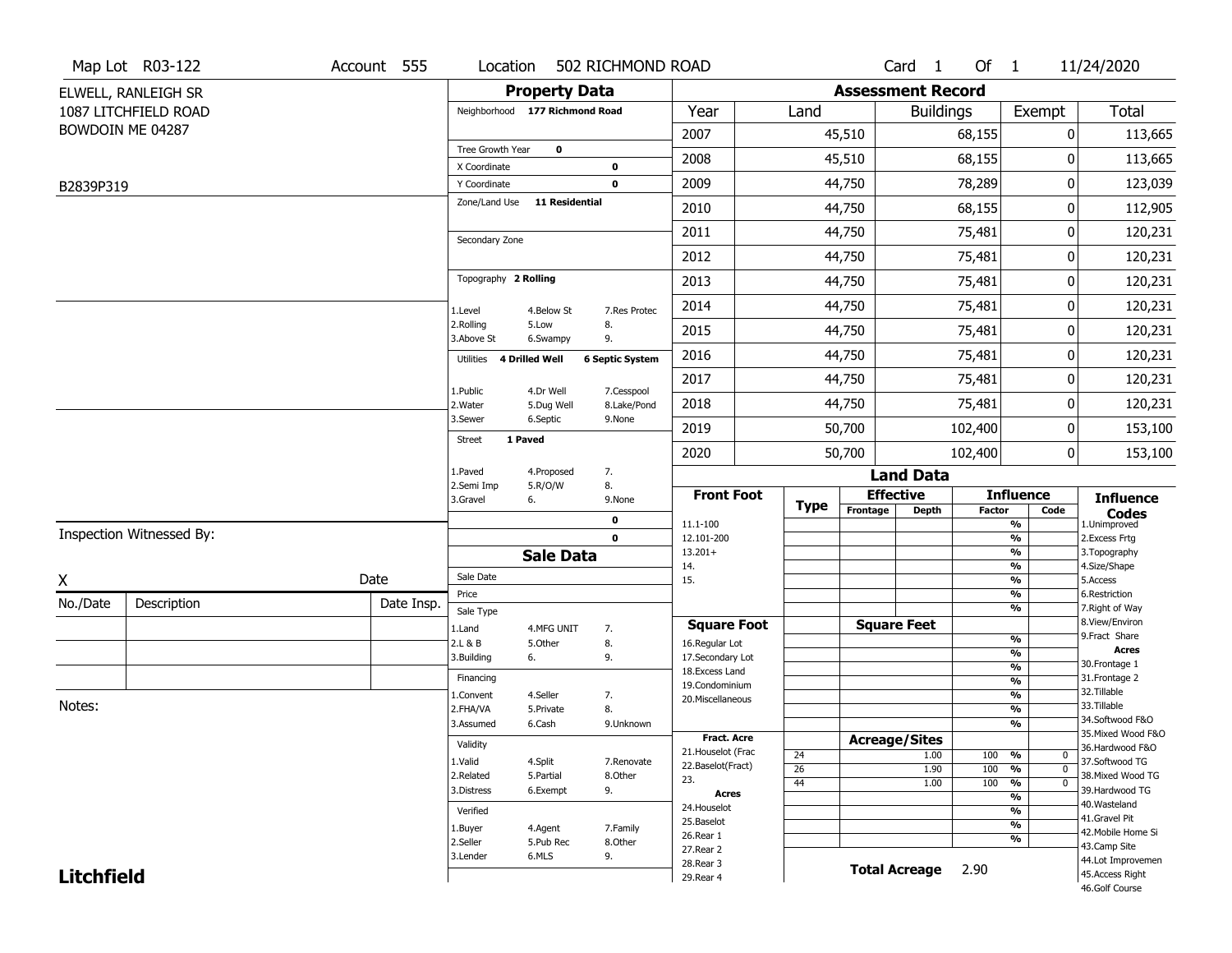|                       |                        |             |                                                   |                  |                                       |                   |                         |                                  |            |                    | <b>Litchfield</b>  |                   |              |        |        |       |      |       |            |  |
|-----------------------|------------------------|-------------|---------------------------------------------------|------------------|---------------------------------------|-------------------|-------------------------|----------------------------------|------------|--------------------|--------------------|-------------------|--------------|--------|--------|-------|------|-------|------------|--|
|                       | Map Lot R03-122        |             |                                                   |                  |                                       | Account 555       |                         | Location                         |            |                    |                    | 502 RICHMOND ROAD |              |        | Card 1 |       | Of 1 |       | 11/24/2020 |  |
| Building Style 4 Cape |                        |             | <b>SF Bsmt Living</b>                             |                  | 0                                     |                   |                         | Layout                           | 1 Typical  |                    |                    |                   |              |        |        |       |      |       |            |  |
| 0.Uncoded             | 4.Cape                 | 8.Log       | Fin Bsmt Grade                                    |                  | 0 <sub>0</sub>                        |                   |                         | 1. Typical                       | 4.         |                    | 7.                 |                   |              |        |        |       |      | Shed  |            |  |
| 1.Conv.               | 5.Garrison             | 9.Other     |                                                   | OPEN-5-CUSTOMIZE | 0                                     |                   |                         | 2.Inadeq                         | 5.         |                    | 8.                 |                   |              |        |        |       |      | 12.0' |            |  |
| 2.Ranch               | 6.Split                | 10.Tri-Lev  | Heat Type                                         | 100%             |                                       | 5 Forced Warm Air |                         | 3.                               | 6.         |                    | 9.                 |                   |              |        | Gar    |       |      |       | 14.0'      |  |
| 3.R Ranch             | 7.Contemp              | 11.Earth O  | 0.Uncoded                                         |                  | 4.Steam                               |                   | 8.Fl/Wall               | Attic                            | 9 None     |                    |                    |                   |              |        |        |       |      |       |            |  |
| Dwelling Units 1      |                        |             | 1.HWBB                                            |                  | 5.FWA                                 |                   | 9.No Heat               | 1.1/4 Fin                        | 4.Full Fin |                    | 7.                 |                   |              |        |        | 22.0' |      |       |            |  |
| Other Units           | 0                      |             | 2.HWCI                                            |                  | 6.GravWA                              |                   | 10.Radiant              | 2.1/2 Fin                        | 5.Fl/Stair |                    | 8.                 |                   |              |        |        |       |      |       |            |  |
| <b>Stories</b>        | 4 One & 1/2 Story      |             | 3.H Pump                                          |                  | 7.Electric                            |                   | 11.Radiant              | 3.3/4 Fin                        | 6.         |                    | 9.None             |                   |              | Canopy |        |       |      |       |            |  |
| 1.1                   | 4.1.5                  | 7.1.25      | Cool Type                                         | 0%               | 9 None                                |                   |                         | Insulation                       | 1 Full     |                    |                    |                   | 16.0'        | 13.0'  | 20.0   |       |      |       |            |  |
| 2.2                   | 5.1.75                 | 8.3.5       | 1.Refrig                                          |                  | 4.W&C Air                             |                   | 7.RadHW                 | 1.Full                           | 4.Minimal  |                    | 7.                 |                   |              |        |        |       |      |       |            |  |
| 3.3                   | 6.2.5                  | 9.4         | 2.Evapor                                          |                  | 5.Monitor-                            | 8.                |                         | 2. Heavy                         | 5.Partial  |                    | 8.                 |                   | 15.0'        | 8.0"   |        |       |      |       |            |  |
| <b>Exterior Walls</b> | 2 Vinyl                |             | 3.H Pump                                          |                  | 6.Monitor-                            |                   | 9.None                  | 3.Capped                         | 6.         |                    | 9.None             |                   |              | 10.0'  |        |       |      |       |            |  |
| 0.Uncoded             | 4.Asbestos             | 8.Concrete  | Kitchen Style                                     |                  | 1 Modern                              |                   |                         | Unfinished %                     | 0%         |                    |                    |                   | Shed         | 5.0    |        |       |      |       |            |  |
| 1.Wd Clapb            | 5.Stucco               | 9.0ther     | 1.Modern                                          |                  | 4.Obsolete                            | 7.                |                         | Grade & Factor                   |            | 3 Average 100%     |                    |                   |              |        |        |       |      |       |            |  |
| 2.Vinyl               | 6.Brick                | 10.Wd shin  | 2. Typical                                        |                  | 5.                                    | 8.                |                         | 1.E Grade                        | 4.B Grade  |                    | 7.AAA Grad         |                   | 16.0'        | P      |        |       |      |       |            |  |
| 3.Compos.             | 7.Stone                | 11.T1-11    | 3.Old Type                                        |                  | 6.                                    |                   | 9.None                  | 2.D Grade                        | 5.A Grade  |                    | 8.M&S              |                   |              |        |        |       |      |       |            |  |
| Roof Surface          | 3 Sheet Metal          |             | Bath(s) Style                                     |                  |                                       | 1 Modern Bath(s)  |                         | 3.C Grade                        | 6.AA Grade |                    | 9.Same             |                   | 18.0'        |        |        |       |      |       |            |  |
| 1.Asphalt             | 4.Composit             | 7.Rolled R  | 1.Modern                                          |                  | 4.Obsolete                            | 7.                |                         | SQFT (Footprint) 904             |            |                    |                    |                   | $11/2$ sFr/B |        |        |       |      |       |            |  |
| 2.Slate               | 5.Wood                 | 8.          | 2. Typical                                        |                  | 5.                                    | 8.                |                         | Condition                        | 4 Average  |                    |                    |                   |              |        |        |       |      |       |            |  |
| 3.Metal               | 6.Other                | 9.          | 3.Old Type                                        |                  | 6.                                    |                   | 9.None                  | 1.Poor                           | 4.Avg      |                    | 7.V G              |                   |              |        |        |       |      |       |            |  |
| SF Masonry Trim 0     |                        |             | # Rooms                                           |                  | 0                                     |                   |                         | 2.Fair                           | $5.Avg+$   |                    | 8.Exc              |                   | 46.0'        | 6.0'   |        |       |      |       |            |  |
| OPEN-3-CUSTOM 0       |                        |             | # Bedrooms                                        |                  | 3                                     |                   |                         | $3.$ Avg-                        | 6.Good     |                    | 9.Same             |                   |              |        |        |       |      |       |            |  |
| OPEN-4-CUSTOM 0       |                        |             | # Full Baths                                      |                  | $\mathbf{1}$                          |                   |                         | Phys. % Good                     | 0%         |                    |                    |                   |              |        |        |       |      |       |            |  |
| Year Built            | 1900                   |             | # Half Baths                                      |                  | $\mathbf 0$                           |                   |                         | Funct. % Good                    | 100%       |                    |                    |                   |              |        |        |       |      |       |            |  |
| Year Remodeled 0      |                        |             | # Addn Fixtures                                   |                  | $\mathbf 0$                           |                   |                         | <b>Functional Code</b>           |            | 9 None             |                    |                   |              | 28.0   |        |       |      |       |            |  |
| Foundation            | 3 Brick &/or Stone     |             | # Fireplaces                                      |                  | 0                                     |                   |                         | 1.Incomp                         | 4.Delap    |                    | 7.No Power         |                   |              |        |        |       |      |       |            |  |
| 1.Concrete            | 4.Wood                 | 7.          |                                                   |                  |                                       |                   |                         | 2.0-Built                        | 5.Bsmt     |                    | 8.LongTerm         |                   |              |        |        |       |      |       |            |  |
| 2.C Block             | 5.Slab                 | 8.          |                                                   |                  |                                       |                   |                         | 3.Damage                         | 6.Common   |                    | 9.None             |                   | 22.0         |        |        |       |      |       |            |  |
| 3.Br/Stone            | 6.Piers                | 9.          |                                                   |                  |                                       |                   |                         | Econ. % Good                     | 100%       |                    |                    |                   |              |        |        |       |      |       |            |  |
| Basement              | <b>4 Full Basement</b> |             |                                                   |                  |                                       |                   |                         | Economic Code None               |            |                    |                    |                   |              |        |        |       |      |       |            |  |
| 1.1/4 Bmt             | 4.Full Bmt             | 7.          |                                                   |                  |                                       |                   |                         | 0.None                           | 3.No Power |                    | 9.None             |                   |              |        |        |       |      |       |            |  |
| 2.1/2 Bmt             | 5.Crawl Sp             | 8.          |                                                   |                  |                                       |                   |                         | 1.Location                       | 4.Generate |                    | 8.                 |                   |              |        |        |       |      |       |            |  |
| 3.3/4 Bmt             | 6.                     | 9.None      |                                                   |                  |                                       | Software          |                         | 2.Encroach                       | 5.Multi-Fa |                    | 9.                 |                   |              |        |        |       |      |       |            |  |
| Bsmt Gar # Cars 0     |                        |             |                                                   |                  |                                       |                   |                         | Entrance Code 1 Interior Inspect |            |                    |                    |                   |              |        |        |       |      |       |            |  |
| Wet Basement          | 1 Dry Basement         |             |                                                   |                  | A Division of Harris Computer Systems |                   |                         | 1.Interior                       | 4.Vacant   |                    | 7.                 |                   |              |        |        |       |      |       |            |  |
| 1.Dry                 | 4.Dirt Flr             | 7.          |                                                   |                  |                                       |                   |                         | 2.Refusal                        | 5.Estimate |                    | 8.                 |                   |              |        |        |       |      |       |            |  |
| 2.Damp                | 5.                     | 8.          |                                                   |                  |                                       |                   |                         | 3.Informed                       | 6.Existing |                    | 9.                 |                   |              |        |        |       |      |       |            |  |
| 3.Wet                 | 6.                     | 9.          |                                                   |                  |                                       |                   |                         | Information Code 3 Tenant        |            |                    |                    |                   |              |        |        |       |      |       |            |  |
|                       |                        |             |                                                   |                  |                                       |                   |                         | 1.Owner                          | 4.Agent    |                    | 7.Vacant           |                   |              |        |        |       |      |       |            |  |
|                       |                        |             |                                                   |                  |                                       |                   |                         | 2.Relative                       | 5.Estimate |                    | 8.                 |                   |              |        |        |       |      |       |            |  |
|                       |                        |             | Date Inspected                                    |                  | 10/09/2018                            |                   |                         | 3.Tenant                         | 6.Other    |                    | 9.                 |                   |              |        |        |       |      |       |            |  |
|                       |                        |             | <b>Additions, Outbuildings &amp; Improvements</b> |                  |                                       |                   |                         |                                  |            | 1.One Story Fram   |                    |                   |              |        |        |       |      |       |            |  |
| Type                  |                        | Year        | Units                                             | Grade            | Cond                                  | Phys.             | Funct.                  | Sound Value                      |            | 2. Two Story Fram  |                    |                   |              |        |        |       |      |       |            |  |
| 22 Encl Frame         |                        | 0           | 108                                               | 00               | 0                                     | 10                | $\frac{9}{0}$ 0<br>$\%$ |                                  |            | 3. Three Story Fr  |                    |                   |              |        |        |       |      |       |            |  |
| 24 Frame Shed         |                        | 0           |                                                   |                  |                                       |                   |                         |                                  |            | 4.1 & 1/2 Story    |                    |                   |              |        |        |       |      |       |            |  |
|                       |                        |             | 240                                               | 2 100            | 4                                     | 10                | % 75<br>$\%$            |                                  |            | 5.1 & 3/4 Story    |                    |                   |              |        |        |       |      |       |            |  |
| 61 Canopy/s           |                        | $\mathbf 0$ | 115                                               | 2 100            | 14                                    | 10                | $\sqrt{96}$ 75<br>$\%$  |                                  |            | 6.2 & 1/2 Story    |                    |                   |              |        |        |       |      |       |            |  |
| 23 Frame Garage       |                        | 0           | 440                                               | 2 100            | $\vert 4$                             | 10                | % 100 %                 |                                  |            |                    | 21. Open Frame Por |                   |              |        |        |       |      |       |            |  |
| 24 Frame Shed         |                        | 0           |                                                   |                  |                                       | $\%$              |                         | %  400                           |            |                    | 22.Encl Frame Por  |                   |              |        |        |       |      |       |            |  |
|                       |                        |             |                                                   |                  |                                       |                   |                         |                                  |            | 23. Frame Garage   |                    |                   |              |        |        |       |      |       |            |  |
|                       |                        |             |                                                   |                  |                                       | $\%$              | $\%$                    |                                  |            | 24.Frame Shed      |                    |                   |              |        |        |       |      |       |            |  |
|                       |                        |             |                                                   |                  |                                       | $\%$              | $\frac{1}{2}$           |                                  |            |                    | 25. Frame Bay Wind |                   |              |        |        |       |      |       |            |  |
|                       |                        |             |                                                   |                  |                                       | $\%$              | $\%$                    |                                  |            |                    | 26.1SFr Overhang   |                   |              |        |        |       |      |       |            |  |
|                       |                        |             |                                                   |                  |                                       | $\%$              | $\%$                    |                                  |            |                    | 27.Unfin Basement  |                   |              |        |        |       |      |       |            |  |
|                       |                        |             |                                                   |                  |                                       |                   |                         |                                  |            | 28.Unfinished Att  |                    |                   |              |        |        |       |      |       |            |  |
|                       |                        |             |                                                   |                  |                                       | $\%$              | %                       |                                  |            | 29. Finished Attic |                    |                   |              |        |        |       |      |       |            |  |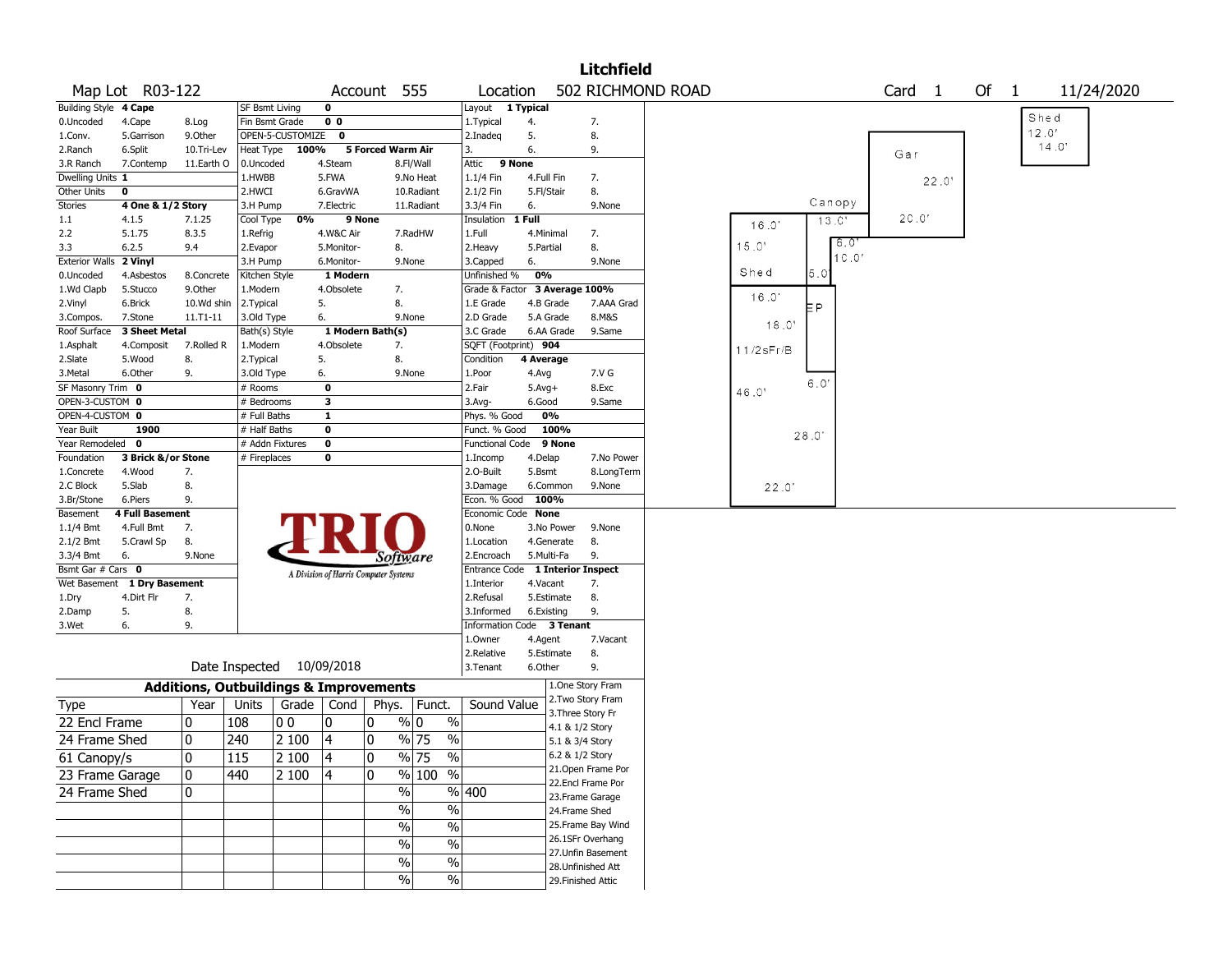|                   | Map Lot R03-123                                 | Account 120 | Location                     |                                      |                           | 761 HUNTINGTON HILL ROAD            |                 |                          | Card <sub>1</sub>    | Of $1$        |                                                      | 11/24/2020                          |
|-------------------|-------------------------------------------------|-------------|------------------------------|--------------------------------------|---------------------------|-------------------------------------|-----------------|--------------------------|----------------------|---------------|------------------------------------------------------|-------------------------------------|
|                   | BERNIER, NORMAND L                              |             |                              | <b>Property Data</b>                 |                           |                                     |                 | <b>Assessment Record</b> |                      |               |                                                      |                                     |
|                   | BERNIER, JEANNINE B                             |             |                              | Neighborhood 94 Huntington Hill Road |                           | Year                                | Land            |                          | <b>Buildings</b>     |               | Exempt                                               | Total                               |
|                   | 761 HUNTINGTON HILL RD                          |             |                              |                                      |                           | 2007                                |                 | 92,350                   |                      | 76,139        | 19,000                                               | 149,489                             |
|                   | LITCHFIELD ME 04350                             |             | Tree Growth Year             | $\mathbf 0$                          |                           | 2008                                |                 | 92,350                   |                      | 76,099        | 18,050                                               | 150,399                             |
|                   | B1393P187 B12319P222                            |             | X Coordinate<br>Y Coordinate |                                      | 0<br>$\mathbf 0$          | 2009                                |                 | 71,250                   |                      | 110,875       | 15,200                                               | 166,925                             |
|                   |                                                 |             | Zone/Land Use                | <b>11 Residential</b>                |                           | 2010                                |                 | 71,250                   |                      | 74,678        | 16,000                                               | 129,928                             |
|                   |                                                 |             |                              |                                      |                           | 2011                                |                 | 71,250                   |                      | 105,275       | 16,000                                               | 160,525                             |
|                   |                                                 |             | Secondary Zone               |                                      |                           | 2012                                |                 | 71,250                   |                      | 105,275       | 16,000                                               | 160,525                             |
|                   |                                                 |             | Topography 2 Rolling         |                                      |                           | 2013                                |                 | 71,250                   |                      | 109,069       | 16,000                                               | 164,319                             |
|                   |                                                 |             |                              |                                      |                           | 2014                                |                 | 71,250                   |                      | 109,069       | 16,000                                               | 164,319                             |
|                   |                                                 |             | 1.Level<br>2.Rolling         | 4.Below St<br>5.Low                  | 7.Res Protec<br>8.        | 2015                                |                 | 71,250                   |                      | 109,069       | 16,000                                               | 164,319                             |
|                   |                                                 |             | 3.Above St                   | 6.Swampy                             | 9.                        | 2016                                |                 | 71,250                   |                      | 109,069       | 21,000                                               | 159,319                             |
|                   |                                                 |             | Utilities                    | <b>4 Drilled Well</b>                | <b>6 Septic System</b>    | 2017                                |                 | 71,250                   |                      | 109,069       | 26,000                                               | 154,319                             |
|                   |                                                 |             | 1.Public<br>2. Water         | 4.Dr Well<br>5.Dug Well              | 7.Cesspool<br>8.Lake/Pond | 2018                                |                 | 71,250                   |                      | 109,069       | 24,960                                               | 155,359                             |
|                   |                                                 |             | 3.Sewer                      | 6.Septic                             | 9.None                    | 2019                                |                 | 70,800                   |                      | 129,900       | 26,000                                               | 174,700                             |
|                   |                                                 |             | Street                       | 1 Paved                              |                           | 2020                                |                 | 70,800                   |                      | 129,900       | 31,000                                               | 169,700                             |
|                   |                                                 |             | 1.Paved                      | 4.Proposed                           | 7.                        |                                     |                 |                          | <b>Land Data</b>     |               |                                                      |                                     |
|                   |                                                 |             | 2.Semi Imp<br>3.Gravel       | 5.R/O/W                              | 8.                        | <b>Front Foot</b>                   |                 |                          | <b>Effective</b>     |               | <b>Influence</b>                                     | <b>Influence</b>                    |
|                   |                                                 |             |                              | 6.                                   | 9.None<br>$\mathbf 0$     |                                     | <b>Type</b>     | Frontage                 | <b>Depth</b>         | <b>Factor</b> | Code                                                 | <b>Codes</b><br>1.Unimproved        |
|                   | Inspection Witnessed By:                        |             |                              |                                      | $\mathbf 0$               | 11.1-100<br>12.101-200              |                 |                          |                      |               | $\frac{9}{6}$<br>$\overline{\frac{9}{6}}$            | 2.Excess Frtg                       |
|                   |                                                 |             |                              | <b>Sale Data</b>                     |                           | $13.201+$                           |                 |                          |                      |               | $\frac{9}{6}$                                        | 3. Topography                       |
| X                 |                                                 | Date        | Sale Date                    |                                      |                           | 14.<br>15.                          |                 |                          |                      |               | $\overline{\frac{9}{6}}$<br>$\frac{9}{6}$            | 4.Size/Shape<br>5.Access            |
| No./Date          | Description                                     | Date Insp.  | Price                        |                                      |                           |                                     |                 |                          |                      |               | $\frac{9}{6}$<br>$\frac{9}{6}$                       | 6.Restriction<br>7. Right of Way    |
|                   |                                                 |             | Sale Type<br>1.Land          | 4.MFG UNIT                           | 7.                        | <b>Square Foot</b>                  |                 |                          | <b>Square Feet</b>   |               |                                                      | 8.View/Environ                      |
|                   |                                                 |             | 2.L & B                      | 5.Other                              | 8.                        | 16.Regular Lot                      |                 |                          |                      |               | %                                                    | 9.Fract Share<br><b>Acres</b>       |
|                   |                                                 |             | 3.Building                   | 6.                                   | 9.                        | 17.Secondary Lot<br>18. Excess Land |                 |                          |                      |               | %<br>%                                               | 30. Frontage 1                      |
|                   |                                                 |             | Financing                    |                                      |                           | 19.Condominium                      |                 |                          |                      |               | %                                                    | 31. Frontage 2                      |
| Notes:            |                                                 |             | 1.Convent                    | 4.Seller                             | 7.                        | 20.Miscellaneous                    |                 |                          |                      |               | %                                                    | 32.Tillable<br>33.Tillable          |
|                   |                                                 |             | 2.FHA/VA                     | 5.Private                            | 8.                        |                                     |                 |                          |                      |               | %<br>%                                               | 34.Softwood F&O                     |
|                   | 11/7/2011-PER PAT DOW. OWNER REFUSED-ESTIMATED? |             | 3.Assumed                    | 6.Cash                               | 9.Unknown                 | <b>Fract. Acre</b>                  |                 |                          | <b>Acreage/Sites</b> |               |                                                      | 35. Mixed Wood F&O                  |
|                   |                                                 |             | Validity                     |                                      |                           | 21. Houselot (Frac                  | 24              |                          | 1.00                 | 100           | %<br>0                                               | 36.Hardwood F&O                     |
|                   |                                                 |             | 1.Valid                      | 4.Split                              | 7.Renovate                | 22.Baselot(Fract)                   | $\overline{26}$ |                          | 5.00                 | 100           | $\frac{9}{6}$<br>$\mathbf 0$                         | 37.Softwood TG                      |
|                   |                                                 |             | 2.Related                    | 5.Partial                            | 8.Other                   | 23.                                 | $\overline{27}$ |                          | 10.00                | 100           | $\frac{9}{6}$<br>$\Omega$                            | 38. Mixed Wood TG<br>39.Hardwood TG |
|                   |                                                 |             | 3.Distress                   | 6.Exempt                             | 9.                        | Acres                               | $\overline{28}$ |                          | 46.00                | 100           | $\frac{9}{6}$<br>$\mathbf 0$                         | 40.Wasteland                        |
|                   |                                                 |             | Verified                     |                                      |                           | 24. Houselot<br>25.Baselot          | 40              |                          | 3.00                 | 100           | $\frac{9}{6}$<br>$\mathbf 0$                         | 41.Gravel Pit                       |
|                   |                                                 |             | 1.Buyer                      | 4.Agent                              | 7.Family                  | 26.Rear 1                           |                 |                          |                      |               | $\overline{\frac{9}{6}}$<br>$\overline{\frac{9}{6}}$ | 42. Mobile Home Si                  |
|                   |                                                 |             | 2.Seller                     | 5.Pub Rec                            | 8.0ther                   | 27.Rear 2                           |                 |                          |                      |               |                                                      | 43.Camp Site                        |
| <b>Litchfield</b> |                                                 |             | 3.Lender                     | 6.MLS                                | 9.                        |                                     |                 |                          |                      |               |                                                      | 44.Lot Improvemen                   |
|                   |                                                 |             |                              |                                      |                           | 28. Rear 3<br>29. Rear 4            |                 | <b>Total Acreage</b>     |                      | 65.00         |                                                      | 45.Access Right                     |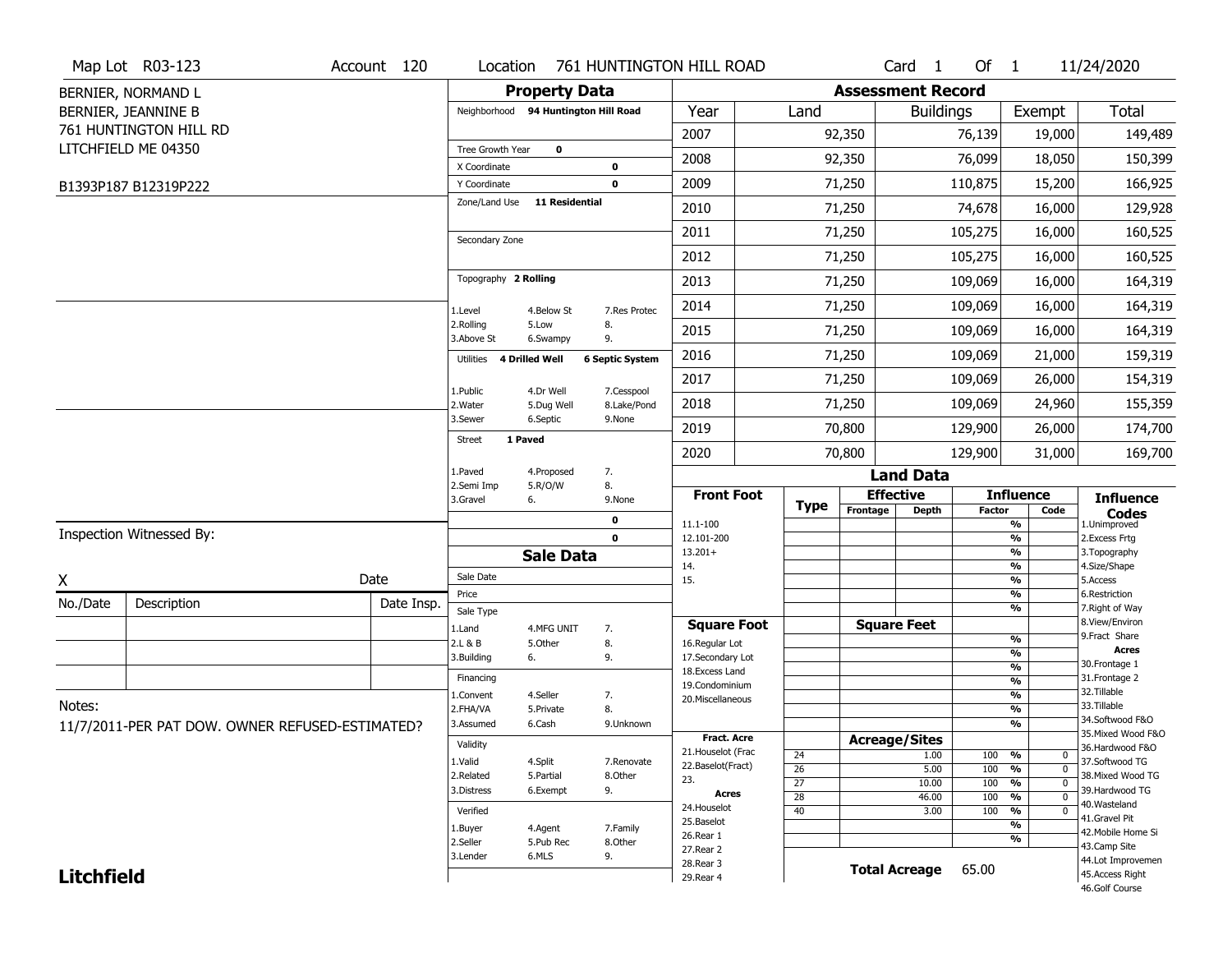|                                |                               |              |                           |                  |                                                   |                |                       |                                    |                  |                        | Litchfield         |                          |       |                    |                                   |                |      |        |            |
|--------------------------------|-------------------------------|--------------|---------------------------|------------------|---------------------------------------------------|----------------|-----------------------|------------------------------------|------------------|------------------------|--------------------|--------------------------|-------|--------------------|-----------------------------------|----------------|------|--------|------------|
|                                | Map Lot R03-123               |              |                           |                  |                                                   | Account 120    |                       | Location                           |                  |                        |                    | 761 HUNTINGTON HILL ROAD |       |                    | Card <sub>1</sub>                 |                | Of 1 |        | 11/24/2020 |
|                                | Building Style 1 Conventional |              | <b>SF Bsmt Living</b>     |                  | $\bf{0}$                                          |                |                       | Layout 1 Typical                   |                  |                        |                    |                          |       |                    |                                   |                |      |        |            |
| 0.Uncoded                      | 4.Cape                        | 8.Log        | Fin Bsmt Grade            |                  | 0 <sub>0</sub>                                    |                |                       | 1. Typical                         | 4.               |                        | 7.                 |                          |       |                    |                                   |                |      |        |            |
| 1.Conv.                        | 5.Garrison                    | 9.0ther      |                           | OPEN-5-CUSTOMIZE | 0                                                 |                |                       | 2.Inadeq                           | 5.               |                        | 8.                 |                          |       |                    |                                   |                |      |        |            |
| 2.Ranch                        | 6.Split                       | 10.Tri-Lev   | Heat Type                 | 100%             |                                                   | 1 Hot Water BB |                       | 3.                                 | 6.               |                        | 9.                 |                          |       |                    |                                   |                |      |        |            |
| 3.R Ranch                      | 7.Contemp                     | 11.Earth O   | 0.Uncoded                 |                  | 4.Steam                                           |                | 8.Fl/Wall             | Attic                              | 5 Floor & Stairs |                        |                    |                          |       |                    |                                   |                |      |        |            |
| Dwelling Units 2               |                               |              | 1.HWBB                    |                  | 5.FWA                                             |                | 9.No Heat             | 1.1/4 Fin                          | 4.Full Fin       |                        | 7.                 |                          |       |                    |                                   |                |      |        |            |
| Other Units                    | 0                             |              | 2.HWCI                    |                  | 6.GravWA                                          |                | 10.Radiant            | 2.1/2 Fin                          | 5.Fl/Stair       |                        | 8.                 |                          |       |                    |                                   |                |      |        |            |
| <b>Stories</b>                 | 2 Two Story                   |              | 3.H Pump                  |                  | 7. Electric                                       |                | 11.Radiant            | 3.3/4 Fin                          | 6.               |                        | 9.None             |                          |       |                    |                                   |                |      | 68.0   |            |
| 1.1                            | 4.1.5                         | 7.1.25       | Cool Type                 | 0%               |                                                   | 9 None         |                       | Insulation                         | 1 Full           |                        |                    |                          |       |                    |                                   |                |      |        |            |
| 2.2                            | 5.1.75                        | 8.3.5        | 1.Refrig                  |                  | 4.W&C Air                                         |                | 7.RadHW               | 1.Full                             | 4.Minimal        |                        | 7.                 |                          | 26.0' | Shed               |                                   |                |      | Canopy |            |
| 3.3                            | 6.2.5                         | 9.4          | 2.Evapor                  |                  | 5.Monitor-                                        | 8.             |                       | 2. Heavy                           | 5.Partial        |                        | 8.                 |                          |       |                    |                                   |                |      |        |            |
| <b>Exterior Walls</b>          | 1 Clapboard                   |              | 3.H Pump                  |                  | 6.Monitor-                                        |                | 9.None                | 3.Capped                           | 6.               |                        | 9.None             |                          |       | 42.0               |                                   |                |      |        |            |
| 0.Uncoded                      | 4.Asbestos                    | 8.Concrete   | Kitchen Style             |                  | 2 Typical                                         |                |                       | Unfinished %                       | 0%               |                        |                    |                          |       |                    | $16^\circ$ . $\!\mathrm{C}^\star$ |                |      |        |            |
| 1.Wd Clapb                     | 5.Stucco                      | 9.0ther      | 1.Modern                  |                  | 4.Obsolete                                        | 7.             |                       | Grade & Factor 3 Average 100%      |                  |                        |                    |                          |       | 18.0<br>2.0 Canopy |                                   | 16.0'          |      |        |            |
| 2.Vinyl                        | 6.Brick                       | 10.Wd shin   | 2. Typical                |                  | 5.                                                | 8.             |                       | 1.E Grade                          | 4.B Grade        |                        | 7.AAA Grad         |                          |       | 20.0'              | 1sB Fr                            |                |      | 20.0"  |            |
| 3.Compos.                      | 7.Stone                       | 11.T1-11     | 3.Old Type                |                  | 6.                                                |                | 9.None                | 2.D Grade                          | 5.A Grade        |                        | 8.M&S              |                          |       |                    | 10.0                              |                |      |        |            |
| Roof Surface                   | 1 Asphalt Shingles            |              | Bath(s) Style             |                  | 2 Typical Bath(s)                                 |                |                       | 3.C Grade                          |                  | 6.AA Grade             | 9.Same             |                          |       | $12.0^{\circ}$     | 11/2sBFr                          |                |      |        |            |
| 1.Asphalt                      | 4.Composit                    | 7.Rolled R   | 1.Modern                  |                  | 4.Obsolete                                        | 7.             |                       | SQFT (Footprint) 777               |                  |                        |                    |                          |       | 2.0'               |                                   |                |      |        |            |
| 2.Slate                        | 5.Wood                        | 8.           | 2. Typical                |                  | 5.                                                | 8.             |                       | Condition                          |                  | <b>3 Below Average</b> |                    |                          |       |                    |                                   | 30.0'          |      |        |            |
| 3.Metal                        | 6.Other                       | 9.           | 3.Old Type                |                  | 6.                                                |                | 9.None                | 1.Poor                             | 4.Avg            |                        | 7.V G              |                          |       |                    | 18.0                              |                |      |        |            |
| SF Masonry Trim 0              |                               |              | # Rooms                   |                  | 3                                                 |                |                       | 2.Fair                             | $5.Avg+$         |                        | 8.Exc              |                          |       |                    |                                   |                |      |        |            |
| OPEN-3-CUSTOM 0                |                               |              | # Bedrooms                |                  | $\mathbf{2}$                                      |                |                       | 3.Avg-                             | 6.Good           |                        | 9.Same             |                          |       | 2.0                | $18.0^{\circ}$                    |                |      |        |            |
| OPEN-4-CUSTOM 0                |                               |              | # Full Baths              |                  | $\mathbf{2}$                                      |                |                       | Phys. % Good                       | 0%               |                        |                    |                          |       | $12.0^\circ$       | 9.01                              | 31.0'          |      |        |            |
| Year Built                     | 1800                          |              | # Half Baths              |                  | $\bf{0}$                                          |                |                       | Funct. % Good                      |                  | 75%                    |                    |                          |       | 2.0'               |                                   | 2sA(u)FrB      | 15.0 |        |            |
| Year Remodeled 0               |                               |              | # Addn Fixtures           |                  | 0                                                 |                |                       | <b>Functional Code</b>             |                  | 3 Damage               |                    |                          |       | 4.0'               | 28.0'                             |                | 7.0' |        |            |
| Foundation                     | 3 Brick &/or Stone            |              | # Fireplaces              |                  | 1                                                 |                |                       | 1.Incomp                           | 4.Delap          |                        | 7.No Power         |                          |       | WD.                | 9.C'                              |                |      |        |            |
| 1.Concrete                     | 4.Wood                        | 7.           |                           |                  |                                                   |                |                       | 2.0-Built                          | 5.Bsmt           |                        | 8.LongTerm         |                          |       | 12.0'              |                                   | $13.0^{\circ}$ |      |        |            |
| 2.C Block                      | 5.Slab                        | 8.           |                           |                  |                                                   |                |                       | 3.Damage                           | 6.Common         |                        | 9.None             |                          |       |                    | 8.0'                              | 24.0"          |      |        |            |
| 3.Br/Stone                     | 6.Piers                       | 9.           |                           |                  |                                                   |                |                       | Econ. % Good<br>Economic Code None | 100%             |                        |                    |                          |       |                    | EP/OP                             |                |      |        |            |
| Basement                       | <b>4 Full Basement</b>        |              |                           |                  |                                                   |                |                       |                                    |                  |                        |                    |                          |       |                    |                                   |                |      |        |            |
| $1.1/4$ Bmt                    | 4.Full Bmt                    | 7.           |                           |                  |                                                   |                |                       | 0.None                             |                  | 3.No Power             | 9.None             |                          |       |                    |                                   |                |      |        |            |
| 2.1/2 Bmt                      | 5.Crawl Sp                    | 8.<br>9.None |                           |                  |                                                   |                |                       | 1.Location<br>2.Encroach           | 5.Multi-Fa       | 4.Generate             | 8.<br>9.           |                          |       |                    |                                   |                |      |        |            |
| 3.3/4 Bmt<br>Bsmt Gar # Cars 0 | 6.                            |              |                           |                  |                                                   |                | Software              | <b>Entrance Code</b>               |                  | 2 Refused Entry        |                    |                          |       |                    |                                   |                |      |        |            |
| Wet Basement                   | 2 Damp Basement               |              |                           |                  | A Division of Harris Computer Systems             |                |                       | 1.Interior                         | 4.Vacant         |                        | 7.                 |                          |       |                    |                                   |                |      |        |            |
| 1.Dry                          | 4.Dirt Flr                    | 7.           |                           |                  |                                                   |                |                       | 2.Refusal                          | 5.Estimate       |                        | 8.                 |                          |       |                    |                                   |                |      |        |            |
| 2.Damp                         | 5.                            | 8.           |                           |                  |                                                   |                |                       | 3.Informed                         | 6.Existing       |                        | 9.                 |                          |       |                    |                                   |                |      |        |            |
| 3.Wet                          | 6.                            | 9.           |                           |                  |                                                   |                |                       | Information Code 1 Owner           |                  |                        |                    |                          |       |                    |                                   |                |      |        |            |
|                                |                               |              |                           |                  |                                                   |                |                       | 1.Owner                            | 4.Agent          |                        | 7.Vacant           |                          |       |                    |                                   |                |      |        |            |
|                                |                               |              |                           |                  |                                                   |                |                       | 2.Relative                         | 5.Estimate       |                        | 8.                 |                          |       |                    |                                   |                |      |        |            |
|                                |                               |              | Date Inspected 11/07/2011 |                  |                                                   |                |                       | 3.Tenant                           | 6.Other          |                        | 9.                 |                          |       |                    |                                   |                |      |        |            |
|                                |                               |              |                           |                  |                                                   |                |                       |                                    |                  |                        |                    |                          |       |                    |                                   |                |      |        |            |
|                                |                               |              |                           |                  | <b>Additions, Outbuildings &amp; Improvements</b> |                |                       |                                    |                  |                        | 1.One Story Fram   |                          |       |                    |                                   |                |      |        |            |
| Type                           |                               | Year         | Units                     |                  | Grade   Cond                                      | Phys.          | Funct.                | Sound Value                        |                  |                        | 2. Two Story Fram  |                          |       |                    |                                   |                |      |        |            |
| 39 1 1/2s Bsmt                 |                               | 0            | 540                       | 00               | 0                                                 | 10             | $\%$<br>% 0           |                                    |                  |                        | 3. Three Story Fr  |                          |       |                    |                                   |                |      |        |            |
|                                |                               |              |                           |                  |                                                   |                |                       |                                    |                  | 4.1 & 1/2 Story        |                    |                          |       |                    |                                   |                |      |        |            |
| 38 1 Story Bsmt                |                               | 0            | 256                       | 00               | 0                                                 | 0              | $\%$<br>% 0           |                                    |                  | 5.1 & 3/4 Story        |                    |                          |       |                    |                                   |                |      |        |            |
| 22 Encl Frame                  |                               | $\Omega$     | 152                       | 0 <sub>0</sub>   | $\pmb{0}$                                         | $\Omega$       | $\%$<br>% 0           |                                    |                  | 6.2 & 1/2 Story        |                    |                          |       |                    |                                   |                |      |        |            |
| 21 Open Frame                  |                               | 0            | 152                       | 0 <sub>0</sub>   | 0                                                 | 0              | $\%$<br>% 0           |                                    |                  |                        | 21. Open Frame Por |                          |       |                    |                                   |                |      |        |            |
|                                | 42 2S Encl Fr Porch           | 10           | 72                        | 00               | 0                                                 | 0              | $\%$ 0<br>%           |                                    |                  |                        | 22.Encl Frame Por  |                          |       |                    |                                   |                |      |        |            |
|                                |                               |              |                           |                  |                                                   |                | $\frac{9}{6}$         |                                    |                  |                        | 23. Frame Garage   |                          |       |                    |                                   |                |      |        |            |
| 22 Encl Frame                  |                               | 0            | 264                       | 0 <sub>0</sub>   | 0                                                 | 0              | $\sqrt[6]{0}$         |                                    |                  | 24.Frame Shed          |                    |                          |       |                    |                                   |                |      |        |            |
| 68 Wood Deck/s                 |                               | 0            | 64                        | 0 <sub>0</sub>   | 0                                                 | 0              | $\%$ 0<br>$\%$        |                                    |                  |                        | 25. Frame Bay Wind |                          |       |                    |                                   |                |      |        |            |
| 61 Canopy/s                    |                               | 0            | 248                       | 0 <sub>0</sub>   | 0                                                 | 0              | % 75<br>$\%$          |                                    |                  |                        | 26.1SFr Overhang   |                          |       |                    |                                   |                |      |        |            |
| 24 Frame Shed                  |                               | 0            | 1092                      | 2 100            | 3                                                 | 0              | % 75<br>%             |                                    |                  |                        | 27. Unfin Basement |                          |       |                    |                                   |                |      |        |            |
| 61 Canopy/s                    |                               | 10           | 1360                      | 2 100            |                                                   | 0              | $\frac{9}{6}$ 75<br>% |                                    |                  |                        | 28. Unfinished Att |                          |       |                    |                                   |                |      |        |            |
|                                |                               |              |                           |                  | 3                                                 |                |                       |                                    |                  |                        | 29. Finished Attic |                          |       |                    |                                   |                |      |        |            |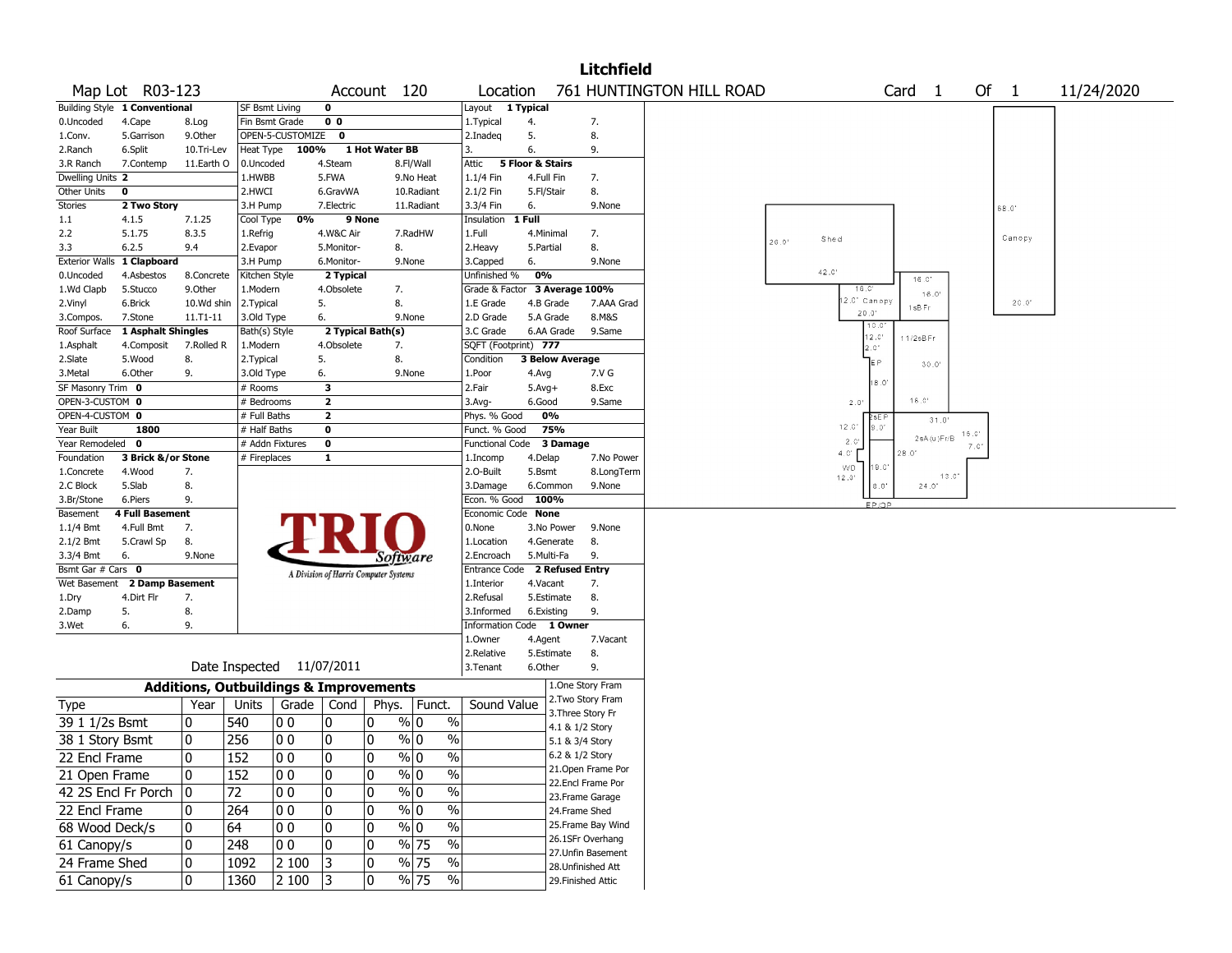|                   | Map Lot R03-124          | Account 121 |                                        |                         | Location 745 HUNTINGTON HILL ROAD |                                         |             |                          | Card <sub>1</sub> | Of 1          |                                                             | 11/24/2020                         |
|-------------------|--------------------------|-------------|----------------------------------------|-------------------------|-----------------------------------|-----------------------------------------|-------------|--------------------------|-------------------|---------------|-------------------------------------------------------------|------------------------------------|
|                   | BERNIER, NORMAND L       |             |                                        | <b>Property Data</b>    |                                   |                                         |             | <b>Assessment Record</b> |                   |               |                                                             |                                    |
|                   | BERNIER, JEANNINE B      |             | Neighborhood 94 Huntington Hill Road   |                         |                                   | Year                                    | Land        |                          | <b>Buildings</b>  |               | Exempt                                                      | Total                              |
|                   | 761 HUNTINGTON HILL RD   |             |                                        |                         |                                   | 2007                                    |             | 23,200                   |                   | 33,801        | 0                                                           | 57,001                             |
|                   | LITCHFIELD ME 04350      |             | Tree Growth Year                       | $\mathbf 0$             |                                   | 2008                                    |             | 23,200                   |                   | 33,801        | 0                                                           | 57,001                             |
|                   | B2865P215 B12319P222     |             | X Coordinate<br>Y Coordinate           |                         | 0<br>$\mathbf 0$                  | 2009                                    |             | 23,200                   |                   | 39,406        | 0                                                           | 62,606                             |
|                   |                          |             | Zone/Land Use                          | <b>11 Residential</b>   |                                   | 2010                                    |             | 23,200                   |                   | 33,170        | 0                                                           | 56,370                             |
|                   |                          |             |                                        |                         |                                   | 2011                                    |             | 23,200                   |                   | 44,443        | 0                                                           | 67,643                             |
|                   |                          |             | Secondary Zone                         |                         |                                   | 2012                                    |             | 23,200                   |                   | 44,443        | 0                                                           | 67,643                             |
|                   |                          |             | Topography 1 Level                     |                         |                                   | 2013                                    |             | 23,200                   |                   | 44,443        | 0                                                           | 67,643                             |
|                   |                          |             | 1.Level                                | 4.Below St              | 7.Res Protec                      | 2014                                    |             | 23,200                   |                   | 44,443        | 0                                                           | 67,643                             |
|                   |                          |             | 2.Rolling                              | 5.Low                   | 8.                                | 2015                                    |             | 23,200                   |                   | 44,443        | 0                                                           | 67,643                             |
|                   |                          |             | 3.Above St<br>Utilities 4 Drilled Well | 6.Swampy                | 9.<br><b>6 Septic System</b>      | 2016                                    |             | 23,200                   |                   | 44,443        | 0                                                           | 67,643                             |
|                   |                          |             |                                        |                         |                                   | 2017                                    |             | 23,200                   |                   | 44,443        | 0                                                           | 67,643                             |
|                   |                          |             | 1.Public<br>2. Water                   | 4.Dr Well<br>5.Dug Well | 7.Cesspool<br>8.Lake/Pond         | 2018                                    |             | 23,200                   |                   | 44,443        | 0                                                           | 67,643                             |
|                   |                          |             | 3.Sewer                                | 6.Septic                | 9.None                            | 2019                                    |             | 35,800                   |                   | 57,900        | 0                                                           | 93,700                             |
|                   |                          |             | 1 Paved<br>Street                      |                         |                                   | 2020                                    |             | 35,800                   |                   | 57,900        | $\mathbf 0$                                                 | 93,700                             |
|                   |                          |             | 1.Paved                                | 4.Proposed              | 7.                                |                                         |             |                          | <b>Land Data</b>  |               |                                                             |                                    |
|                   |                          |             | 2.Semi Imp<br>3.Gravel<br>6.           | 5.R/O/W                 | 8.<br>9.None                      | <b>Front Foot</b>                       | <b>Type</b> | <b>Effective</b>         |                   |               | <b>Influence</b>                                            | <b>Influence</b>                   |
|                   |                          |             |                                        |                         | $\mathbf 0$                       | 11.1-100                                |             | Frontage                 | <b>Depth</b>      | <b>Factor</b> | Code<br>$\frac{9}{6}$                                       | <b>Codes</b><br>1.Unimproved       |
|                   | Inspection Witnessed By: |             |                                        |                         | $\mathbf 0$                       | 12.101-200                              |             |                          |                   |               | $\frac{9}{6}$                                               | 2. Excess Frtg                     |
|                   |                          |             |                                        | <b>Sale Data</b>        |                                   | $13.201+$<br>14.                        |             |                          |                   |               | $\frac{9}{6}$<br>$\frac{9}{6}$                              | 3. Topography<br>4.Size/Shape      |
| X                 |                          | Date        | Sale Date                              |                         |                                   | 15.                                     |             |                          |                   |               | $\frac{9}{6}$                                               | 5.Access                           |
| No./Date          | Description              | Date Insp.  | Price<br>Sale Type                     |                         |                                   |                                         |             |                          |                   |               | $\frac{9}{6}$<br>$\frac{9}{6}$                              | 6.Restriction<br>7. Right of Way   |
|                   |                          |             | 1.Land                                 | 4.MFG UNIT              | 7.                                | <b>Square Foot</b>                      |             | <b>Square Feet</b>       |                   |               |                                                             | 8.View/Environ                     |
|                   |                          |             | 2.L & B                                | 5.Other                 | 8.                                | 16.Regular Lot                          |             |                          |                   |               | %                                                           | 9. Fract Share<br><b>Acres</b>     |
|                   |                          |             | 3.Building<br>6.                       |                         | 9.                                | 17.Secondary Lot                        |             |                          |                   |               | %<br>$\frac{9}{6}$                                          | 30. Frontage 1                     |
|                   |                          |             | Financing                              |                         |                                   | 18.Excess Land<br>19.Condominium        |             |                          |                   |               | $\frac{9}{6}$                                               | 31. Frontage 2                     |
|                   |                          |             | 1.Convent                              | 4.Seller                | 7.                                | 20.Miscellaneous                        |             |                          |                   |               | %                                                           | 32.Tillable                        |
| Notes:            |                          |             | 2.FHA/VA                               | 5.Private               | 8.                                |                                         |             |                          |                   |               | %                                                           | 33.Tillable<br>34.Softwood F&O     |
|                   |                          |             | 3.Assumed                              | 6.Cash                  | 9.Unknown                         |                                         |             |                          |                   |               | %                                                           | 35. Mixed Wood F&O                 |
|                   |                          |             | Validity                               |                         |                                   | Fract. Acre                             |             | <b>Acreage/Sites</b>     |                   |               |                                                             | 36.Hardwood F&O                    |
|                   |                          |             | 1.Valid                                | 4.Split                 | 7.Renovate                        | 21. Houselot (Frac<br>22.Baselot(Fract) | 21          |                          | 0.40              | 100 %         | 0                                                           | 37.Softwood TG                     |
|                   |                          |             | 2.Related                              | 5.Partial               | 8.Other                           | 23.                                     | 44          |                          | 1.00              | 100           | $\frac{9}{6}$<br>$\overline{0}$<br>$\overline{\frac{9}{6}}$ | 38. Mixed Wood TG                  |
|                   |                          |             | 3.Distress                             | 6.Exempt                | 9.                                | <b>Acres</b>                            |             |                          |                   |               | $\frac{9}{6}$                                               | 39.Hardwood TG                     |
|                   |                          |             | Verified                               |                         |                                   | 24. Houselot                            |             |                          |                   |               | $\frac{9}{6}$                                               | 40. Wasteland                      |
|                   |                          |             | 1.Buyer                                | 4.Agent                 | 7.Family                          | 25.Baselot                              |             |                          |                   |               | $\frac{9}{6}$                                               | 41.Gravel Pit                      |
|                   |                          |             | 2.Seller                               | 5.Pub Rec               | 8.Other                           | 26.Rear 1                               |             |                          |                   |               | $\frac{9}{6}$                                               | 42. Mobile Home Si<br>43.Camp Site |
|                   |                          | 3.Lender    | 6.MLS                                  | 9.                      | 27. Rear 2                        |                                         |             |                          |                   |               | 44.Lot Improvemen                                           |                                    |
| <b>Litchfield</b> |                          |             |                                        |                         | 28. Rear 3                        |                                         |             | <b>Total Acreage</b>     | 0.40              |               |                                                             |                                    |
|                   |                          |             |                                        |                         |                                   | 29. Rear 4                              |             |                          |                   |               |                                                             | 45.Access Right                    |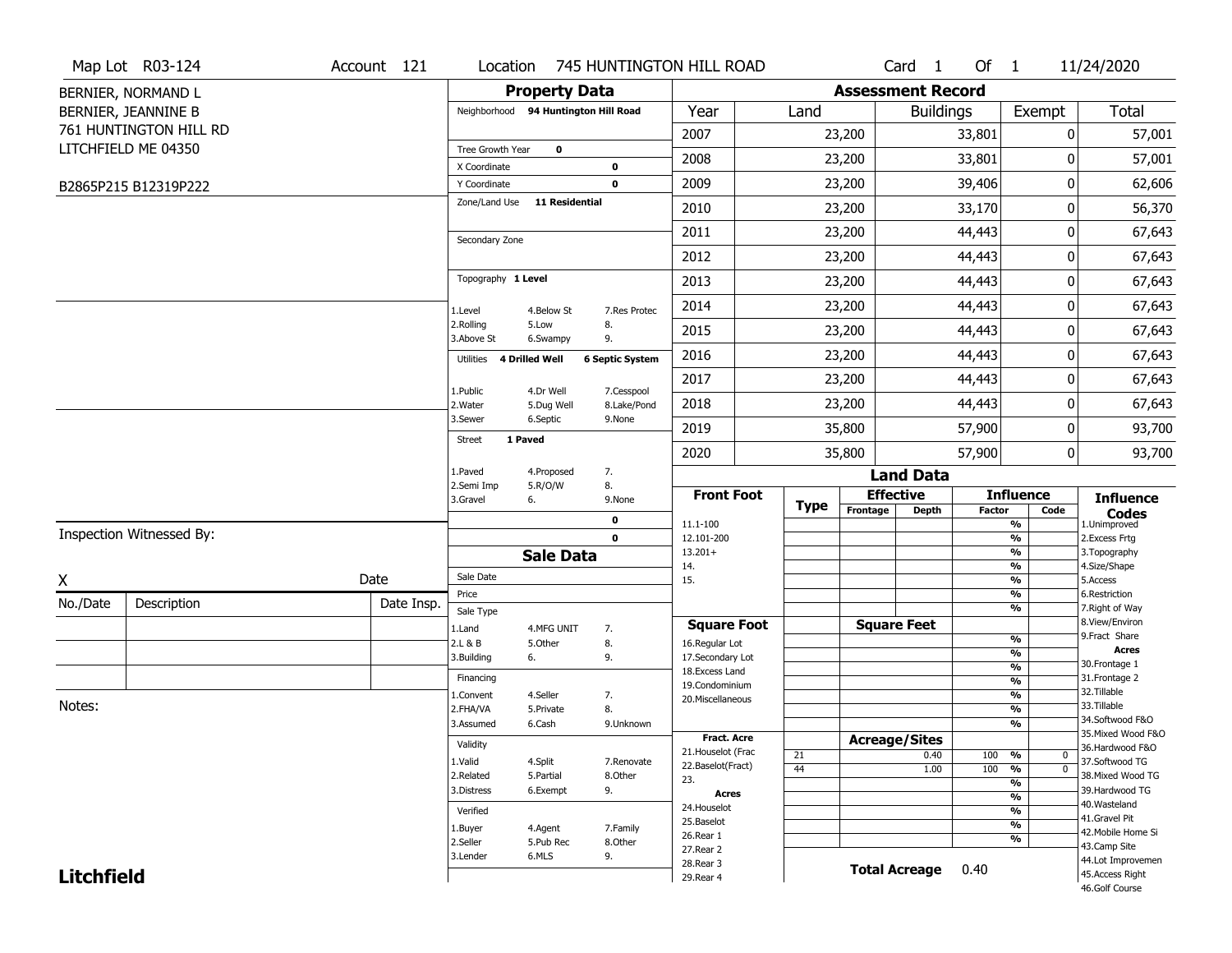|                                    |                             |              |                              |                                                   |                                       |                |                     |                                  |              |                 | <b>Litchfield</b>                     |                          |       |                 |                       |                    |            |  |
|------------------------------------|-----------------------------|--------------|------------------------------|---------------------------------------------------|---------------------------------------|----------------|---------------------|----------------------------------|--------------|-----------------|---------------------------------------|--------------------------|-------|-----------------|-----------------------|--------------------|------------|--|
|                                    | Map Lot R03-124             |              |                              |                                                   |                                       | Account 121    |                     | Location                         |              |                 |                                       | 745 HUNTINGTON HILL ROAD |       |                 | Card <sub>1</sub>     | Of<br>$\mathbf{1}$ | 11/24/2020 |  |
| Building Style 4 Cape              |                             |              | <b>SF Bsmt Living</b>        |                                                   | 0                                     |                |                     | Layout 1 Typical                 |              |                 |                                       |                          |       |                 |                       | Shed               |            |  |
| 0.Uncoded                          | 4.Cape                      | 8.Log        | Fin Bsmt Grade               |                                                   | 0 <sub>0</sub>                        |                |                     | 1.Typical                        | 4.           |                 | 7.                                    |                          |       |                 |                       |                    |            |  |
| 1.Conv.                            | 5.Garrison                  | 9.Other      |                              | OPEN-5-CUSTOMIZE                                  | $\mathbf{o}$                          |                |                     | 2.Inadeq                         | 5.           |                 | 8.                                    |                          |       |                 |                       |                    |            |  |
| 2.Ranch                            | 6.Split                     | 10.Tri-Lev   | Heat Type                    | 100%                                              |                                       | 1 Hot Water BB |                     | 3.                               | 6.           |                 | 9.                                    |                          |       |                 |                       | 10.0'              |            |  |
| 3.R Ranch                          | 7.Contemp                   | 11.Earth O   | 0.Uncoded                    |                                                   | 4.Steam                               |                | 8.Fl/Wall           | Attic                            | 9 None       |                 |                                       |                          |       |                 |                       |                    |            |  |
| Dwelling Units 1                   |                             |              | 1.HWBB                       |                                                   | 5.FWA                                 |                | 9.No Heat           | 1.1/4 Fin                        | 4.Full Fin   |                 | 7.                                    |                          |       |                 |                       | 12.0'              |            |  |
| Other Units                        | 0                           |              | 2.HWCI                       |                                                   | 6.GravWA                              |                | 10.Radiant          | 2.1/2 Fin                        | 5.Fl/Stair   |                 | 8.                                    |                          |       |                 |                       |                    |            |  |
| Stories                            | 4 One & 1/2 Story           |              | 3.H Pump                     |                                                   | 7.Electric                            |                | 11.Radiant          | 3.3/4 Fin                        | 6.           |                 | 9.None                                |                          |       |                 | $4.0' \times 8.0'$ EP |                    |            |  |
| $1.1\,$                            | 4.1.5                       | 7.1.25       | Cool Type                    | 0%                                                |                                       | 9 None         |                     | Insulation 1 Full                |              |                 |                                       |                          |       |                 |                       |                    |            |  |
| 2.2                                | 5.1.75                      | 8.3.5        | 1.Refrig                     |                                                   | 4.W&C Air                             |                | 7.RadHW             | 1.Full                           | 4.Minimal    |                 | 7.                                    |                          |       |                 | P (B                  | sB⊦r               |            |  |
| 3.3                                | 6.2.5                       | 9.4          | 2.Evapor                     |                                                   | 5.Monitor-                            |                | 8.                  | 2. Heavy                         | 5.Partial    |                 | 8.                                    |                          |       | 24.0'           |                       | 8.0'               |            |  |
| <b>Exterior Walls</b>              | <b>12 Board and Batting</b> |              | 3.H Pump                     |                                                   | 6.Monitor-                            |                | 9.None              | 3.Capped                         | 6.           |                 | 9.None                                |                          |       |                 | 6.O                   | 14.0'              |            |  |
| 0.Uncoded                          | 4.Asbestos                  | 8.Concrete   | Kitchen Style                |                                                   | 2 Typical                             |                |                     | Unfinished %                     | 0%           |                 |                                       |                          | 16.0' |                 |                       |                    |            |  |
| 1.Wd Clapb                         | 5.Stucco                    | 9.0ther      | 1.Modern                     |                                                   | 4.Obsolete                            |                | 7.                  | Grade & Factor 2 Fair 110%       |              |                 |                                       |                          |       | 1sBFr           |                       | 4.0' X 8.0' OP/B   |            |  |
| 2.Vinyl                            | 6.Brick                     | 10.Wd shin   | 2.Typical                    |                                                   | 5.                                    |                | 8.                  | 1.E Grade                        | 4.B Grade    |                 | 7.AAA Grad                            |                          |       |                 |                       |                    |            |  |
| 3.Compos.                          | 7.Stone                     | $11.71 - 11$ | 3.Old Type                   |                                                   | 6.                                    |                | 9.None              | 2.D Grade                        | 5.A Grade    |                 | 8.M&S                                 |                          |       |                 |                       |                    |            |  |
| Roof Surface                       | 1 Asphalt Shingles          |              | Bath(s) Style                |                                                   | 2 Typical Bath(s)                     |                |                     | 3.C Grade                        |              | 6.AA Grade      | 9.Same                                |                          |       |                 |                       |                    |            |  |
| 1.Asphalt                          | 4.Composit                  | 7.Rolled R   | 1.Modern                     |                                                   | 4.Obsolete                            |                | 7.                  | SQFT (Footprint) 480             |              |                 |                                       |                          | l sFr | $11/2$ s $Fr/B$ |                       |                    |            |  |
| 2.Slate                            | 5.Wood                      | 8.           | 2.Typical                    |                                                   | 5.                                    | 8.             |                     | Condition                        | 4 Average    |                 |                                       |                          |       |                 |                       |                    |            |  |
| 3.Metal                            | 6.Other                     | 9.           | 3.Old Type                   |                                                   | 6.                                    |                | 9.None              | 1.Poor                           | 4.Avg        |                 | 7.V G                                 |                          |       |                 |                       |                    |            |  |
| SF Masonry Trim 0                  |                             |              | # Rooms                      |                                                   | 6                                     |                |                     | 2.Fair                           | $5.Avg+$     |                 | 8.Exc                                 |                          | 24.0  |                 | 24.0'                 |                    |            |  |
| OPEN-3-CUSTOM 0<br>OPEN-4-CUSTOM 0 |                             |              | # Bedrooms                   |                                                   | 3                                     |                |                     | $3.$ Avg-                        | 6.Good<br>0% |                 | 9.Same                                |                          |       |                 |                       |                    |            |  |
| Year Built                         | 1950                        |              | # Full Baths<br># Half Baths |                                                   | $\mathbf{1}$<br>0                     |                |                     | Phys. % Good<br>Funct. % Good    |              | 50%             |                                       |                          |       |                 |                       |                    |            |  |
| Year Remodeled 0                   |                             |              |                              | # Addn Fixtures                                   | $\overline{\mathbf{2}}$               |                |                     | <b>Functional Code</b>           |              | 1 Incomplete    |                                       |                          | 10.0' | 20.0            |                       |                    |            |  |
| Foundation                         | 1 Concrete                  |              | # Fireplaces                 |                                                   | 0                                     |                |                     | 1.Incomp                         | 4.Delap      |                 | 7.No Power                            |                          |       |                 |                       |                    |            |  |
| 1.Concrete                         | 4.Wood                      | 7.           |                              |                                                   |                                       |                |                     | 2.O-Built                        | 5.Bsmt       |                 | 8.LongTerm                            |                          |       |                 |                       |                    |            |  |
| 2.C Block                          | 5.Slab                      | 8.           |                              |                                                   |                                       |                |                     | 3.Damage                         |              | 6.Common        | 9.None                                |                          |       | $.0'$ EP        |                       |                    |            |  |
| 3.Br/Stone                         | 6.Piers                     | 9.           |                              |                                                   |                                       |                |                     | Econ. % Good                     | 100%         |                 |                                       |                          |       | 15.0'           |                       |                    |            |  |
| Basement                           | 4 Full Basement             |              |                              |                                                   |                                       |                |                     | Economic Code None               |              |                 |                                       |                          |       |                 |                       |                    |            |  |
| 1.1/4 Bmt                          | 4.Full Bmt                  | 7.           |                              |                                                   |                                       |                |                     | 0.None                           |              | 3.No Power      | 9.None                                |                          |       |                 |                       |                    |            |  |
| 2.1/2 Bmt                          | 5.Crawl Sp                  | 8.           |                              |                                                   |                                       |                |                     | 1.Location                       |              | 4.Generate      | 8.                                    |                          |       |                 |                       |                    |            |  |
| 3.3/4 Bmt                          | 6.                          | 9.None       |                              |                                                   |                                       |                | Software            | 2.Encroach                       | 5.Multi-Fa   |                 | 9.                                    |                          |       |                 |                       |                    |            |  |
| Bsmt Gar # Cars 0                  |                             |              |                              |                                                   | A Division of Harris Computer Systems |                |                     | Entrance Code 1 Interior Inspect |              |                 |                                       |                          |       |                 |                       |                    |            |  |
| Wet Basement                       | 1 Dry Basement              |              |                              |                                                   |                                       |                |                     | 1.Interior                       | 4.Vacant     |                 | 7.                                    |                          |       |                 |                       |                    |            |  |
| 1.Dry                              | 4.Dirt Flr                  | 7.           |                              |                                                   |                                       |                |                     | 2.Refusal                        |              | 5.Estimate      | 8.                                    |                          |       |                 |                       |                    |            |  |
| 2.Damp                             | 5.                          | 8.           |                              |                                                   |                                       |                |                     | 3.Informed                       | 6.Existing   |                 | 9.                                    |                          |       |                 |                       |                    |            |  |
| 3.Wet                              | 6.                          | 9.           |                              |                                                   |                                       |                |                     | Information Code 1 Owner         |              |                 |                                       |                          |       |                 |                       |                    |            |  |
|                                    |                             |              |                              |                                                   |                                       |                |                     | 1.Owner                          | 4.Agent      |                 | 7.Vacant                              |                          |       |                 |                       |                    |            |  |
|                                    |                             |              |                              |                                                   |                                       |                |                     | 2.Relative                       | 5.Estimate   |                 | 8.                                    |                          |       |                 |                       |                    |            |  |
|                                    |                             |              |                              | Date Inspected 11/08/2011                         |                                       |                |                     | 3.Tenant                         | 6.Other      |                 | 9.                                    |                          |       |                 |                       |                    |            |  |
|                                    |                             |              |                              | <b>Additions, Outbuildings &amp; Improvements</b> |                                       |                |                     |                                  |              |                 | 1.One Story Fram<br>2. Two Story Fram |                          |       |                 |                       |                    |            |  |
| Type                               |                             | Year         | Units                        | Grade                                             | Cond                                  |                | Phys.   Funct.      | Sound Value                      |              |                 | 3. Three Story Fr                     |                          |       |                 |                       |                    |            |  |
| 22 Encl Frame                      |                             | 0            | 105                          | O O                                               | 10                                    | 10             | % 0<br>$\%$         |                                  |              | 4.1 & 1/2 Story |                                       |                          |       |                 |                       |                    |            |  |
| 1 One Story Frame                  |                             | 10           | 240                          | 00                                                | 0                                     | 10             | % 0<br>%            |                                  |              | 5.1 & 3/4 Story |                                       |                          |       |                 |                       |                    |            |  |
|                                    |                             |              |                              |                                                   |                                       | $ 0\rangle$    |                     |                                  |              |                 | 6.2 & 1/2 Story                       |                          |       |                 |                       |                    |            |  |
| 21 Open Frame                      |                             | 2010 32      |                              | 2 100                                             | $\overline{4}$                        |                | $\frac{9}{6}$ 100 % |                                  |              |                 | 21. Open Frame Por                    |                          |       |                 |                       |                    |            |  |
| 22 Encl Frame                      |                             | 2010 32      |                              | 3 100                                             | 4                                     | 10             | % 100 %             |                                  |              |                 | 22.Encl Frame Por                     |                          |       |                 |                       |                    |            |  |
| 101 Conc Slab                      |                             | 2010 48      |                              | 3 100                                             | 4                                     | 10             | % 100 %             |                                  |              |                 | 23. Frame Garage                      |                          |       |                 |                       |                    |            |  |
| 38 1 Story Bsmt                    |                             | 2010 112     |                              | 2 100                                             | 4                                     | 0              | % 100 %             |                                  |              | 24.Frame Shed   |                                       |                          |       |                 |                       |                    |            |  |
| 24 Frame Shed                      |                             | 0            |                              |                                                   |                                       |                | $\sqrt{6}$          | %  400                           |              |                 | 25. Frame Bay Wind                    |                          |       |                 |                       |                    |            |  |
|                                    |                             | 10           | 384                          | 00                                                |                                       | 10             | $\%$<br>% 0         |                                  |              |                 | 26.1SFr Overhang                      |                          |       |                 |                       |                    |            |  |
| 38 1 Story Bsmt                    |                             |              |                              |                                                   | 0                                     |                |                     |                                  |              |                 | 27.Unfin Basement                     |                          |       |                 |                       |                    |            |  |
|                                    | 27 Unfin Basement           | 2010 80      |                              | 2 100                                             | 4                                     | 10             | $%100$ %            |                                  |              |                 | 28.Unfinished Att                     |                          |       |                 |                       |                    |            |  |
|                                    |                             |              |                              |                                                   |                                       |                | %<br>$\%$           |                                  |              |                 | 29. Finished Attic                    |                          |       |                 |                       |                    |            |  |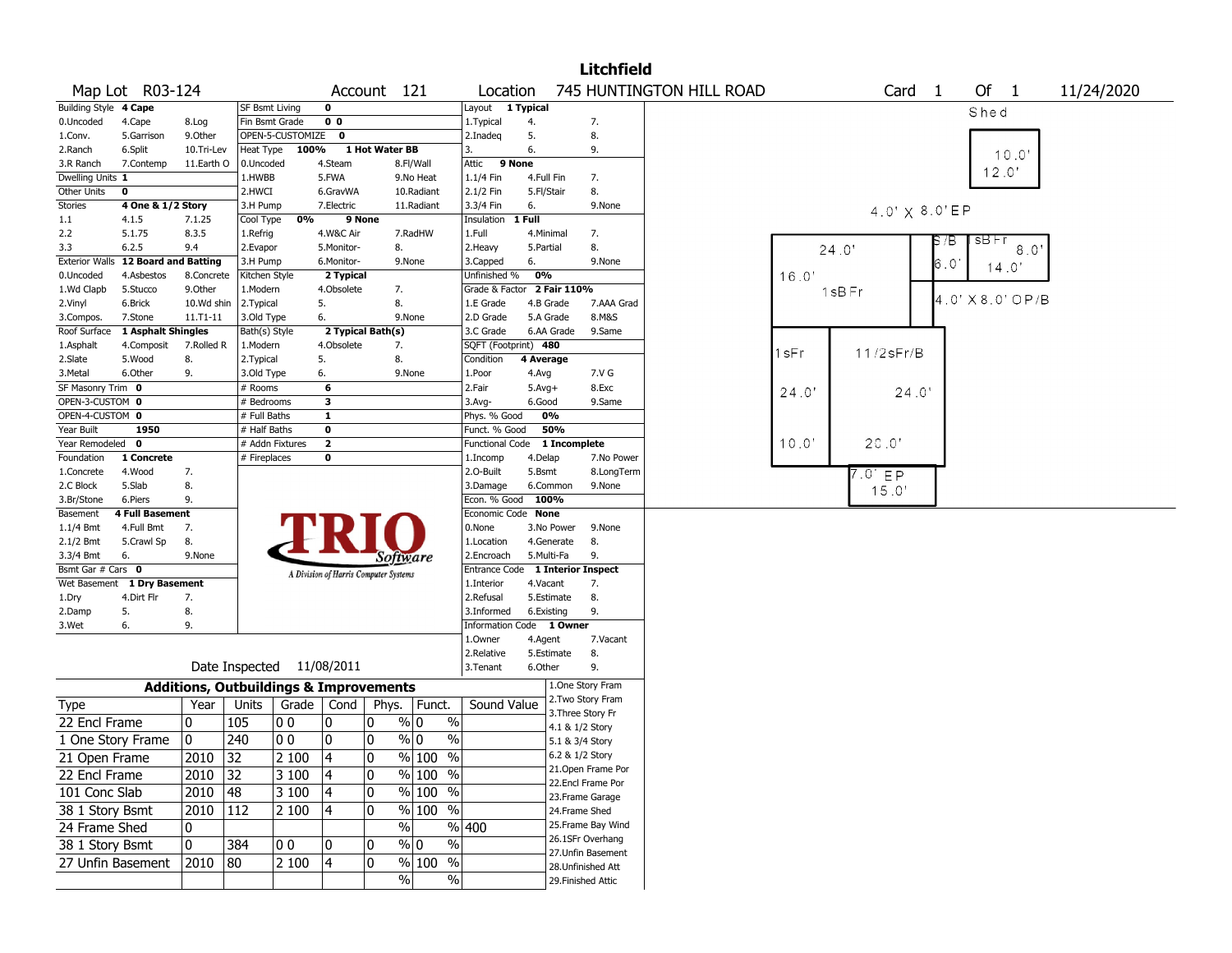|                                    | Map Lot R03-125          | Account 899 | Location                             |                         |                        | 729 HUNTINGTON HILL ROAD |                 |                          | $Card \t1$       | Of $1$        |                                           | 11/24/2020                          |
|------------------------------------|--------------------------|-------------|--------------------------------------|-------------------------|------------------------|--------------------------|-----------------|--------------------------|------------------|---------------|-------------------------------------------|-------------------------------------|
| JONES, SANDRA                      |                          |             |                                      | <b>Property Data</b>    |                        |                          |                 | <b>Assessment Record</b> |                  |               |                                           |                                     |
|                                    | 729 HUNTINGTON HILL ROAD |             | Neighborhood 94 Huntington Hill Road |                         |                        | Year                     | Land            |                          | <b>Buildings</b> |               | Exempt                                    | Total                               |
|                                    | LITCHFIELD ME 04350      |             |                                      |                         |                        | 2007                     |                 | 40,029                   |                  | 24,025        | 13,000                                    | 51,054                              |
|                                    |                          |             | Tree Growth Year                     | 0                       |                        | 2008                     |                 | 40,029                   |                  | 23,280        | 12,350                                    | 50,959                              |
|                                    |                          |             | X Coordinate                         |                         | 0                      |                          |                 |                          |                  |               |                                           |                                     |
| B2576P266                          |                          |             | Y Coordinate<br>Zone/Land Use        | <b>11 Residential</b>   | $\mathbf 0$            | 2009                     |                 | 40,025                   |                  | 21,291        | 9,500                                     | 51,816                              |
| Previous Owner<br>JONES, SANDRA L. |                          |             |                                      |                         |                        | 2010                     |                 | 40,025                   |                  | 21,871        | 10,000                                    | 51,896                              |
|                                    | 729 HUNTINGTON HILL ROAD |             | Secondary Zone                       |                         |                        | 2011                     |                 | 40,025                   |                  | 39,744        | 10,000                                    | 69,769                              |
|                                    |                          |             |                                      |                         |                        | 2012                     |                 | 40,025                   |                  | 39,744        | 10,000                                    | 69,769                              |
|                                    | LITCHFIELD ME 04350      |             | Topography 2 Rolling                 |                         |                        | 2013                     |                 | 40,025                   |                  | 38,999        | 10,000                                    | 69,024                              |
|                                    | Sale Date: 9/26/2003     |             | 1.Level                              | 4.Below St              | 7.Res Protec           | 2014                     |                 | 40,025                   |                  | 36,418        | 10,000                                    | 66,443                              |
|                                    |                          |             | 2.Rolling<br>3.Above St              | 5.Low<br>6.Swampy       | 8.<br>9.               | 2015                     |                 | 40,025                   |                  | 35,848        | 10,000                                    | 65,873                              |
|                                    |                          |             | <b>4 Drilled Well</b><br>Utilities   |                         | <b>6 Septic System</b> | 2016                     |                 | 40,025                   |                  | 35,054        | 15,000                                    | 60,079                              |
|                                    |                          |             | 1.Public                             |                         | 7.Cesspool             | 2017                     |                 | 40,025                   |                  | 34,971        | 20,000                                    | 54,996                              |
|                                    |                          |             | 2. Water                             | 4.Dr Well<br>5.Dug Well | 8.Lake/Pond            | 2018                     |                 | 40,025                   |                  | 34,656        | 19,200                                    | 55,481                              |
|                                    |                          |             | 3.Sewer                              | 6.Septic                | 9.None                 | 2019                     |                 | 45,000                   |                  | 36,000        | 20,000                                    | 61,000                              |
|                                    |                          |             | 9 None<br>Street                     |                         |                        | 2020                     |                 | 45,000                   |                  | 35,100        | 25,000                                    | 55,100                              |
|                                    |                          |             | 1.Paved                              | 4.Proposed              | 7.                     |                          |                 |                          | <b>Land Data</b> |               |                                           |                                     |
|                                    |                          |             | 2.Semi Imp<br>6.<br>3.Gravel         | 5.R/O/W                 | 8.<br>9.None           | <b>Front Foot</b>        |                 | <b>Effective</b>         |                  |               | <b>Influence</b>                          | <b>Influence</b>                    |
|                                    |                          |             |                                      |                         | 0                      | 11.1-100                 | <b>Type</b>     | Frontage                 | Depth            | <b>Factor</b> | Code<br>%                                 | <b>Codes</b><br>1.Unimproved        |
|                                    | Inspection Witnessed By: |             |                                      |                         | $\mathbf 0$            | 12.101-200               |                 |                          |                  |               | $\overline{\frac{9}{6}}$                  | 2. Excess Frtg                      |
|                                    |                          |             |                                      | <b>Sale Data</b>        |                        | $13.201+$<br>14.         |                 |                          |                  |               | %<br>%                                    | 3. Topography<br>4.Size/Shape       |
| X                                  |                          | Date        | Sale Date                            |                         | 9/26/2003              | 15.                      |                 |                          |                  |               | %                                         | 5.Access                            |
| No./Date                           | Description              | Date Insp.  | Price                                |                         | 49,526                 |                          |                 |                          |                  |               | %<br>%                                    | 6.Restriction<br>7. Right of Way    |
|                                    |                          |             | Sale Type                            | 2 Land & Buildings      |                        | <b>Square Foot</b>       |                 | <b>Square Feet</b>       |                  |               |                                           | 8.View/Environ                      |
|                                    |                          |             | 1.Land<br>2.L & B                    | 4.MFG UNIT<br>5.Other   | 7.<br>8.               | 16.Regular Lot           |                 |                          |                  |               | $\frac{9}{6}$                             | 9. Fract Share                      |
|                                    |                          |             | 3.Building<br>6.                     |                         | 9.                     | 17.Secondary Lot         |                 |                          |                  |               | %                                         | <b>Acres</b>                        |
|                                    |                          |             | Financing                            | 9 Unknown               |                        | 18. Excess Land          |                 |                          |                  |               | $\overline{\frac{9}{6}}$                  | 30.Frontage 1<br>31. Frontage 2     |
|                                    |                          |             | 1.Convent                            | 4.Seller                | 7.                     | 19.Condominium           |                 |                          |                  |               | $\overline{\frac{9}{6}}$<br>$\frac{9}{6}$ | 32. Tillable                        |
| Notes:                             |                          |             | 2.FHA/VA                             | 5.Private               | 8.                     | 20.Miscellaneous         |                 |                          |                  |               | $\overline{\frac{9}{6}}$                  | 33.Tillable                         |
|                                    |                          |             | 3.Assumed                            | 6.Cash                  | 9.Unknown              |                          |                 |                          |                  |               | %                                         | 34.Softwood F&O                     |
|                                    |                          |             | Validity                             |                         |                        | <b>Fract. Acre</b>       |                 | <b>Acreage/Sites</b>     |                  |               |                                           | 35. Mixed Wood F&O                  |
|                                    |                          |             |                                      | 1 Arms Length Sale      |                        | 21. Houselot (Frac       | 24              |                          | 1.00             | 100           | %<br>0                                    | 36.Hardwood F&O                     |
|                                    |                          |             | 1.Valid                              | 4.Split                 | 7.Renovate             | 22.Baselot(Fract)        | $\overline{26}$ |                          | 0.01             | 100           | %<br>$\mathbf 0$                          | 37.Softwood TG<br>38. Mixed Wood TG |
|                                    |                          |             | 2.Related<br>3.Distress              | 5.Partial<br>6.Exempt   | 8.Other<br>9.          | 23.                      | 44              |                          | 1.00             | 100           | %<br>$\mathbf 0$                          | 39.Hardwood TG                      |
|                                    |                          |             |                                      |                         |                        | <b>Acres</b>             |                 |                          |                  |               | $\frac{9}{6}$                             | 40. Wasteland                       |
|                                    |                          |             | Verified                             | <b>5 Public Record</b>  |                        | 24. Houselot             |                 |                          |                  |               | %                                         | 41.Gravel Pit                       |
|                                    |                          |             | 1.Buyer                              | 4.Agent                 | 7.Family               | 25.Baselot<br>26.Rear 1  |                 |                          |                  |               | %                                         | 42. Mobile Home Si                  |
|                                    |                          | 2.Seller    | 5.Pub Rec                            | 8.0ther                 | 27.Rear 2              |                          |                 |                          |                  | %             | 43.Camp Site                              |                                     |
|                                    |                          | 3.Lender    | 6.MLS                                | 9.                      | 28. Rear 3             |                          |                 |                          |                  |               | 44.Lot Improvemen                         |                                     |
|                                    |                          |             |                                      |                         |                        |                          |                 |                          |                  |               |                                           |                                     |
| <b>Litchfield</b>                  |                          |             |                                      |                         |                        | 29. Rear 4               |                 | <b>Total Acreage</b>     |                  | 1.01          |                                           | 45.Access Right<br>46.Golf Course   |